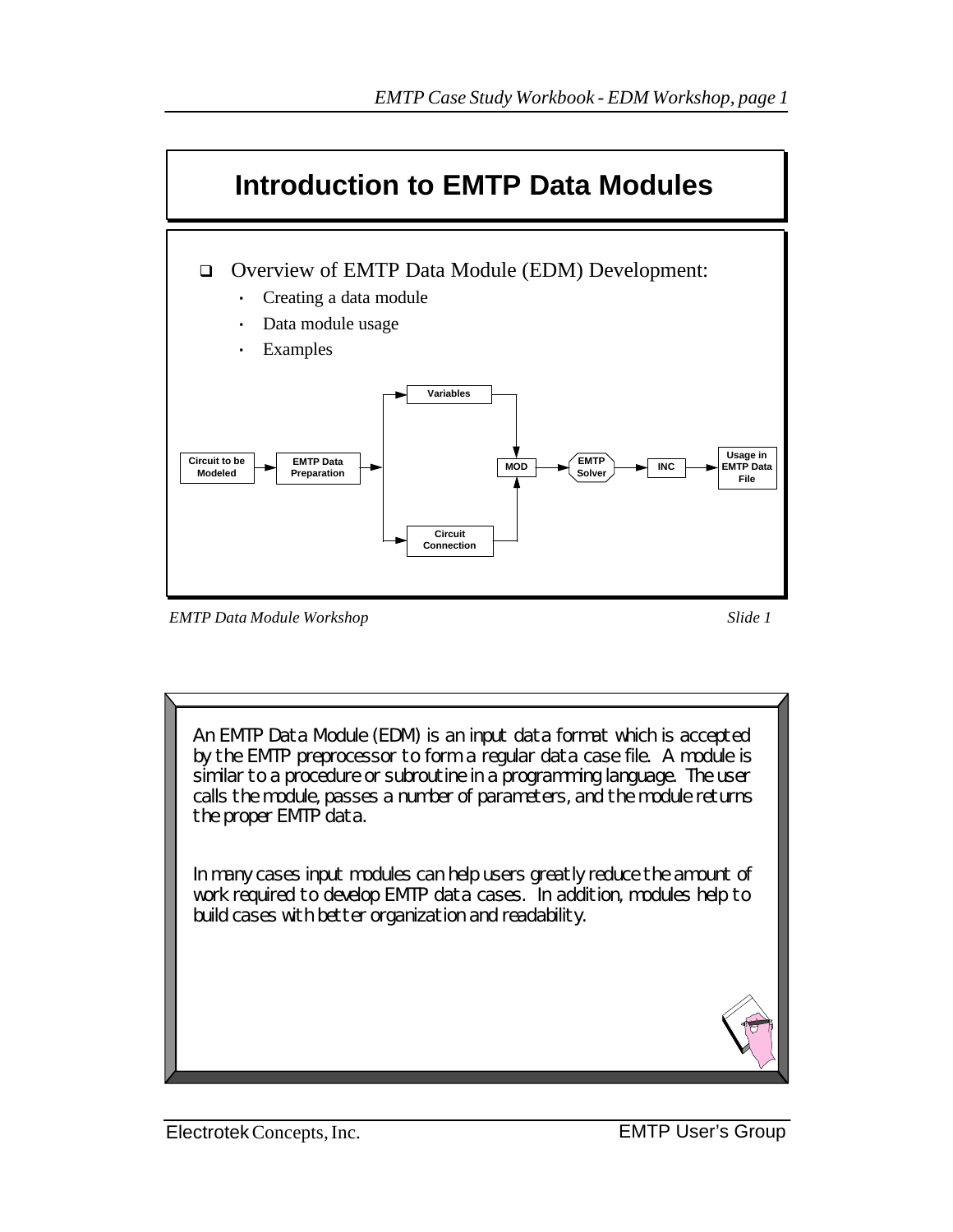

- $\Box$  In general, a user should have already developed the equivalent model in an EMTP data case, and then wish to convert the data into a reusable data module.
- $\Box$  If a component/model is only going to be used once, the user will need to determine the usefulness of converting it into a module.
- $\Box$  A significant advantage of module usage is that they can be shared by a group, with one person responsible for development / maintenance and the others having access to the model.

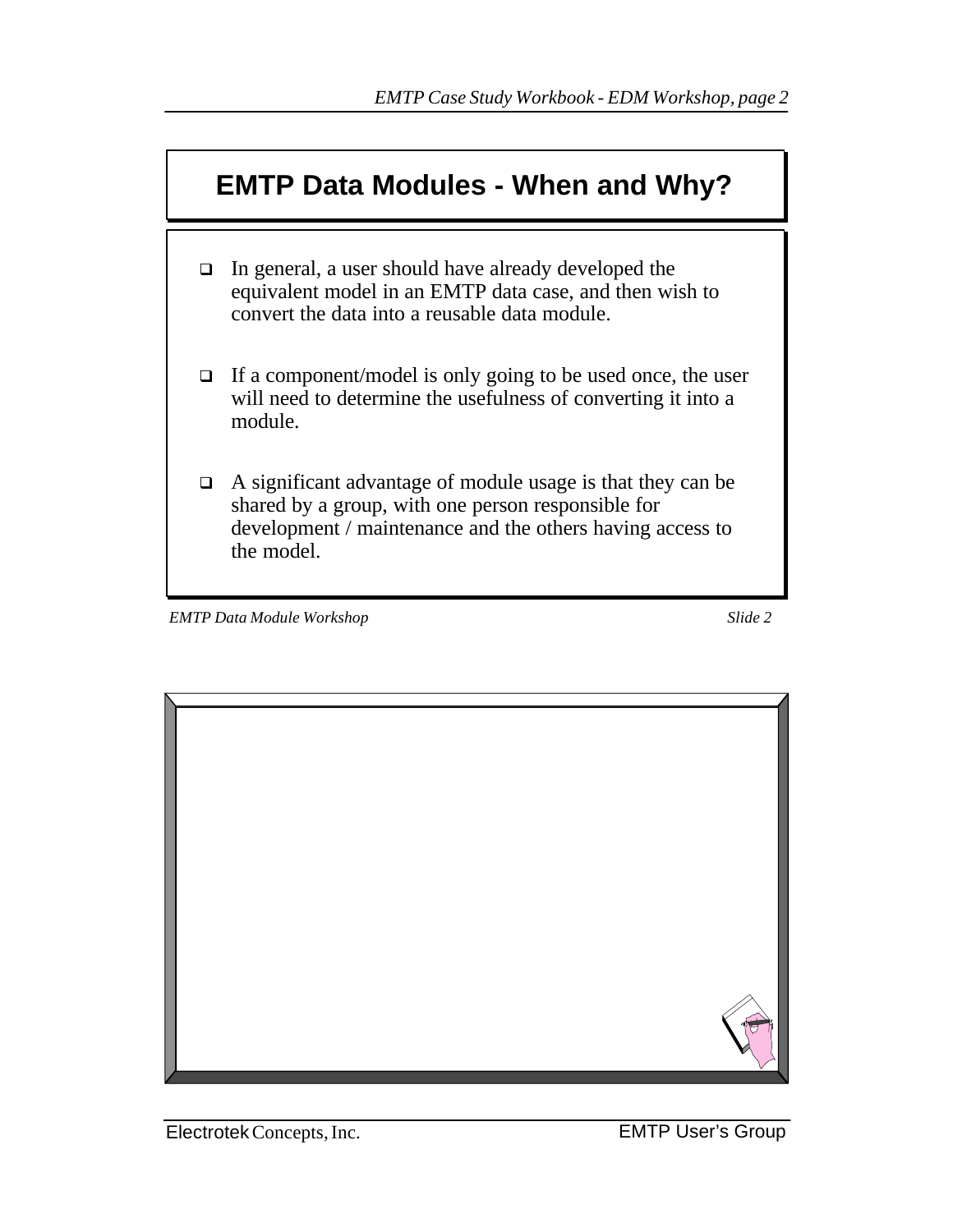

*EMTP Data Module Workshop* Slide 3

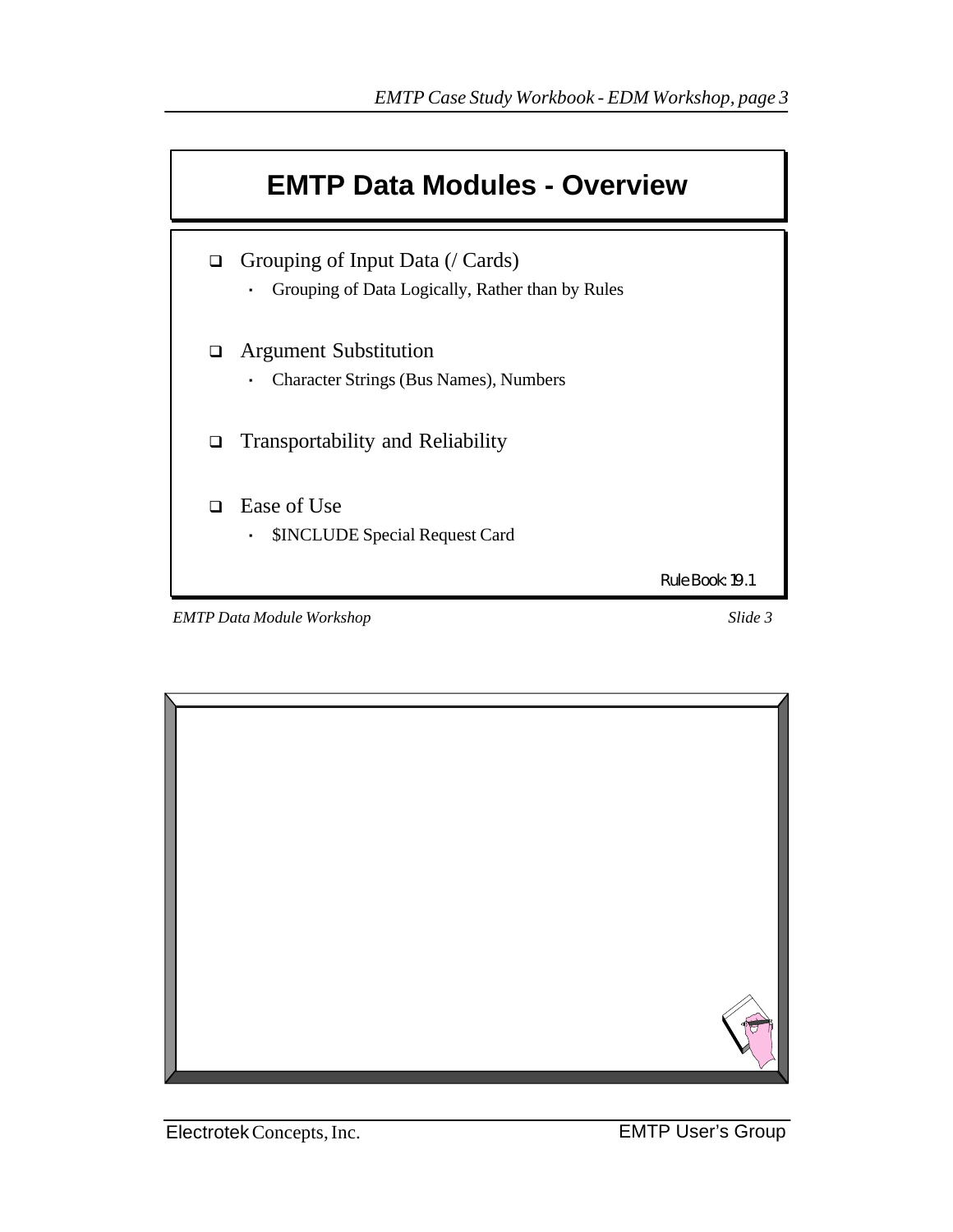

*EMTP Data Module Workshop Slide 4*



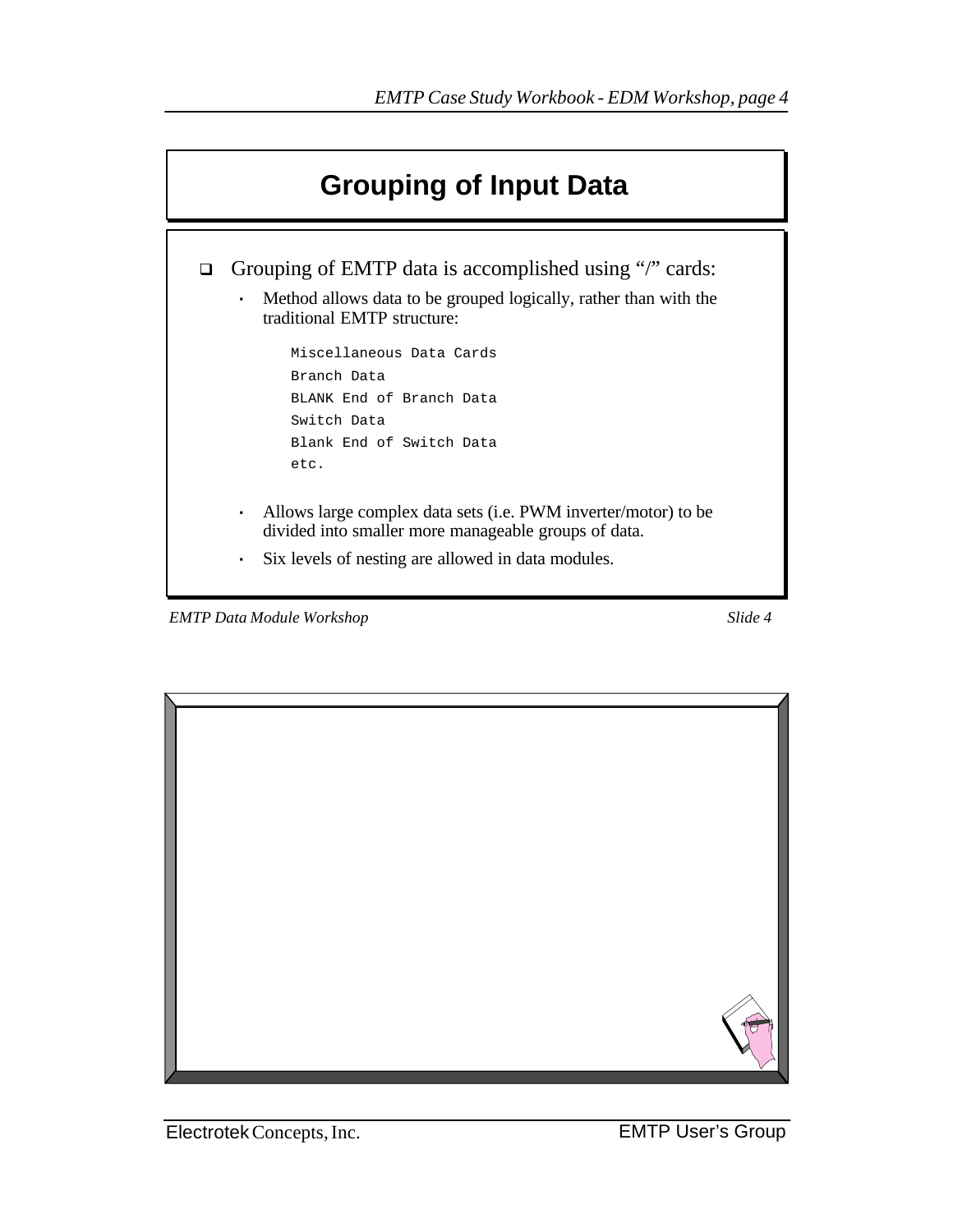

*EMTP Data Module Workshop Slide 5*

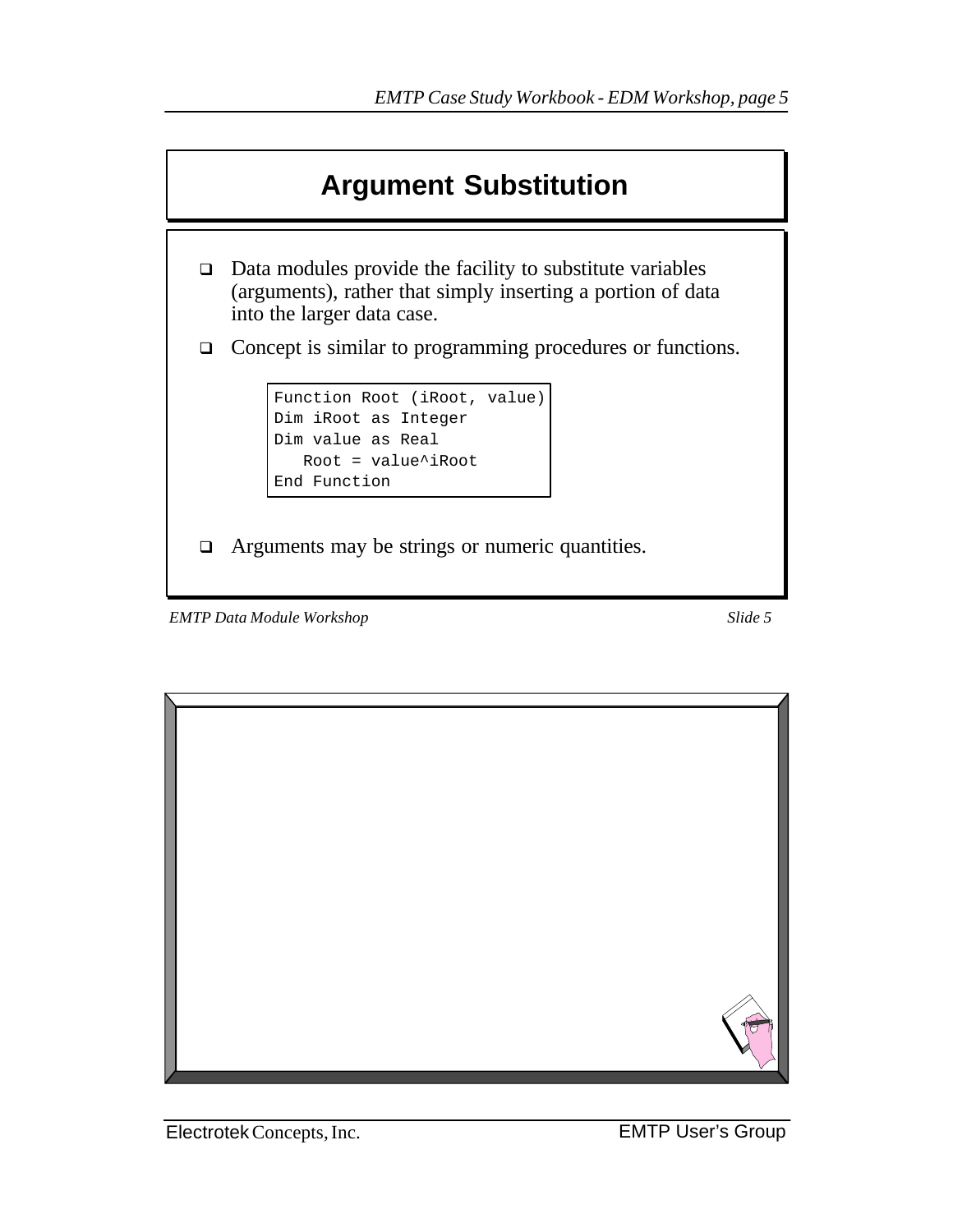

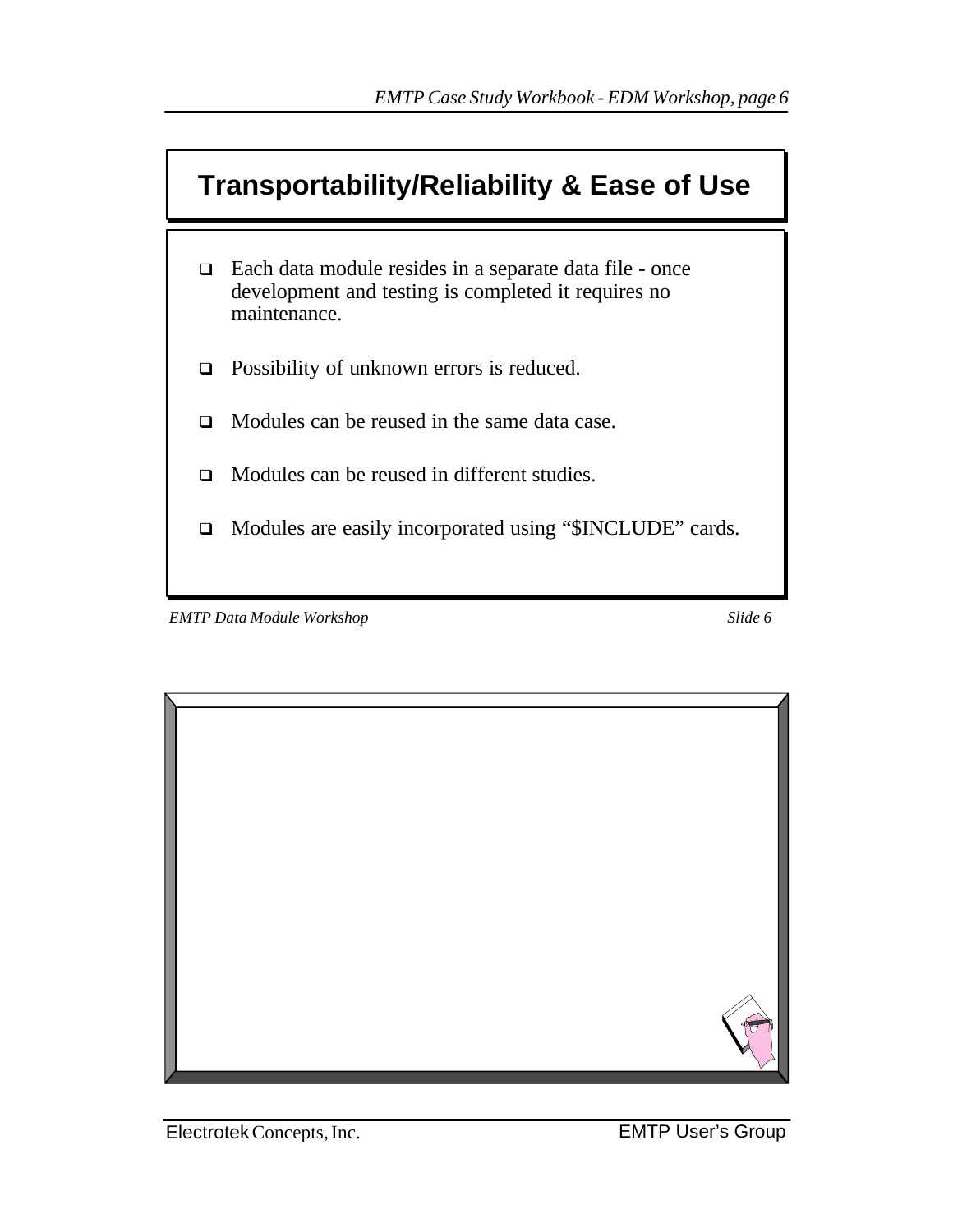

*EMTP Data Module Workshop* Slide 7

The type 'ARG' stands for argument and is used to pass all external variables (numeric or character string). to the module. The variable type 'ARG' does not justify. Rather, it replaces the pattern as specified in the argument list (a variable may be padded with blanks by using the character '#'.

The type 'NUM' is a subset of type 'ARG', and informs the program to expect a numeric string rather than an alphanumeric string. These variables replace numeric fields in the EMTP data file. When specifying a numeric variable, the user must refer to the actual EMTP data. This is required because the numeric string must be the same length as the numeric field. If the field width is ten characters long, then the variable representing that field must also be ten characters long ( '\_' may be used to embed blank characters). In the usage of the module (\$INCLUDE), i the user specifies a numeric string that is shorter than the specified file width the program will automatically right justify the quantity.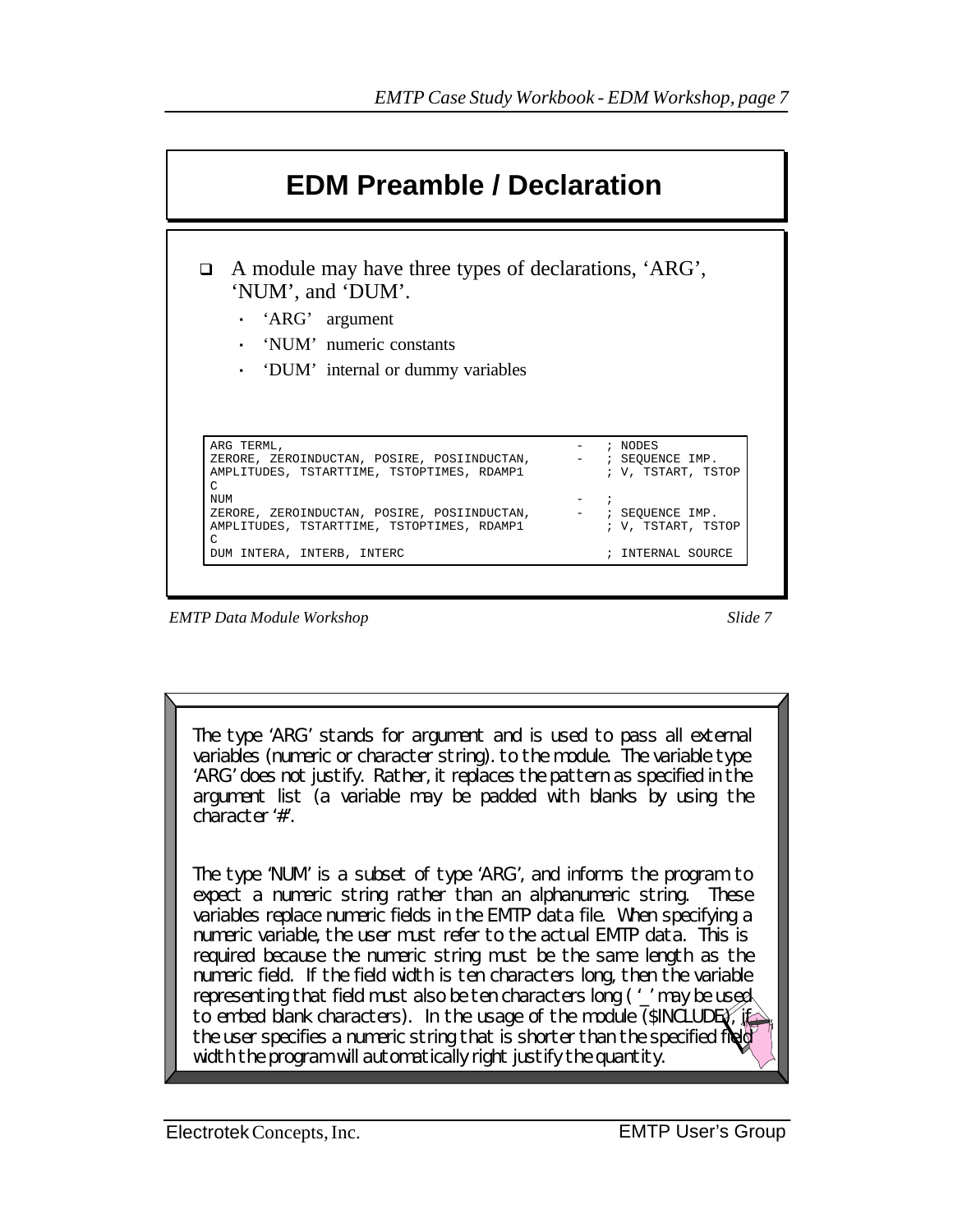

*EMTP Data Module Workshop Slide 8*



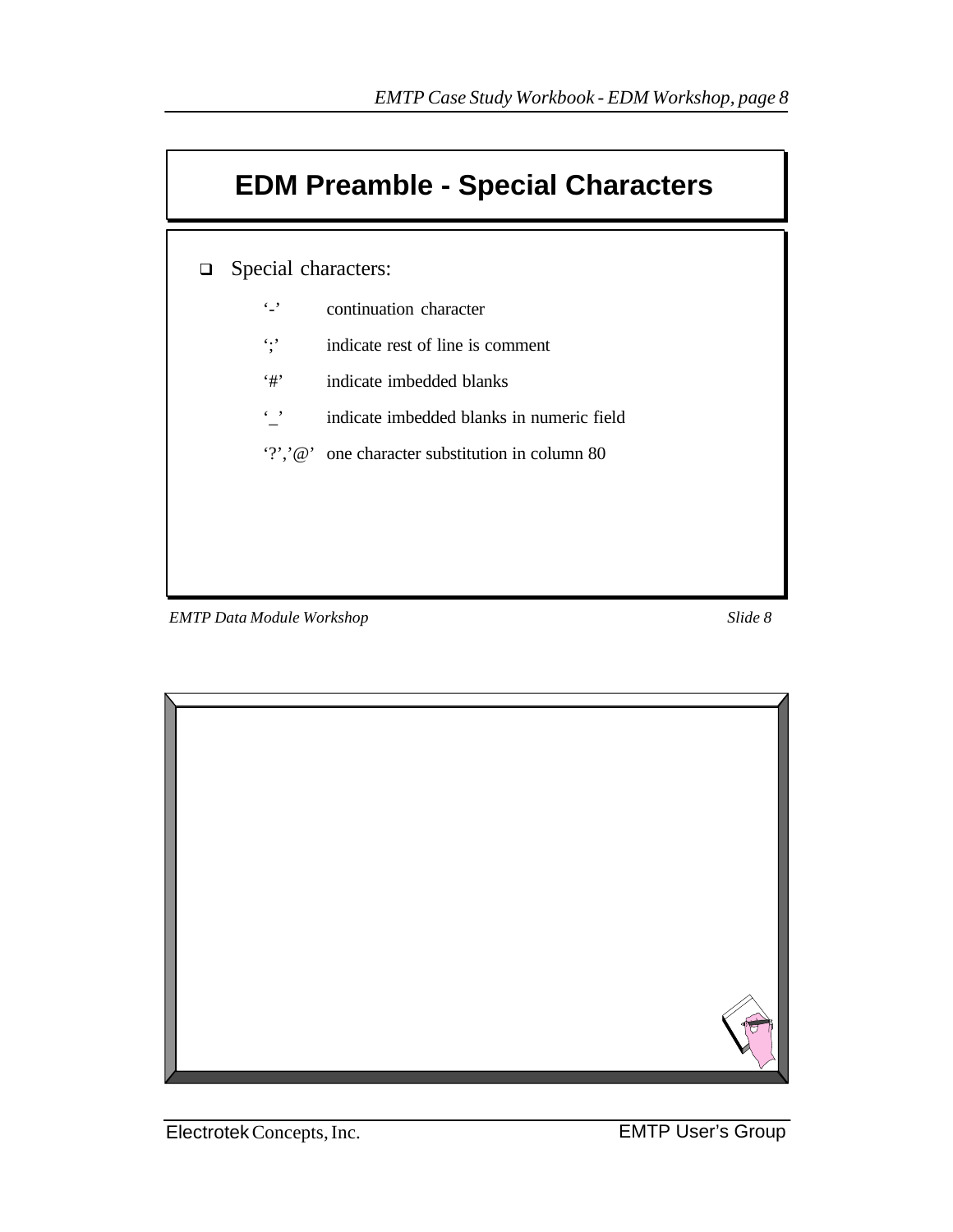

*EMTP Data Module Workshop* Slide 9

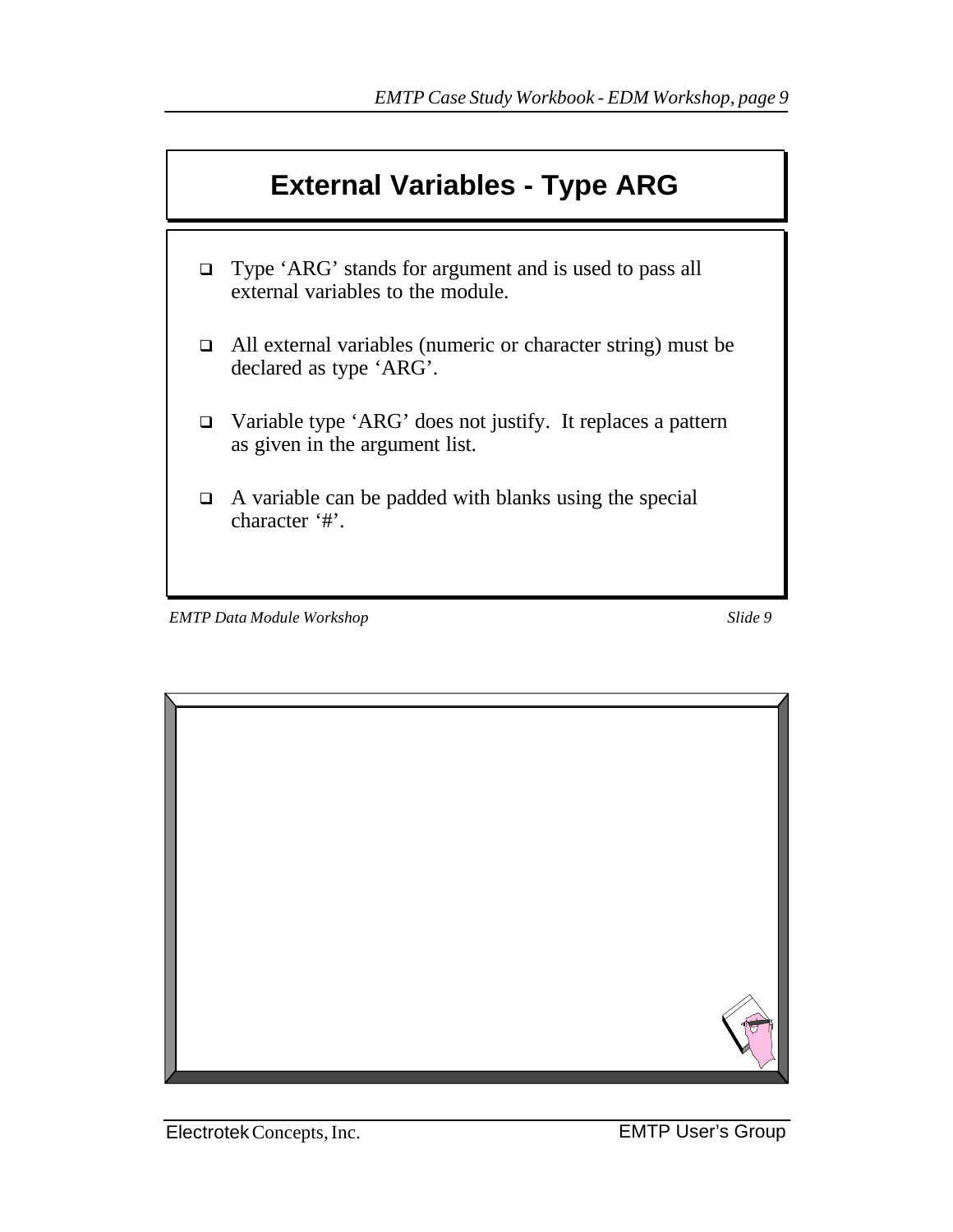| <b>EDM Guidelines - Node Name Creation</b>                                                                                                                                                                                                                                                                                            |
|---------------------------------------------------------------------------------------------------------------------------------------------------------------------------------------------------------------------------------------------------------------------------------------------------------------------------------------|
| Single bus and three-phase node name examples:<br>❏<br>$BUS01A - \theta$ - qenerates a name of:<br>BUS01A                                                                                                                                                                                                                             |
| $BUS\#HA$ - generates a name of:<br>BUS A                                                                                                                                                                                                                                                                                             |
| C <---Nodes--><---Refer--><-ohms<---mH<---uF<br>$C$ <-Busl<-Bus2<-Bus3<-Bus4<----R<----L<----C<br>FAULTA<br>0.001<br>0.001<br>FAULTB<br>FAIILTC<br>0.001<br>C <---Nodes--><---Refer--><-ohms<---mH<---uF<br>$C \le -Bus1 \le -Bus2 \le -Bus3 \le -Bus4 \le - - - - R \le - - - - L \le - - - C$<br>BUS01A<br>0.001<br>BUS01B<br>0.001 |
| 0.001<br>BUS01C                                                                                                                                                                                                                                                                                                                       |

*EMTP Data Module Workshop Slide 10*

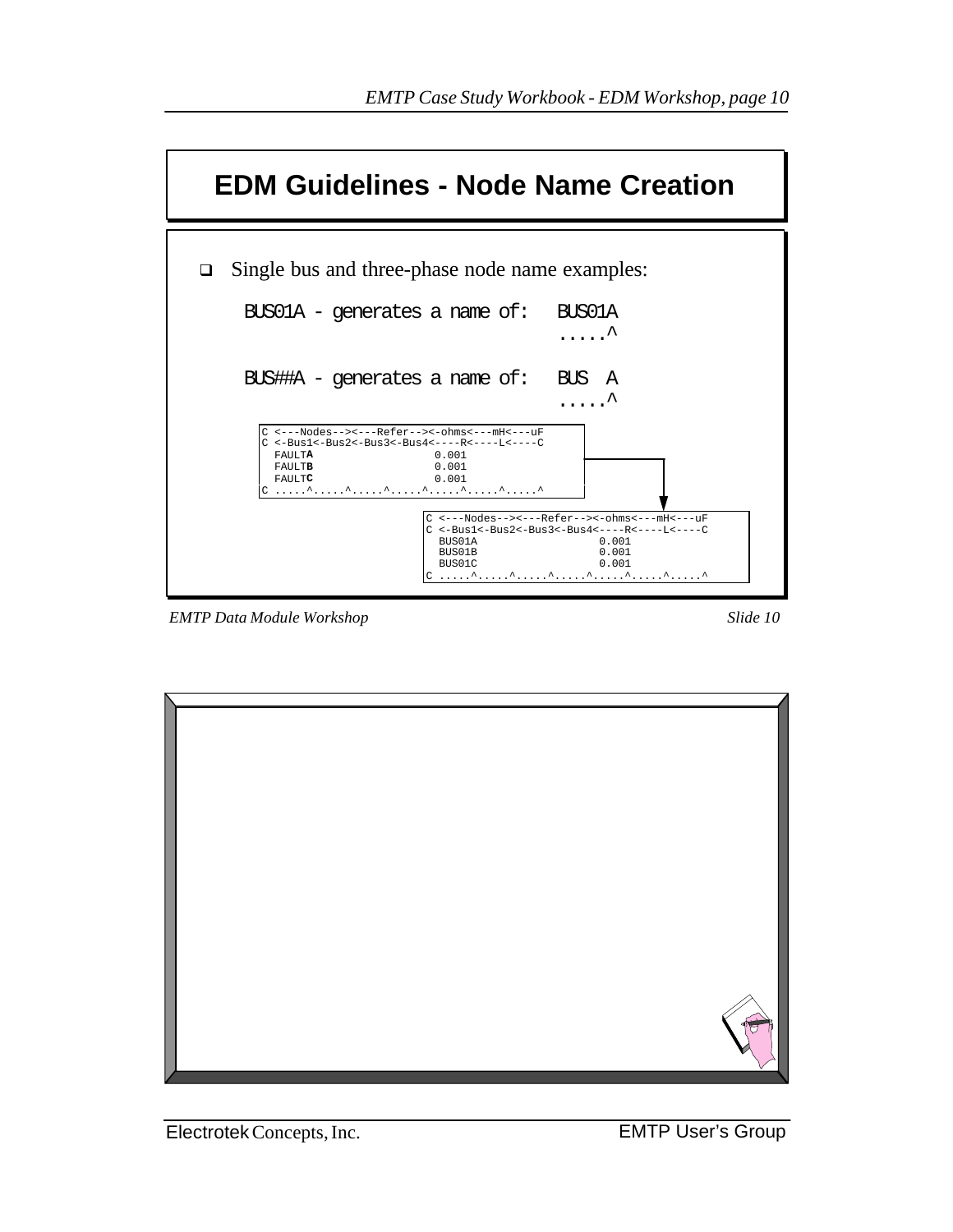

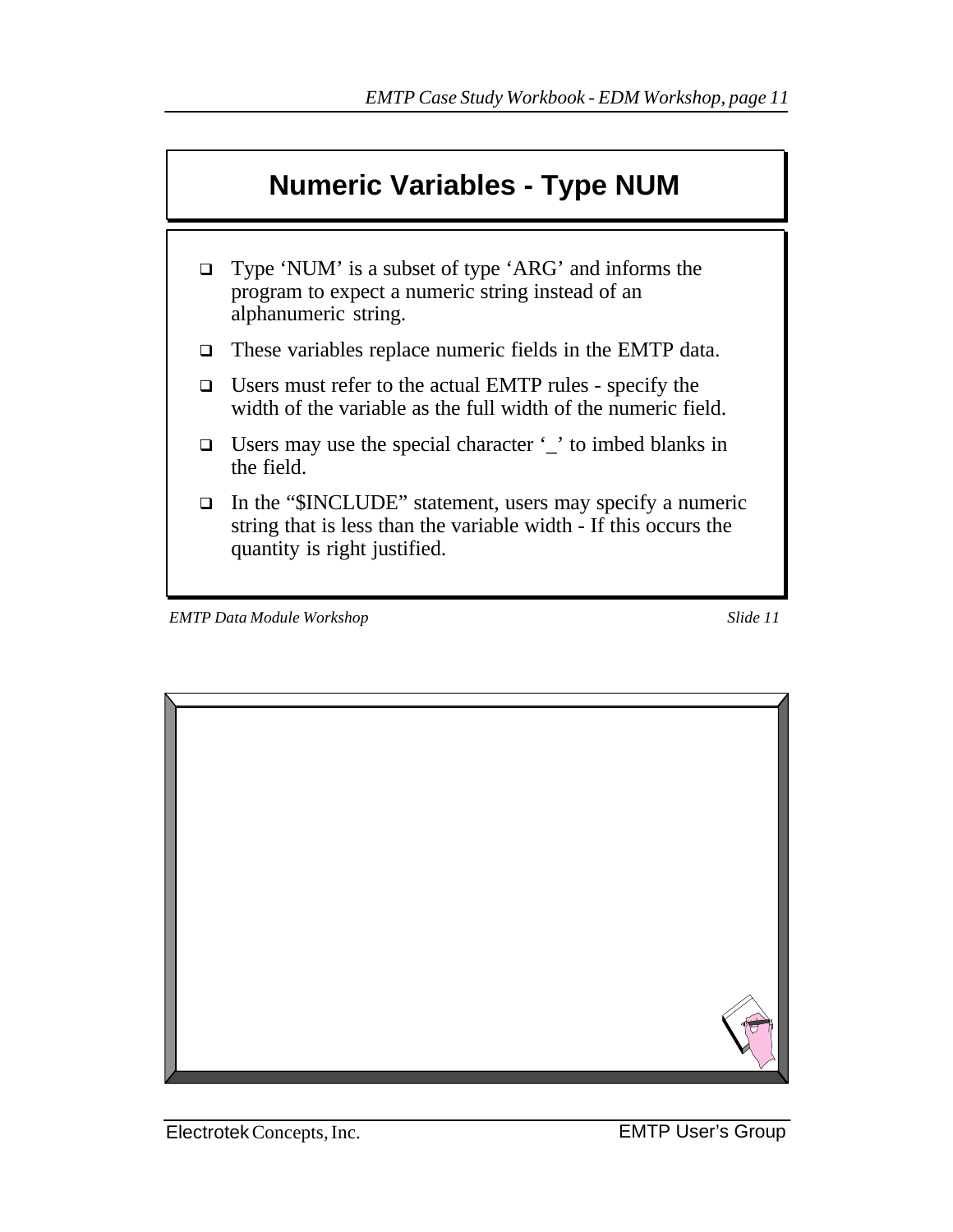

*EMTP Data Module Workshop Slide 12*



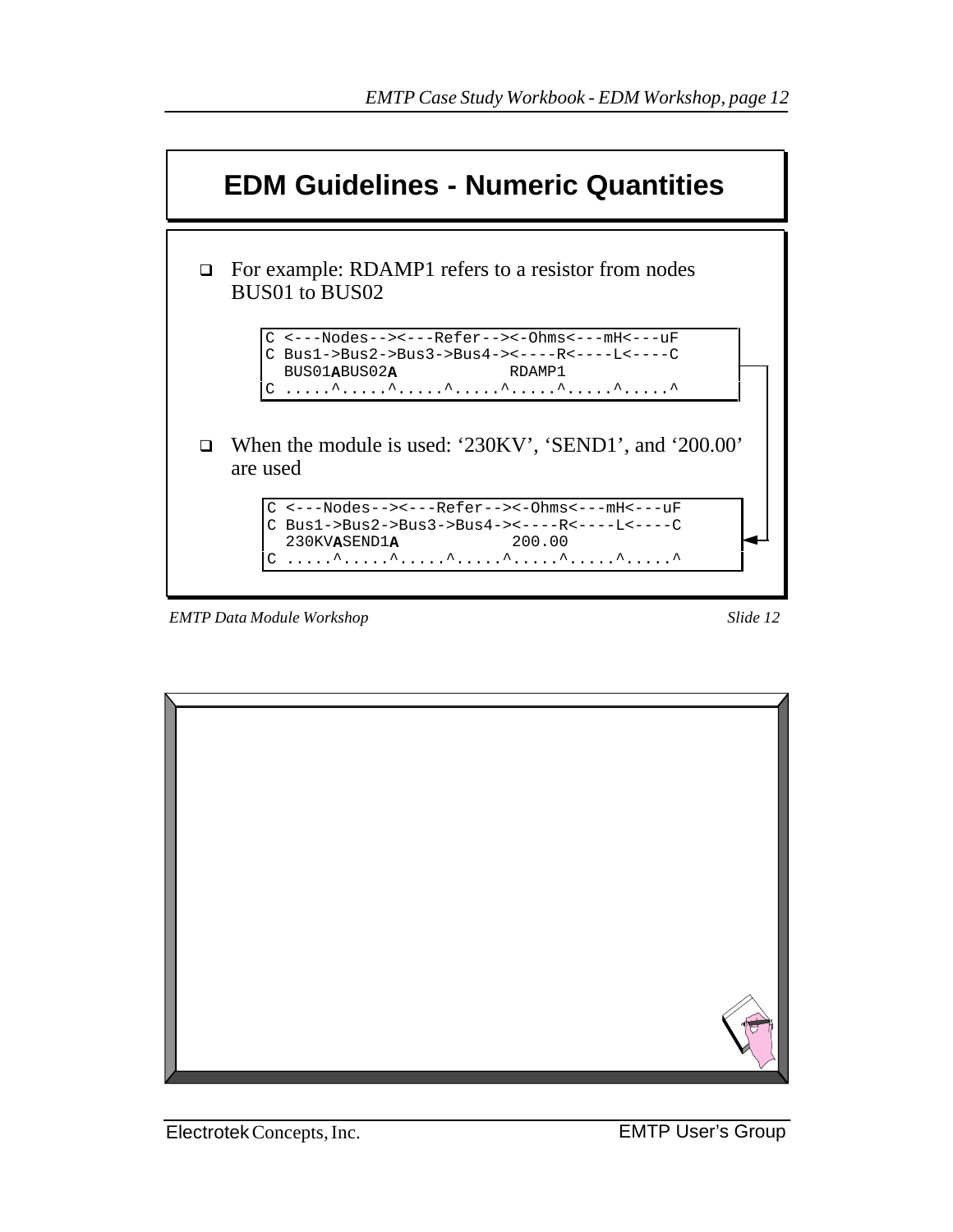

- $\Box$  Type 'DUM' refers to internal variables of a module.
- q Variables of type 'DUM' must have a six character width and should begin with an alphanumeric character.
- $\Box$  An internal variable is replaced with a unique name created by the program.
- $\Box$  The program currently has 6000 dummy variables available.

| <b>Seed Key</b> | <b>First Name</b>  | <b>Last Name</b> |
|-----------------|--------------------|------------------|
| DUM             | DUM <sub>000</sub> | <b>DUM999</b>    |
| DMU             | DMU000             | <b>DMU999</b>    |
| MDU             | MDU000             | <b>MDU999</b>    |
| <b>MUD</b>      | MUD000             | <b>MUD999</b>    |
| UMD             | UMD000             | <b>UMD999</b>    |
| UDM             | UDM000             | <b>UDM999</b>    |

The type 'DUM' refers to internal variables (dummy) of a module. Variables of type 'DUM' must have a six character width and should begin with an alphanumeric character. An internal variable is replaced with a unique name created by the program. The name is composed by adding a number 000 to 999 to the term DUM. For example, the first dummy variable would be named 'DUM000' and the thousandth dummy variable would be 'DUM999'.

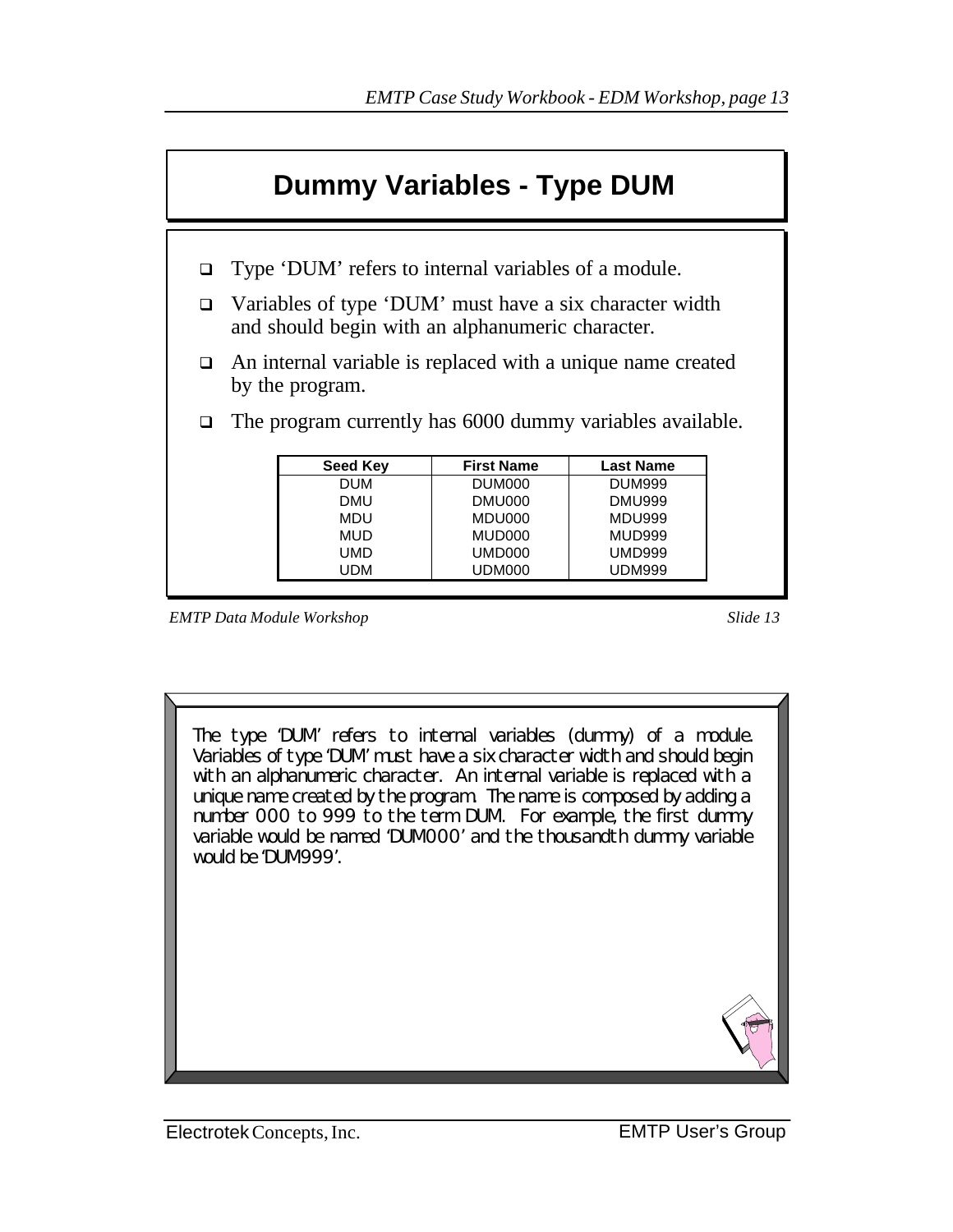

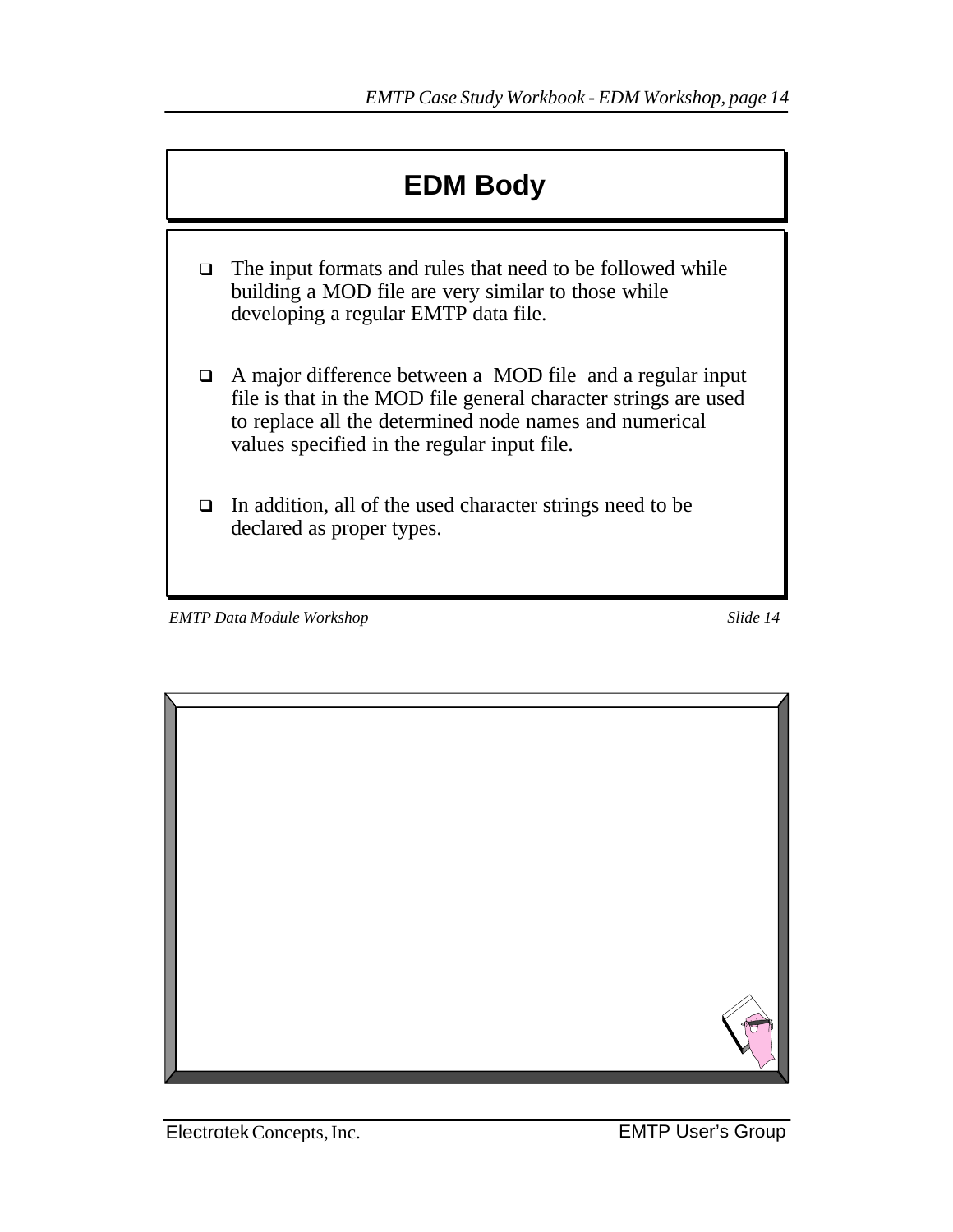|   | <b>EDM Body - Data Sorting</b>                                                                                    |                                                                                                                                                                                                                                                 |  |  |  |  |  |  |
|---|-------------------------------------------------------------------------------------------------------------------|-------------------------------------------------------------------------------------------------------------------------------------------------------------------------------------------------------------------------------------------------|--|--|--|--|--|--|
| □ | Data sorting - "/" cards:                                                                                         |                                                                                                                                                                                                                                                 |  |  |  |  |  |  |
|   | /BRANCH<br>/SWITCH<br>/SOURCE<br><b>TACS</b><br>/OUTPUT<br>/PLOT<br>/REQUEST<br>/STATISTICS<br><b>/END MODULE</b> | indicate branch data<br>indicate switch data<br>indicate source data<br>indicate TACS data<br>indicate output data<br>indicate plot data<br>indicate special request card<br>indicate statistics request cards<br>indicate end of a data module |  |  |  |  |  |  |

*EMTP Data Module Workshop Slide 15*

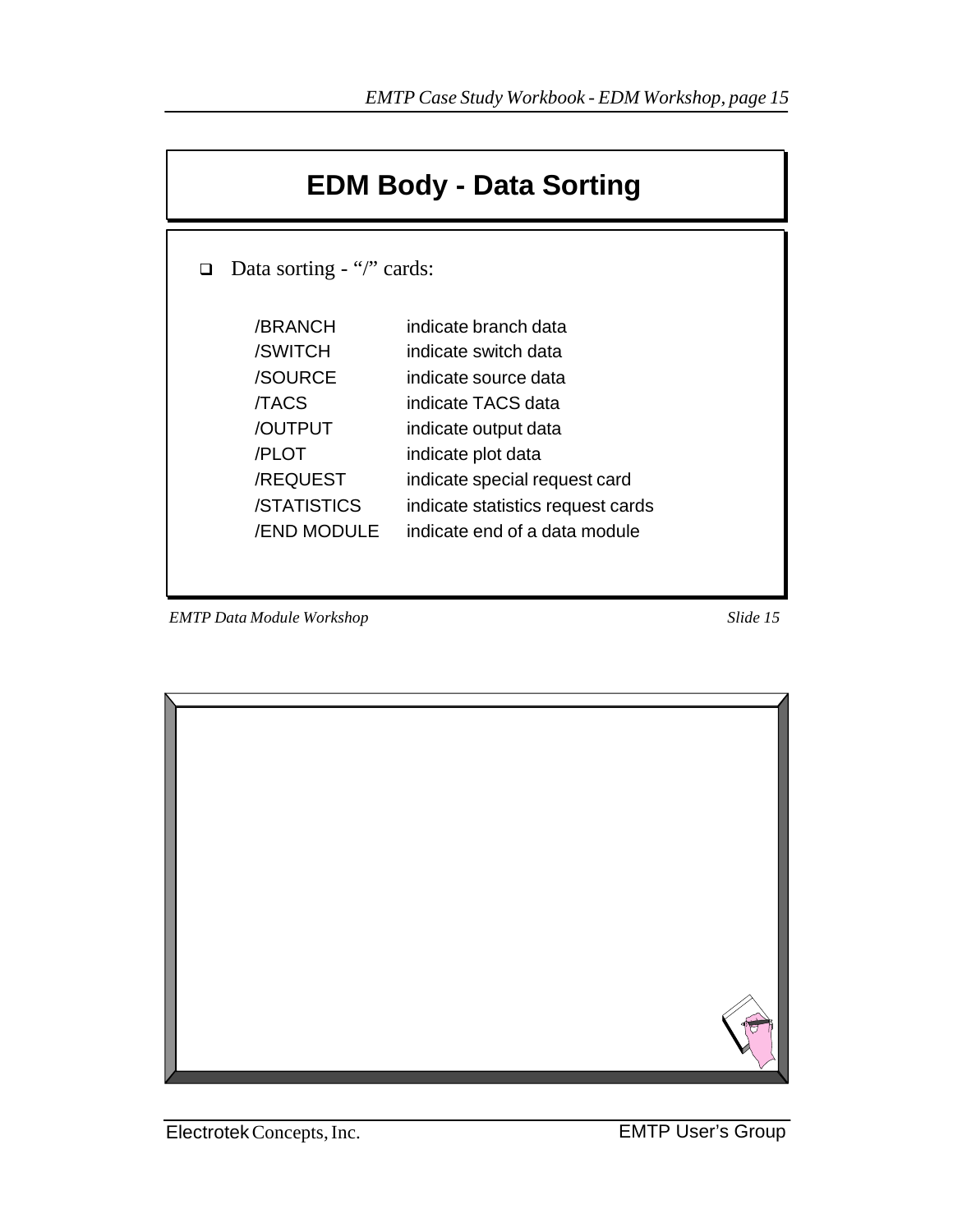### **EDM Body - '\$' Request Cards**

□ '\$' cards request the program to:

[1] Read another input file

[2] Set file attributes, such as directory

[3] Modify the contents of card images using argument list

[4] Change the 'seed key' of internal variables

*EMTP Data Module Workshop Slide 16*

| Special request cards:                                |                                                                                                                                                           |  |
|-------------------------------------------------------|-----------------------------------------------------------------------------------------------------------------------------------------------------------|--|
| \$INCLUDE<br>\$SUFFIX<br>\$PREFIX<br>\$DUMMY<br>\$EOF | read another input file<br>define file type (i.e. .INC)<br>define file path (i.e. C:\EMTP\MODULE)<br>defined dummy variable name<br>indicates end of file |  |
| module                                                | Note: avoid using BLANK ENDS and \$DUMMY in a                                                                                                             |  |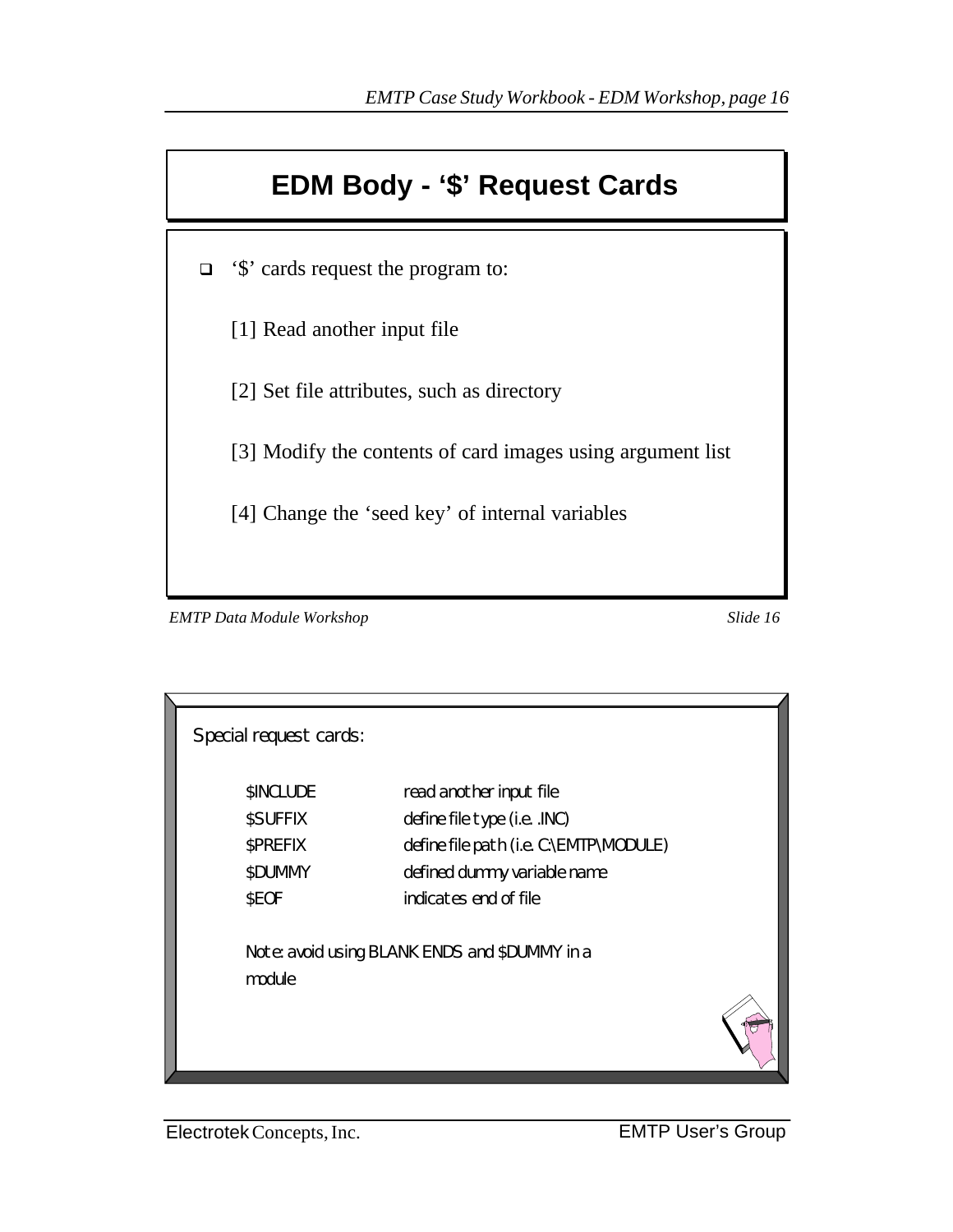|                   | <b>EDM Guidelines - Converting MOD to INC</b>                                                                                |
|-------------------|------------------------------------------------------------------------------------------------------------------------------|
|                   | $\Box$ Process for Creating Modules:                                                                                         |
| $\lceil 1 \rceil$ | Write Module File (*.MOD)                                                                                                    |
| $\lceil 2 \rceil$ | Convert to Include File (*.INC)                                                                                              |
|                   | <b>MODULE</b><br>D: \EMTPFI LE\WORKBOOK\VOLUME2\3PHEQUI V. MOD<br>D: \EMTPFILE\WORKBOOK\VOLUME2\3PHEQUIV. INC<br><b>STOP</b> |
| $\lceil 3 \rceil$ | Use Module via \$INCLUDE Request Card<br><b>SPREFIX, D: \EMTPFILE\WORKBOOK\VOLUME2\</b>                                      |
|                   | SSUFFIX. INC                                                                                                                 |

*EMTP Data Module Workshop* Slide 17

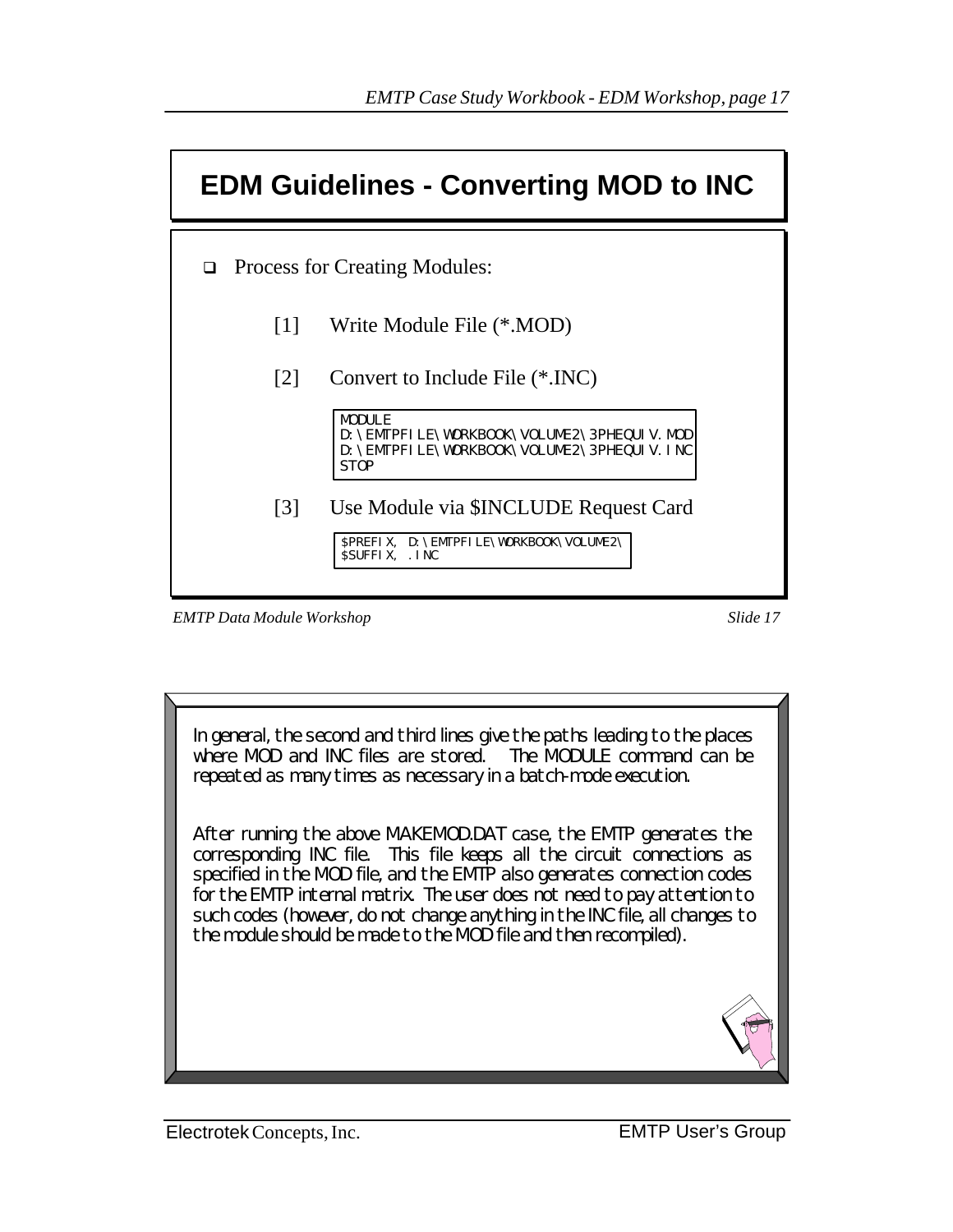|        | <b>Module Usage</b>                                                                                                                                 |
|--------|-----------------------------------------------------------------------------------------------------------------------------------------------------|
| n      | <b>SINCLUDE</b><br>Intructs program to read another input file:<br>٠                                                                                |
|        | \$INCUDE<br>filename $argument, argument, argument, -$ ; comment<br>argument, argument<br>; comment                                                 |
| $\Box$ | <b>\$PREFIX / \$SUFFIX</b><br>Informs the program of common file attributes (path, extension):<br>٠<br>\$PREFIX prefix name<br>\$SUFFIX suffix name |
|        | <b>Q</b> BLANK Cards                                                                                                                                |
|        | 1 1 1 1 1<br>$\sim$ $\sim$ $\sim$                                                                                                                   |

*EMTP Data Module Workshop Slide 18*

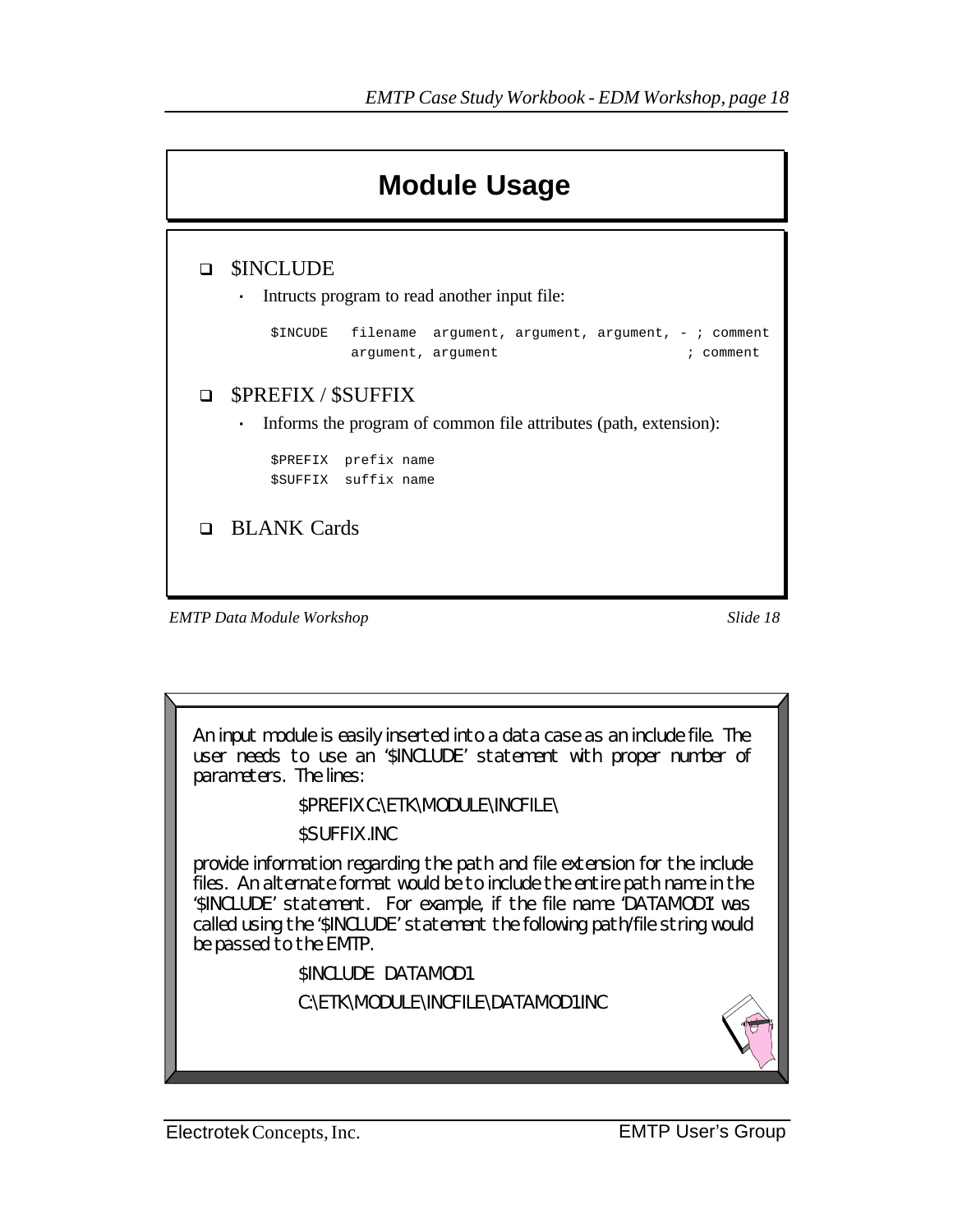

*EMTP Data Module Workshop Slide 19*

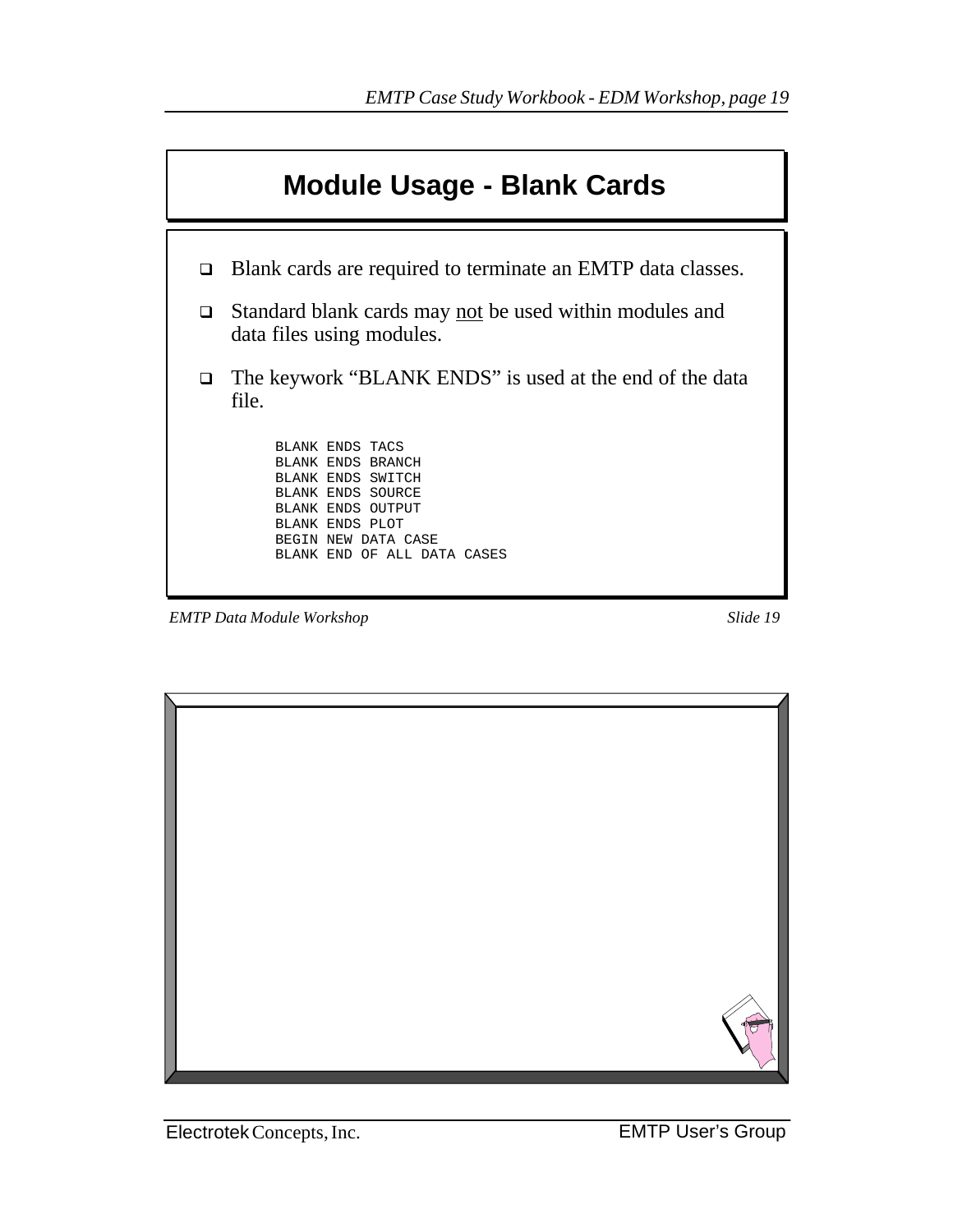

*EMTP Data Module Workshop Slide 20*

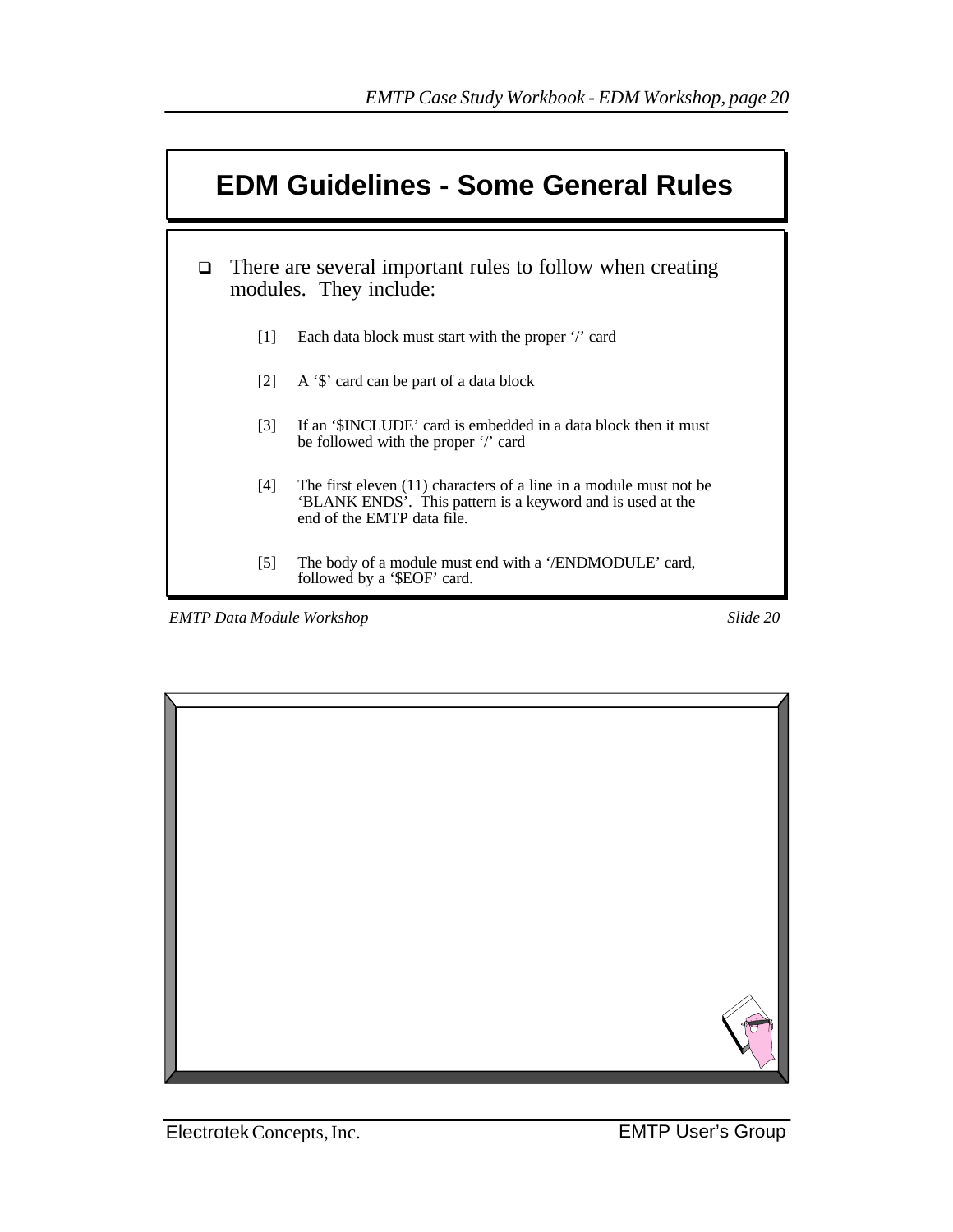

*EMTP Data Module Workshop Slide 21*

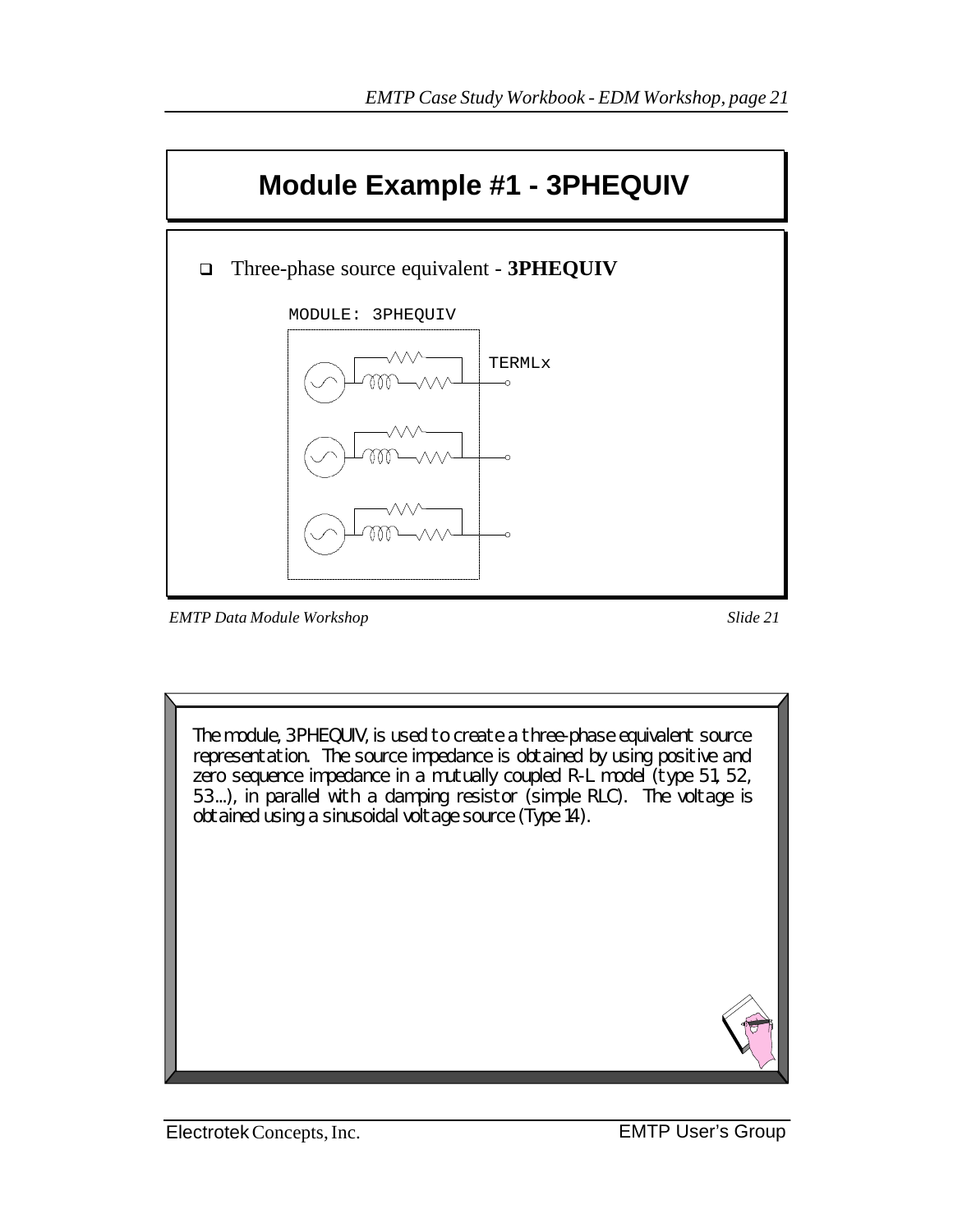|                     | <b>Module 3PHEQUIV - Argument List</b>             |            |                 |  |
|---------------------|----------------------------------------------------|------------|-----------------|--|
| Argument            | <b>Description</b>                                 | Type       | Length          |  |
| <b>TERML</b>        | Output terminal name<br>5 characters + $(A)(B)(C)$ | ARG        | 5               |  |
| ZERORE              | Zero sequence source<br>resistance $(\Omega)$      | <b>NUM</b> | 6               |  |
| <b>ZEROINDUCTAN</b> | Zero sequence source<br>inductance (mH)            | <b>NUM</b> | 12              |  |
| <b>POSIRE</b>       | Positive sequence source<br>resistance $(\Omega)$  | <b>NUM</b> | 6               |  |
| <b>POSIINDUCTAN</b> | Positive sequence source<br>inductance (mH)        | <b>NUM</b> | 12              |  |
| <b>AMPLITUDES</b>   | Voltage source (peak voltage,<br>phase-to-ground)  | <b>NUM</b> | 10 <sup>1</sup> |  |
| <b>TSTARTTIME</b>   | Start time (sec), -1.0 for<br>steady-state         | <b>NUM</b> | 10 <sup>1</sup> |  |
| <b>TSTOPTIMES</b>   | Stop time (sec), 9999. for<br>entire simulation    | <b>NUM</b> | 10 <sup>1</sup> |  |
| RDAMP1              | Parallel damping resistor $(\Omega)$               | <b>NUM</b> | 6               |  |
| <b>COM</b>          | Comment                                            | N/A        | N/A             |  |
| INTERA(B)(C)        | Internal nodes for voltage<br>source connection    | <b>DUM</b> | 6               |  |

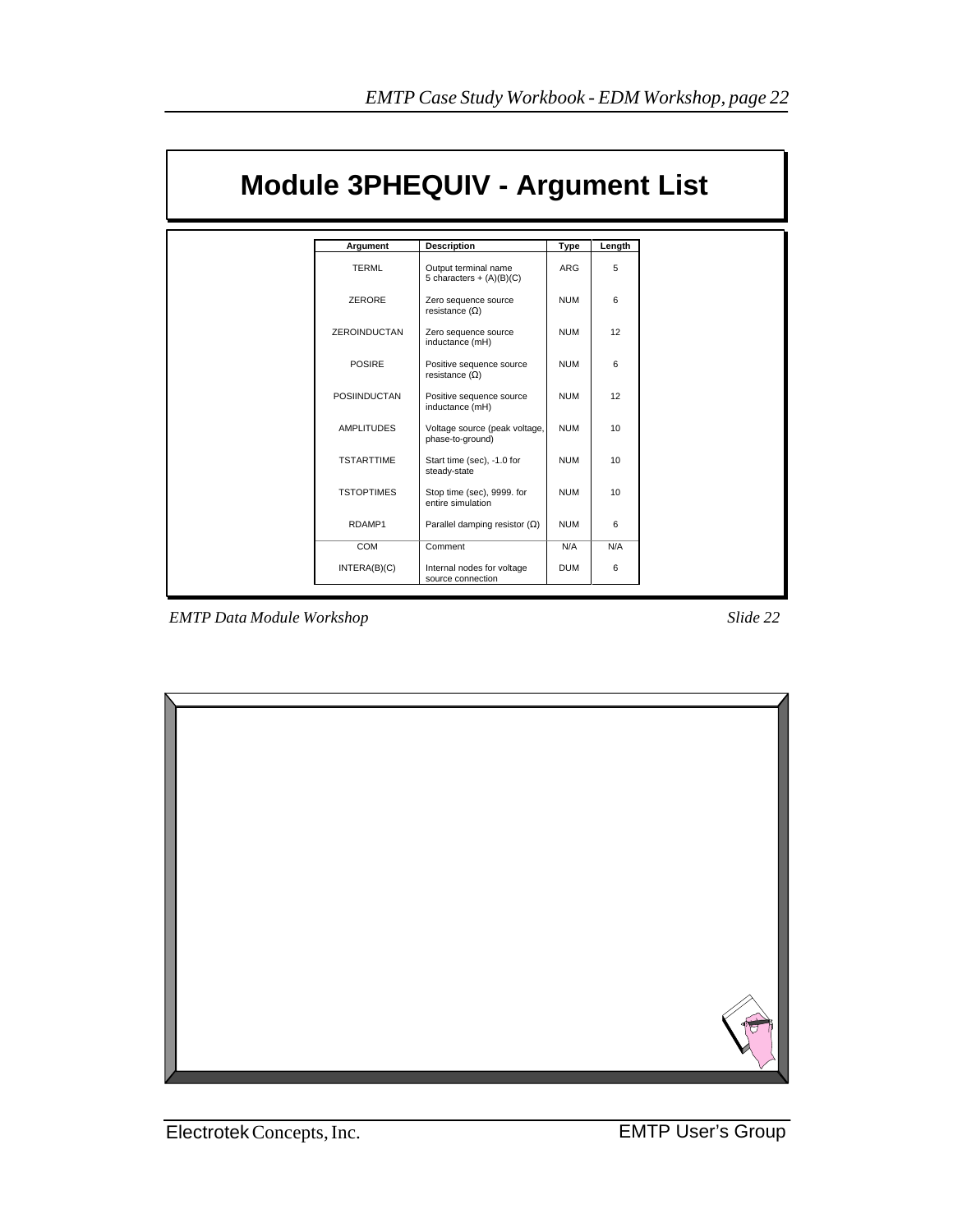

*EMTP Data Module Workshop Slide 23*

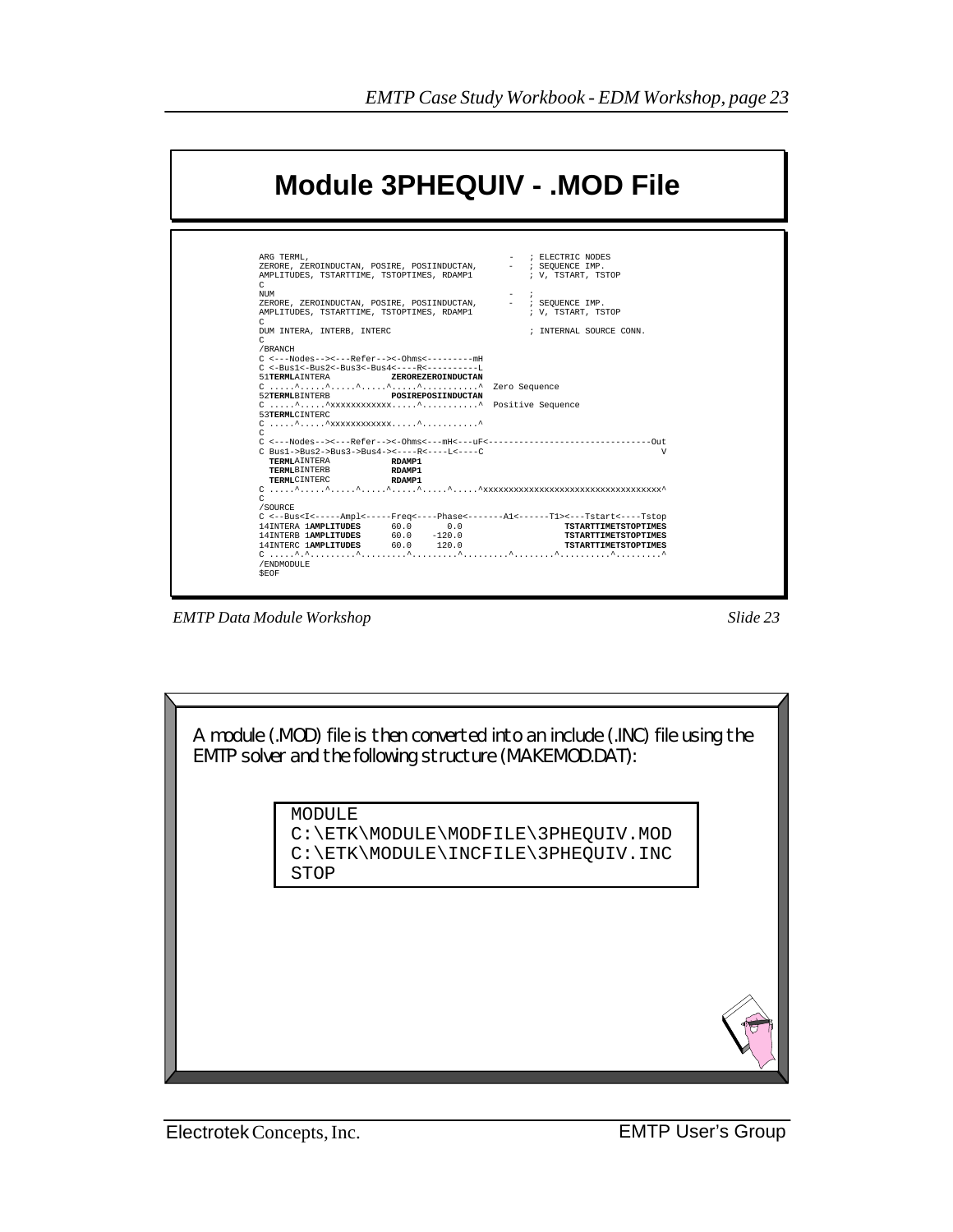|                                                       | <b>Module 3PHEQUIV - .INC File</b>                                                                                                         |
|-------------------------------------------------------|--------------------------------------------------------------------------------------------------------------------------------------------|
| KEND                                                  | 7 32 44 14 7 32 44 14 7 14                                                                                                                 |
| 14                                                    | 7 32                                                                                                                                       |
| $\mathbf{a}$                                          | 7 32 14                                                                                                                                    |
| KTEX                                                  | 7 32 14 20 70 80 8 20 70 80 8 20 70 80                                                                                                     |
| $\sim$ 1                                              | 0 0 1 1 0 0 1 1 1 1                                                                                                                        |
| $\Omega$                                              | $\Omega$                                                                                                                                   |
| $\mathbf{1}$                                          | $0\quad 1$                                                                                                                                 |
| $\mathbf{1}$                                          | $\overline{1}$                                                                                                                             |
| $\mathbf{1}$                                          | $0 \quad 0 \quad 0 \quad 1$                                                                                                                |
| C EMTP Data Module: 3PHEQUIV                          | $\sim$ 0                                                                                                                                   |
| $\mathcal{C}$                                         | $1 -$                                                                                                                                      |
| C Description: Three-Phase Equivalent Source          | $\cap$                                                                                                                                     |
| C Created: 5/2/94 (TEG/LT) Last Updated: 5/2/94 (TEG) | $\Omega$                                                                                                                                   |
| C                                                     | $\cap$                                                                                                                                     |
| $\mathcal{C}$                                         | $\Omega$                                                                                                                                   |
| /BRANCH                                               | $\Omega$                                                                                                                                   |
| C <---Nodes--><---Refer--><-0hms<---------mH          | C Usage: 3PHEOUIV TERML, RO, LO, R1, L1, VPEAK, TSTART, TSTOP, RDAMP1 ; COM                                                                |
|                                                       | ZEROREZEROINDUCTAN                                                                                                                         |
| 51TERMLAINTERA                                        |                                                                                                                                            |
| 52TERMLBINTERB POSIREPOSIINDUCTAN                     |                                                                                                                                            |
| 53TERMLCINTERC                                        |                                                                                                                                            |
|                                                       | v                                                                                                                                          |
| C Bus1->Bus2->Bus3->Bus4-><----R<----L<----C          | RDAMP1                                                                                                                                     |
| TERMLAINTERA                                          | RDAMP1                                                                                                                                     |
| TERMLBINTERB                                          | RDAMP1                                                                                                                                     |
| TERMLCINTERC                                          | $C_1, \ldots, C_n, \ldots, C_n, \ldots, C_n, \ldots, C_n, \ldots, C_n, \ldots, C_n$                                                        |
| $\mathcal{C}$                                         | C <--Bus <i<-----ampl<-----freq<----phase<------a1<------t1>&lt;---Tstart&lt;----Tstop</i<-----ampl<-----freq<----phase<------a1<------t1> |
| /SOURCE                                               | TSTARTTIMETSTOPTIMES                                                                                                                       |
| 14INTERA 1AMPLITUDES 60.0 0.0                         | $60.0 -120.0$                                                                                                                              |
| 14INTERB 1AMPLITUDES                                  | TSTARTTIMETSTOPTIMES                                                                                                                       |
| 14INTERC 1AMPLITUDES                                  | 60.0 120.0                                                                                                                                 |
| /ENDMODULE                                            | TSTARTTIMETSTOPTIMES                                                                                                                       |
| SEOF **** END OF FILE ****                            |                                                                                                                                            |
| DATE AND TIME OF MODULE CONVERSION:                   | 05/02/94 15.57.08                                                                                                                          |
| NUMBER OF ARGUMENTS DECLARED IN THIS MODULE:          | $\circ$                                                                                                                                    |
| NUMBER OF DUMMY VARIABLES DECLARED IN THIS MODULE:    | $\overline{3}$                                                                                                                             |

*EMTP Data Module Workshop Slide 24*

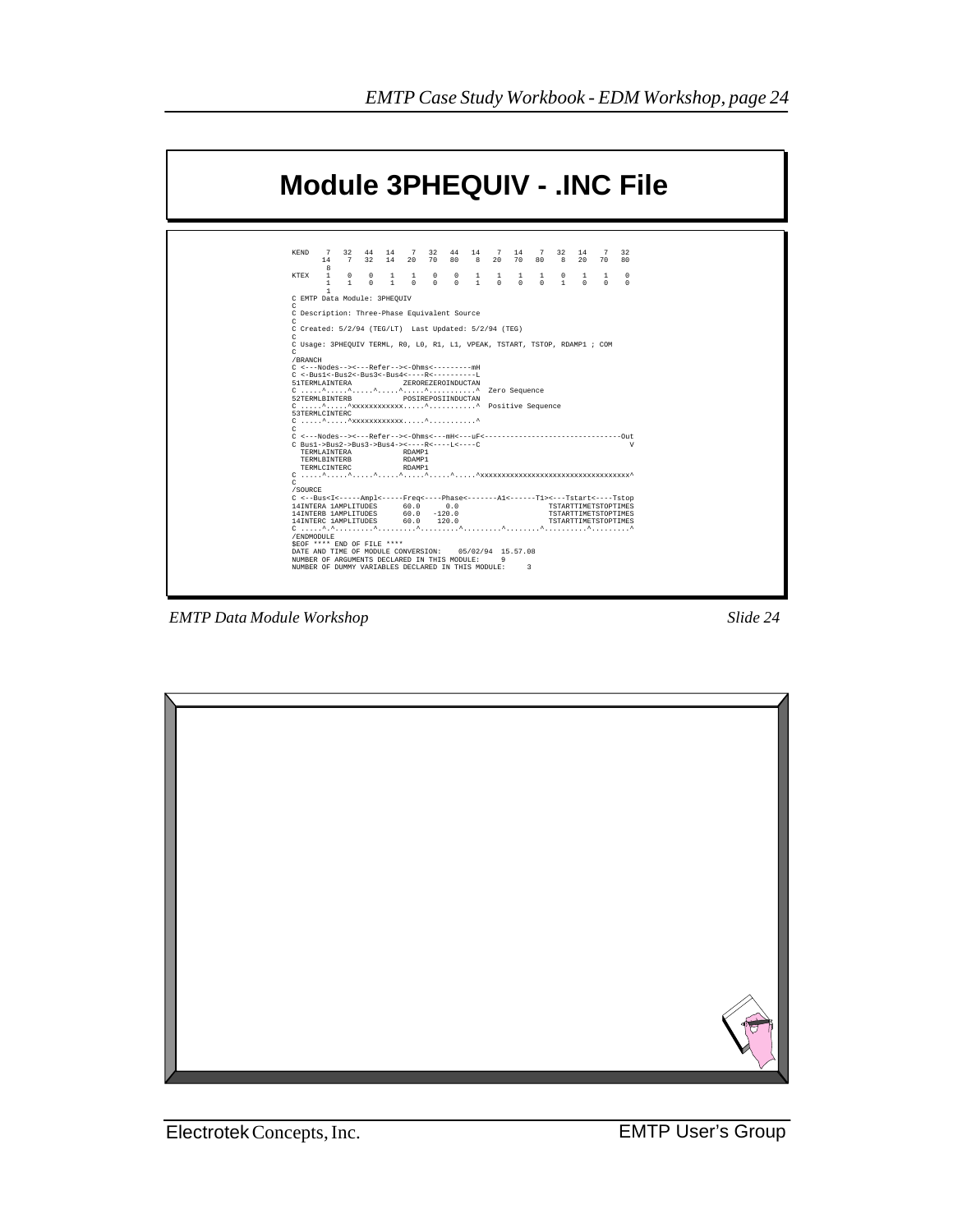

*EMTP Data Module Workshop Slide 25*

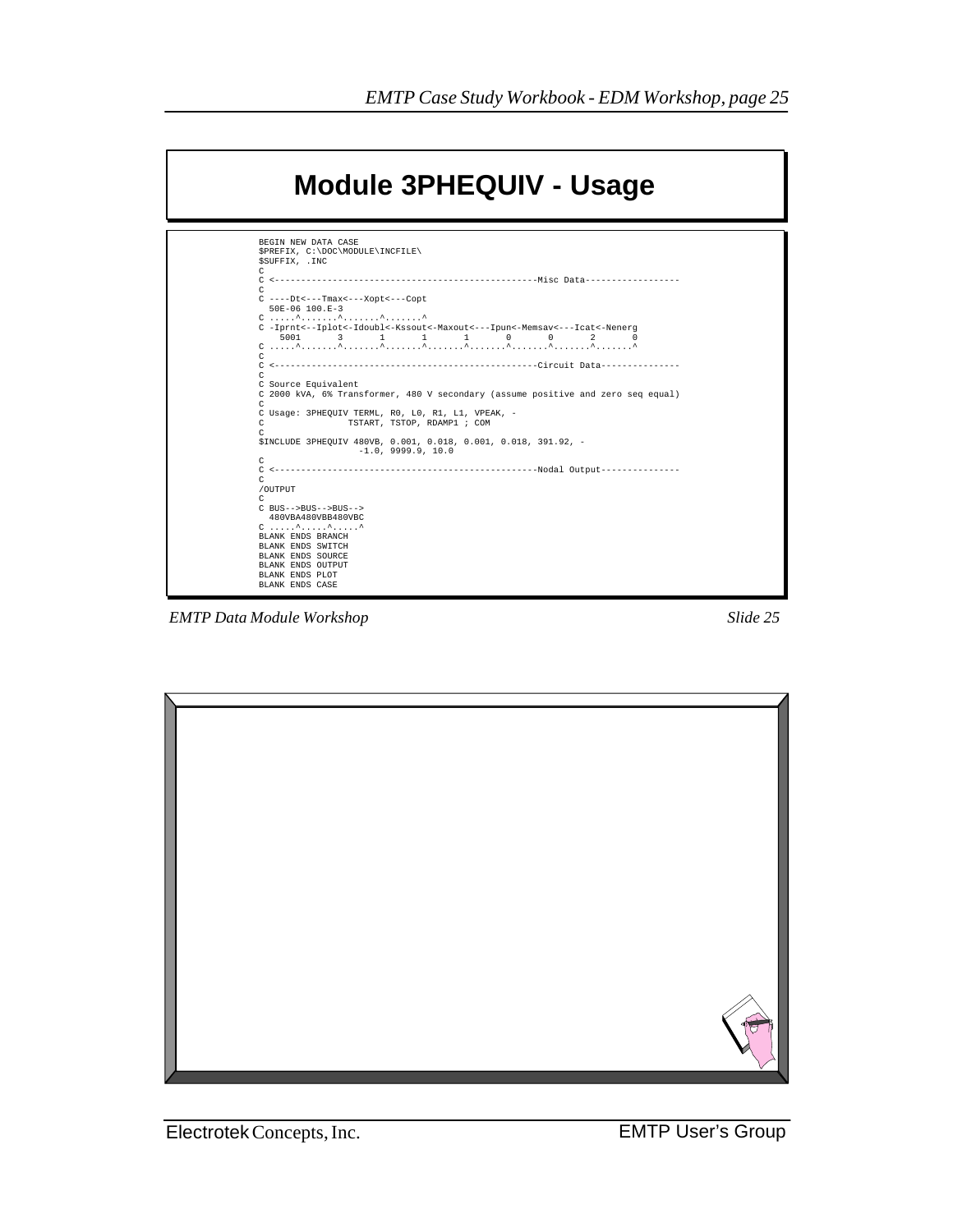

*EMTP Data Module Workshop Slide 26*

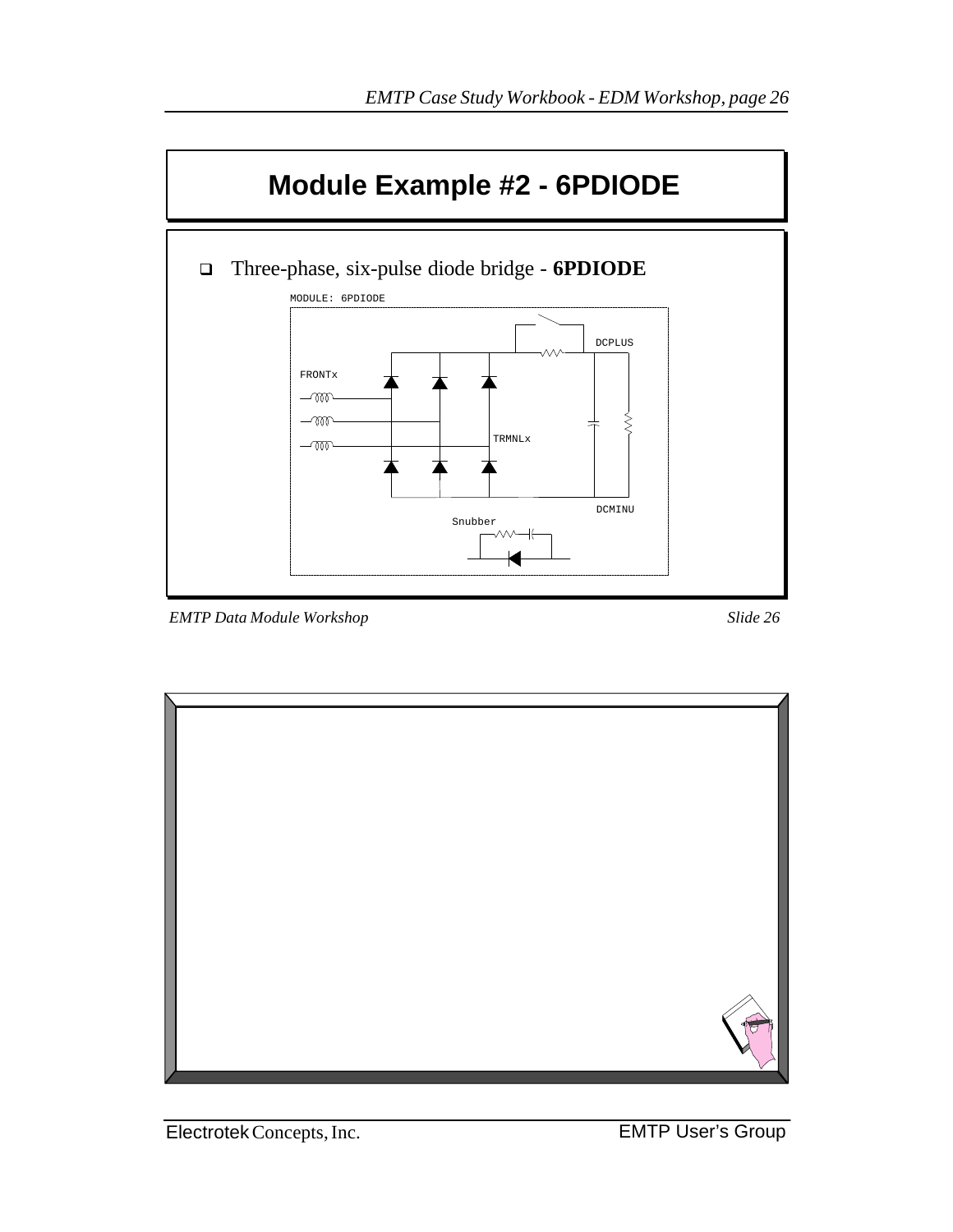## **Module 6PDIODE - Argument List**

| <b>Argument</b>                                                                                          | <b>Description</b>                                      | <b>Type</b> | Length |
|----------------------------------------------------------------------------------------------------------|---------------------------------------------------------|-------------|--------|
| <b>FRONT</b>                                                                                             | Input terminal name<br>5 characters + $(A)(B)(C)$       | <b>ARG</b>  | 5      |
| <b>TERML</b>                                                                                             | Load side of reactor name<br>5 characters + $(A)(B)(C)$ | 5           |        |
| <b>DCPLUS</b>                                                                                            | Positive side of dc bus                                 | <b>ARG</b>  | 6      |
| <b>DCMINU</b>                                                                                            | Negative side of dc bus                                 | <b>ARG</b>  | 6      |
| <b>CHOKEL</b>                                                                                            | Choke inductance (mH)                                   | <b>NUM</b>  | 6      |
| <b>SNUBBR</b>                                                                                            | Snubber resistance $(\Omega)$                           | <b>NUM</b>  | 6      |
| <b>SNUBBC</b>                                                                                            | Snubber capacitance $(\mu F)$                           | <b>NUM</b>  | 6      |
| <b>STARTR</b>                                                                                            | starting resistor $(\Omega)$                            | <b>NUM</b>  | 6      |
| <b>RSHORTTIME</b>                                                                                        | Shorting switch closing time<br>(sec)                   | <b>NUM</b>  | 10     |
| <b>DCBUSC</b>                                                                                            | dc bus capacitance $(\mu F)$                            | <b>NUM</b>  | 6      |
| <b>DCBUSR</b>                                                                                            | dc bus resistance $(\Omega)$                            | <b>NUM</b>  | 6      |
| ?                                                                                                        | Output request (current)                                | <b>NUM</b>  | 1      |
| @                                                                                                        | Output request (voltage)                                | <b>NUM</b>  | 1      |
| <b>RECPOS</b><br><b>RECNEG</b><br><b>SHRTBK</b>                                                          | Internal nodes for bridge<br>connections                | <b>DUM</b>  | 6      |
| DIOD1A, DIOD1C<br>DIOD2A, DIOD2C<br>DIOD3A, DIOD3C<br>DIOD4A, DIOD4C<br>DIOD5A, DIOD5C<br>DIOD6A, DIOD6C | Internal nodes for diode<br>connections                 | <b>DUM</b>  | 6      |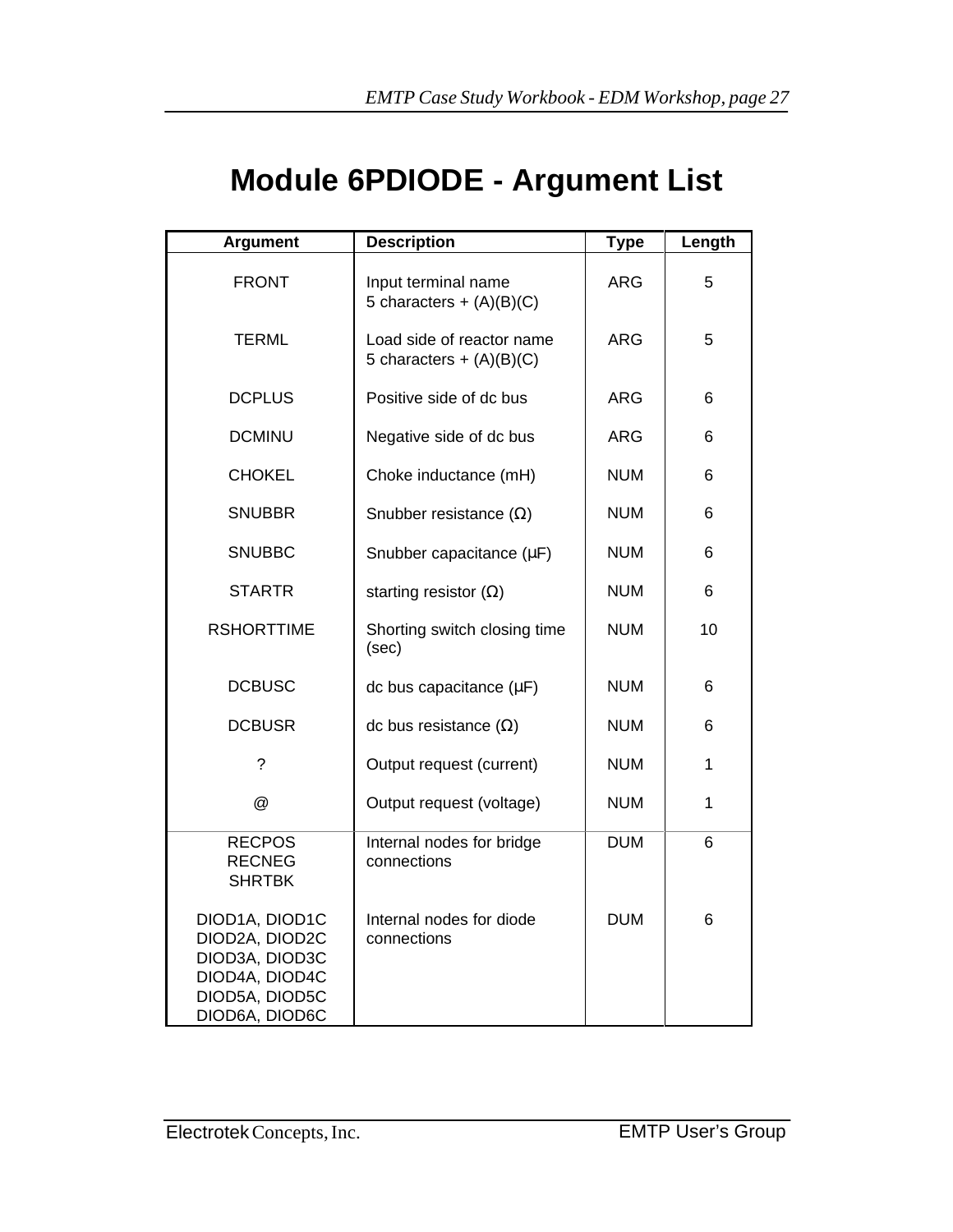#### **Module 6PDIODE - .MOD File**

```
EMTP Data Module Workshop Slide 28
C <---Nodes--><---Refer--><-Ohms<---mH<---uF<--------------------------------Out
C EMTP Data Module: 6PDIODE
\GammaC Description: Six Pulse Diode Bridge Rectifier (capacitor smmothing, resistive load)
\overline{C}C Created: 5/5/94 (TEG/LT) Last Updated: 5/5/94 (TEG)
\mathcal{C}C Usage: 6PDIODE FRONT, TRMNL, DCPLUS, DCMINU, -7 ANDES
C CHOKEL, SNUBBR, SNUBBC, STARTR, RSHORTIME, -; PARA 
                  DCBUSC, DCBUSR, ?, @
C<br>ARG
                                                                        - ; ARGUMENTS
FRONT, TRMNL, DCPLUS, DCMNUS, \begin{array}{ccc} 0.7 & \text{FINING} \\ 0.7 & \text{FINDES} \end{array} . The choice of the subset of the subset of the subset of the subset of the subset of the subset of the subset of the subset of the subset of the subse
CHOKEL, SNUBBR, SNUBBC, STARTR,RSHORTTIME, - ; AC PARAMETERS
DCBUSC, DCBUSR, ?, @ ; OUTPUT REQ
C<br>NUM
                                                                        - ; NUMERICAL
CHOKEL, SNUBBR, SNUBBC, STARTR,RSHORTTIME,DCBUSC,DCBUSR ; PARAMETERS
\capDUM - ; DUMRECPOS, RECNEG, SHRTBK, - ; DUM1
DIOD1C, DIOD2C, DIOD3C, DIOD4C, DIOD5C, DIOD6C, - - ; DUM2
DIOD1A, DIOD2A, DIOD3A, DIOD4A, DIOD5A, DIOD6A ; DUM2
C
/BRANCH
\GammaC AC Choke Inductance
C
C Bus1->Bus2->Bus3->Bus4-><-----R<-----L<----C<br>FRONTATRMNLA 1.0E-5CHOKEL
FRONTATRMNLA 1.0E-5CHOKEL 1.1.1 and 1.0E-5CHOKEL 1.1 and 1.0E-5CHOKEL 1.1 and 1.1 and 1.1 and 1.1 and 1.1 and 1.1 and 1.1 and 1.1 and 1.1 and 1.1 and 1.1 and 1.1 and 1.1 and 1.1 and 1.1 and 1.1 and 1.1 and 1.1 and 1.1 and 
FRONTBTRMNLB 1.0E-5CHOKEL ?
FRONTCTRMNLC 1.0E-5CHOKEL ?
C_1,\ldots,\hat{C}_1,\ldots,\hat{C}_1,\ldots,\hat{C}_1,\ldots,\hat{C}_1,\ldots,\hat{C}_N,\ldots,\hat{C}_Nxxxxxxxxxxxxxxxxxxxxxxxxxxxxxxxxxxx
\GammaC Diode Snubber Circuits 
\mathcal{C}C <---Nodes--><---Refer--><-Ohms<---mH<---uF<--------------------------------Out
C Bus1->Bus2->Bus3->Bus4-><----R<----L<----C 
   TRMNLARECPOS SNUBBR SNUBBC
   TRMNLBRECPOS SNUBBR SNUBBC
  TRMNLCRECPOS SNUBBR SNUBBR SNUBBR SNUBBR
   TRMNLARECNEG SNUBBR SNUBBC
 TRMNLBRECNEG SNUBBR SNUBBC
TRMNLCRECNEG SNUBBR SNUBBC
C_1, \ldots, \hat{C}_1, \ldots, \hat{C}_2, \ldots, \hat{C}_1, \ldots, \hat{C}_2, \ldots, \hat{C}_n, \ldots, \hat{C}_nxxxxxxxxxxxxxxxxxxxxxxxxxxxxxxxxx
\overline{C}C <-------- Connection to positive and negative dc bus
\GammaC <---Nodes--><---Refer--><-Ohms<---mH<---uF<--------------------------------Out
C Bus1->Bus2->Bus3->Bus4-><----R<----L<----C
 DIOD1CRECPOS 1.0E-5 
 DIOD3CRECPOS 1.0E-5
 DIOD5CRECPOS 1.0E-5<br>RECNEGDIOD4A 1.0E-5<br>RECNEGDIOD6A 1.0E-5
 RECNEGDIOD4A
 RECNEGDIOD6A
 RECNEGDIOD2A 1.0E-5
C_1, \ldots, \hat{C}_1, \ldots, \hat{C}_2, \ldots, \hat{C}_1, \ldots, \hat{C}_2, \ldots, \hat{C}_n, \ldots, \hat{C}_nxxxxxxxxxxxxxxxxxxxxxxxxxxxxxxxxx
\mathcal{C}
```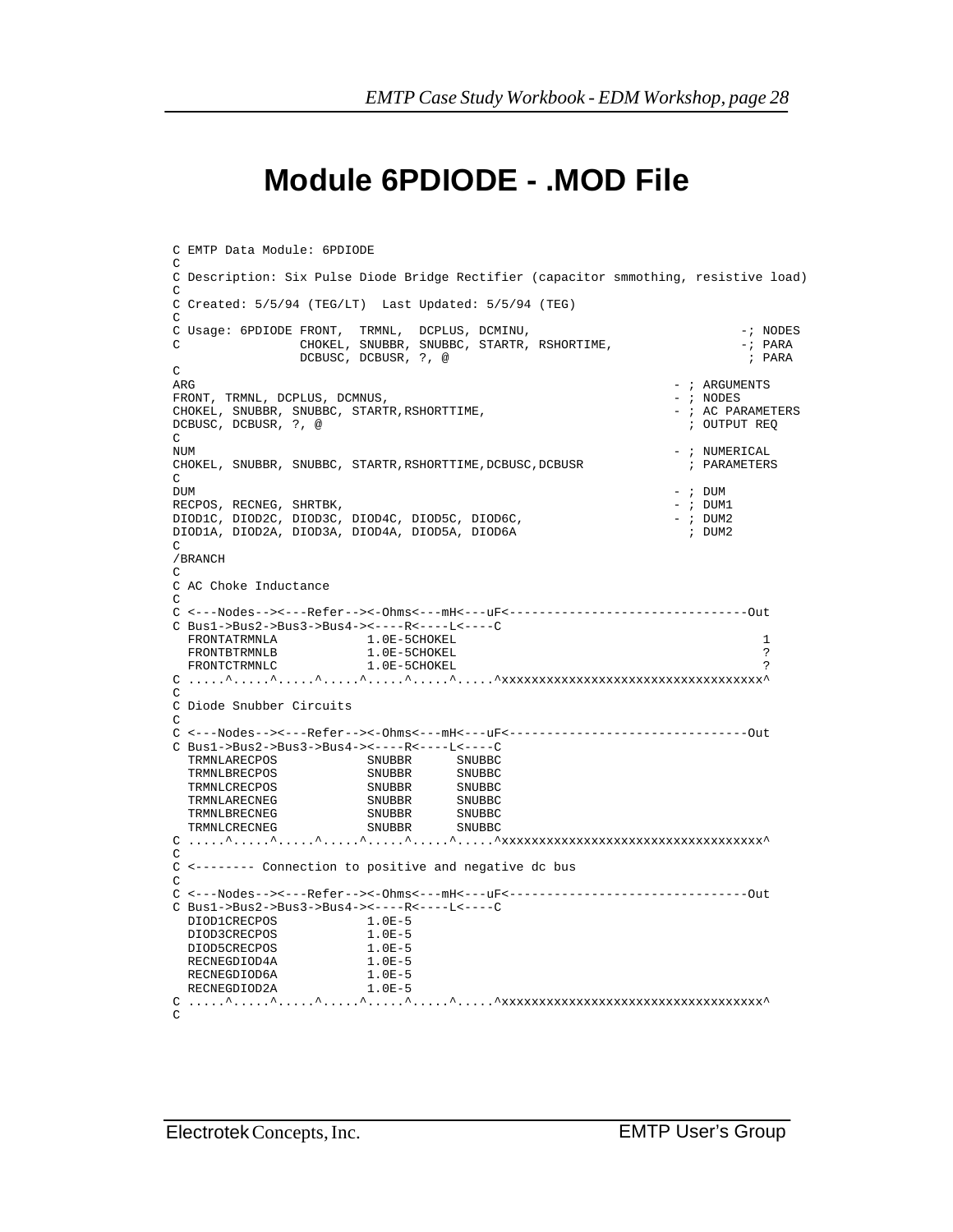### **Module 6PDIODE - .MOD File Continued**

```
EMTP Data Module Workshop Slide 29
C <-------- Connection to power system (diode front-end)
C
C <---Nodes--><---Refer--><-Ohms<---mH<---uF<--------------------------------Out
C Bus1->Bus2->Bus3->Bus4-><----R<----L<----C
TRMNLADIOD1A 1.0E-5
TRMNLBDIOD3A 1.0E-5
TRMNLCDIOD5A 1.0E-5
 TRMNLCDIOD5A 1.0E-5<br>DIOD4CTRMNLA 1.0E-5
 DIOD6CTRMNLB 1.0E-5<br>DIOD2CTRMNLC 1.0E-5
 DIOD2CTRMNLC
C .....^.....^.....^.....^.....^.....^.....^xxxxxxxxxxxxxxxxxxxxxxxxxxxxxxxxxxx^
\GammaC <-------- Phase-to-Phase Voltage Sampling
\mathcal{C}C <---Nodes--><---Refer--><-Ohms<---mH<---uF<--------------------------------Out
C Bus1->Bus2->Bus3->Bus4-><----R<----L<----C
TRMNLATRMNLB 1.0E08 2
 TRMNLBTRMNLC 1.0E08 @
 TRMNLCTRMNLA 1.0E08 @
C_1, \ldots, 1, \ldots, 1, \ldots, 1, \ldots, 1, \ldots, 1, \ldots, 1, \ldots, 1, \ldots, 1, \ldots, 1, \ldots, 1, \ldots, 1, \ldots, 1, \ldots, 1, \ldots, 1, \ldots, 1, \ldots, 1, \ldots, 1, \ldots, 1, \ldots, 1, \ldots, 1, \ldots, 1, \ldots, 1, \ldots, 1, \ldots, 1, \ldots, 1, \ldots, 1, \ldots, 1, \ldots, 1, \ldots, 1, \ldots, 1, \ldots, 1\GammaC <-------- Starting Resistor
C
C <---Nodes--><---Refer--><-Ohms<---mH<---uF<--------------------------------Out
C Bus1->Bus2->Bus3->Bus4-><----R<----L<----C
  RECPOSSHRTBK STARTR ?
C .....^.....^.....^.....^.....^.....^.....^xxxxxxxxxxxxxxxxxxxxxxxxxxxxxxxxxxx^
\overline{C}/SWITCH
\rm CC <-------- Starting Resistor Short Switch
C
C BUS-->BUS--><---TCLOSE<----TOPEN<-------IE<----FLASH<--REQUEST<-----TARGET<--O
RECPOSSHRTBKRSHORTTIME 9999.<br>C.....^.....^.........^........^
 C .....^.....^.........^.........^.........^.........^.........^...........^...^
\mathcal{C}/BRANCH
\GammaC <-------- dc Bus Components
\GammaC <---Nodes--><---Refer--><-Ohms<---mH<---uF<--------------------------------Out
C Bus1->Bus2->Bus3->Bus4-><----R<----L<----C
 SHRTBKDCPLUS 1.0E-5 ?<br>DCMNUSDCPLUS DCBUSR DCBUSR
 DCMNUSDCPLUS
  DCPLUSDCMNUS DCBUSC 2
 RECPOS 1.0000<br>RECNEG 1.0000
RECNEG 1.0000
RECNEGDCMNUS 1.0E-5
C \ldots.^\ldots.^\ldots.^.....^.....^.....^\ldots.^\ldots.\ldotsxxxxxxxxxxxxxxxxxxxxxxxxxxxxxxxx
/SWITCH
\GammaC <-------- Diodes (front-end)
C BUS-->BUS--><------Vig<----Ihold<-------td<---------CLOSEDSame<Grid<Op/Cl<xxOO
11DIOD1ADIOD1C 0.1 ?
11DIOD3ADIOD3C 0.1 ?<br>11DIOD5ADIOD5C 0.1 ?
11D IOD5ADIOD5C 11D IOD4ADIOD4C 0.111DIOD4ADIOD4C 0.1<br>11DIOD6ADIOD6C 0.1 ?
11DIOD6ADIOD6C 0.1<br>11DIOD2ADIOD2C 0.1
11DIOD2ADIOD2C 0.1 ?
C .....^.....^.........^.........^.........^.........^.........^...........^...^
/ENDMODULE
$EOF
```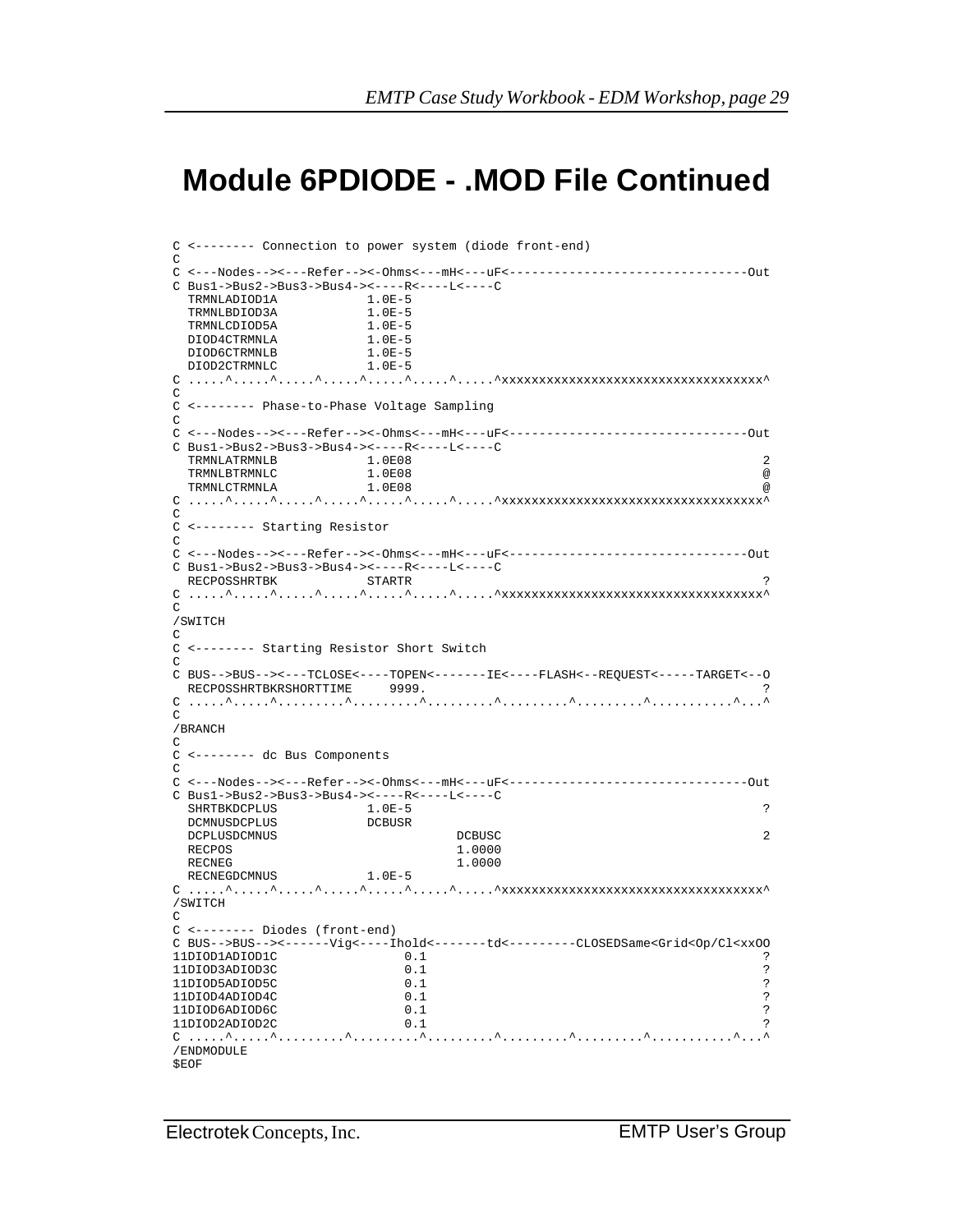## **Module 6PDIODE - .INC File**

| KARD                                | 1<br>6                       | $\mathbf 1$<br>6  | $\mathbf 1$<br>6  | 1<br>6         | 3<br>7                                                                                                                                                                                                                                                                                                                                                                | 3<br>7    | 3<br>7                     | 4<br>7    | 4<br>8           | $\,4$<br>8  | $\overline{4}$<br>8 | 5<br>8        | 5<br>9     | 5<br>9        | 5<br>9                                 |
|-------------------------------------|------------------------------|-------------------|-------------------|----------------|-----------------------------------------------------------------------------------------------------------------------------------------------------------------------------------------------------------------------------------------------------------------------------------------------------------------------------------------------------------------------|-----------|----------------------------|-----------|------------------|-------------|---------------------|---------------|------------|---------------|----------------------------------------|
|                                     | 9                            | 10                | 10                | 10             | 10                                                                                                                                                                                                                                                                                                                                                                    | 11        | 11                         | 11        | 11               | 12          | 12                  | 13            | 13         | 14            | 14                                     |
|                                     | 15<br>22                     | 15<br>23          | 16<br>23          | 16<br>24       | 17<br>24                                                                                                                                                                                                                                                                                                                                                              | 17<br>25  | 18<br>25                   | 18<br>25  | 19<br>26         | 19<br>26    | 20<br>26            | 20<br>27      | 21<br>27   | 21<br>27      | 22<br>27                               |
|                                     | 29                           | 29                | 29                | 29             | 31                                                                                                                                                                                                                                                                                                                                                                    | 31        | 31                         | 32        | 32               | 32          | 33                  | 33            | 33         | 34            | 35                                     |
|                                     | 36                           | 36                | 38                | 38             | 38                                                                                                                                                                                                                                                                                                                                                                    | 39        | 39                         | 39        | 40               | 40          | 40                  | 41            | 41         | 41            | 42                                     |
| KARG                                | 42<br>10                     | 42<br>11          | 43<br>12          | 43<br>13       | 43<br>1                                                                                                                                                                                                                                                                                                                                                               | 2         | 5                          | 1         | 2                | 5           | 12                  | 1             | 2          | 5             | 12                                     |
|                                     | 2                            | 6                 | 7                 | $-15$          | 2                                                                                                                                                                                                                                                                                                                                                                     | 6         | 7                          | $-15$     | 2                | 6           | 7                   | $-15$         | 2          | 6             | 7                                      |
|                                     | $-14$<br>$-14$               | 2<br>$-3$         | 6<br>$-14$        | 7<br>$-1$      | $-14$<br>$-14$                                                                                                                                                                                                                                                                                                                                                        | 2<br>$-5$ | 6<br>2                     | 7<br>$-6$ | $-14$<br>2       | -15<br>$-4$ | $-12$<br>2          | $-15$<br>$-2$ | $-10$<br>2 | $-15$<br>$-9$ | -8<br>2                                |
|                                     | $-7$                         | 2                 | $-11$             | 2              | 2                                                                                                                                                                                                                                                                                                                                                                     | 2         | 2                          | 13        | 2                | 2           | 13                  | 8             | 12         | $-15$         | $-13$                                  |
|                                     | 9                            | 12                | $-15$             | $-13$          | 3                                                                                                                                                                                                                                                                                                                                                                     | 12        | $-13$                      | 3         | 4                | 11          | 3                   | 4             | 10         | $-15$         | $-14$                                  |
|                                     | 4<br>$-7$                    | $-14$<br>$-1$     | 12<br>12          | $-12$<br>$-11$ | -6<br>-5                                                                                                                                                                                                                                                                                                                                                              | 12        | $-10$                      | -4        | 12               | $-8$        | $-2$                | 12            | -9         | $-3$          | 12                                     |
| KBEG                                | 18                           | 26                | 34                | 37             | 3                                                                                                                                                                                                                                                                                                                                                                     | 9         | 33                         | 3         | 9                | 33          | 80                  | 3             | 9          | 33            | 80                                     |
|                                     | 3                            | 27                | 39                | 9              | 3                                                                                                                                                                                                                                                                                                                                                                     | 27        | 39                         | 9         | 3                | 27          | 39                  | 9             | 3          | 27            | 39                                     |
|                                     | 9<br>3                       | 3<br>9            | 27<br>3           | 39<br>9        | 9<br>3                                                                                                                                                                                                                                                                                                                                                                | 3<br>9    | 27<br>3                    | 39<br>9   | 9<br>3           | 9<br>9      | 3<br>3              | 9<br>9        | 3<br>9     | 9<br>3        | 3<br>9                                 |
|                                     | 3                            | 9                 | 3                 | 3              | 9                                                                                                                                                                                                                                                                                                                                                                     | 3         | 9                          | 80        | 3                | 9           | 80                  | 27            | 80         | 3             | 9                                      |
|                                     | 15                           | 80                | 3                 | 9              | 9                                                                                                                                                                                                                                                                                                                                                                     | 80        | 3<br>9                     | 9         | 3                | 27          | 3                   | 9             | 39         | 3             | 3                                      |
|                                     | 9<br>9                       | 3<br>3            | 80<br>80          | 9<br>9         | 3<br>3                                                                                                                                                                                                                                                                                                                                                                | 80        |                            | 3         | 80               | 9           | 3                   | 80            | 9          | 3             | 80                                     |
| <b>KEND</b>                         | 23                           | 31                | 34                | 37             | 7                                                                                                                                                                                                                                                                                                                                                                     | 13        | 38                         | 7         | 13               | 38          | 80                  | 7             | 13         | 38            | 80                                     |
|                                     | 7                            | 32                | 44                | 14             | 7                                                                                                                                                                                                                                                                                                                                                                     | 32        | 44                         | 14        | 7                | 32          | 44                  | 14            | 7          | 32            | 44                                     |
|                                     | 14<br>8                      | 7<br>14           | 32<br>8           | 44<br>14       | 14<br>8                                                                                                                                                                                                                                                                                                                                                               | 7<br>14   | 32<br>7                    | 44<br>14  | 14<br>7          | 14<br>14    | 8<br>7              | 14<br>14      | 8<br>13    | 14<br>8       | 8<br>13                                |
|                                     | 8                            | 13                | 8                 | 7              | 13                                                                                                                                                                                                                                                                                                                                                                    | 7         | 13                         | 80        | 7                | 13          | 80                  | 32            | 80         | 8             | 14                                     |
|                                     | 24<br>14                     | 80<br>8           | 8<br>80           | 14             | 14                                                                                                                                                                                                                                                                                                                                                                    | 80<br>80  | 8                          | 14        | 8                | 32<br>14    | 8                   | 14            | 44<br>14   | 8<br>8        | 8                                      |
|                                     | 14                           | 8                 | 80                | 14<br>14       | 8<br>8                                                                                                                                                                                                                                                                                                                                                                |           | 14                         | 8         | 80               |             | 8                   | 80            |            |               | 80                                     |
| KTEX                                | 0                            | 0                 | 1                 | 1              | 1                                                                                                                                                                                                                                                                                                                                                                     | 1         | 0                          | 1         | 1                | 0           | 1                   | 1             | 1          | 0             | 1                                      |
|                                     | 1<br>1                       | 0<br>1            | 0<br>0            | 1<br>0         | 1<br>1                                                                                                                                                                                                                                                                                                                                                                | 0<br>1    | 0<br>0                     | 1<br>0    | 1<br>$\mathbf 1$ | 0<br>1      | 0                   | 1<br>1        | 1<br>1     | 0<br>1        | 0<br>1                                 |
|                                     | 1                            | 1                 | 1                 | 1              | 1                                                                                                                                                                                                                                                                                                                                                                     | 1         | 1                          | 1         | 1                | 1           | 1<br>1              | 1             | 1          | 1             | 1                                      |
|                                     | 1                            | 1                 | 1                 | 1              | 1                                                                                                                                                                                                                                                                                                                                                                     | 1         | 1                          | 1         | 1                | 1           | 1                   | 0             | 1          | 1             | 1                                      |
|                                     | 0<br>1                       | 1<br>$\mathbf{1}$ | 1<br>$\mathbf{1}$ | 1<br>1         | 1<br>1                                                                                                                                                                                                                                                                                                                                                                | 1<br>1    | 1<br>1                     | 1<br>1    | 1<br>$\mathbf 1$ | 0<br>1      | 1<br>1              | 1<br>1        | 0<br>1     | 1<br>1        | 1<br>1                                 |
|                                     | 1                            | $\mathbf{1}$      | $\mathbf{1}$      | 1              | $\mathbf 1$                                                                                                                                                                                                                                                                                                                                                           |           |                            |           |                  |             |                     |               |            |               |                                        |
| C EMTP Data Module: 6PDIODE         |                              |                   |                   |                |                                                                                                                                                                                                                                                                                                                                                                       |           |                            |           |                  |             |                     |               |            |               |                                        |
| C                                   |                              |                   |                   |                | C Description: Six Pulse Diode Bridge (front-end only)                                                                                                                                                                                                                                                                                                                |           |                            |           |                  |             |                     |               |            |               |                                        |
| C                                   |                              |                   |                   |                |                                                                                                                                                                                                                                                                                                                                                                       |           |                            |           |                  |             |                     |               |            |               |                                        |
| $C$ Created: $5/5/94$ (TEG/LT)<br>C |                              |                   |                   |                |                                                                                                                                                                                                                                                                                                                                                                       |           | Last Updated: 5/5/94 (TEG) |           |                  |             |                     |               |            |               |                                        |
| C Usage: 6PDIODE FRONT,             |                              |                   |                   |                | TRMNL,                                                                                                                                                                                                                                                                                                                                                                |           | DCPLUS, DCMINU,            |           |                  |             |                     |               |            |               | - ;<br>N                               |
| С                                   |                              |                   |                   |                | CHOKEL, SNUBBR, SNUBBC, STARTR, RSHORTIME,<br>DCBUSC, DCBUSR, ?,                                                                                                                                                                                                                                                                                                      |           | @                          |           |                  |             |                     |               |            |               | P<br>- ;<br>$\mathbf{P}$<br>$\ddot{i}$ |
| C                                   |                              |                   |                   |                |                                                                                                                                                                                                                                                                                                                                                                       |           |                            |           |                  |             |                     |               |            |               |                                        |
| C                                   |                              |                   |                   |                |                                                                                                                                                                                                                                                                                                                                                                       |           |                            |           |                  |             |                     |               |            |               |                                        |
| C<br>/BRANCH                        |                              |                   |                   |                |                                                                                                                                                                                                                                                                                                                                                                       |           |                            |           |                  |             |                     |               |            |               |                                        |
| С                                   |                              |                   |                   |                |                                                                                                                                                                                                                                                                                                                                                                       |           |                            |           |                  |             |                     |               |            |               |                                        |
| C AC Choke Inductance               |                              |                   |                   |                |                                                                                                                                                                                                                                                                                                                                                                       |           |                            |           |                  |             |                     |               |            |               |                                        |
| C                                   |                              |                   |                   |                | C <---Nodes--><---Refer--><-0hms<---mH<---uF<--------------                                                                                                                                                                                                                                                                                                           |           |                            |           |                  |             |                     |               |            |               | -Out                                   |
|                                     |                              |                   |                   |                | C Bus1->Bus2->Bus3->Bus4-><----R<----L<----C                                                                                                                                                                                                                                                                                                                          |           |                            |           |                  |             |                     |               |            |               |                                        |
|                                     | FRONTATRMNLA                 |                   |                   |                | 1.0E-5CHOKEL                                                                                                                                                                                                                                                                                                                                                          |           |                            |           |                  |             |                     |               |            |               | 1                                      |
|                                     | FRONTBTRMNLB<br>FRONTCTRMNLC |                   |                   |                | 1.0E-5CHOKEL<br>1.0E-5CHOKEL                                                                                                                                                                                                                                                                                                                                          |           |                            |           |                  |             |                     |               |            |               | ?<br>S.                                |
|                                     |                              |                   |                   |                | $C_1, \ldots, \hat{C}_1, \ldots, \hat{C}_2, \ldots, \hat{C}_1, \ldots, \hat{C}_2, \ldots, \hat{C}_n, \ldots, \hat{C}_n, \hat{C}_n, \hat{C}_n, \hat{C}_n, \hat{C}_n, \hat{C}_n, \hat{C}_n, \hat{C}_n, \hat{C}_n, \hat{C}_n, \hat{C}_n, \hat{C}_n, \hat{C}_n, \hat{C}_n, \hat{C}_n, \hat{C}_n, \hat{C}_n, \hat{C}_n, \hat{C}_n, \hat{C}_n, \hat{C}_n, \hat{C}_n, \hat{$ |           |                            |           |                  |             |                     |               |            |               |                                        |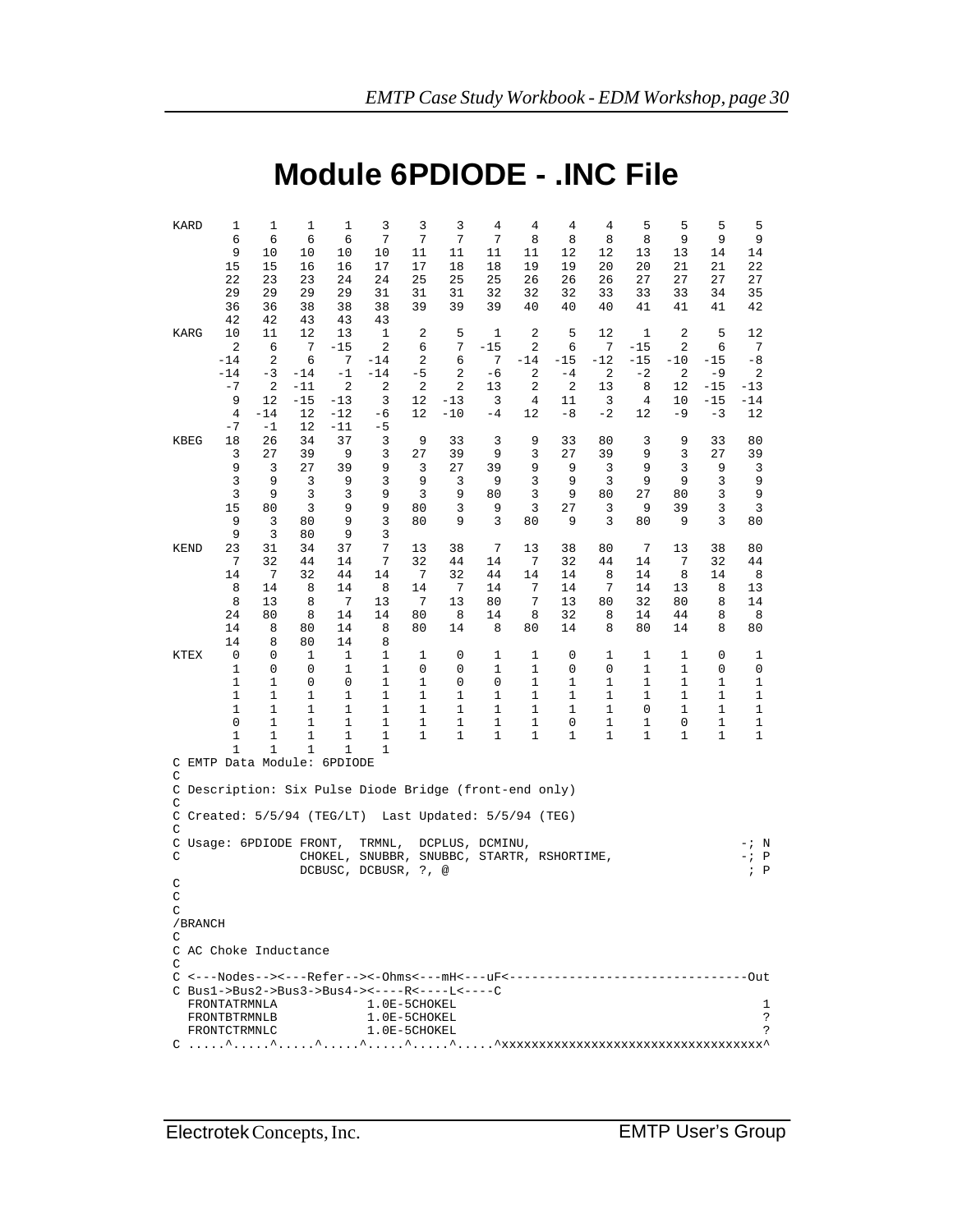# **Module 6PDIODE - .INC File Continued**

```
EMTP Data Module Workshop Slide 31
 TRMNLADIOD1A 1.0E-5 
C Diode Snubber Circuits 
\GammaC <---Nodes--><---Refer--><-Ohms<---mH<---uF<--------------------------------Out
C Bus1->Bus2->Bus3->Bus4-><----R<----L<----C 
 TRMNLARECPOS SNUBBR SNUBBC 
 TRMNLBRECPOS SNUBBR SNUBBC 
   TRMNLCRECPOS SNUBBR SNUBBC 
 TRMNLARECNEG SNUBBR SNUBBC 
 TRMNLBRECNEG SNUBBR SNUBBC
 TRMNLCRECNEG SNUBBR SNUBBC 
C_1,\ldots,\hat{C}_1,\ldots,\hat{C}_1,\ldots,\hat{C}_1,\ldots,\hat{C}_1,\ldots,\hat{C}_N,\ldots,\hat{C}_Nxxxxxxxxxxxxxxxxxxxxxxxxxxxxxxxxxx
\mathcal{C}C <-------- Connection to positive and negative dc bus 
C 
C <---Nodes--><---Refer--><-Ohms<---mH<---uF<--------------------------------Out
CBus1->Bus2->Bus3->Bus4-><-----R<-----L<----C<br>DIOD1CRECPOS 1.0E-5
  DIOD1CRECPOS 1.0E-5<br>DIOD3CRECPOS 1.0E-5
  DIOD3CRECPOS 1.0E-5<br>DIOD5CRECPOS 1.0E-5<br>RECNEGDIOD4A 1.0E-5
  DIOD5CRECPOS
  RECNEGDIOD4A 1.0E-5<br>RECNEGDIOD6A 1.0E-5
  RECNEGDIOD6A 1.0E-5<br>RECNEGDIOD2A 1.0E-5
  RECNEGDIOD2A
C_1, \ldots, \hat{C}_1, \ldots, \hat{C}_1, \ldots, \hat{C}_1, \ldots, \hat{C}_1, \ldots, \hat{C}_1, \ldots, \hat{C}_Nxxxxxxxxxxxxxxxxxxxxxxxxxxxxxxxxx
\mathcal{C}C <-------- Connection to power system (diode front-end) 
\mathcal{C}C <---Nodes--><---Refer--><-Ohms<---mH<---uF<--------------------------------Out
C Bus1->Bus2->Bus3->Bus4-><----R<----L<----C 
  TRMNLBDIOD3A 1.0E-5<br>TRMNLCDIOD5A 1.0E-5
  TRMNLCDIOD5A 1.0E-5<br>DIOD4CTRMNLA 1.0E-5<br>DIOD6CTRMNLE
 DIOD4CTRMNLA 1.0E-5<br>DIOD6CTRMNLB 1.0E-5
  DIOD6CTRMNLB 1.0E-5<br>DIOD2CTRMNLC 1.0E-5
  DIOD2CTRMNLC
C_1, \ldots, \hat{C}_1, \ldots, \hat{C}_1, \ldots, \hat{C}_1, \ldots, \hat{C}_1, \ldots, \hat{C}_1, \ldots, \hat{C}_Nxxxxxxxxxxxxxxxxxxxxxxxxxxxxxxxxx
\GammaC <-------- Phase-to-Phase Voltage Sampling 
\mathcal{C}C <---Nodes--><---Refer--><-Ohms<---mH<---uF<--------------------------------Out
C Bus1->Bus2->Bus3->Bus4-><----R<----L<----C 
  TRMNLATRMNLB 1.0E08 2<br>TRMNLBTRMNLC 1.0E08 2
   TRMNLBTRMNLC 1.0E08 @
   TRMNLCTRMNLA 1.0E08 @
C_1, \ldots, \hat{C}_1, \ldots, \hat{C}_1, \ldots, \hat{C}_1, \ldots, \hat{C}_1, \ldots, \hat{C}_N, \ldots, \hat{C}_Nxxxxxxxxxxxxxxxxxxxxxxxxxxxxxxxxx
C 
C <-------- Starting Resistor 
\GammaC <---Nodes--><---Refer--><-Ohms<---mH<---uF<--------------------------------Out
C Bus1->Bus2->Bus3->Bus4-><----R<----L<----C 
  RECPOSSHRTBK STARTR STARTR
C_1,\ldots,\hat{C}_1,\ldots,\hat{C}_1,\ldots,\hat{C}_1,\ldots,\hat{C}_1,\ldots,\hat{C}_2,\ldots,\hat{C}_Nxxxxxxxxxxxxxxxxxxxxxxxxxxxxxxxxxxx
C 
/SWITCH 
\mathcal{C}C <-------- Starting Resistor Short Switch 
\overline{C}C BUS-->BUS--><---TCLOSE<----TOPEN<-------IE<----FLASH<--REQUEST<-----TARGET<--O
  RECPOSSHRTBKRSHORTTIME 9999.
C .....^.....^.........^.........^.........^.........^.........^...........^...^
C 
/BRANCH 
\mathsf C\mathsf CC
```
Electrotek Concepts, Inc.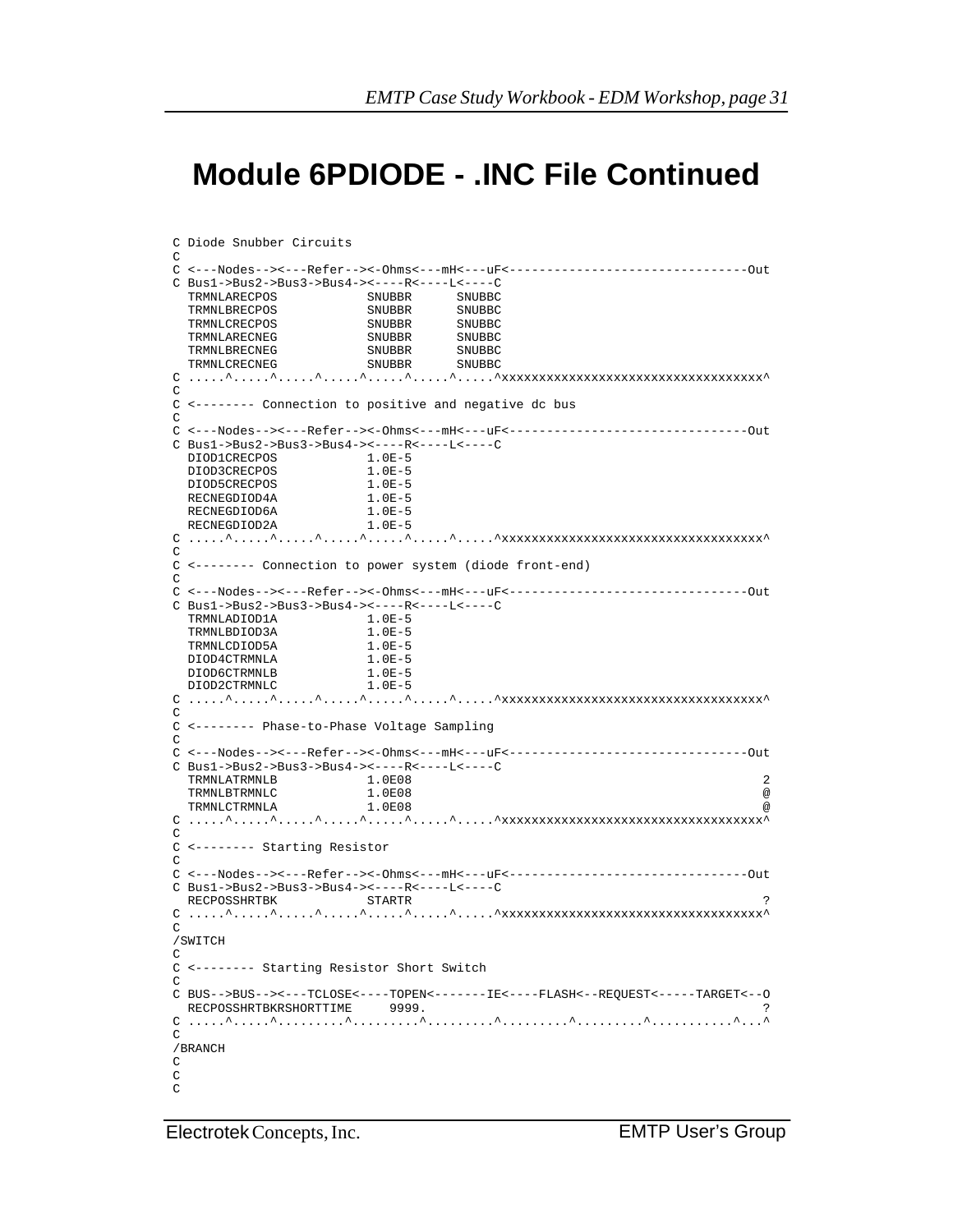# **Module 6PDIODE - .INC File Continued**

```
EMTP Data Module Workshop Slide 32
NUMBER OF DUMMY VARIABLES DECLARED IN THIS MODULE: 15 
C 
C <-------- dc Bus Components 
C 
C <---Nodes--><---Refer--><-Ohms<---mH<---uF<--------------------------------Out
C Bus1->Bus2->Bus3->Bus4-><----R<----L<----C 
SHRTBKDCPLUS 1.0E-5 ?
DCMNUSDCPLUS DCBUSR
  DCPLUSDCMNUS DCBUSC 2
 RECPOS 1.0000<br>RECNEG 1.0000 1.0000
RECNEG 1.0000
RECNEGDCMNUS 1.0E-5
C .....^.....^.....^.....^.....^.....^.....^xxxxxxxxxxxxxxxxxxxxxxxxxxxxxxxxxxx^
\Gamma/SWITCH 
C 
C <-------- Diodes (front-end) 
\verb|C BUS-->BUS-->-<----Vig<----Ihold~---+td<-----<-CLOSEDSame<Grid<Op/Cl<xx0011DDOD1ADIOD1C</math>\begin{array}{ccccccccc} 11\textrm{DIOD1ADIOD1C} & & & & 0.1 & & & & & \textbf{?} \\ 11\textrm{IIOD3ADIOD3C} & & & & & 0.1 & & & \textbf{?} \\ \end{array}11DIOD3ADIOD3C 0.1<br>11DIOD5ADIOD5C 0.1
11DIOD5ADIOD5C 0.1 ?
\begin{array}{cccccc} 11\textrm{DIOD4ADIOD4C} & & & 0.1 & & & \cr 11\textrm{DIOD6ADIOD6C} & & & & 0.1 & & \cr & & & & 0.1 & & \cr & & & & & & 2 \cr \end{array}11D IOD6AD IOD6C \hspace{1.5cm} 0.1 \\ 11D IOD2AD IOD2C \hspace{1.5cm} 0.111DIOD2ADIOD2C 0.1 ?
C .....^.....^.........^.........^.........^.........^.........^...........^...^
/ENDMODULE 
$EOF **** END OF FILE **** 
DATE AND TIME OF MODULE CONVERSION: 05/04/94 11.58.18
NUMBER OF ARGUMENTS DECLARED IN THIS MODULE: 13 
                      **USER-SUPPLIED HEADER CARDS FOLLOW** 
\overline{A}RGUMENTS - ; \overline{A}RGUMENTS
FRONT, TRMNL, DCPLUS, DCMNUS, \begin{array}{ccc} 0.7 & 0.7 \\ - & 0.7 \\ - & 0.7 \end{array} (HOKEL, SNUBBR, SNUBBC, STARTR, RSHORTTIME,
CHOKEL, SNUBBR, SNUBBC, STARTR,RSHORTTIME, DCBUSC, DCBUSR, ?, @
DCBUSC, DCBUSR, ?, @
NUMERICAL - ; NUMERICAL -CHOKEL, SNUBBR, SNUBBC, STARTR, RSHORTTIME, DCBUSC, DCBUSR \qquad ; PARAMETER
DUM - ; DUM 
RECPOS, RECNEG, SHRTBK,<br>DIOD1C, DIOD2C, DIOD3C, DIOD4C, DIOD5C, DIOD6C, National Article 2012, 2014
DIOD1C, DIOD2C, DIOD3C, DIOD4C, DIOD5C, DIOD6C, and the computation of the computation of the computation of t<br>DIOD1A, DIOD2A, DIOD3A, DIOD4A, DIOD5A, DIOD6A
DIOD1A, DIOD2A, DIOD3A, DIOD4A, DIOD5A, DIOD6A ; DUM2 
IOD4A, DIOD5A, DIOD6A
```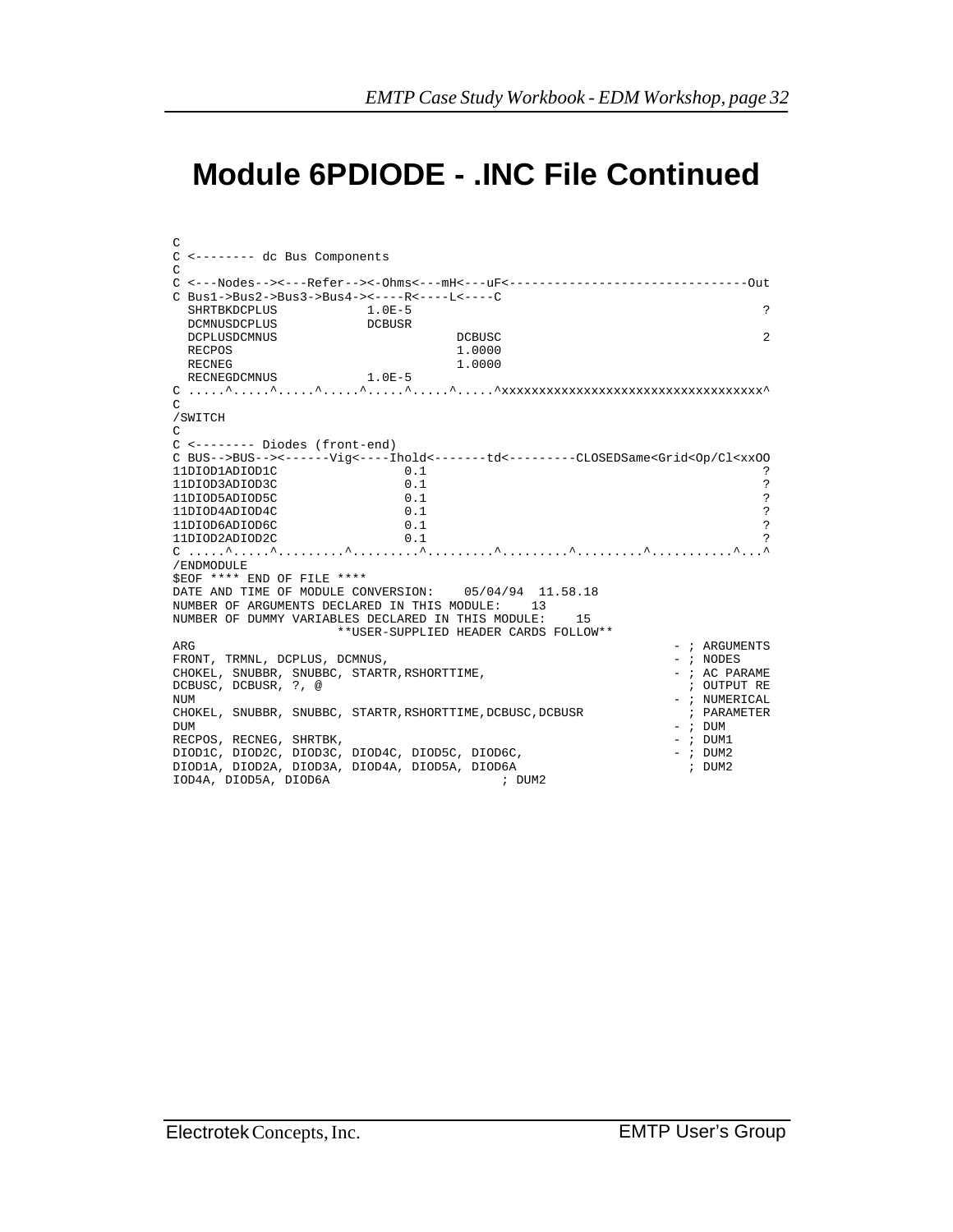

*EMTP Data Module Workshop Slide 33*

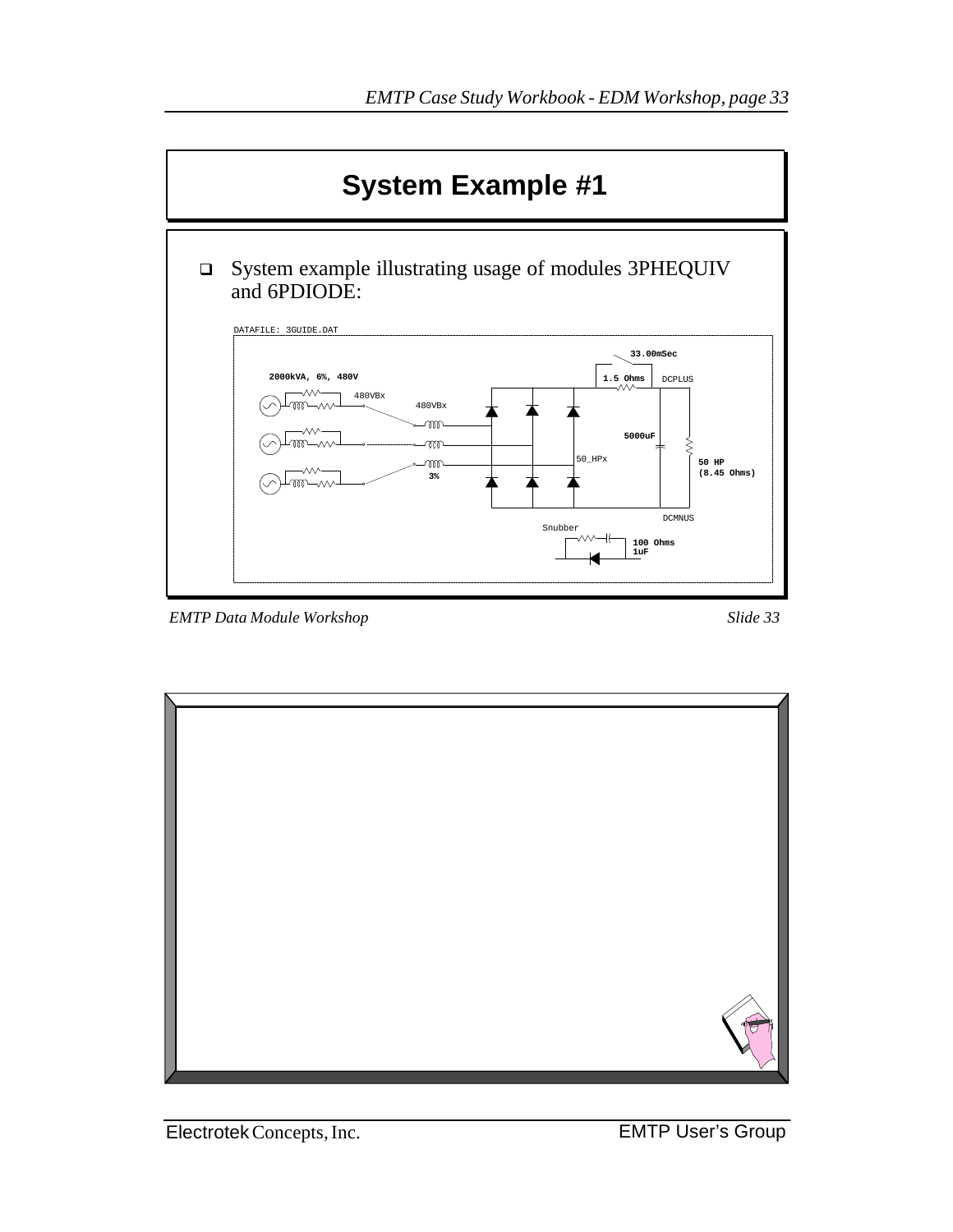# **Module 3PHEQUIV - Argument List**

| <b>Argument</b>     | <b>Description</b>                                 | <b>Type</b> | Length | Value  |
|---------------------|----------------------------------------------------|-------------|--------|--------|
| TERML               | Output terminal name<br>5 characters + $(A)(B)(C)$ | <b>ARG</b>  | 5      | 480VB  |
| <b>ZERORE</b>       | Zero sequence source resistance<br>$(\Omega)$      | <b>NUM</b>  | 6      | 0.001  |
| <b>ZEROINDUCTAN</b> | Zero sequence source inductance<br>(mH)            | <b>NUM</b>  | 12     | 0.018  |
| <b>POSIRE</b>       | Positive sequence source resistance<br>$(\Omega)$  | <b>NUM</b>  | 6      | 0.001  |
| <b>POSIINDUCTAN</b> | Positive sequence source<br>inductance (mH)        | <b>NUM</b>  | 12     | 0.018  |
| <b>AMPLITUDES</b>   | Voltage source (peak voltage,<br>phase-to-ground)  | <b>NUM</b>  | 10     | 391.92 |
| <b>TSTARTTIME</b>   | Start time (sec), -1.0 for steady-state            | <b>NUM</b>  | 10     | $-1.0$ |
| <b>TSTOPTIMES</b>   | Stop time (sec), 9999. for entire<br>simulation    | <b>NUM</b>  | 10     | 9999.9 |
| RDAMP1              | Parallel damping resistor $(\Omega)$               | <b>NUM</b>  | 6      | 10     |
| <b>COM</b>          | Comment                                            | N/A         | N/A    | None   |
| INTERA(B)(C)        | Internal nodes for voltage source<br>connection    | <b>DUM</b>  | 6      | N/A    |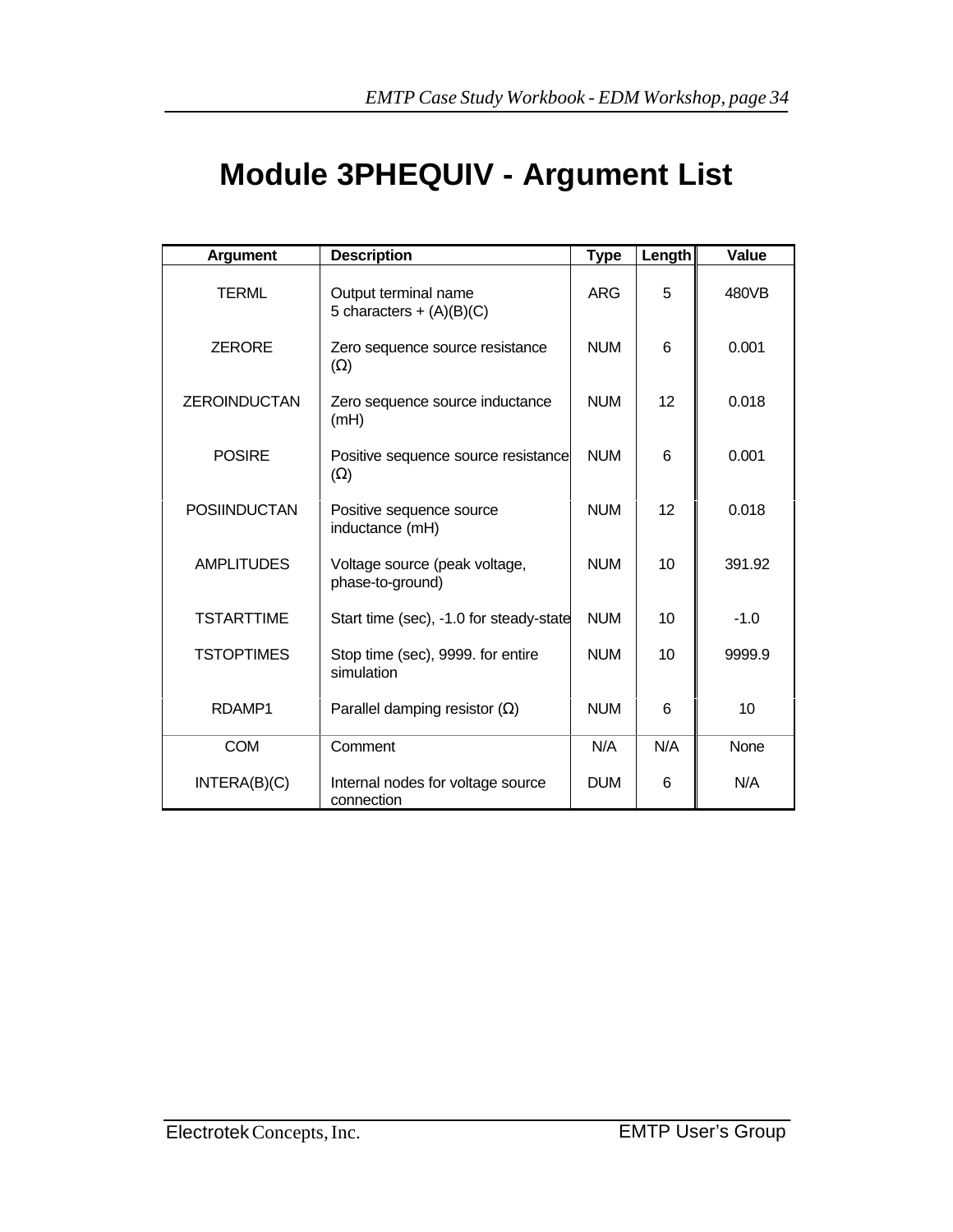# **Module 6PDIODE - Argument List**

| <b>Argument</b>                                                                                          | <b>Description</b>                                      | <b>Type</b> | Length | <b>Value</b>  |
|----------------------------------------------------------------------------------------------------------|---------------------------------------------------------|-------------|--------|---------------|
| <b>FRONT</b>                                                                                             | Input terminal name<br>5 characters + $(A)(B)(C)$       | <b>ARG</b>  | 5      | 480VB         |
| <b>TERML</b>                                                                                             | Load side of reactor name<br>5 characters + $(A)(B)(C)$ | <b>ARG</b>  | 5      | 50_HP         |
| <b>DCPLUS</b>                                                                                            | Positive side of dc bus                                 | <b>ARG</b>  | 6      | <b>DCPLUS</b> |
| <b>DCMINU</b>                                                                                            | Negative side of dc bus                                 | <b>ARG</b>  | 6      | <b>DCMNUS</b> |
| <b>CHOKEL</b>                                                                                            | Choke inductance (mH)                                   | <b>NUM</b>  | 6      | 0.3667        |
| <b>SNUBBR</b>                                                                                            | Snubber resistance $(\Omega)$                           | <b>NUM</b>  | 6      | 100.0         |
| <b>SNUBBC</b>                                                                                            | Snubber capacitance (µF)                                | <b>NUM</b>  | 6      | 1.0           |
| <b>STARTR</b>                                                                                            | Starting resistor $(\Omega)$                            | <b>NUM</b>  | 6      | 1.500         |
| <b>RSHORTTIME</b>                                                                                        | Shorting switch closing time<br>(sec)                   | <b>NUM</b>  | 10     | 33.00E-03     |
| <b>DCBUSC</b>                                                                                            | dc bus capacitance $(\mu F)$                            | <b>NUM</b>  | 6      | 1000          |
| <b>DCBUSR</b>                                                                                            | dc bus resistance $(\Omega)$                            | <b>NUM</b>  | 6      | 8.45          |
| $\overline{\phantom{a}}$                                                                                 | Output request (current)                                | <b>NUM</b>  | 1      | 0             |
| @                                                                                                        | Output request (voltage)                                | <b>NUM</b>  | 1      | $\mathbf 0$   |
| <b>RECPOS</b><br><b>RECNEG</b><br><b>SHRTBK</b>                                                          | Internal nodes for bridge<br>connections                | <b>DUM</b>  | 6      | N/A           |
| DIOD1A, DIOD1C<br>DIOD2A, DIOD2C<br>DIOD3A, DIOD3C<br>DIOD4A, DIOD4C<br>DIOD5A, DIOD5C<br>DIOD6A, DIOD6C | Internal nodes for diode<br>connections                 | <b>DUM</b>  | 6      | N/A           |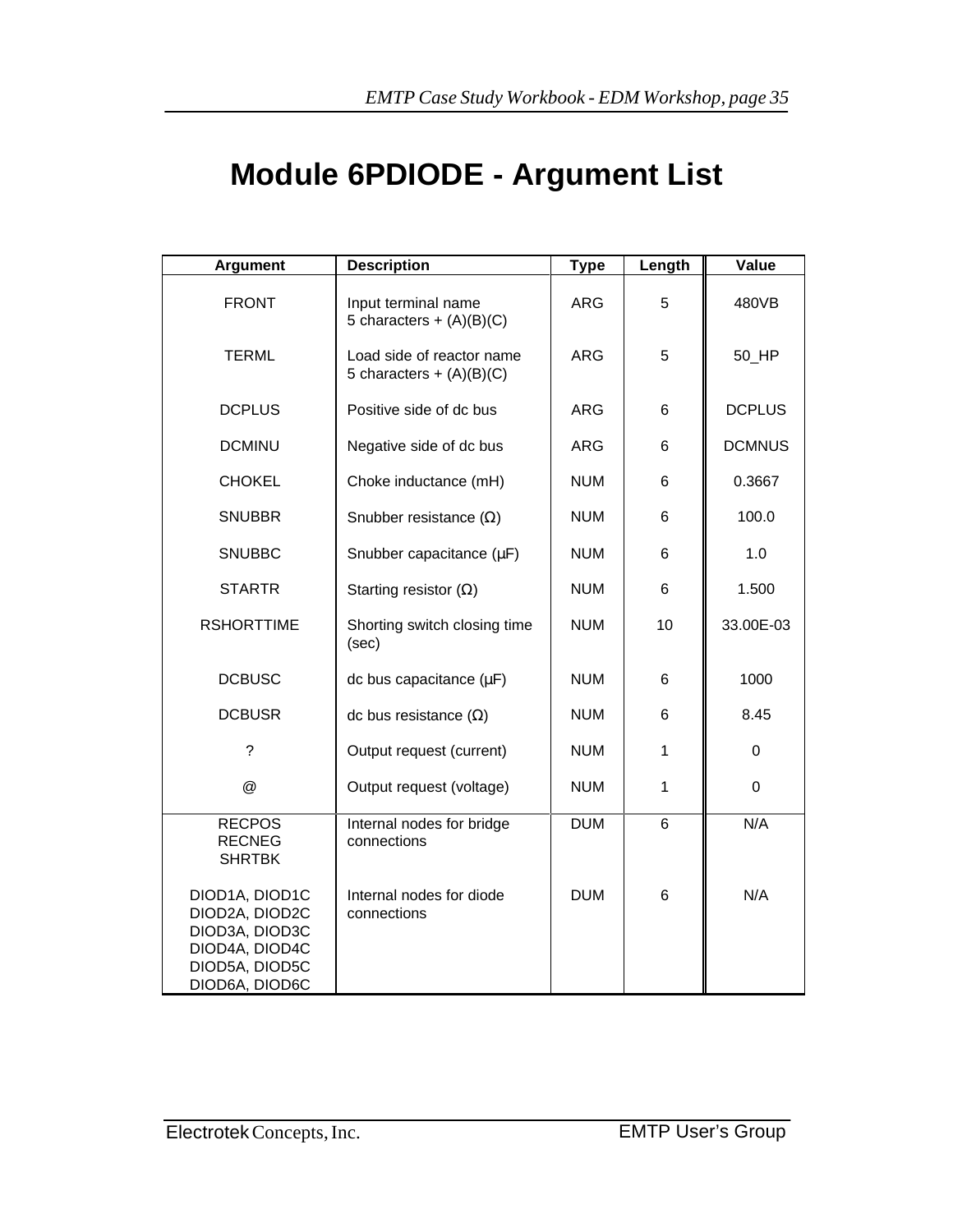### **Data Case - GUIDE.DAT**

```
EMTP Data Module Workshop Slide 36
C .....^.......^.......^.......^.......^.......^.......^.......^.......^
C ####################################################################
_{\rm C}^{\rm C}C Title: Three-Phase Six-Pulse Diode Bridge
                 (Using Module Files)
C
C By: Thomas Grebe - Electrotek Concepts, Inc.
C Date: May, 1994
C<br>C
         C Case: Example for EMTP Data Module Guide
\mathcal{C}C Conditions: 2000 KVA, 6%, 480 V Source<br>C 50 HP Drive, 3% Choke
                  50 HP Drive, 3% Choke
\frac{C}{C}C Remarks:
\frac{C}{C}C ####################################################################
\mathcal{C}BEGIN NEW DATA CASE
$PREFIX, C:\DOC\MODULE\INCFILE\
$SUFFIX, .INC
\GammaC <--------------------------------------------------Misc Data------------------
C
C ----Dt<---Tmax<---Xopt<---Copt
   50E-06 100.E-3
C ......^.......^........^.........^
C -Iprnt<--Iplot<-Idoubl<-Kssout<-Maxout<---Ipun<-Memsav<---Icat<-Nenerg
           \begin{array}{ccccccccccccccccc}\n & 3 & & 1 & & 1 & & 1 & & 0 & & 0 & & 2 & & 0\n\end{array}\overline{C}C <--------------------------------------------------Circuit Data---------------
C Source Equivalent
C 2000 kVA, 6% Transformer, 480 V secondary (assume positive and zero seq equal)
C
C Usage: 3PHEQUIV TERML, R0, L0, R1, L1, VPEAK, -
C TSTART, TSTOP, RDAMP1 ; COM
C
$INCLUDE 3PHEQUIV 480VB, 0.001, 0.018, 0.001, 0.018, 391.92, -
                    -1.0, 9999.9, 10.0
C
C Six-Pulse Diode Bridge
C 50 HP, 3% Choke, Snubber = 100 Ohms & 1.0uF
\GammaC Usage: 6PDIODE FRONT, TRMNL, DCPLUS, DCMINU, -; NODES
C CHOKEL, SNUBBR, SNUBBC, STARTR, RSHORTIME, THE START CHOREL, START CHOREL, START CHOREL, PARA
                 DCBUSC, DCBUSR, ?, @
\Gamma$INCLUDE 6PDIODE 480VB, 50_HP, DCPLUS, DCMNUS, -
                   0.3667, 100.0, 1.0, 1.500, 33.00E-3, -
                    5000.0, 8.45, 0, 0
\mathcal{C}C <--------------------------------------------------Nodal Output---------------
/OUTPUT
C BUS-->BUS-->BUS--> 480VBA480VBB480VBC
C ......^......^......^
BLANK ENDS BRANCH
BLANK ENDS SWITCH
BLANK ENDS SOURCE
BLANK ENDS OUTPUT
BLANK ENDS PLOT
BLANK ENDS CASE
```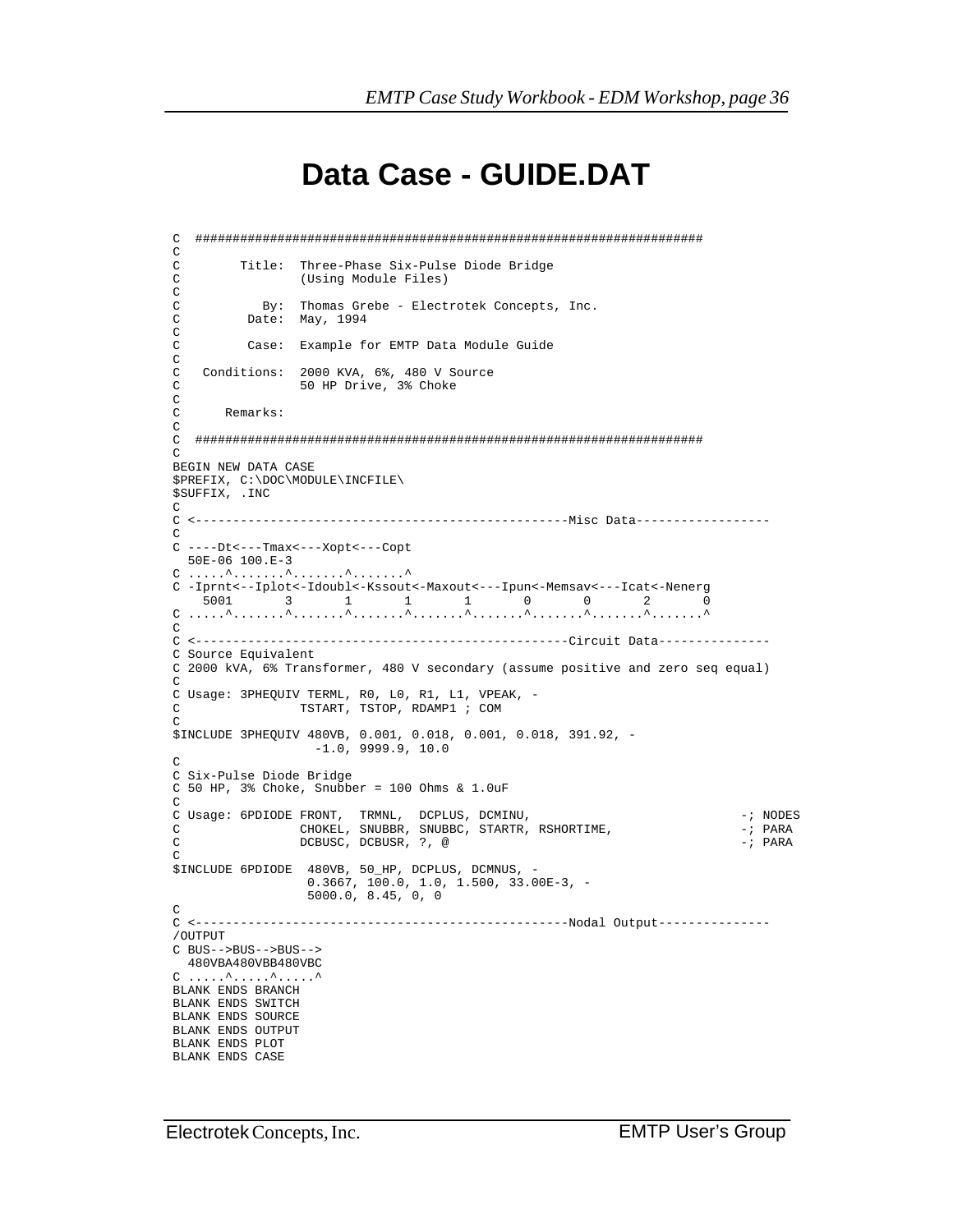# **Network Connectivity - GUIDE.DAT**

```
EMTP Data Module Workshop Slide 37
DCMNUS1DUM017*DCPLUS*DCPLUS*
FROM BUS NAME 1 NAMES OF ALL ADJACENT BUSSES
 --------------+--------------------------------------------------------------
          480VBA1DUM003*DUM003*50 HPA*
          DUM0031480VBA*480VBA*
          480VBB1DUM002*DUM002*50 HPB*
          DUM0021480VBB*480VBB*
          480VBC1DUM001*DUM001*50 HPC*
          DUM0011480VBC*480VBC*
          50 HPA1480VBA*50 HPB*50 HPC*DUM018*DUM017*DUM009*DUM012*
          50 HPB1480VBB*50 HPA*50 HPC*DUM018*DUM017*DUM007*DUM010*
          50 HPC1480VBC*50 HPA*50 HPB*DUM018*DUM017*DUM005*DUM014*
          DUM0181TERRA *50 HPA*50 HPB*50 HPC*DUM015*DUM013*DUM011*DUM016*DUM016*
          DUM0171TERRA *50 HPA*50 HPB*50 HPC*DUM006*DUM004*DUM008*DCMNUS*
          DUM0151DUM018*DUM009*
          DUM0131DUM018*DUM007*
          DUM0111DUM018*DUM005*
          DUM0061DUM017*DUM012*
          DUM0041DUM017*DUM010*
          DUM0081DUM017*DUM014*
          DUM009150 HPA*DUM015*
          DUM007150 HPB*DUM013*
          DUM005150 HPC*DUM011*
          DUM012150 HPA*DUM006*
          DUM010150 HPB*DUM004*
          DUM014150 HPC*DUM008*
          DUM0161DUM018*DUM018*DCPLUS*
          DCPLUS1DUM016*DCMNUS*DCMNUS*
          TERRA 1DUM018*DUM017*
       --------------+--------------------------------------------------------------
```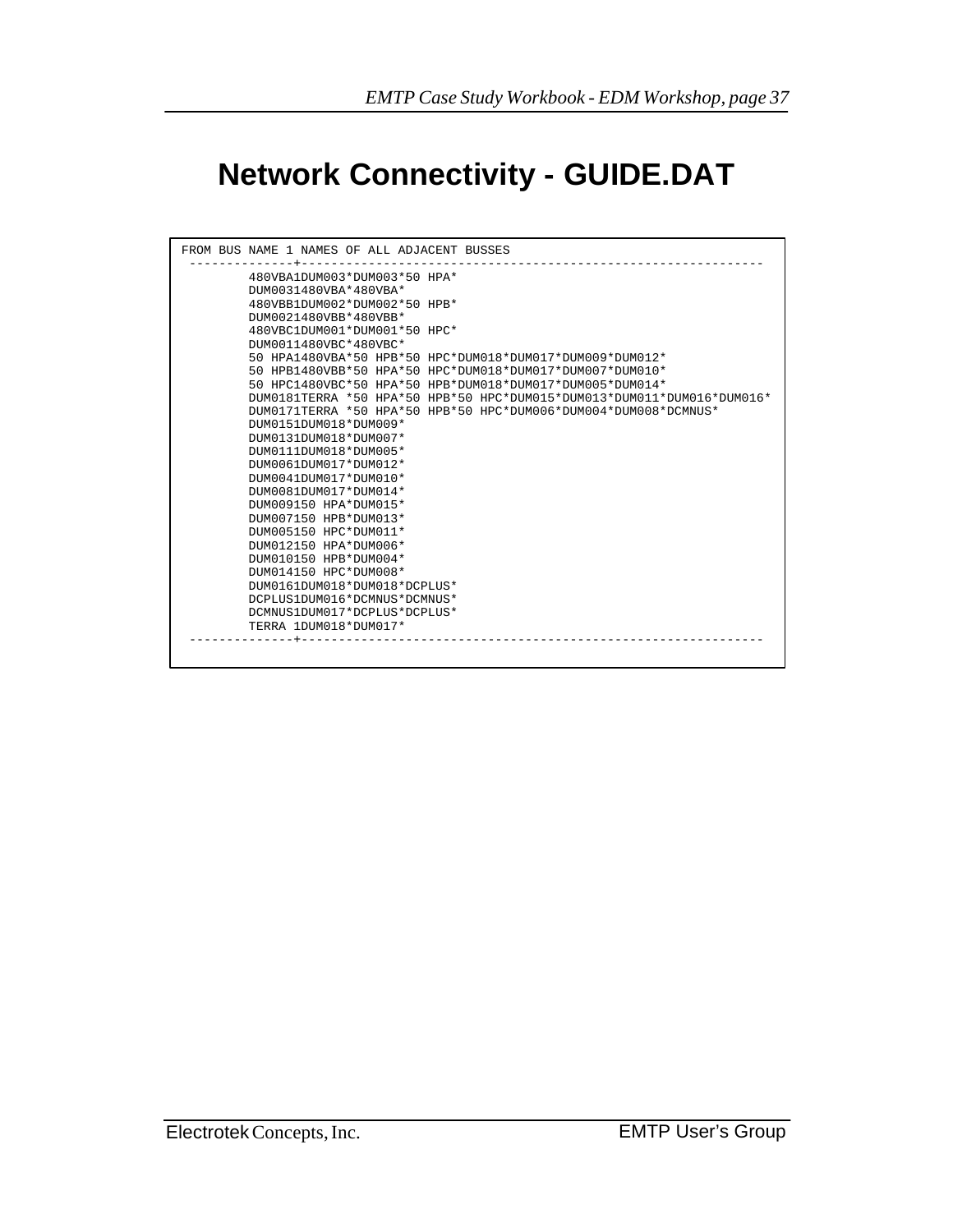# **Sample Resutls for Case GUIDE.DAT**

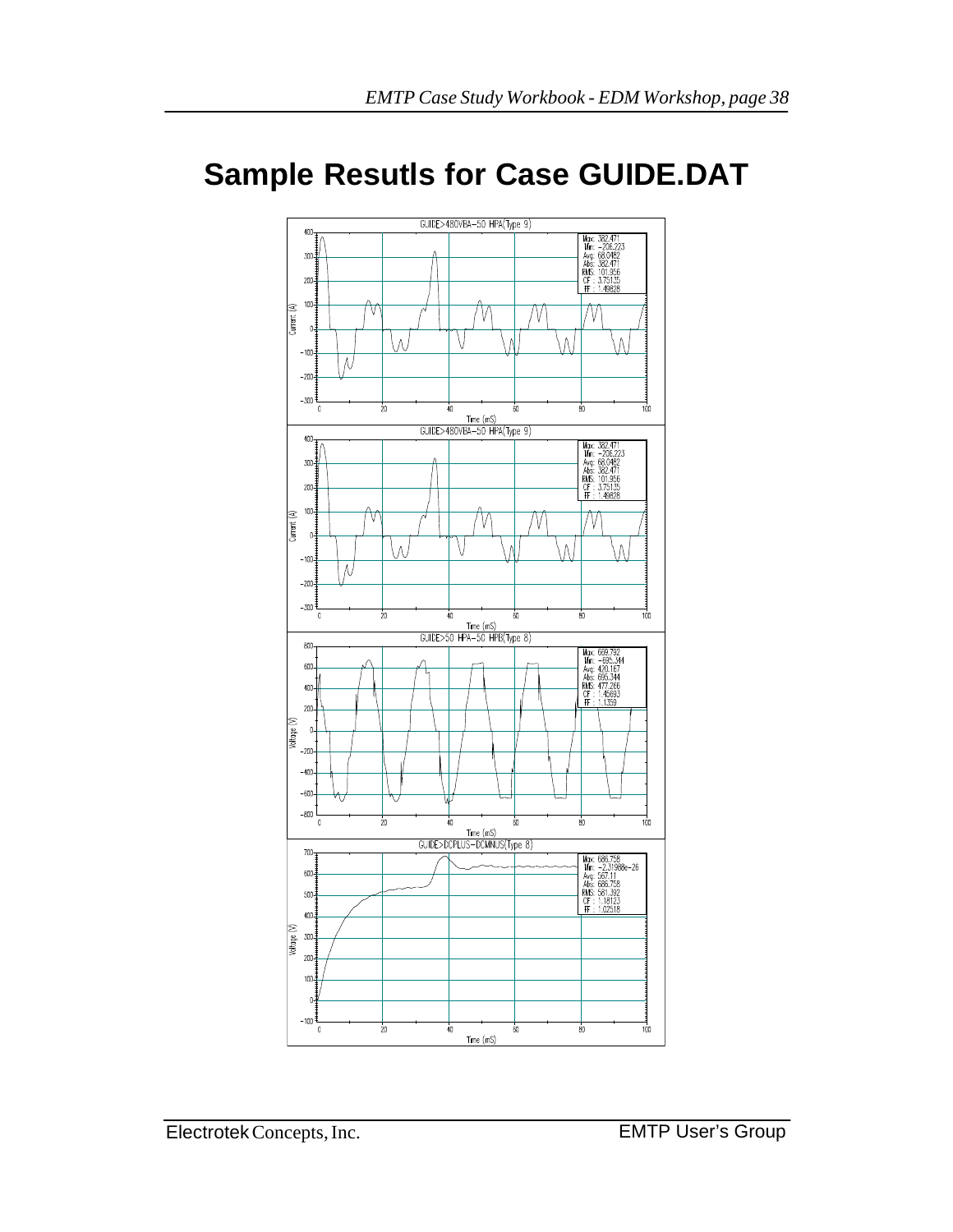## **BLANK SLIDE MODULE: 3PHBKR**

#### **Description: Three-Phase Time Controlled Circuit Breaker**

**Usage:** \$INCLUDE 3PHBKR BKRNK, BKRNM, CLOSINGTMA, - OPENINGTMA, CLOSINGTMB, OPENINGTMB, - CLOSINGTMC, OPENINGTMC, STRAYC, ? ; COM

#### **Diagram:**



#### **Example:**

\$INCLUDE 3PHBKR BUS01, CAP01, 66.66E-03, 9999.9, - 70.00E-03, 9999.9, 68.00E-03, 9999.9, - 0.0001, 1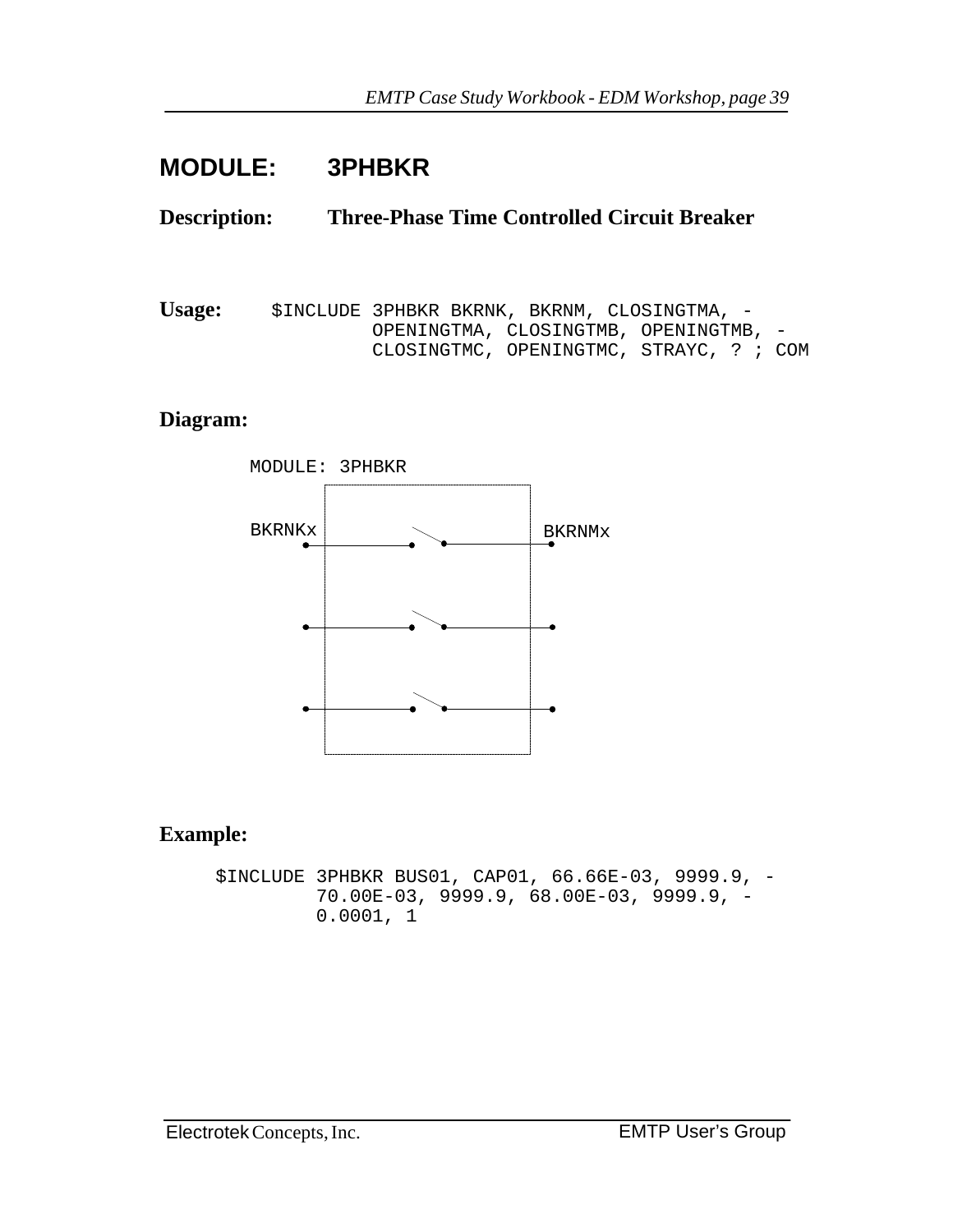### **Parameter List:**

| <b>Argument</b>   | <b>Description</b>                                   | <b>Type</b> | Length |
|-------------------|------------------------------------------------------|-------------|--------|
| <b>BKRNK</b>      | From terminal name<br>5 characters + $(A)(B)(C)$     | <b>ARG</b>  | 5      |
| <b>BKRNM</b>      | From terminal name<br>5 characters + $(A)(B)(C)$     | <b>ARG</b>  | 5      |
| <b>CLOSINGTMA</b> | Phase A closing time (sec),<br>-1.0 for steady-state | <b>NUM</b>  | 10     |
| <b>OPENINGTMA</b> | Phase A opening time (sec),<br>-1.0 for steady-state | <b>NUM</b>  | 10     |
| <b>CLOSINGTMB</b> | Phase B closing time (sec),<br>-1.0 for steady-state | <b>NUM</b>  | 10     |
| <b>OPENINGTMB</b> | Phase B opening time (sec),<br>-1.0 for steady-state | <b>NUM</b>  | 10     |
| <b>CLOSINGTMB</b> | Phase B closing time (sec),<br>-1.0 for steady-state | <b>NUM</b>  | 10     |
| <b>OPENINGTMB</b> | Phase B opening time (sec),<br>-1.0 for steady-state | <b>NUM</b>  | 10     |
| <b>STRAYC</b>     | Parallel damping resistor $(\Omega)$                 | <b>NUM</b>  | 6      |
| ?                 | Output request<br>(1: current, 2: branch voltage)    | <b>ARG</b>  | 1      |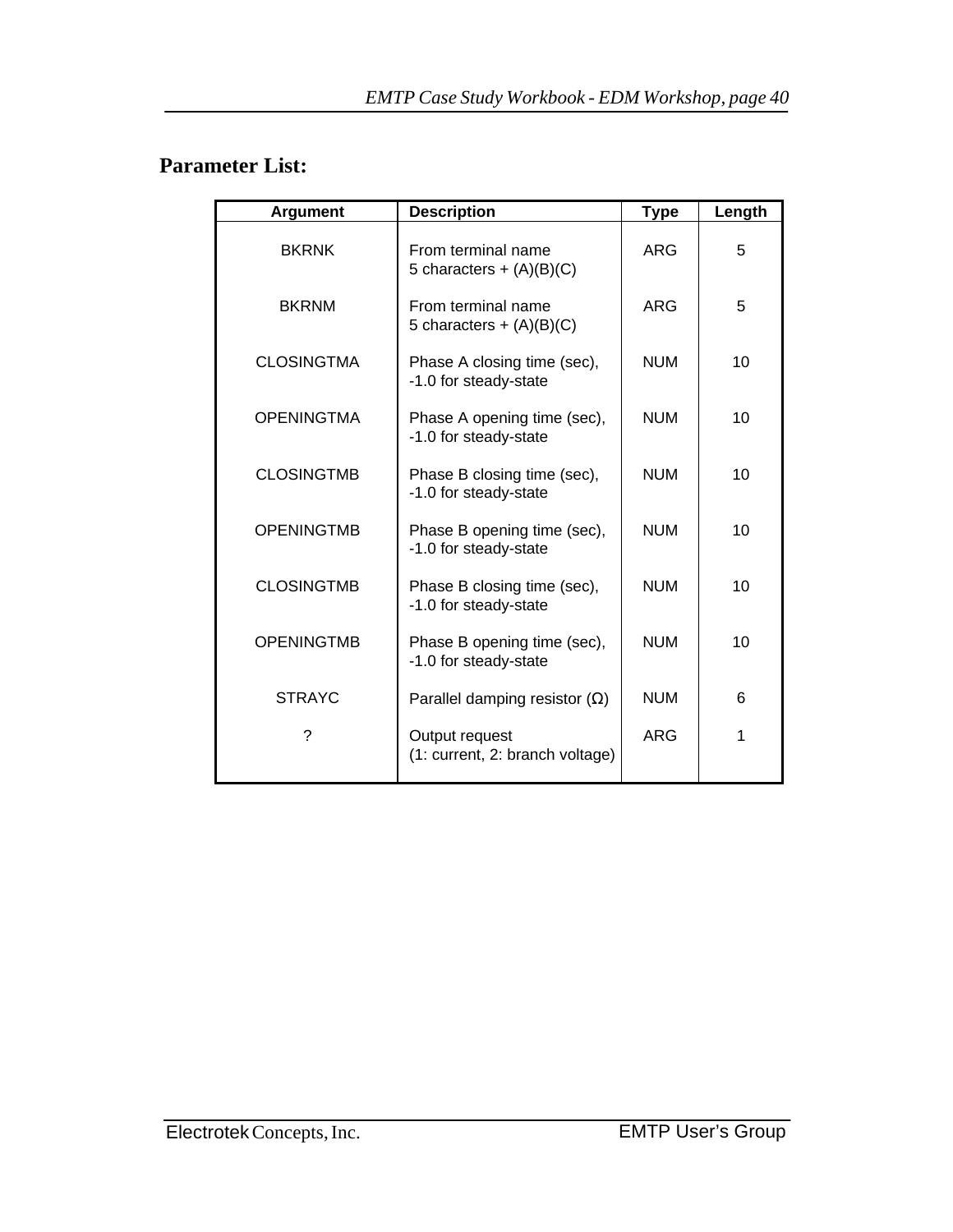## **BLANK SLIDE MODULE: 3PHCAP\_Y**

**Description: Three-phase Wye-Grounded Capacitor Bank**

**Usage:** \$INCLUDE 3PHCAP\_Y KNODE, CPHASE, ? ; COM

#### **Diagram:**



#### **Parameter List:**

| <b>Argument</b> | <b>Description</b>                                    | <b>Type</b> | Length |
|-----------------|-------------------------------------------------------|-------------|--------|
| <b>KNODE</b>    | Capacitor terminal name<br>5 characters + $(A)(B)(C)$ | ARG         | 5      |
| <b>CPHASE</b>   | Capacitor value - wye<br>connected $(\mu F)$          | <b>NUM</b>  | 6      |
| ?               | Output request<br>(1: current, 2: branch voltage)     | <b>NUM</b>  | 1      |
| COM             | Comment                                               | N/A         | N/A    |

#### **Example:**

\$INCLUDE 3PHCAP\_Y CAP01, 4.42, 0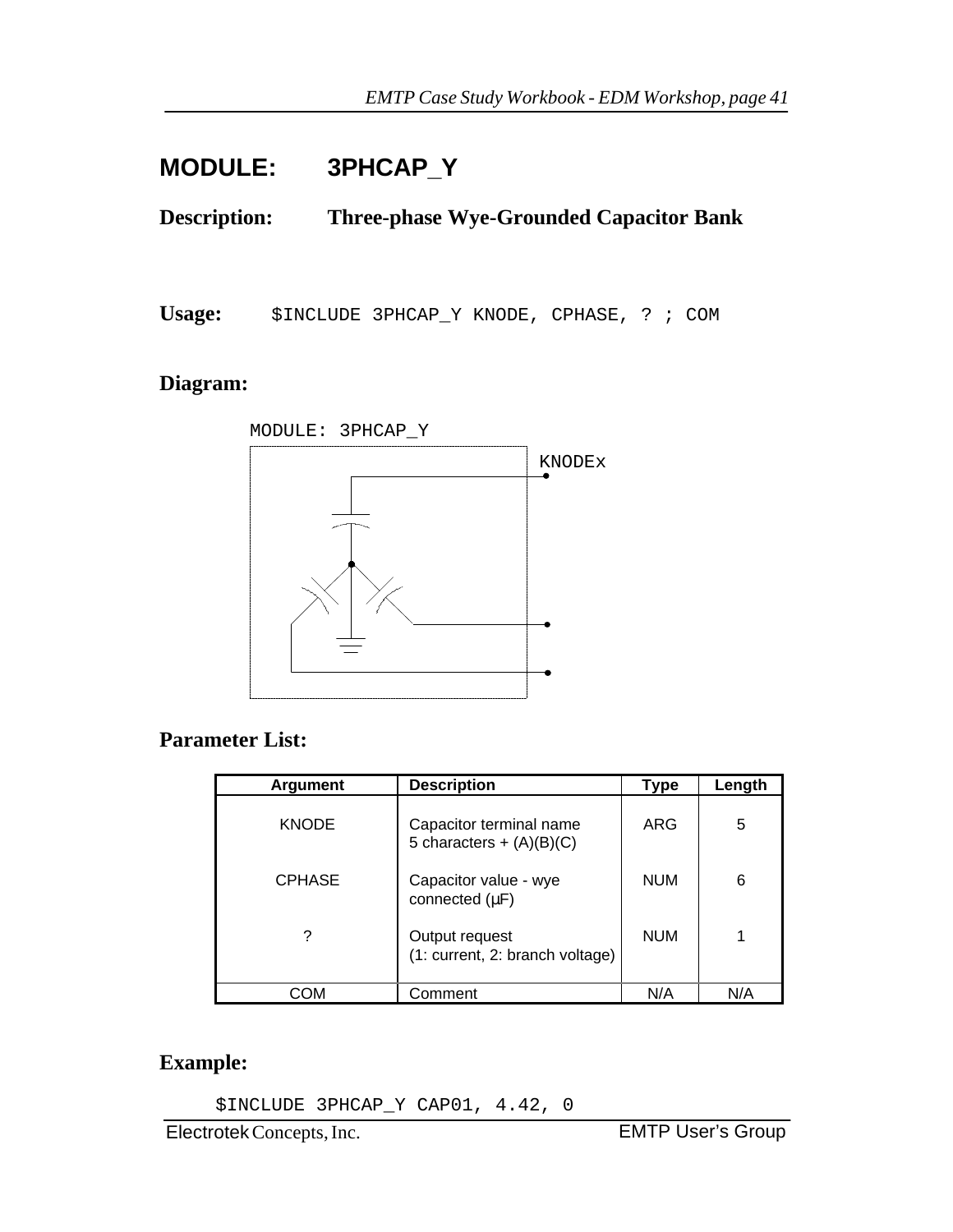### **BLANK SLIDE MODULE: 3PHTXDY**

#### **Description: Three-Phase Delta/Wye Transformer**

Usage: \$INCLUDE 3PHTXDY PRIMY, SCNDY, NAMEP, RESHGH, - INDHGH, VLTHGH, RESLOW, INDLOW, VLTLOW, - GNDRES, ? ; COM

#### **Diagram:**



#### **Example:**

\$INCLUDE 3PHTXDY BUS01, 13BUS, XFMR1, 79.35, 2104.8, - 230.0, 0.087, 2.31, 7.62, 0.001, 0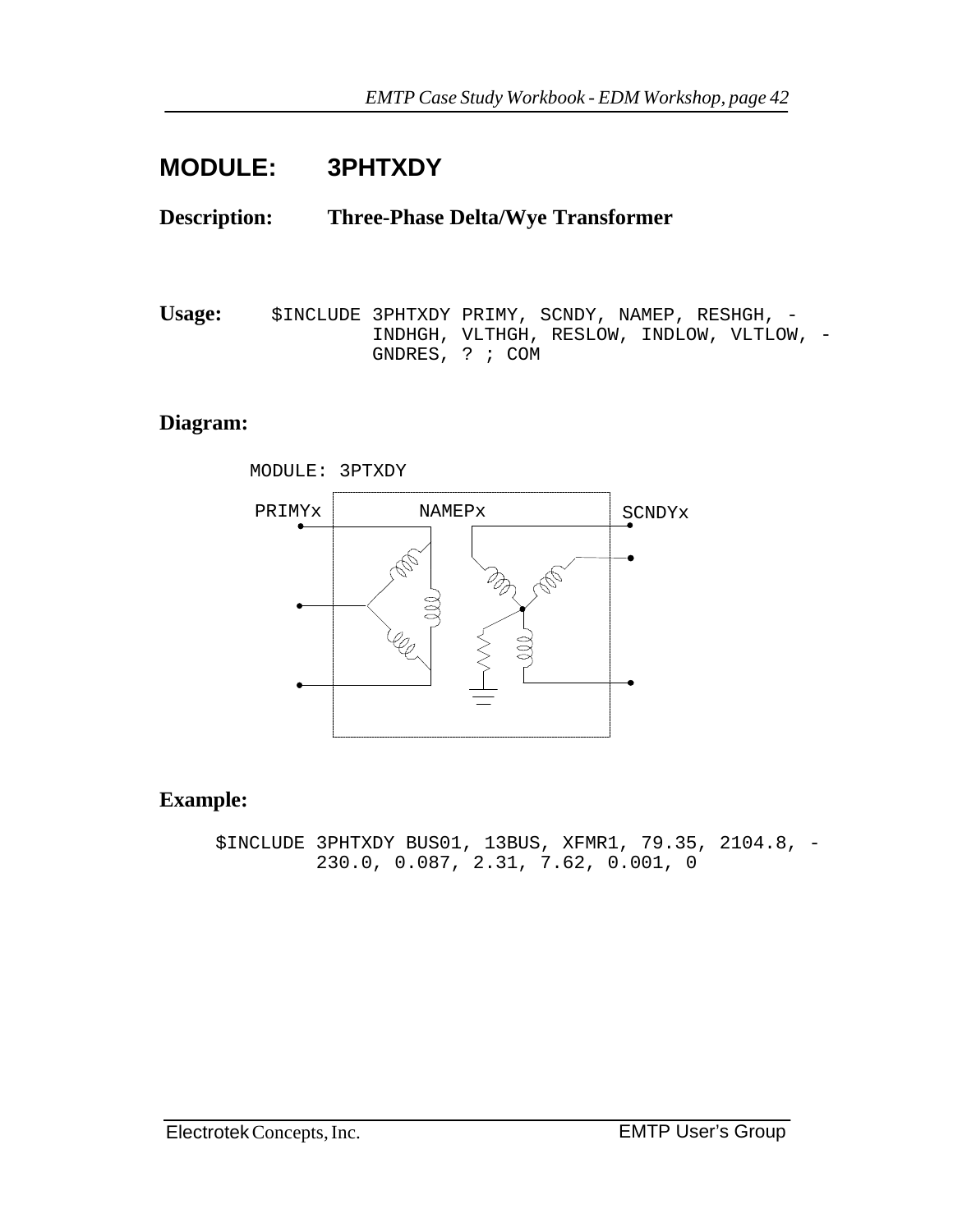### **Parameter List:**

| <b>Argument</b> | <b>Description</b>                                         | <b>Type</b> | Length |
|-----------------|------------------------------------------------------------|-------------|--------|
| <b>PRIMY</b>    | Primary terminal name<br>5 characters + $(A)(B)(C)$        | <b>ARG</b>  | 5      |
| <b>SCNDY</b>    | Secondary terminal name<br>5 characters + $(A)(B)(C)$      | <b>ARG</b>  | 5      |
| <b>NAMEP</b>    | Transformer name<br>5 characters + $(A)(B)(C)$             | <b>ARG</b>  | 5      |
| <b>RESHGH</b>   | High-side resistance $(\Omega)$                            | <b>NUM</b>  | 6      |
| <b>INDHGH</b>   | High-side inductance (mH)                                  | <b>NUM</b>  | 6      |
| <b>VLTHGH</b>   | High-side voltage (kV)                                     | <b>NUM</b>  | 6      |
| <b>RESLOW</b>   | Low-side resistance $(\Omega)$                             | <b>NUM</b>  | 6      |
| <b>INDLOW</b>   | Low-side inductance (mH)                                   | <b>NUM</b>  | 6      |
| <b>VLTLOW</b>   | Low-side voltage (kV)                                      | <b>NUM</b>  | 6      |
| <b>GNDRES</b>   | Grounding resistance $(\Omega)$                            | <b>NUM</b>  | 6      |
| ?               | Output request (ground)<br>(1: current, 2: branch voltage) | <b>NUM</b>  | 1      |
| <b>COM</b>      | Comment                                                    | N/A         | N/A    |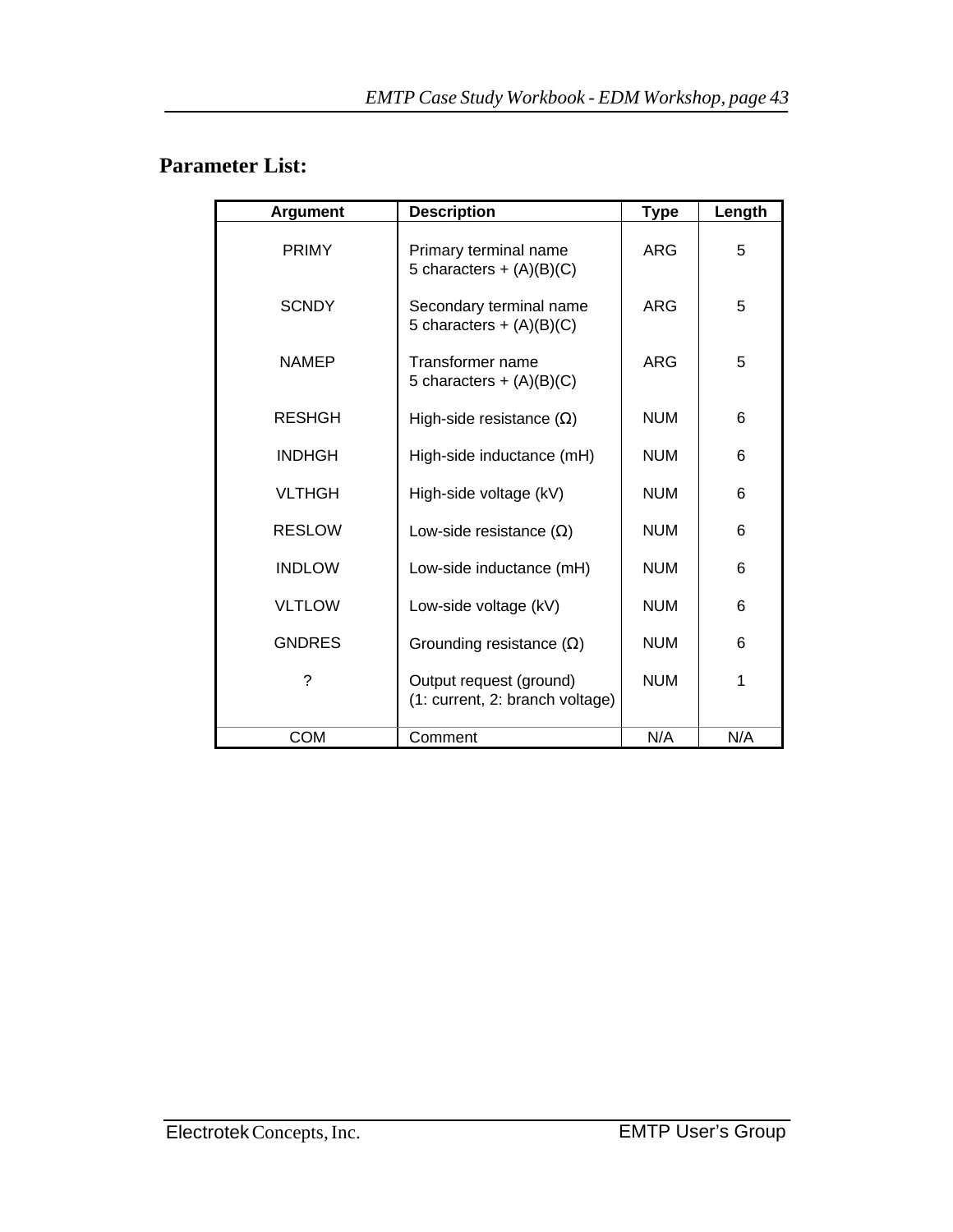

*EMTP Data Module Workshop Slide 44*

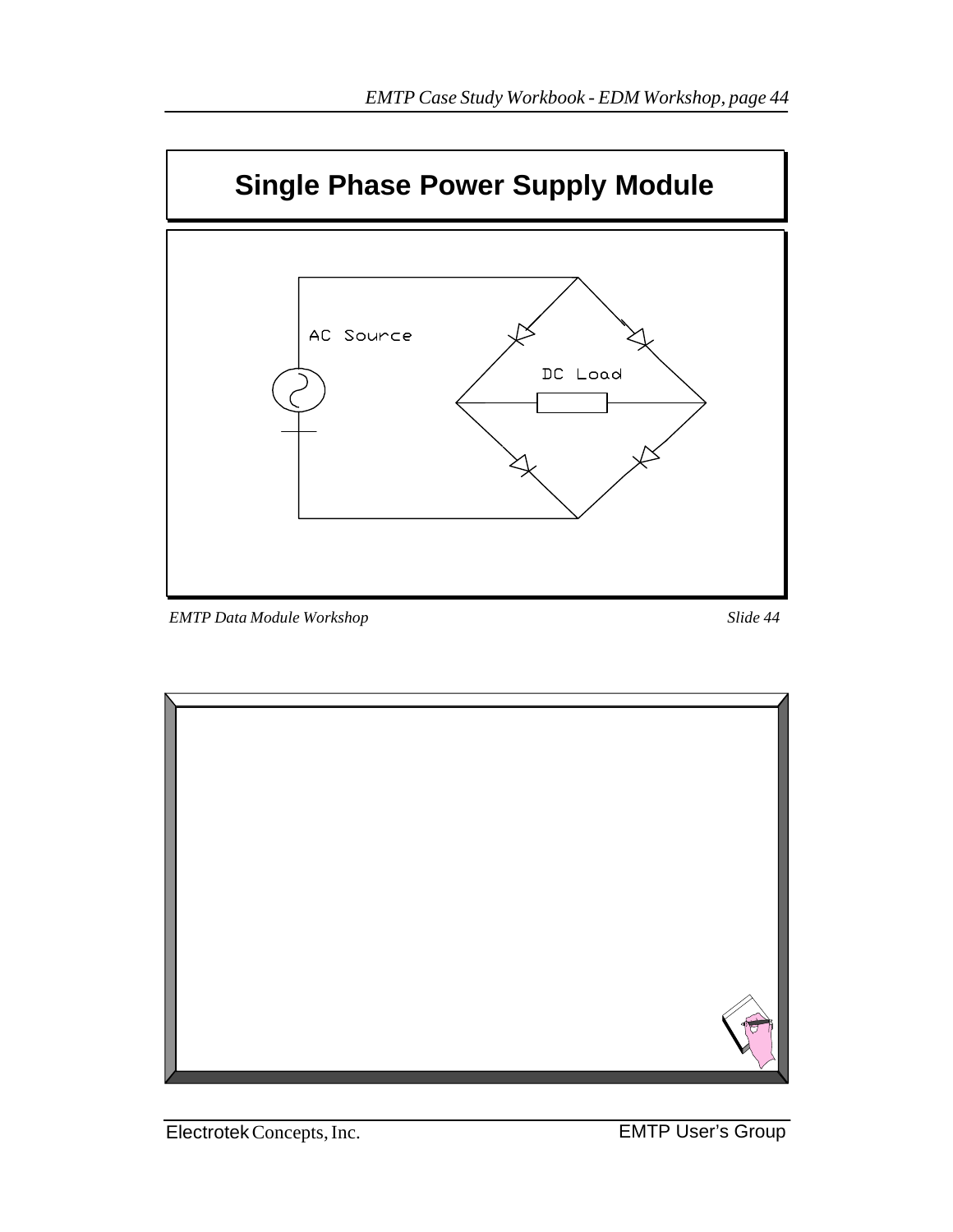| Single Phase Power Supply Module - cont                                                                                                                                                                                               |  |  |  |  |
|---------------------------------------------------------------------------------------------------------------------------------------------------------------------------------------------------------------------------------------|--|--|--|--|
| ************************************<br>Power Electronics Applications:<br>c<br>C.<br>A Single-Phase Power Supply                                                                                                                     |  |  |  |  |
| C<br>ETK-LM062994LT                                                                                                                                                                                                                   |  |  |  |  |
| C EX1.dat                                                                                                                                                                                                                             |  |  |  |  |
| \$PREFIX C:\ETK\MODULE\INCFILE\                                                                                                                                                                                                       |  |  |  |  |
| <b>SSUFFIX . INC</b>                                                                                                                                                                                                                  |  |  |  |  |
| BEGIN NEW DATA CASE<br>C ----Dt<---Tmax<---Xopt<---Copt                                                                                                                                                                               |  |  |  |  |
| 46.3E-06 0.10000                                                                                                                                                                                                                      |  |  |  |  |
| C -Iprnt<--Iplot<-Idoubl<-Kssout<-Maxout<---Ipun<-Memsav<---Icat<-Nenerg<br>$1 \quad \cdots$<br>$\Omega$<br>$\Omega$<br>$\Omega$<br>$\Omega$<br>$\overline{2}$<br>5001<br>$\mathbf{1}$<br>C<br>C 13.8kV, 3-phase Voltage Source:<br>c |  |  |  |  |
| BUS-1, R0 L0 R1 L1 RD Vphpk Tstart, Tstop; COM.<br>C<br>\$INCLUDE 3PHRDS V7697, .0033,0.4959,.0066,0.3364,20.,11268.,-1.0, 9999 ;<br>c                                                                                                |  |  |  |  |
| C A 50 kVA 2% single phase pole top transformer:<br>c                                                                                                                                                                                 |  |  |  |  |
| C NCLUDE 1PHXFMS XFMHVA, XFMHVX, XFMLVA, XFMLVX                                                                                                                                                                                       |  |  |  |  |
| Vh, Rl, Ll, Vl<br>Lh.<br>c<br>Rh,                                                                                                                                                                                                     |  |  |  |  |
| 5.0778, 33.673, 7967.4, 0.0576, 0.3819, 120.00 ; parameters                                                                                                                                                                           |  |  |  |  |
| C                                                                                                                                                                                                                                     |  |  |  |  |
| C Transformer grounding<br>C                                                                                                                                                                                                          |  |  |  |  |
| \$INCLUDE 1PHRLC TX120X, , 0.001, 0.005, 0.0, 0<br>; arounding                                                                                                                                                                        |  |  |  |  |
|                                                                                                                                                                                                                                       |  |  |  |  |

**EMTP** Data Module Workshop

Slide 45

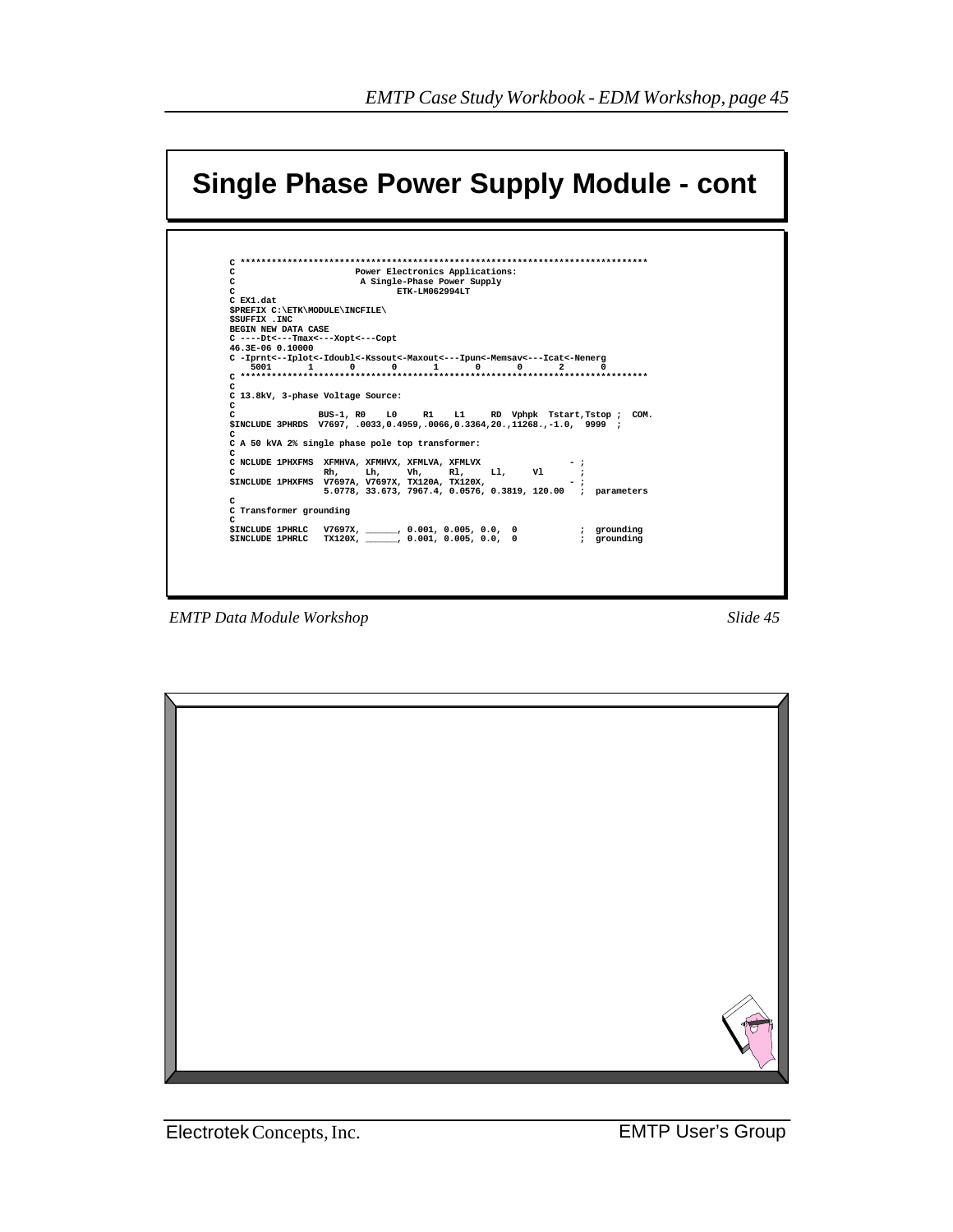

**EMTP Data Module Workshop** 

Slide 46

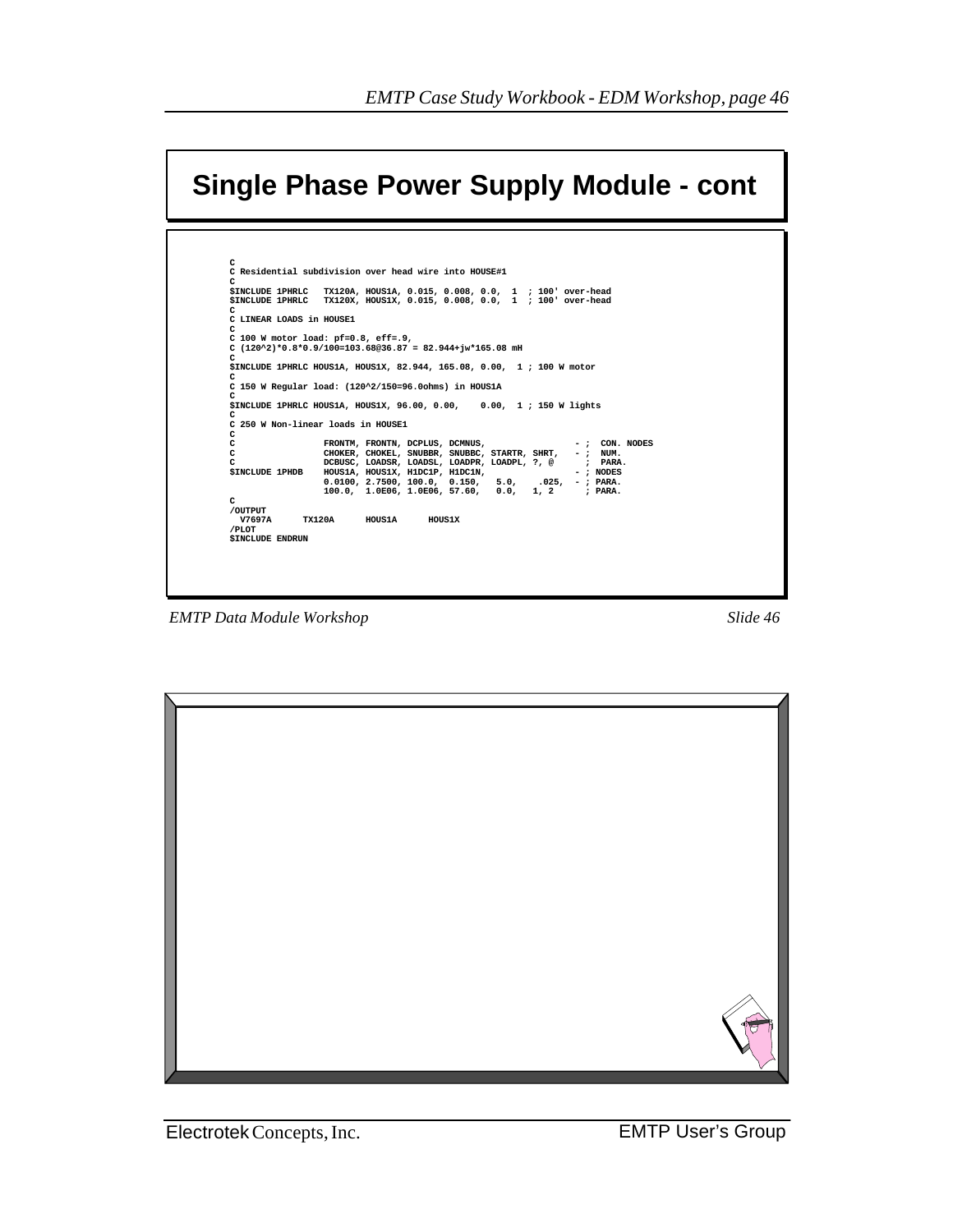| $C^*$<br>A Single Phase Diode Bridge Rectifier Module                         |                           |
|-------------------------------------------------------------------------------|---------------------------|
| $C^*$<br>1t122293<br>C NCLUED 1DIOCNVT FRONTN, FRONTM, DCPLUS, DCMNUS,        | $-$ ; NODES               |
| CHOKEL, SNUBBR, SNUBBC, STARTR, RSHORTTIME,<br>C.                             | $-$ ; NUM.                |
| C.<br>DCBUSC, LOADSR, LOADSL, LOADPR, LOADPL, ?, @ ; PARA.                    |                           |
|                                                                               |                           |
| <b>ARG</b>                                                                    | $-$ ; ARGUMENTS           |
| FRONTM, FRONTN, DCPLUS, DCMNUS,<br><b>NODES</b>                               | $-$ : CON.                |
| CHOKER, CHOKEL, SNUBBR, SNUBBC, STARTR, RSHORTTIME,                           | $-$ ; NUM.                |
| DCBUSC, LOADSR, LOADSL, LOADPR, LOADPL, ?, @                                  | : PARA.                   |
| NUM                                                                           | - : NUMERICAL             |
| CHOKER, CHOKEL, SNUBBR, SNUBBC, STARTR, RSHORTTIME,                           | $-$ ; NUM.                |
| DCBUSC, LOADSR, LOADSL, LOADPR, LOADPL                                        | : PARA.                   |
| <b>DUM</b><br>DIOD1A, DIOD1C, DIOD2A, DIOD2C, DIOD3A, DIOD3C, DIOD4A, DIOD4C, | $-$ ; DUM<br>$-$ ; $DUM1$ |
| TRMNLM, TRMNLN, SHRTBK, RECPOS, RECNEG                                        | : DUM2                    |
| /BRANCH                                                                       |                           |
| C AC Choke Inductance                                                         |                           |
| $C < -Bus1 < -Bus2 < -Bus3 < -Bus4 < - - - -R < - - - L < - - -C$             | v                         |
| <b>FRONTMTRMNLM</b><br><b>CHOKERCHOKEL</b>                                    | $\mathbf{1}$              |
| FRONTNTRMNLN<br><b>CHOKERCHOKEL</b><br>C Diode Snubber Circuits               |                           |
| $C < -Bus1 < -Bus2 < -Bus3 < -Bus4 < - - - -R < - - - L < - - -C$             | v                         |
| TRMNLMRECPOS<br>SNUBBR<br><b>SNUBBC</b>                                       |                           |
| TRMNLMRECNEG<br><b>SNUBBR</b><br><b>SNUBBC</b>                                |                           |
| <b>SNUBBR</b><br><b>RECPOSTRMNLN</b><br><b>SNUBBC</b>                         |                           |
| RECNEGTRMNLN<br>SNUBBR<br><b>SNUBBC</b>                                       |                           |
|                                                                               |                           |

*EMTP Data Module Workshop Slide 47*

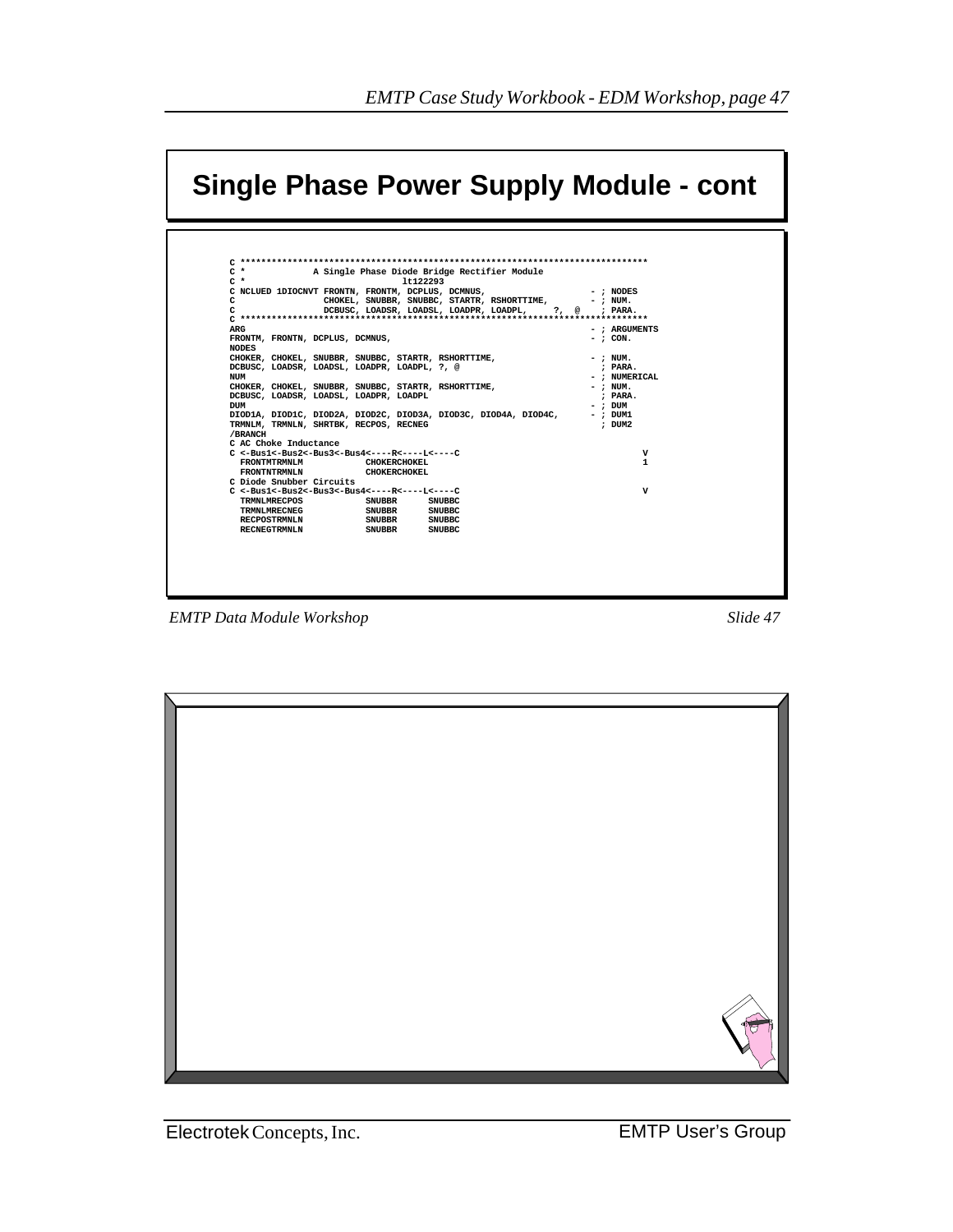|                                                                          |     |                      | Single Phase Power Supply Module - cont                                                                                            |
|--------------------------------------------------------------------------|-----|----------------------|------------------------------------------------------------------------------------------------------------------------------------|
|                                                                          |     |                      |                                                                                                                                    |
| C <-------- Connection to power system (diode front-end)                 |     |                      |                                                                                                                                    |
| TRMNLMDIOD1A                                                             |     | $1.0E-5$             |                                                                                                                                    |
| DIOD1CRECPOS                                                             |     | $1.0E-5$             |                                                                                                                                    |
| TRMNLMDIOD3C                                                             |     | $1.0E-5$             |                                                                                                                                    |
| DIOD3ARECNEG                                                             |     | $1.0E-5$             |                                                                                                                                    |
| RECPOSDIOD4C                                                             |     | $1.0E-5$             |                                                                                                                                    |
| DIOD4ATRMNLN<br>RECNEGDIOD2A                                             |     | $1.0E-5$<br>$1.0E-5$ |                                                                                                                                    |
| DIOD2CTRMNLN                                                             |     | $1.0E-5$             |                                                                                                                                    |
| C <-------- Starting Resistor                                            |     |                      |                                                                                                                                    |
| <b>RECPOSSHRTBK</b>                                                      |     | <b>STARTR</b>        |                                                                                                                                    |
| $C \leftarrow \leftarrow \leftarrow \leftarrow \leftarrow \text{dc}$ Bus |     |                      |                                                                                                                                    |
| <b>RECPOS</b>                                                            |     | 1.0E06               |                                                                                                                                    |
| <b>SHRTBKDCPLUS</b>                                                      |     | $1.0E-5$             |                                                                                                                                    |
| <b>DCPLUSDCMNUS</b>                                                      |     | LOADSRLOADSL         |                                                                                                                                    |
| <b>DCPLUSDCMNUS</b>                                                      |     | DCBUSC               | $\overline{a}$                                                                                                                     |
| <b>DCPLUSDCMNUS</b>                                                      |     | LOADPRLOADPL         |                                                                                                                                    |
| <b>RECNEGDCMNUS</b>                                                      |     | $1.0E-5$             |                                                                                                                                    |
| <b>RECNEG</b>                                                            |     | 1.0E06               |                                                                                                                                    |
| /SWITCH                                                                  |     |                      |                                                                                                                                    |
| C <-------- Starting Resistor Short Switch                               |     |                      | C BUS-->BUS--><---TCLOSE<----TOPEN<-------IE<----FLASH<--REOUEST<----TARGET<--0                                                    |
| <b>RECPOSSHRTBKRSHORTTIME</b>                                            |     | 9999                 |                                                                                                                                    |
| C <-------- Diodes (front-end)                                           |     |                      |                                                                                                                                    |
|                                                                          |     |                      | C <bus-><bus->&lt;-----Vig&gt;&lt;---Ihold&gt;&lt;-----td&lt;--------CLOSEDSame<grid<op cl<xxoo<="" th=""></grid<op></bus-></bus-> |
| 11DIOD1ADIOD1C                                                           | 0.0 | 0.0                  | S.                                                                                                                                 |
| 11DIOD2ADIOD2C                                                           | 0.0 | 0.0                  |                                                                                                                                    |
| 11DIOD3ADIOD3C                                                           | 0.0 | 0.0                  | @                                                                                                                                  |
| 11DIOD4ADIOD4C<br>/ENDMODULE                                             | 0.0 | 0.0                  |                                                                                                                                    |
| <b>SEOF</b>                                                              |     |                      |                                                                                                                                    |
|                                                                          |     |                      |                                                                                                                                    |
|                                                                          |     |                      |                                                                                                                                    |
|                                                                          |     |                      |                                                                                                                                    |

**EMTP** Data Module Workshop

Slide 48

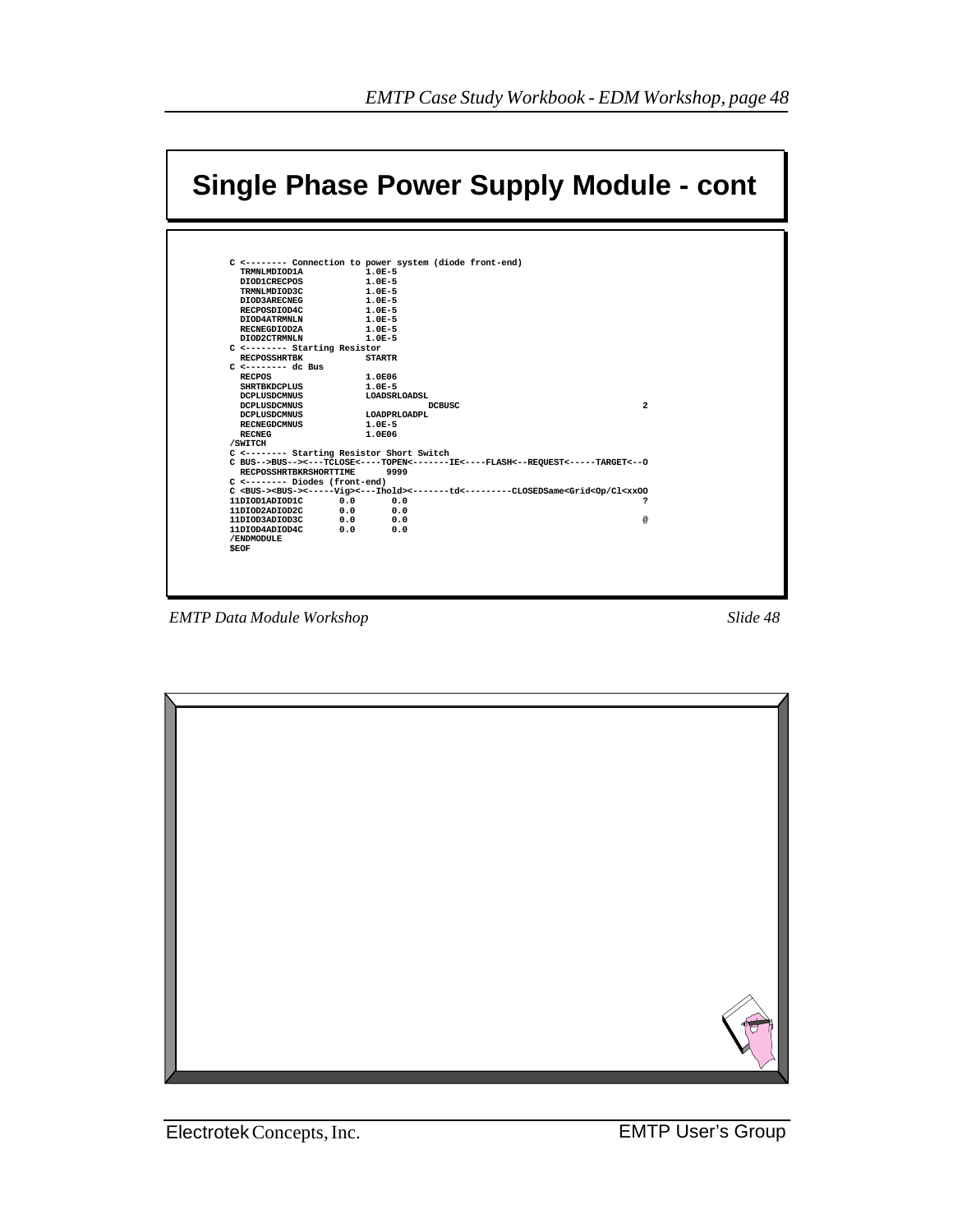

*EMTP Data Module Workshop Slide 49*



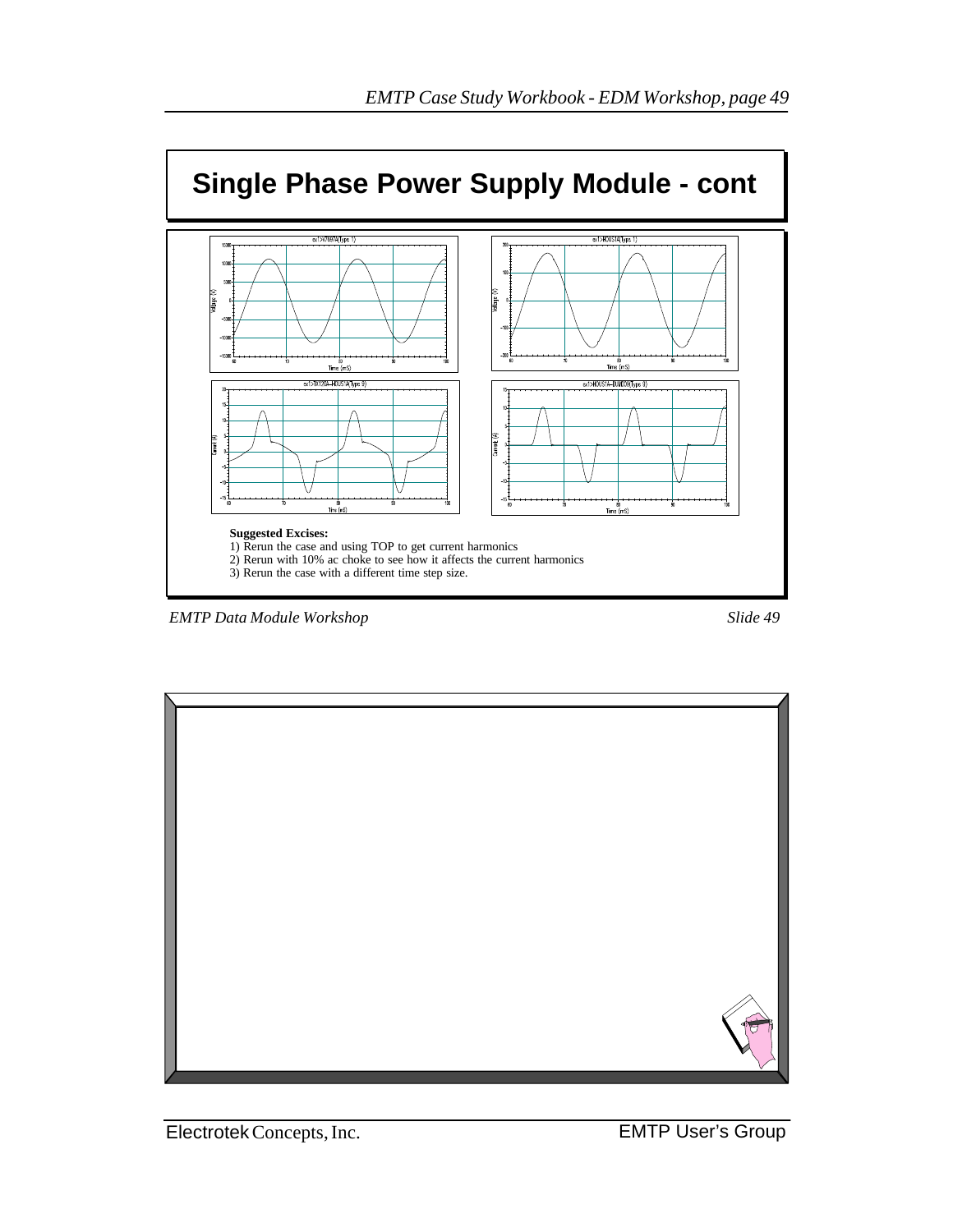

*EMTP Data Module Workshop Slide 50*

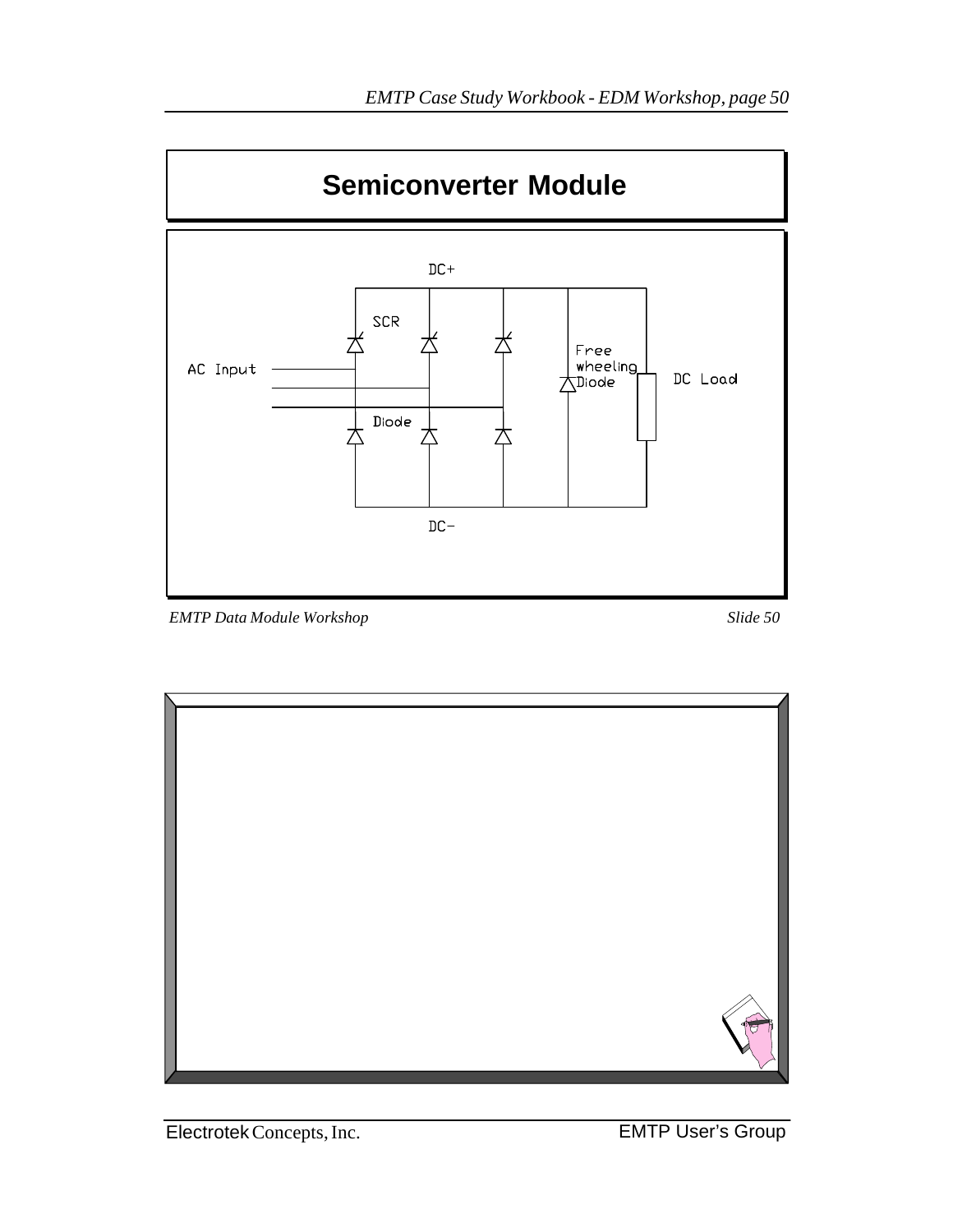

**EMTP Data Module Workshop** 

Slide 51

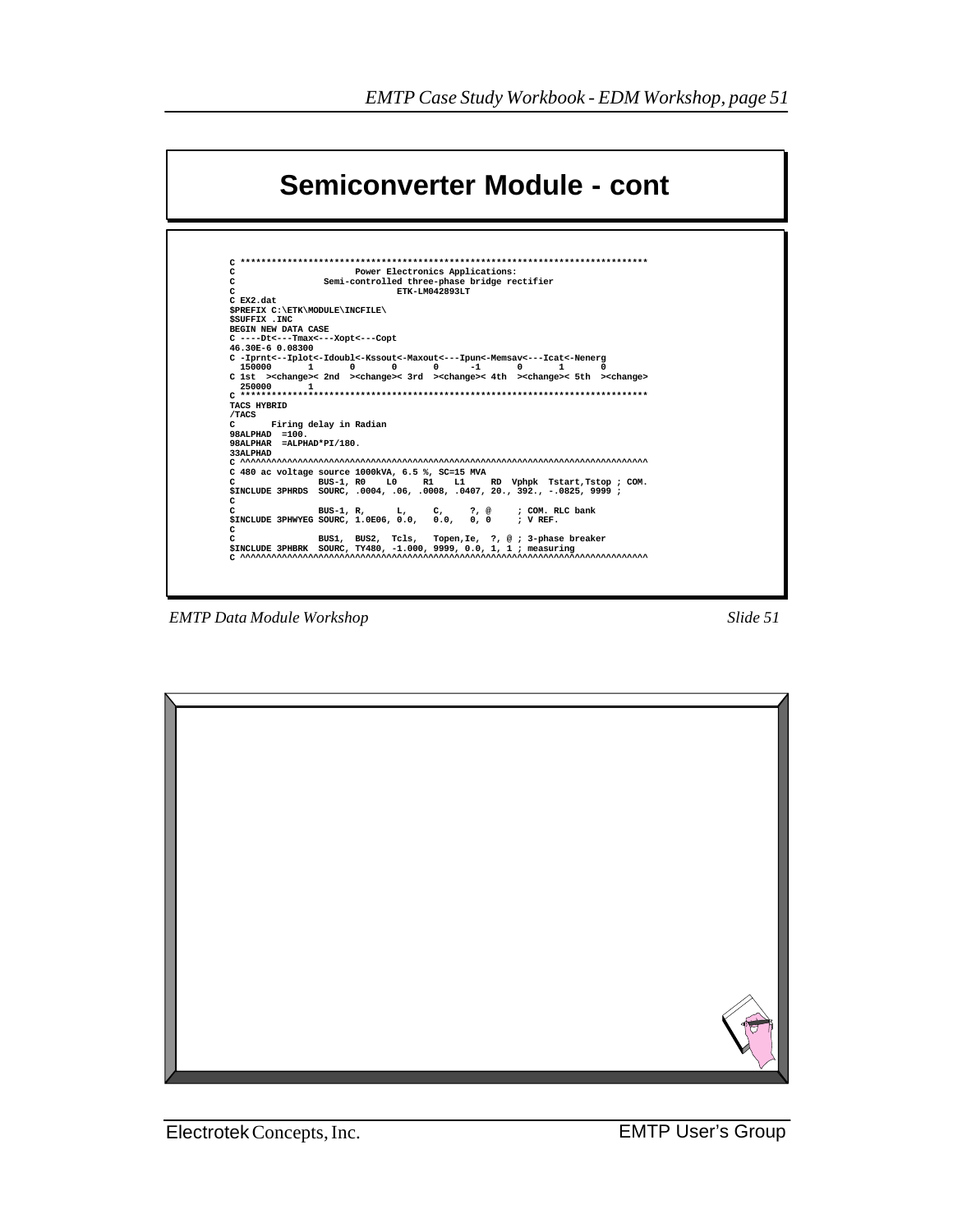|                                               | Semiconverter Module - cont                                                                                                                                                                                                                                                                                                                                                                         |  |  |  |  |
|-----------------------------------------------|-----------------------------------------------------------------------------------------------------------------------------------------------------------------------------------------------------------------------------------------------------------------------------------------------------------------------------------------------------------------------------------------------------|--|--|--|--|
| C.<br>C.<br>C<br>c<br>C.<br>c<br>C            | Power transformer (delta/wye with nuetral grounded), and<br>Stray Capacitance for PE switching (opertimized dampping)<br>BUS-1, R, L, C, ?, @<br>: COM. RLC bank<br>; Stray C and damping<br>\$INCLUDE 3PHWYEG SOURC, 18.0, 0.0, 0.556, 0, 0<br>NEUTRL, NAMES,<br>- : CONNECTION BUS<br>BUS1.<br>BUS2,<br>Vh,<br>Rh.<br>Lh.<br>-; primary winding<br>Ll,<br>Rl.<br>Vl,<br>; secondary winding<br>Ra |  |  |  |  |
| <b>NODES</b>                                  | \$INCLUDE 3DYXFM1S TY480, CNVRT, TXMRNT, CNVTX,<br>$-$ :<br>0.0138, 0.3667, 480.<br>-; 480 V DELTA SIDE<br>$0.0046, 0.1222, 277.00, 10.E-6$<br>; 480 V WYE-g SIDE<br>\$INCLUDE 3PHWYEG CNVRT, 18.0, 0.0, 0.556, 0, 0<br>; Stray C and damping<br>C 3-Phase Semiconverter (SCR) Module<br>C NCLUED 3PSCR1 FRONT, TRMNL, DCPLUS, DCMNUS, REFVN, ALPHAA,<br>$-$ :                                      |  |  |  |  |
| C<br>C<br>PARA.<br>C USAGE:                   | REFSFT, CHOKEL, SNUBBR, SNUBBL, SNUBBC, STARTR, RSHORTIME, REACTR, - ;<br>STRAYR, STRAYC, ?, @<br>;                                                                                                                                                                                                                                                                                                 |  |  |  |  |
| <b>NODES</b>                                  | \$INCLUDE 3PSCR2 CNVRT, BRDGP, DCPLUS, DCMNUS, SOURC, ALPHAR,<br>$-$ :<br>$30.0, 0.0, 100., 0.0, 5.0, 0.050, -.05, .0001, -;$                                                                                                                                                                                                                                                                       |  |  |  |  |
| PARA1.<br>PARA2.                              | 10., 1.0, 1.1<br>$\ddot{\phantom{0}}$<br>\$INCLUDE 1PHRLC DCPLUS, DCMNUS, 1.5, 10., 0.0, 1; DC bus load                                                                                                                                                                                                                                                                                             |  |  |  |  |
| /OUTPUT<br>/PLOT<br><b>\$INCLUDE ENDRUNTC</b> | C Bus1->Bus2->Bus3->Bus4->Bus5->Bus6->Bus7-><br>SOURCASOURCBSOURCCCNVRTACNVRTBCNVRTC                                                                                                                                                                                                                                                                                                                |  |  |  |  |

*EMTP Data Module Workshop Slide 52*

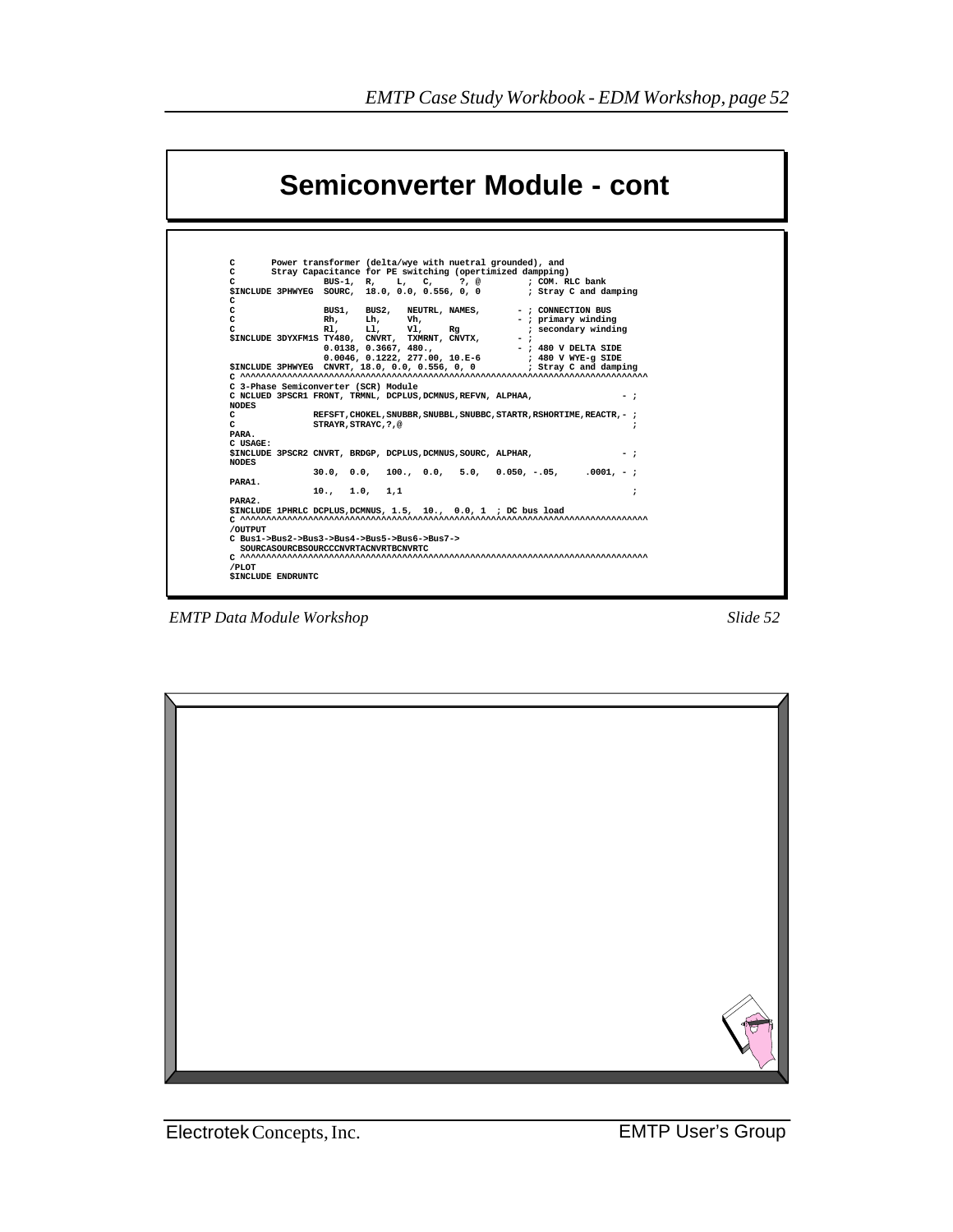| Semiconverter Module - cont                                                                                                                                                                                                                                                                                                                                                                                                                                                                                                                                                                                                                                                                                               |                                                                                                                                              |  |  |  |
|---------------------------------------------------------------------------------------------------------------------------------------------------------------------------------------------------------------------------------------------------------------------------------------------------------------------------------------------------------------------------------------------------------------------------------------------------------------------------------------------------------------------------------------------------------------------------------------------------------------------------------------------------------------------------------------------------------------------------|----------------------------------------------------------------------------------------------------------------------------------------------|--|--|--|
| $C^*$<br>3-Phase Semiconverter (SCR) Module<br>C INCLUED 3PSCR2<br>FRONT, TRMNL, DCPLUS, DCMNUS, REFVN, ALPHAA,<br>$-$ ; NODES<br>FDELAY, CHOKEL, SNUBBR, SNUBBL, SNUBBC, STARTR, RSHORTIME, REACTR,<br>- :<br>STRAYR, STRAYC, ?, @<br>: PARA.<br>C Using a smaller connection stub line resistance 1.0e-6 instead of 1.0e-5<br>C USING $Vf=0.3$ Ih=0.1<br>ARG<br>FRONT, TRMNL, DCPLUS, DCMNUS, REFVN, ALPHAA,<br>FDELAY, CHOKEL, SNUBBR, SNUBBL, SNUBBC, STARTR, RSHORTTIME, REACTR,<br>STRAYR, STRAYC, ?, @<br>REQ.<br><b>NUM</b><br>FDELAY, CHOKEL, SNUBBR, SNUBBL, SNUBBC, STARTR, RSHORTTIME, REACTR,<br>STRAYR, STRAYC<br>AND C<br><b>DUM</b><br><b>VARTABLE</b><br>PULSE1, PULSE2, PULSE3, PULSE4, PULSE5, PULSE6, | - : ARGUMENTS<br>$-$ : CON. NODES<br>$-$ ; PARAMETERS<br>; OUTPUT<br>- : NUMERICAL<br>$-$ ; PARAMETERS<br>: STRAY R<br>$-$ : DUM<br>- : DUM1 |  |  |  |
| PULSE7, PULSE8, PULSE9, CNTRL1, CNTRL2, CNTRL3,<br>THYT1A, THYT2A, THYT3A, DIOD1A, DIOD2A, DIOD3A,<br>THYTIC, THYT2C, THYT3C, DIOD1C, DIOD2C, DIOD3C,<br>RECPOS, RECNEG, SHRTBK, TDELAY, REFSFT, VANRMS<br>c c<br>C -------------------------FIRING CONTROL--------------------------<br>/TACS<br>90REFVNA<br>90REFVNB                                                                                                                                                                                                                                                                                                                                                                                                    | $-$ : DUM2<br>$-$ : DUM3<br>$-$ : DUM4<br>: DUM5                                                                                             |  |  |  |
| 90REFVNC<br>60,000<br>98VANRMS66+REFVNA                                                                                                                                                                                                                                                                                                                                                                                                                                                                                                                                                                                                                                                                                   |                                                                                                                                              |  |  |  |

*EMTP Data Module Workshop Slide 53*

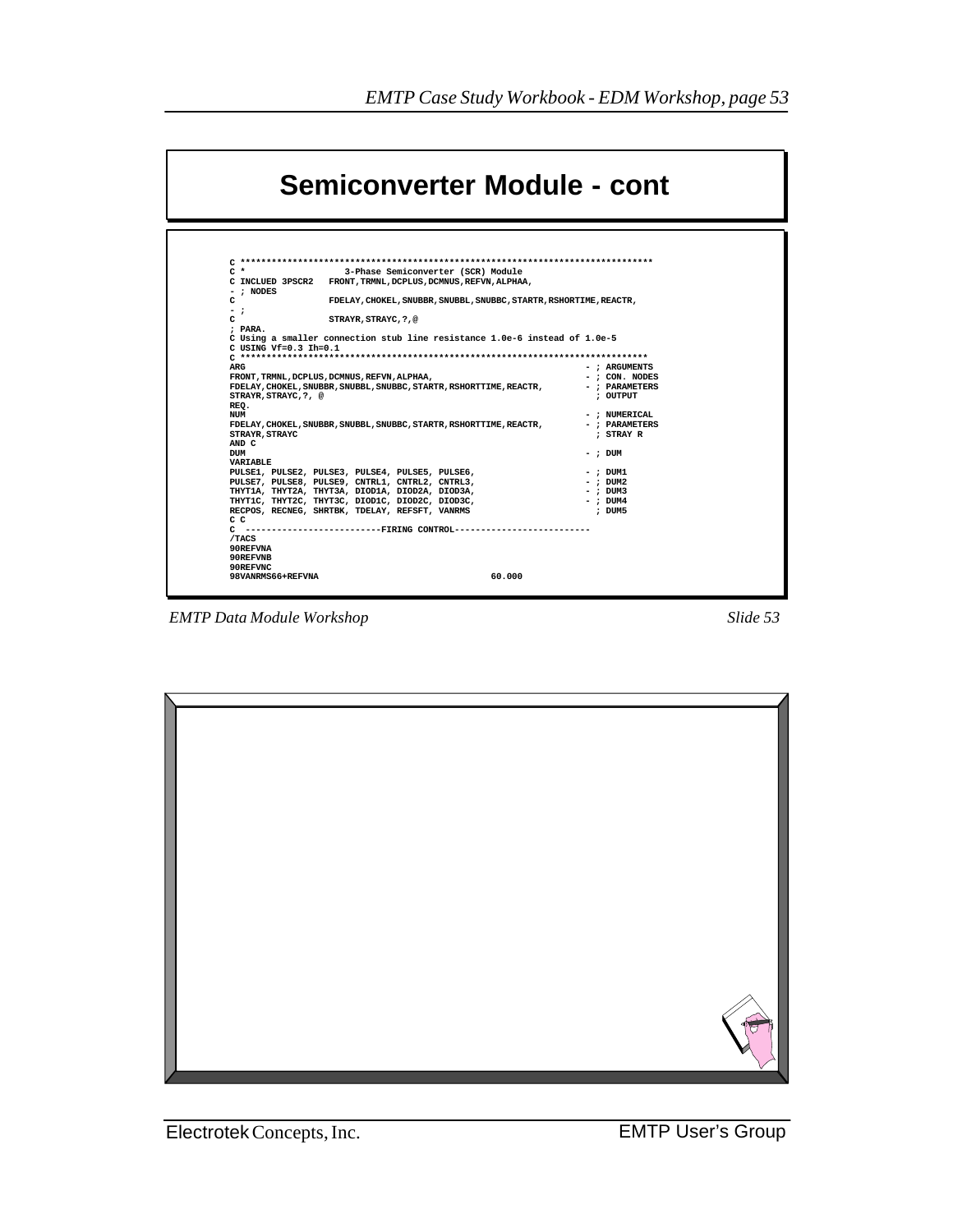

*EMTP Data Module Workshop Slide 54*



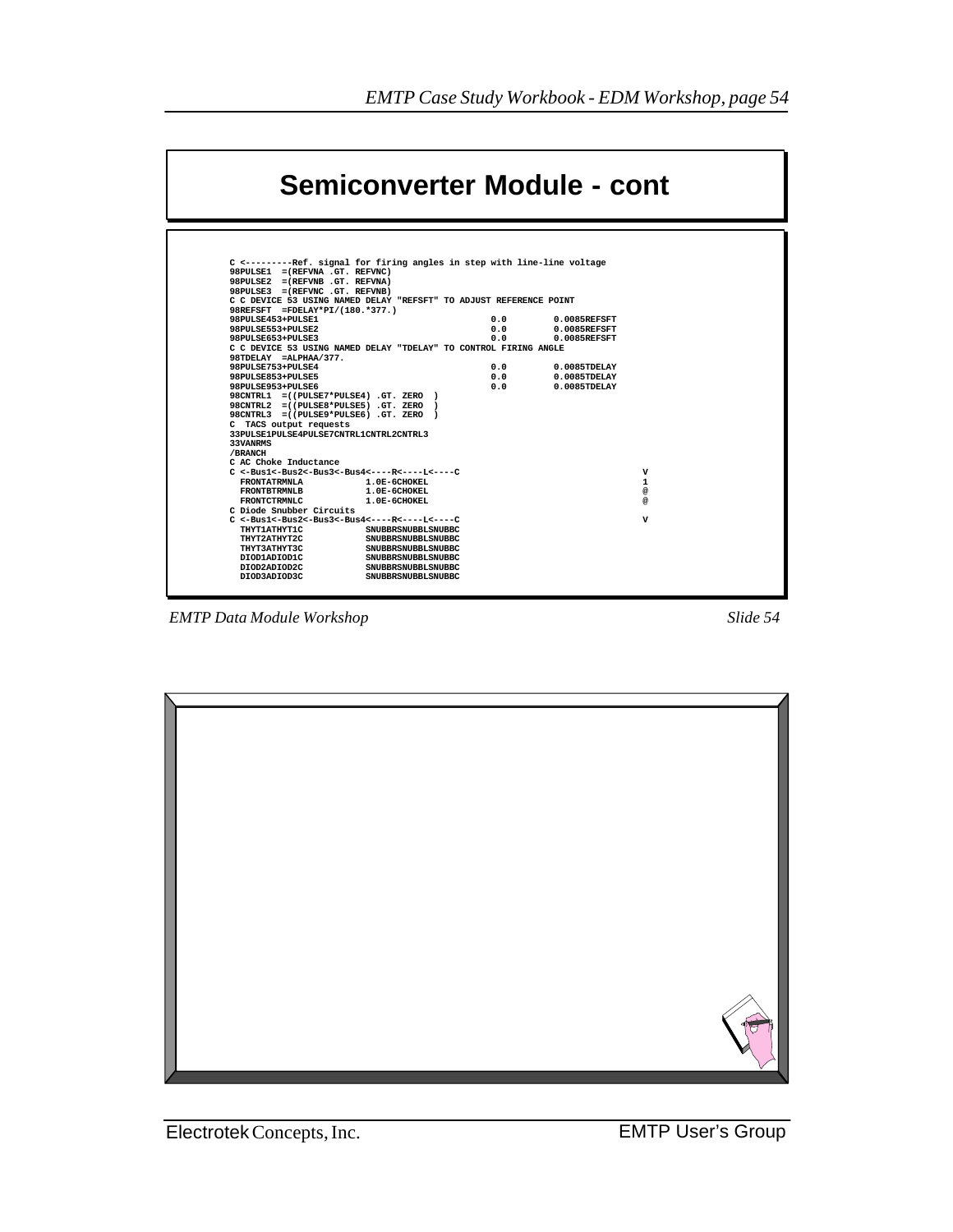

*EMTP Data Module Workshop Slide 55*

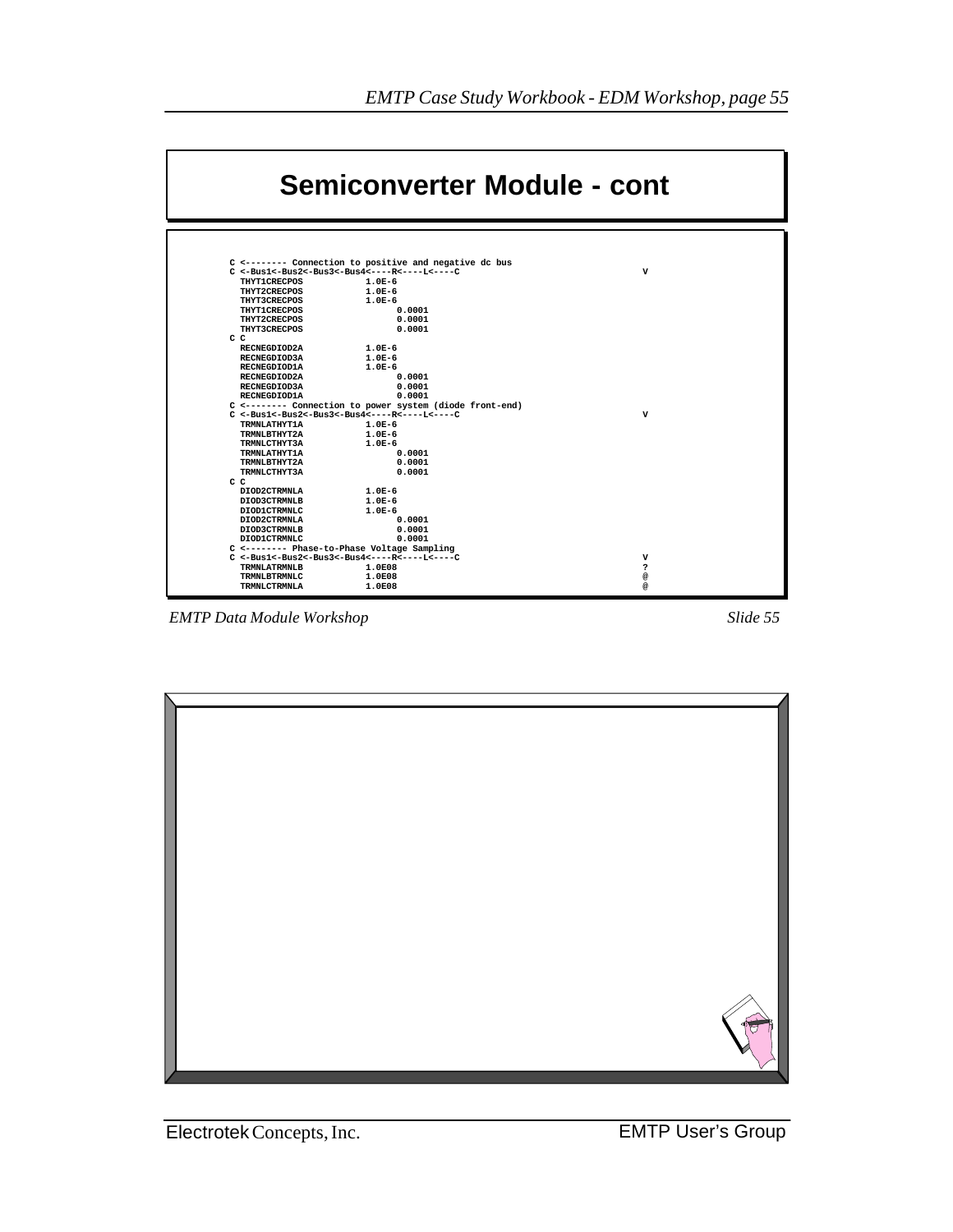|                                                                             | <b>Semiconverter Module - cont</b> |                                                     |                                                                                         |  |
|-----------------------------------------------------------------------------|------------------------------------|-----------------------------------------------------|-----------------------------------------------------------------------------------------|--|
|                                                                             |                                    |                                                     |                                                                                         |  |
| C <-------- Starting Resistor                                               |                                    |                                                     |                                                                                         |  |
| $C \leq -Bus1 \leq -Bus2 \leq -Bus3 \leq -Bus4 \leq - - -R \leq - - - - LC$ |                                    |                                                     | $\mathbf v$                                                                             |  |
| <b>RECPOSSHRTBK</b>                                                         | <b>STARTR</b>                      |                                                     |                                                                                         |  |
| /SWITCH                                                                     |                                    |                                                     |                                                                                         |  |
| C <-------- Starting Resistor Short Switch                                  |                                    |                                                     |                                                                                         |  |
|                                                                             |                                    |                                                     | C BUS-->BUS--><---TCLOSE<----TOPEN<-------IE<----FLASH<--REOUEST<----TARGET<--0         |  |
| <b>RECPOSSHRTBKRSHORTTIME</b>                                               |                                    | 9999                                                | $\Omega$                                                                                |  |
| /BRANCH                                                                     |                                    |                                                     |                                                                                         |  |
| $C$ <-------- dc Bus                                                        |                                    |                                                     |                                                                                         |  |
| $C < -Bus1 < -Bus2 < -Bus3 < -Bus4 < - - - -R < - - - L < - - -C$           |                                    |                                                     | v                                                                                       |  |
| <b>SHRTBKDCPLUS</b>                                                         |                                    | 1.0E-6REACTR                                        | $\Omega$                                                                                |  |
| ,<br><b>RECPOS</b>                                                          |                                    | <b>STRAYC</b>                                       |                                                                                         |  |
|                                                                             | <b>STRAYR</b>                      |                                                     | $\mathbf{2}$                                                                            |  |
| <b>DCPLUSDCMNUS</b><br><b>RECNEG</b>                                        | 1.0E08<br><b>STRAYR</b>            | <b>STRAYC</b>                                       |                                                                                         |  |
| <b>RECNEGDCMNUS</b>                                                         |                                    | $1.0E-6REACTR$                                      |                                                                                         |  |
| /SWITCH                                                                     |                                    |                                                     |                                                                                         |  |
|                                                                             |                                    | C <-------- Upper bridge SCRs and Low bridge diodes |                                                                                         |  |
|                                                                             |                                    |                                                     | C BUS-->BUS--><------Vig<----Ihold<-------td<--------CLOSEDSame <grid>SIGNALxxOO</grid> |  |
| 11THYT1ATHYT1C                                                              | 0.3<br>0.1                         |                                                     | <b>CNTRL1</b><br><sup>2</sup>                                                           |  |
| 11THYT2ATHYT2C                                                              | 0.3<br>0.1                         |                                                     | CNTRL2<br>@                                                                             |  |
| 11THYT3ATHYT3C                                                              | 0.1<br>0.3                         |                                                     | CNTRL <sub>3</sub><br>@                                                                 |  |
| 11DIOD2ADIOD2C                                                              | 0.1<br>0.3                         |                                                     | @                                                                                       |  |
| 11DIOD3ADIOD3C                                                              | 0.3<br>0.1                         |                                                     | @                                                                                       |  |
| 11DIOD1ADIOD1C                                                              | 0.1<br>0.3                         |                                                     | ,                                                                                       |  |
| C <-------- Flywheel diode                                                  |                                    |                                                     |                                                                                         |  |
|                                                                             |                                    |                                                     | C_BUS-->BUS--><------Vig<----Thold<-------td<--------CLOSEDSame <grid>SIGNALxxOO</grid> |  |
| 11RECNEGRECPOS                                                              | 0.3<br>0.1                         |                                                     | 1                                                                                       |  |
| /ENDMODULE                                                                  |                                    |                                                     |                                                                                         |  |
| <b>SEOF</b>                                                                 |                                    |                                                     |                                                                                         |  |

*EMTP Data Module Workshop Slide 56*

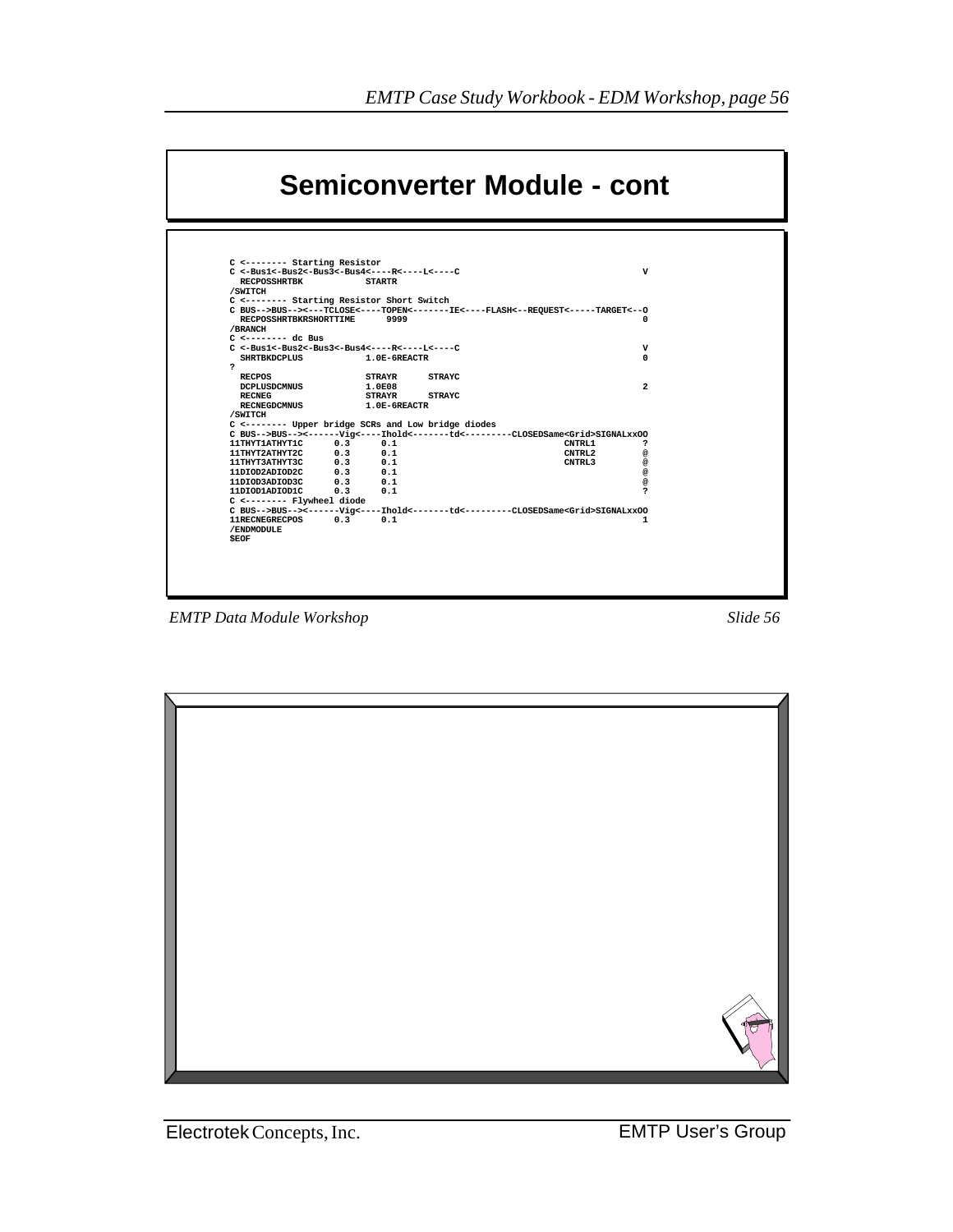



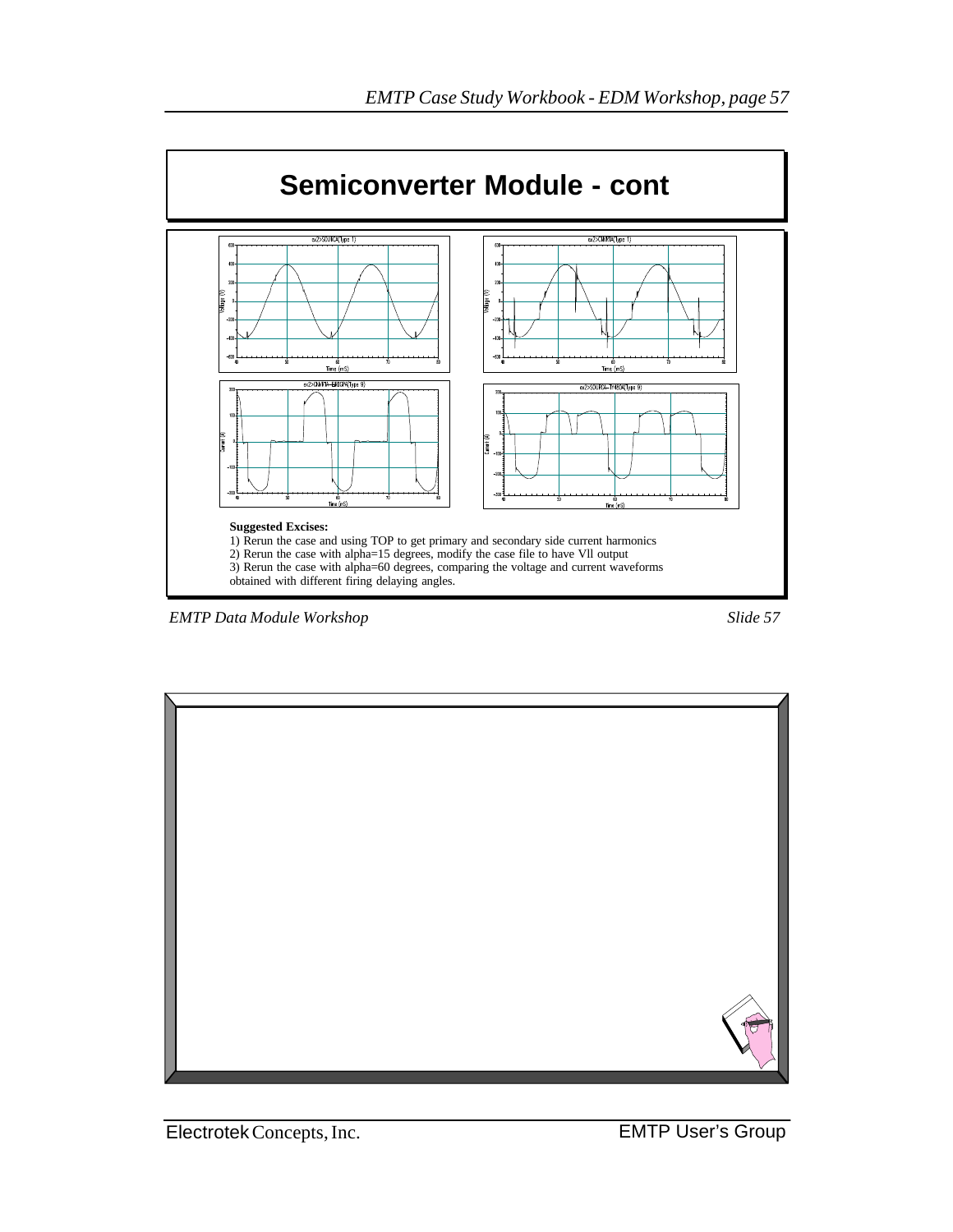

*EMTP Data Module Workshop Slide 58*

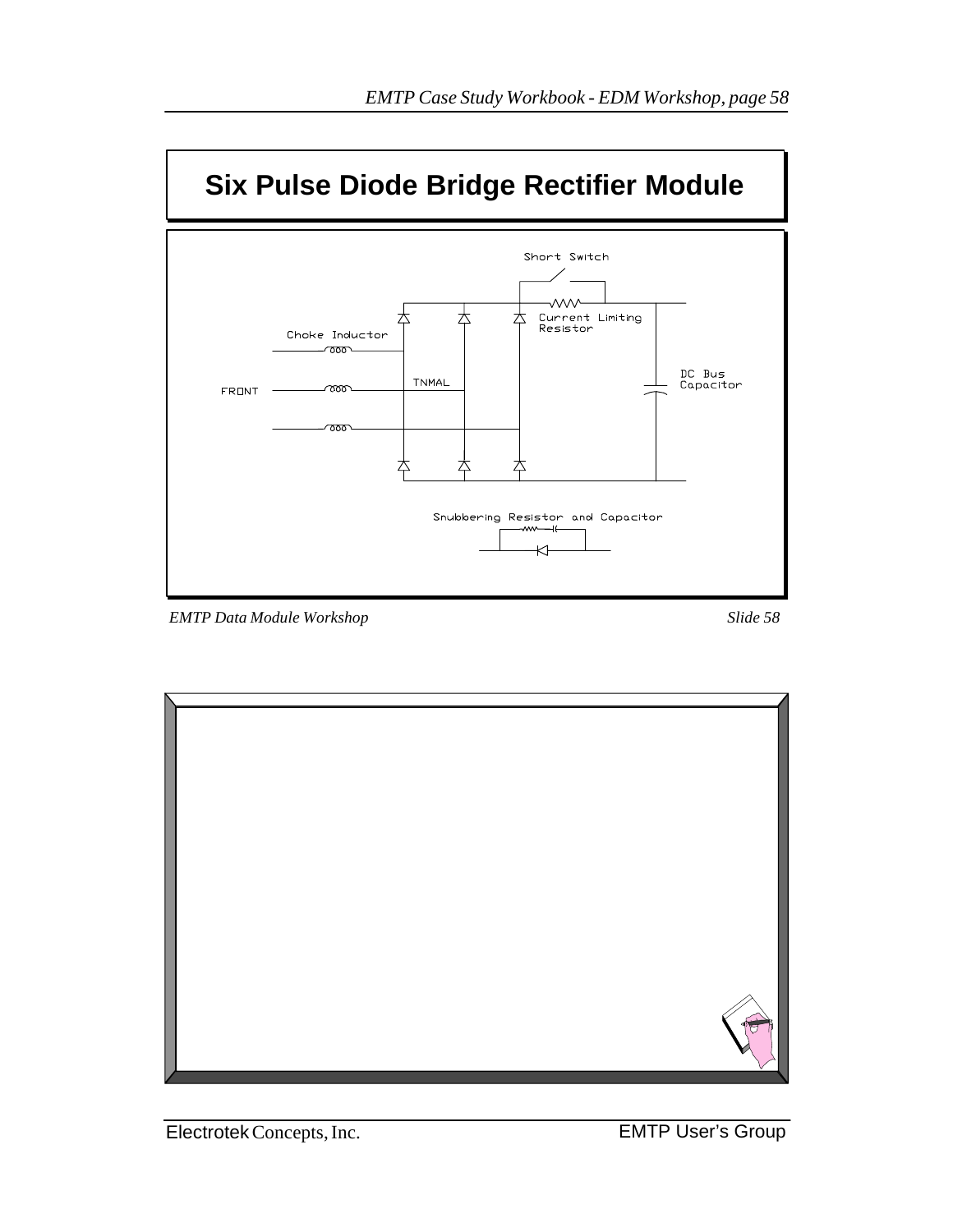

*EMTP Data Module Workshop Slide 59*

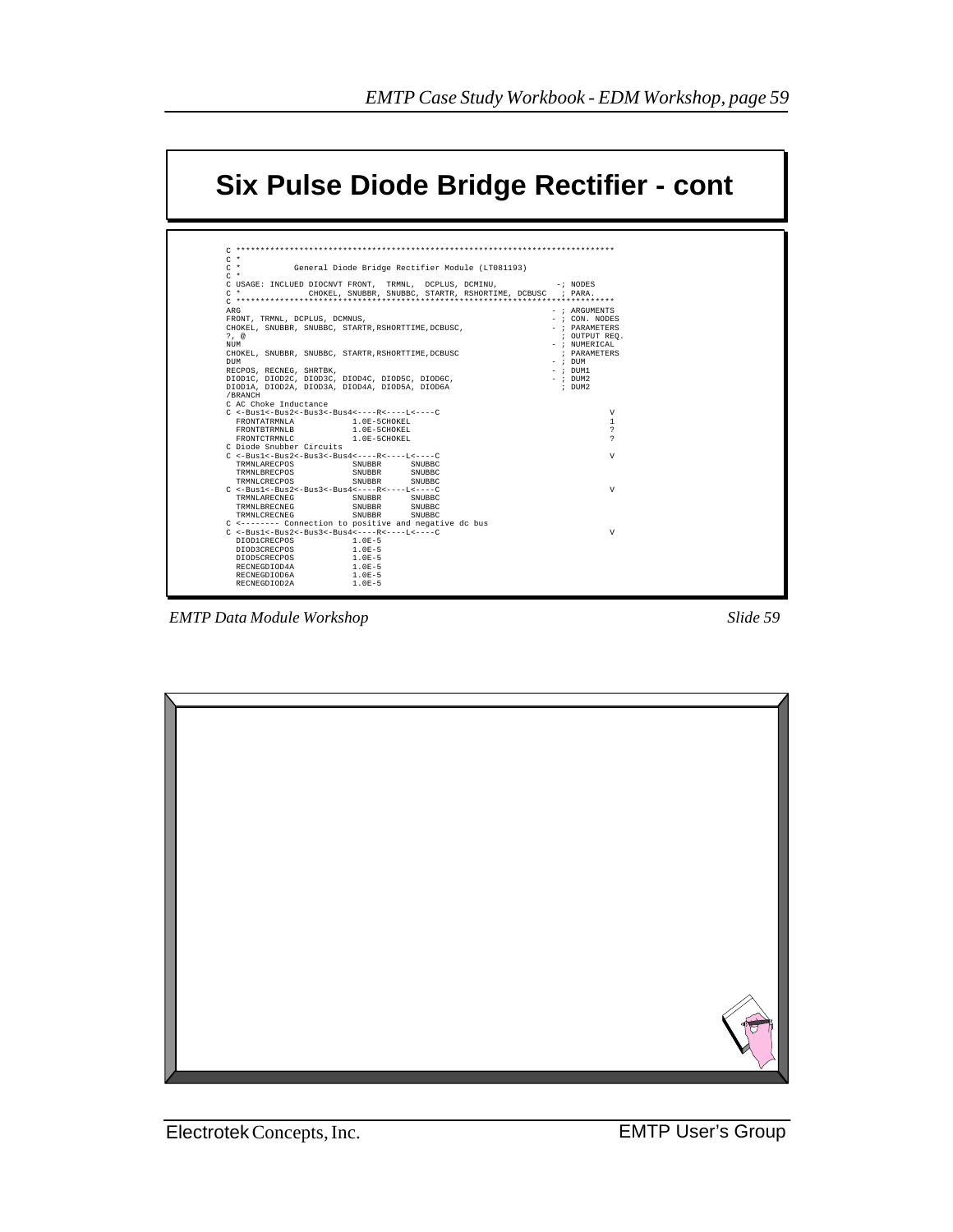|                                               |                                                                                                                 | Six Pulse Diode Bridge Rectifier - cont |
|-----------------------------------------------|-----------------------------------------------------------------------------------------------------------------|-----------------------------------------|
|                                               | C <-------- Connection to power system (diode front-end)                                                        |                                         |
|                                               | $C \leq -Bus1 < -Bus2 < -Bus3 < -Bus4 < - - - -R < - - - L < - - -C$                                            | V                                       |
| TRMNLADIOD1A                                  | $1.0E - 5$                                                                                                      |                                         |
| TRMNLBDIOD3A                                  | $1.0E - 5$                                                                                                      |                                         |
| TRMNLCDIOD5A                                  | $1.0E-5$<br>$1.0E - 5$                                                                                          |                                         |
| DIOD4CTRMNLA<br>DIOD6CTRMNLB                  | $1.0E - 5$                                                                                                      |                                         |
| DIOD2CTRMNLC                                  | $1.0E - 5$                                                                                                      |                                         |
|                                               | C <-------- Phase-to-Phase Voltage Sampling                                                                     |                                         |
|                                               | $C \leq -Bus1 \leq -Bus2 \leq -Bus3 \leq -Bus4 \leq - - -R \leq - - - -L \leq - - - -C$                         | V                                       |
| TRMNLATRMNLB                                  | 1.0E08                                                                                                          | $\mathfrak{D}$                          |
| TRMNLBTRMNLC                                  | 1.0E08                                                                                                          | $\circledR$                             |
| TRMNLCTRMNLA<br>C <-------- Starting Resistor | 1.0E08                                                                                                          | $\circledR$                             |
|                                               | $C \leq -Bus1 \leq -Bus2 \leq -Bus3 \leq -Bus4 \leq - - -R \leq - - - -L \leq - - - -C$                         | V                                       |
| RECPOSSHRTBK                                  | STARTR                                                                                                          | ς                                       |
| /SWITCH                                       |                                                                                                                 |                                         |
|                                               | C <-------- Starting Resistor Short Switch                                                                      |                                         |
|                                               | C BUS-->BUS--><---TCLOSE<----TOPEN<------IE<----FLASH<--REOUEST<----TARGET<--0                                  |                                         |
| RECPOSSHRTBKRSHORTTIME<br>/ RRANCH            | 9999                                                                                                            | ς                                       |
| $C$ <-------- dc Bus                          |                                                                                                                 |                                         |
|                                               | $C \leq -Bus1 < -Bus2 < -Bus3 < -Bus4 < - - - -R < - - - L < - - -C$                                            | V<br>$\hat{ }$                          |
| SHRTBKDCPLUS<br>DCMNUSDCPLUS                  | $1.0E - 5$<br>10000.                                                                                            |                                         |
| <b>DCPLUSDCMNUS</b>                           | <b>DCBUSC</b>                                                                                                   | $\mathfrak{D}$                          |
| <b>RECPOS</b>                                 | 1,0000                                                                                                          |                                         |
| <b>RECNEG</b>                                 | 1,0000                                                                                                          |                                         |
| RECNEGDCMNUS                                  | $1.0E-5$                                                                                                        |                                         |
| /SWITCH                                       |                                                                                                                 |                                         |
| C <-------- Diodes (front-end)                |                                                                                                                 |                                         |
|                                               | C BUS-->BUS--><------Viq<-----Ihold<-------td<--------CLOSEDSame <grid<op cl<xxoo<="" td=""><td></td></grid<op> |                                         |
| 11DIOD1ADIOD1C                                | 0.1                                                                                                             | 3                                       |
| 11DIOD3ADIOD3C<br>11DIOD5ADIOD5C              | 0.1<br>0.1                                                                                                      | ς<br>ς                                  |
| 11DIOD4ADIOD4C                                | 0.1                                                                                                             |                                         |
| 11DIOD6ADIOD6C                                | 0.1                                                                                                             | <sup>2</sup>                            |
| 11DIOD2ADIOD2C                                | 0.1                                                                                                             | ς                                       |
| /ENDMODULE                                    |                                                                                                                 |                                         |
| SEOF                                          |                                                                                                                 |                                         |

*EMTP Data Module Workshop Slide 60*

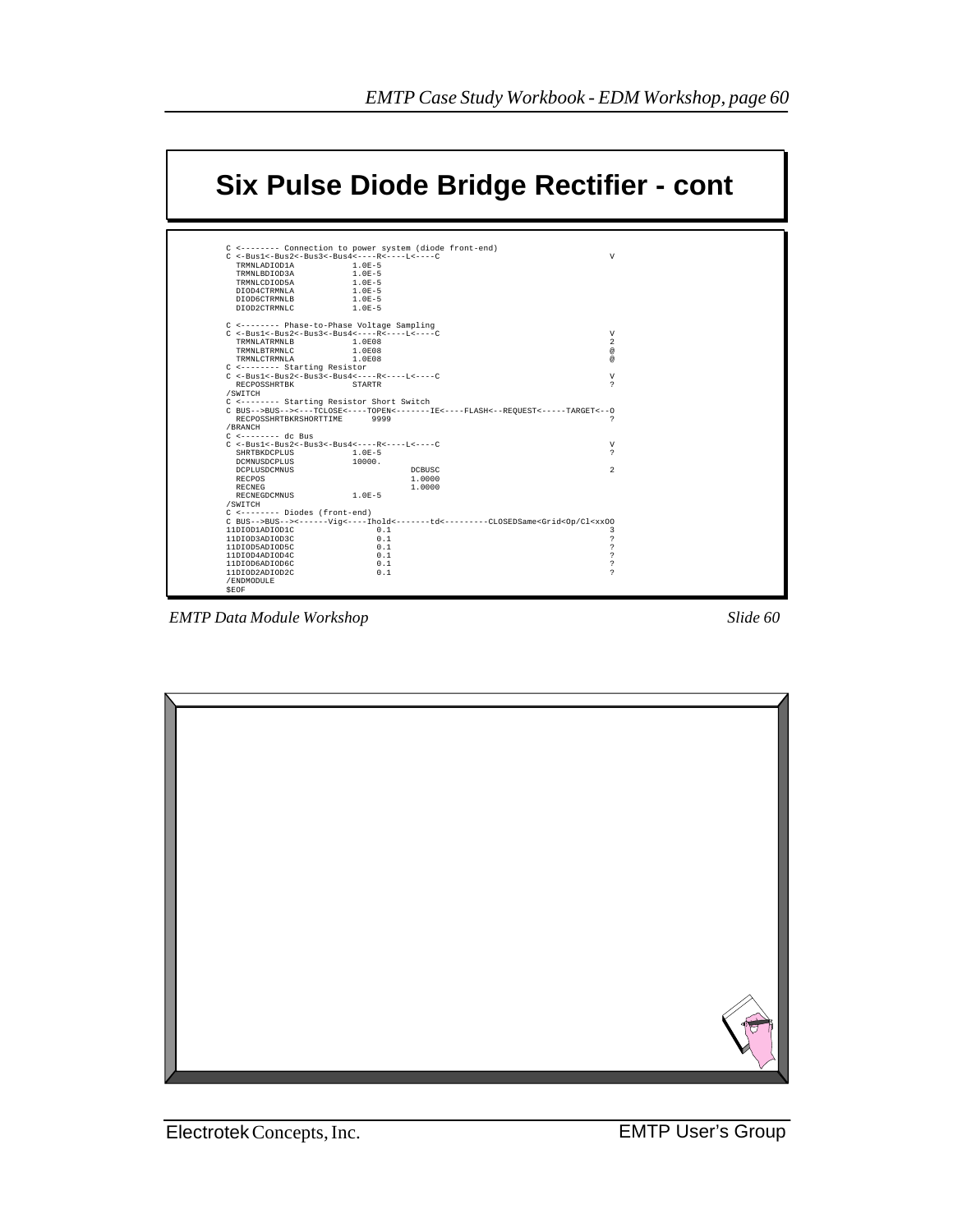

**EMTP Data Module Workshop** 

Slide 61

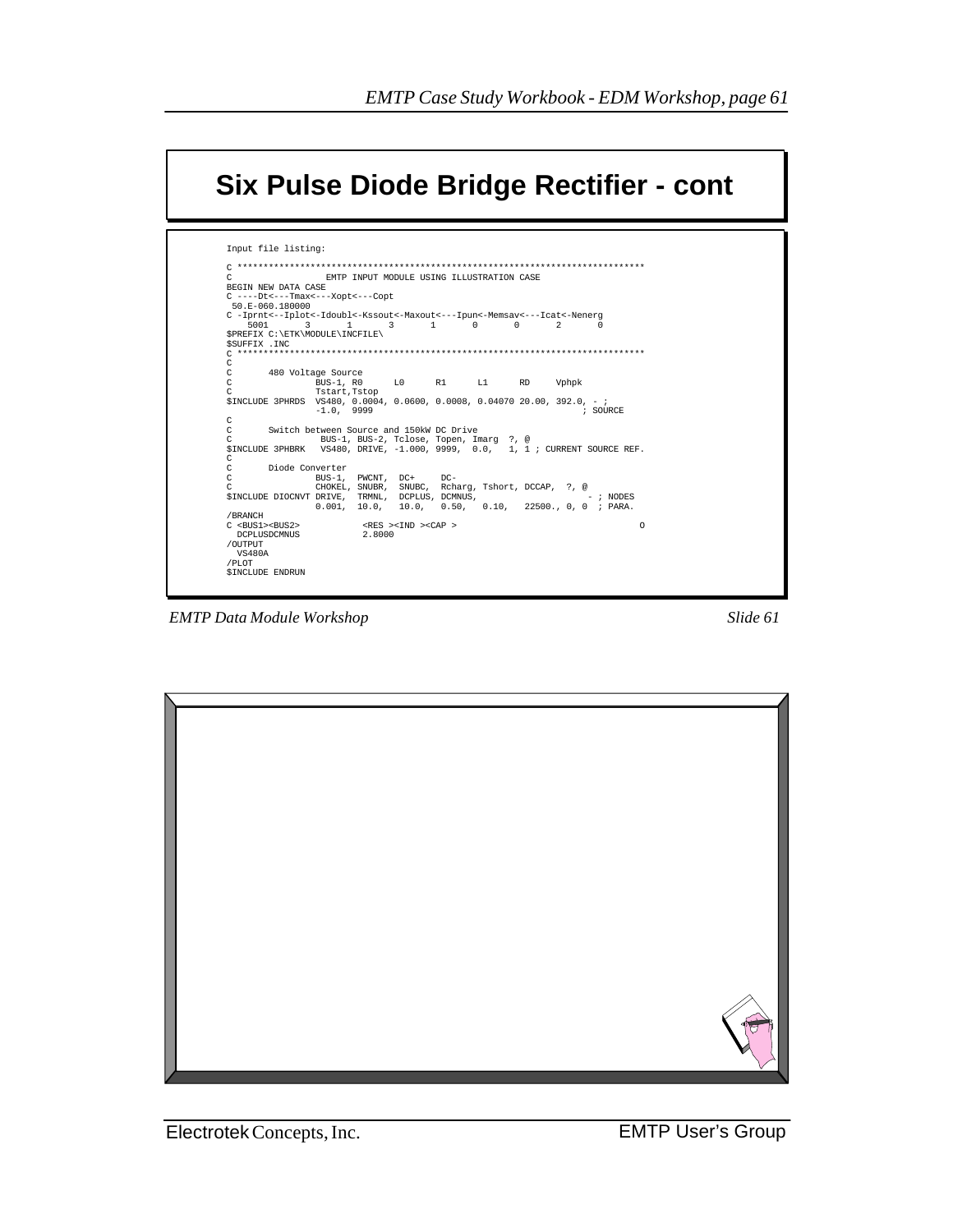

*EMTP Data Module Workshop Slide 62*

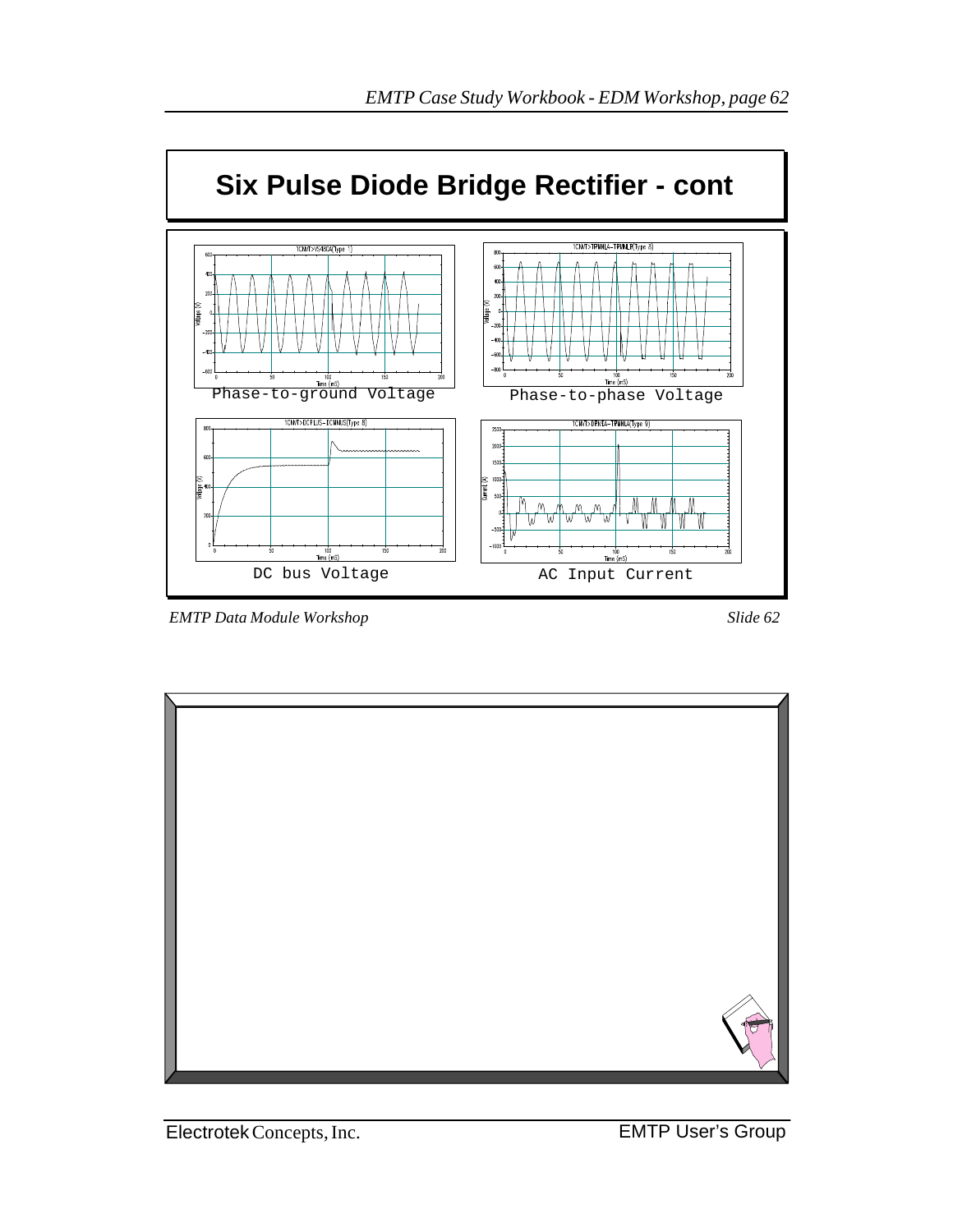

| $C^*$<br>SIX-PULSE BRIDGE SCR MODULE                                                    |                     |
|-----------------------------------------------------------------------------------------|---------------------|
| C INCLUED 6PSCR FRONT, TRMNL, DCPLUS, DCMNUS, REFVN, ALPHAR,                            | -; NODES            |
| $\mathcal{C}$<br>FDELAY.CHOKEL.SNUBBR.SNUBBL.SNUBBC.STARTR.RSHORTIME.REACTR.?.@ ; PARA. |                     |
|                                                                                         |                     |
| ARG                                                                                     | $-$ ; ARGUMENTS     |
| FRONT. TRMNL. DCPLUS. DCMNUS. REFVN. ALPHAR.                                            | $-$ ; CON, NODES    |
| FDELAY, CHOKEL, SNUBBR, SNUBBL, SNUBBC, STARTR, RSHORTTIME, REACTR,                     | - ; PARAMETERS      |
| $?$ . @                                                                                 | ; OUTPUT REO.       |
| <b>NTIM</b>                                                                             | $-$ ; NUMERICAL     |
| FDELAY, CHOKEL, SNUBBR, SNUBBL, SNUBBC, STARTR, RSHORTTIME, REACTR                      | ; PARAMETERS        |
| <b>DIM</b>                                                                              | $-$ ; DIIM VARTABLE |
| PULSE1, PULSE2, PULSE3, PULSE4, PULSE5, PULSE6,                                         | $-$ ; DIJM1         |
| CNTRL1, CNTRL2, CNTRL3, CNTRL4, CNTRL5, CNTRL6,                                         | $-$ ; DIJM2         |
| THYTIA, THYT2A, THYT3A, THYT4A, THYT5A, THYT6A,                                         | $-$ ; DIJM3         |
| THYTIC, THYT2C, THYT3C, THYT4C, THYT5C, THYT6C,                                         | $-$ ; DIJM3         |
| RECPOS, RECNEG, SHRTBK, TDELAY, INIDLY, VACRMS,                                         | $-$ ; DIJM4         |
| REFVAC, REFVBA, REFVCB, SIGNAC, SIGNBA, SIGNCB,                                         | $-$ ; DIJM5         |
| SIGN01, SIGN03, SIGN05                                                                  | ; DIJM6             |
| $C$ $C$                                                                                 |                     |
| C -------------------------FIRING CONTROL---------------------------                    |                     |
| /TACS                                                                                   |                     |
| 90REFVNA                                                                                |                     |
| 90REFVNB                                                                                |                     |
| 90REFVNC                                                                                |                     |
| 88REFVAC = REFVNA-REFVNC                                                                |                     |
| 88REFVBA =REFVNB-REFVNA                                                                 |                     |
| 88REFVCB =REFVNC-REFVNB                                                                 |                     |
| 60.000<br>98VACRMS66+REFVAC                                                             |                     |
|                                                                                         |                     |

*EMTP Data Module Workshop Slide 63*

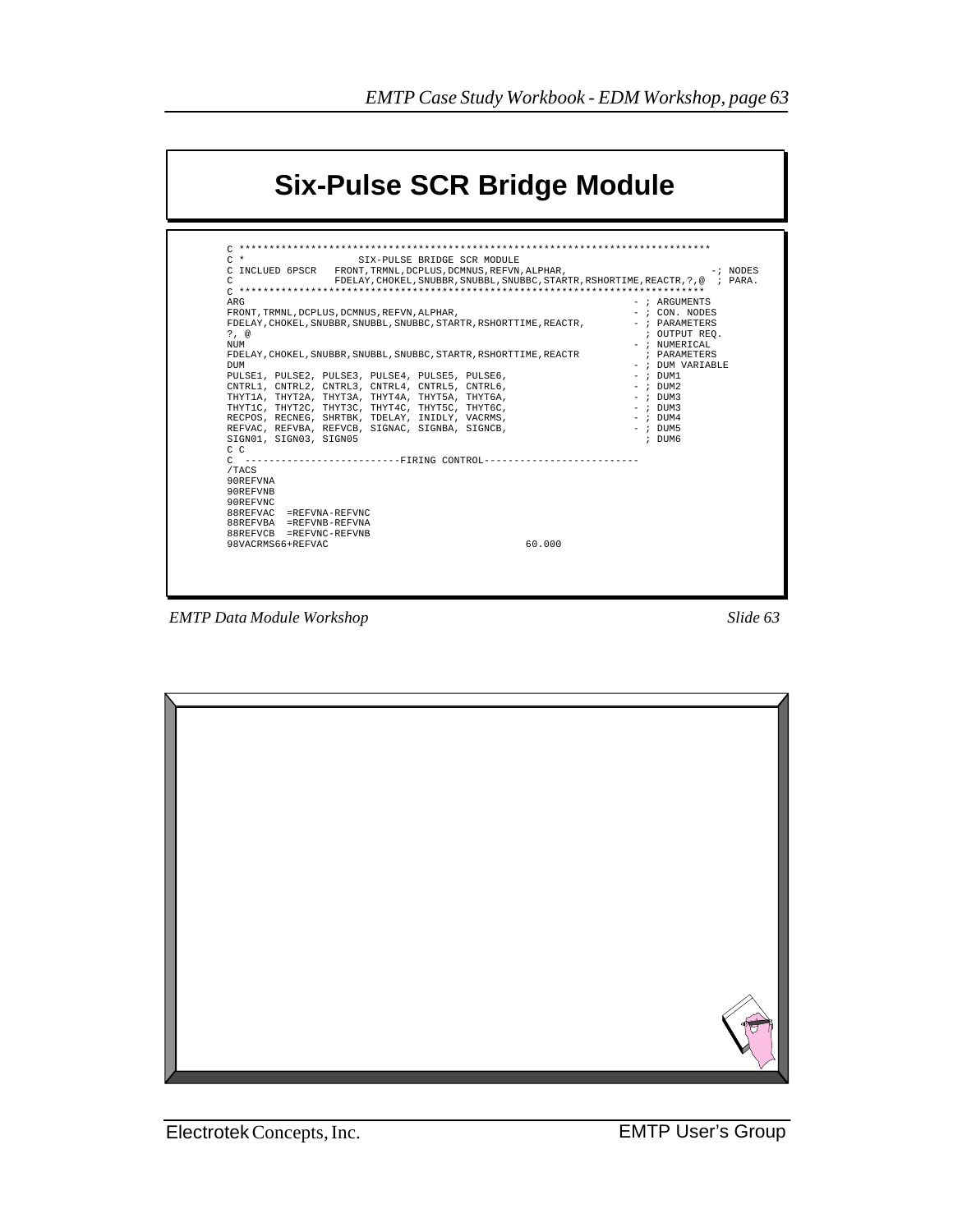## **Six-Pulse SCR Bridge Module - cont**

| $C$ <out>&lt;&gt;I<in1-> I<in2-> I<in3-> I<in4-> I<in5-> &lt;--A-&gt;&lt;--B-&gt;&lt;--C-&gt;&lt;--D-&gt;&lt;--D-&gt;&lt;--E-&gt;</in5-></in4-></in3-></in2-></in1-></out> |        |                        |
|----------------------------------------------------------------------------------------------------------------------------------------------------------------------------|--------|------------------------|
| 98SIGNAC60+ZERO +ZERO +PLUS1                                                                                                                                               | 0.0000 | REFVAC                 |
| 98SIGNBA60+ZERO +ZERO +PLUS1                                                                                                                                               | 0.0000 | <b>REFVBA</b>          |
| 98SIGNCB60+ZERO +ZERO +PLUS1                                                                                                                                               | 0.0000 | REFVCB                 |
| 98STGN01 = STGNAC-STGNBA                                                                                                                                                   |        |                        |
| 98SIGN03 = SIGNBA-SIGNCB                                                                                                                                                   |        |                        |
| 98SIGN05 =SIGNCB-SIGNAC                                                                                                                                                    |        |                        |
| 98PULSE1 = SIGN01 .GT. ZERO                                                                                                                                                |        |                        |
| 98PULSE3 =SIGN03 GT. ZERO                                                                                                                                                  |        |                        |
| 98PULSE5 = SIGN05 .GT. ZERO                                                                                                                                                |        |                        |
| 98PULSE253+PULSE1                                                                                                                                                          |        | $0.0$ . $002780.0167$  |
| 98PULSE453+PULSE3                                                                                                                                                          |        | $0.0$ . $0.02780.0167$ |
| 98PULSE653+PULSE5                                                                                                                                                          |        | $0.0$ . $0.02780.0167$ |
| C C DEVICE 53 USING NAMED DELAY TDELAY TO CONTROL FIRING ANGLE                                                                                                             |        |                        |
| 98INIDLY = RAD (FDELAY)                                                                                                                                                    |        |                        |
| TDELAY +INIDLY +ALPHAR                                                                                                                                                     | .00265 |                        |
| 98CNTRL153+PULSE1                                                                                                                                                          | 0.0    | 0.0167TDFLAY           |
| 98CNTRL253+PULSE2                                                                                                                                                          | 0.0    | 0.0167TDFLAY           |
| 98CNTRL353+PULSE3                                                                                                                                                          | 0.0    | 0.0167TDFLAY           |
| 98CNTRL453+PULSE4                                                                                                                                                          | 0.0    | 0.0167TDFLAY           |
| 98CNTRL553+PULSE5                                                                                                                                                          |        | $0.0$ $0.0167$ TDELAY  |
| 98CNTRL653+PULSE6                                                                                                                                                          | 0.0    | 0.0167TDFLAY           |
| C TACS output requests                                                                                                                                                     |        |                        |
| 33SIGNACSIGNBASIGNCB                                                                                                                                                       |        |                        |
| 33STGN01STGN03STGN05                                                                                                                                                       |        |                        |
| 33PULSE1PULSE2PULSE3PULSE4PULSE5PULSE6                                                                                                                                     |        |                        |
| 33INIDLYTDELAY                                                                                                                                                             |        |                        |
| 33CNTRL1CNTRL2CNTRL3CNTRL4CNTRL5CNTRL6                                                                                                                                     |        |                        |
| 33VACRMS                                                                                                                                                                   |        |                        |

*EMTP Data Module Workshop Slide 64*

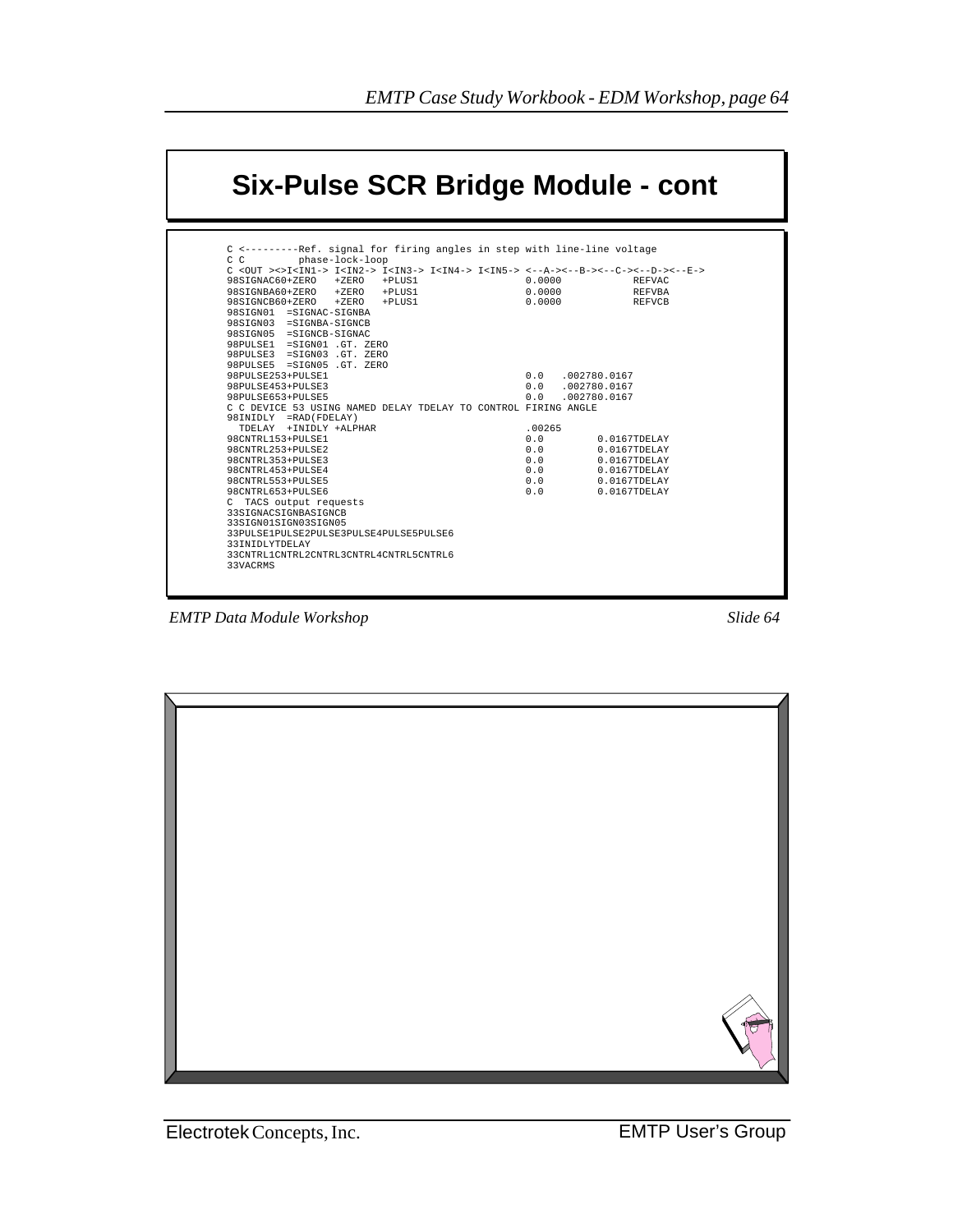

*EMTP Data Module Workshop Slide 65*

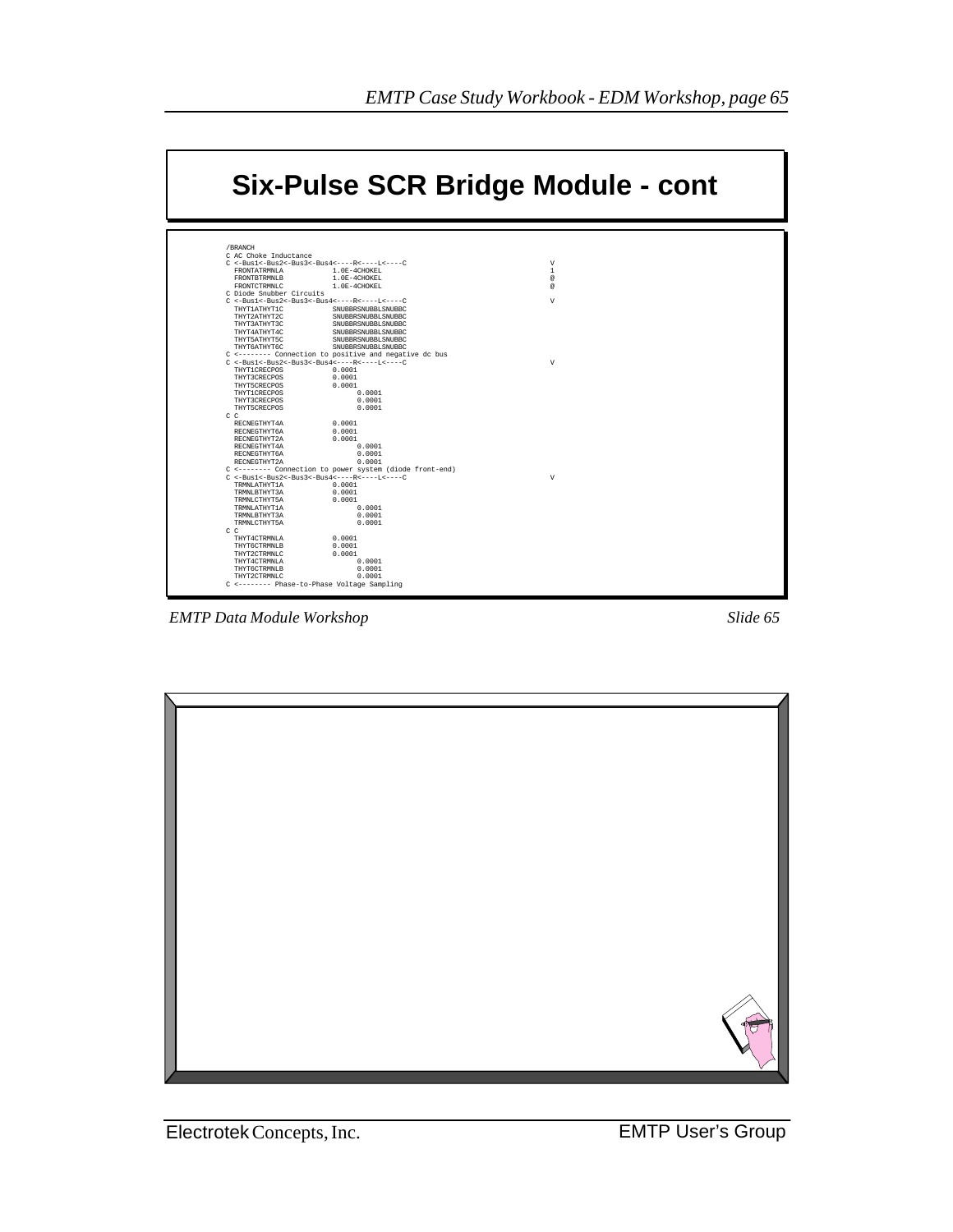|                                                                       |                  |        | Six-Pulse SCR Bridge Module - cont                                                     |                             |
|-----------------------------------------------------------------------|------------------|--------|----------------------------------------------------------------------------------------|-----------------------------|
|                                                                       |                  |        |                                                                                        |                             |
| C <-------- Phase-to-Phase Voltage Sampling                           |                  |        |                                                                                        |                             |
| $C \le -Bus1 < -Bus2 < -Bus3 < -Bus4 < - - - -R < - - - L < - - - C$  |                  |        |                                                                                        | V                           |
| TRMNI, ATRMNI, B                                                      | 1.0E08           |        |                                                                                        | 2                           |
| TRMNLBTRMNLC<br>TRMNLCTRMNLA                                          | 1.0E08<br>1.0E08 |        |                                                                                        | $^{\copyright}$<br>$\omega$ |
| C <-------- Starting Resistor                                         |                  |        |                                                                                        |                             |
| $C \leq -Bus1 < -Bus2 < -Bus3 < -Bus4 < - - - -R < - - - L < - - - C$ |                  |        |                                                                                        | V                           |
| RECPOSSHRTBK                                                          | <b>STARTR</b>    |        |                                                                                        | 2                           |
| /SWITCH                                                               |                  |        |                                                                                        |                             |
| C <------- Starting Resistor Short Switch                             |                  |        |                                                                                        |                             |
|                                                                       |                  |        | C BUS-->BUS--><---TCLOSE<----TOPEN<------IE<----FLASH<--REQUEST<----TARGET<--0         |                             |
| RECPOSSHRTBKRSHORTTIME                                                | 9999             |        |                                                                                        | <sup>2</sup>                |
| /BRANCH                                                               |                  |        |                                                                                        |                             |
| $C$ <-------- dc Bus                                                  |                  |        |                                                                                        |                             |
| $C \leq -Bus1 < -Bus2 < -Bus3 < -Bus4 < - - - -R < - - - L < - - - C$ |                  |        |                                                                                        | V                           |
| SHRTBKDCPLUS                                                          | 0.0001REACTR     |        |                                                                                        | $\mathcal{L}$               |
| $\sim$                                                                | 1.0E05           |        |                                                                                        | $\mathfrak{D}$              |
| DCPLUSDCMNUS<br><b>RECPOS</b>                                         |                  | 1,0000 |                                                                                        |                             |
| RECPOSRECNEG                                                          | 1.0E05           |        |                                                                                        | $\omega$                    |
| RECNEG                                                                |                  | 1.0000 |                                                                                        |                             |
| RECNEGDCMNUS                                                          | 0.0001           |        |                                                                                        |                             |
| /SWITCH                                                               |                  |        |                                                                                        |                             |
| C <------- Diodes (front-end)                                         |                  |        |                                                                                        |                             |
|                                                                       |                  |        | C BUS-->BUS--><------Viq<----Ihold<------td<--------CLOSEDSame <grid>SIGNALxxOO</grid> |                             |
| 11THYT1ATHYT1C                                                        | 0.1              |        | CNTRL1                                                                                 | 2                           |
| 11THYT2ATHYT2C                                                        | 0.1              |        | CNTRL2                                                                                 | <sup>2</sup>                |
| 11THYT3ATHYT3C                                                        | 0.1              |        | CNTRL3                                                                                 | $^{\copyright}$             |
| 11THYT4ATHYT4C                                                        | 0.1              |        | CNTRL4                                                                                 | $\omega$                    |
| 11THYT5ATHYT5C                                                        | 0.1              |        | CNTRL5                                                                                 | $\omega$                    |
| 11THYT6ATHYT6C                                                        | 0.1              |        | CNTRL6                                                                                 | $\omega$                    |
| /ENDMODULE                                                            |                  |        |                                                                                        |                             |
| SEOF                                                                  |                  |        |                                                                                        |                             |
|                                                                       |                  |        |                                                                                        |                             |

*EMTP Data Module Workshop Slide 66*

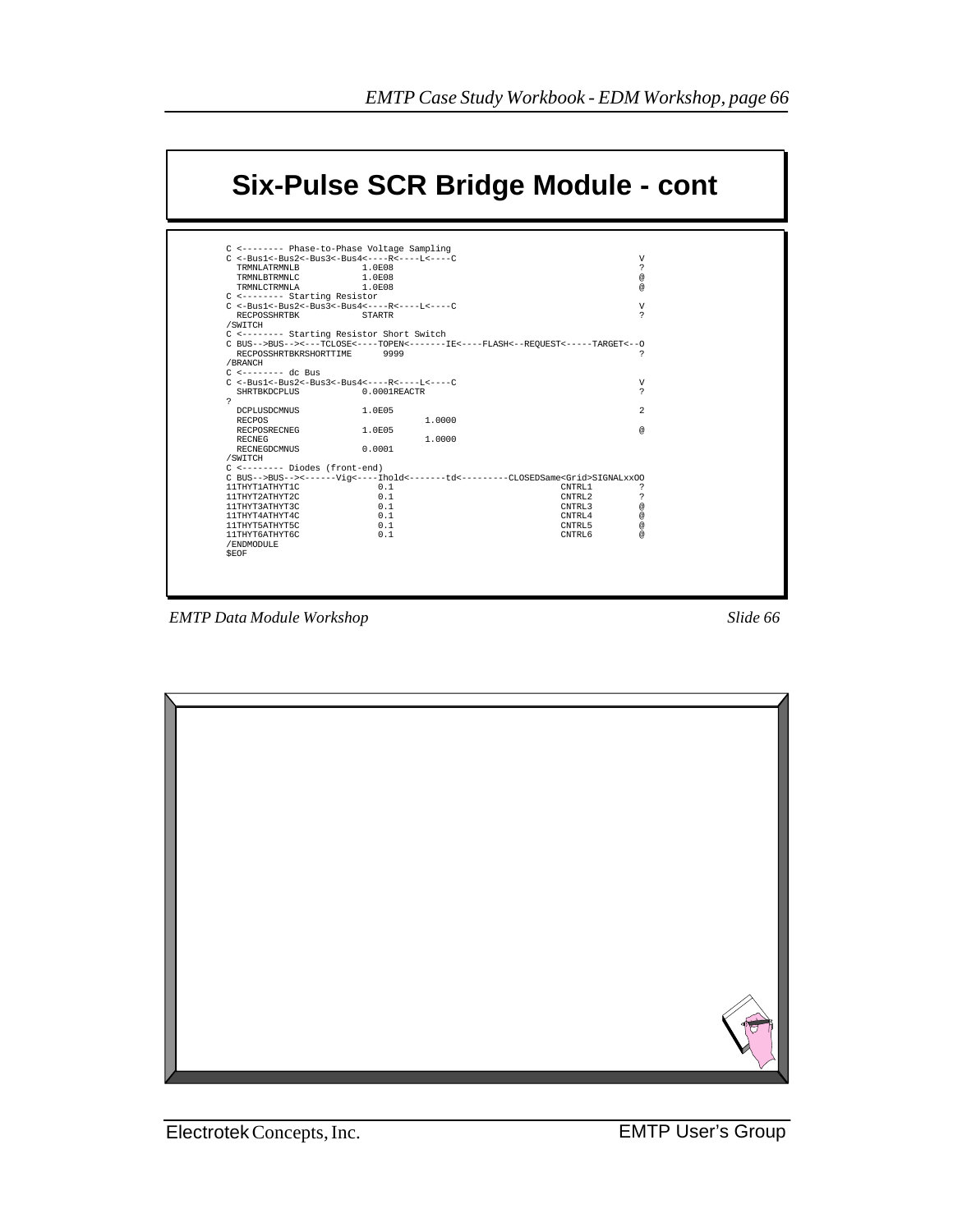

**EMTP Data Module Workshop** 

Slide 67

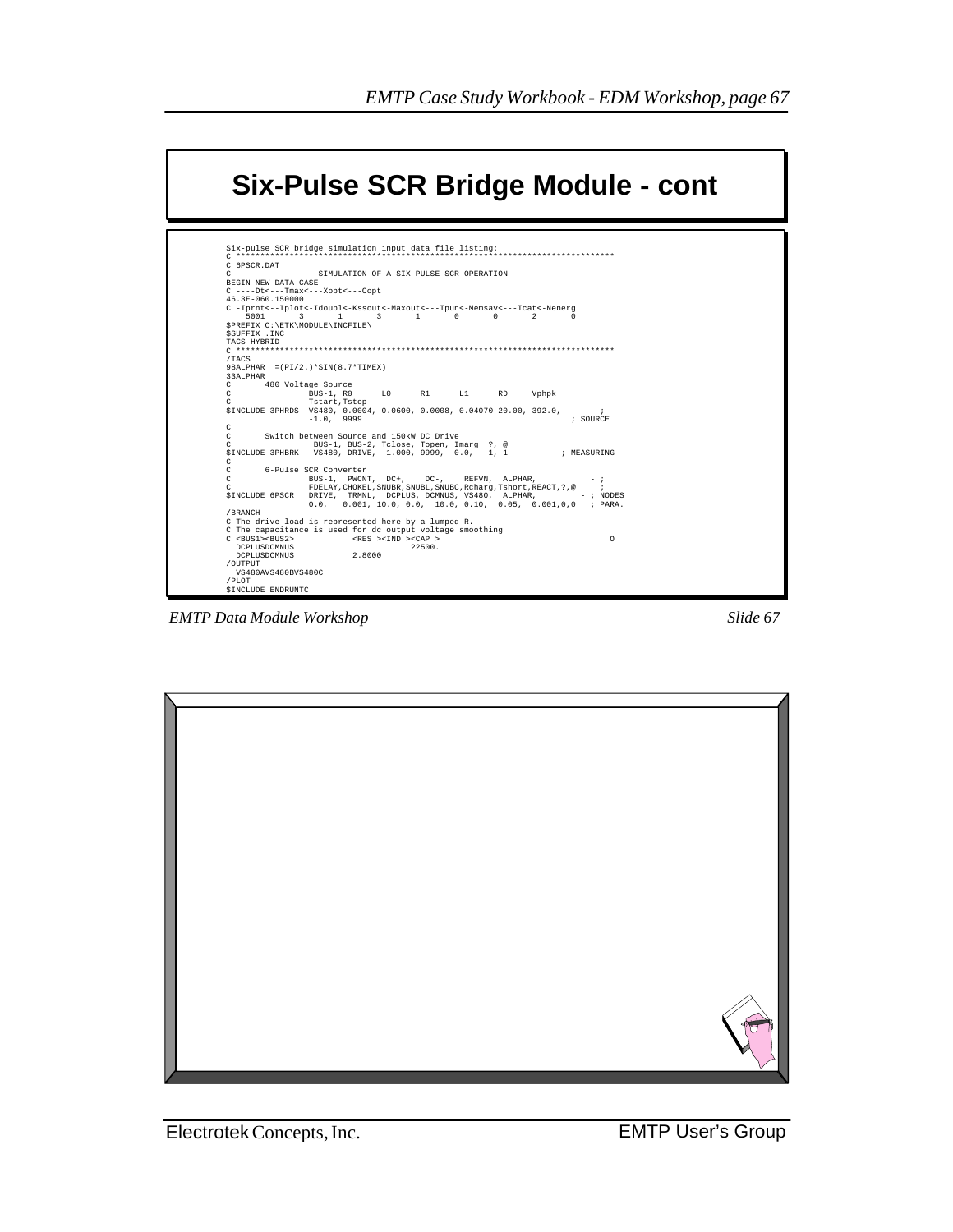

*EMTP Data Module Workshop Slide 68*

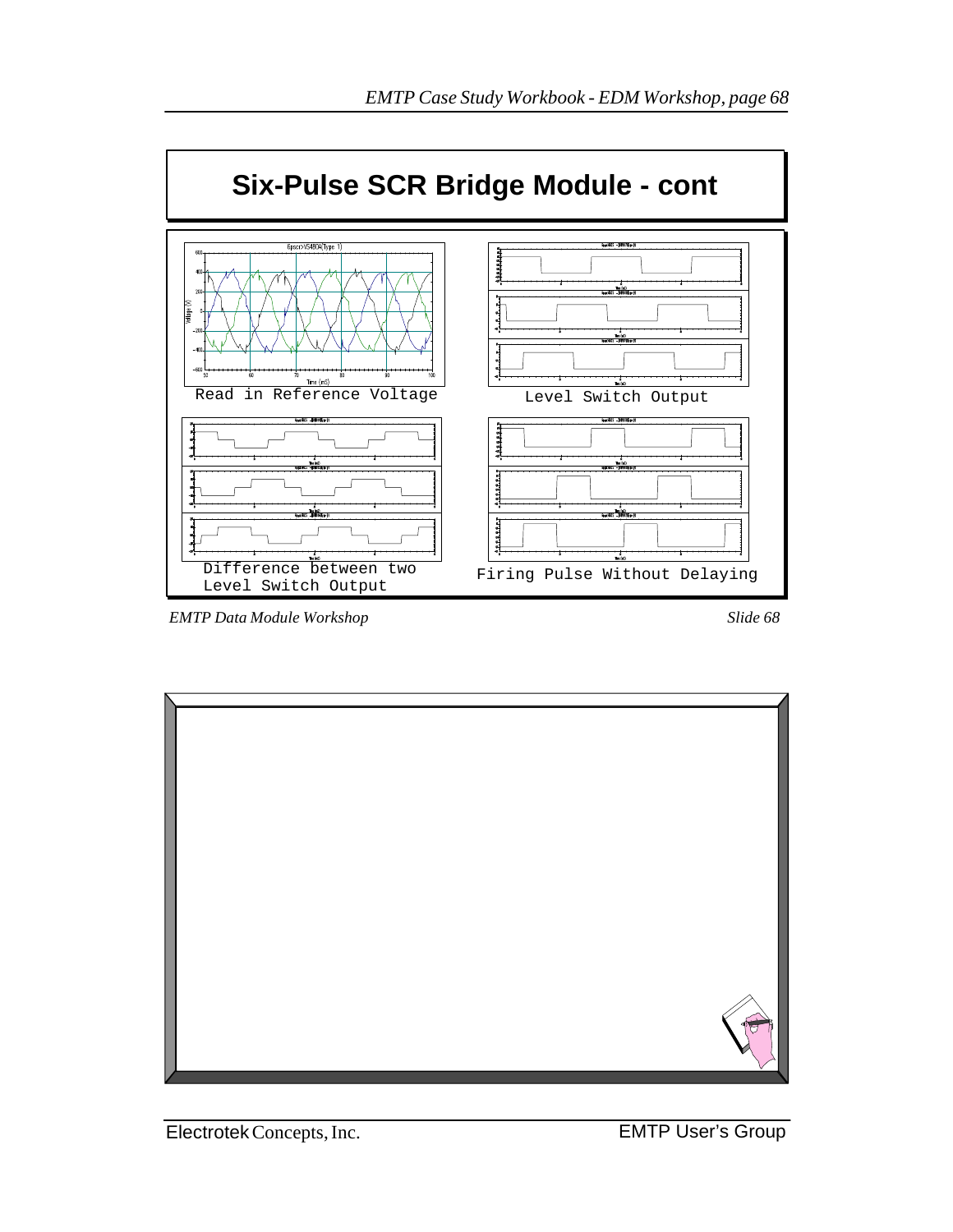

*EMTP Data Module Workshop Slide 69*

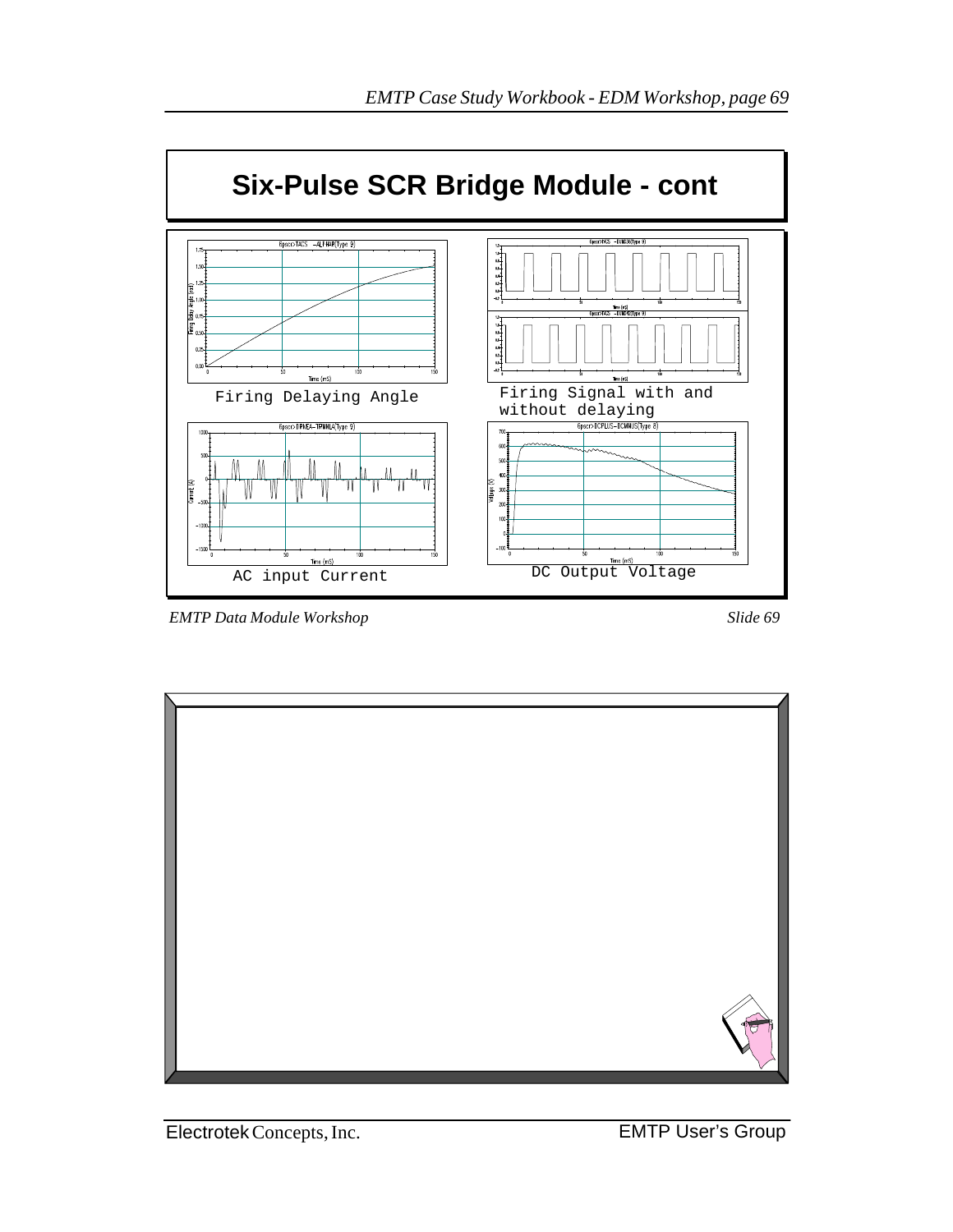

**EMTP Data Module Workshop** 

Slide 70

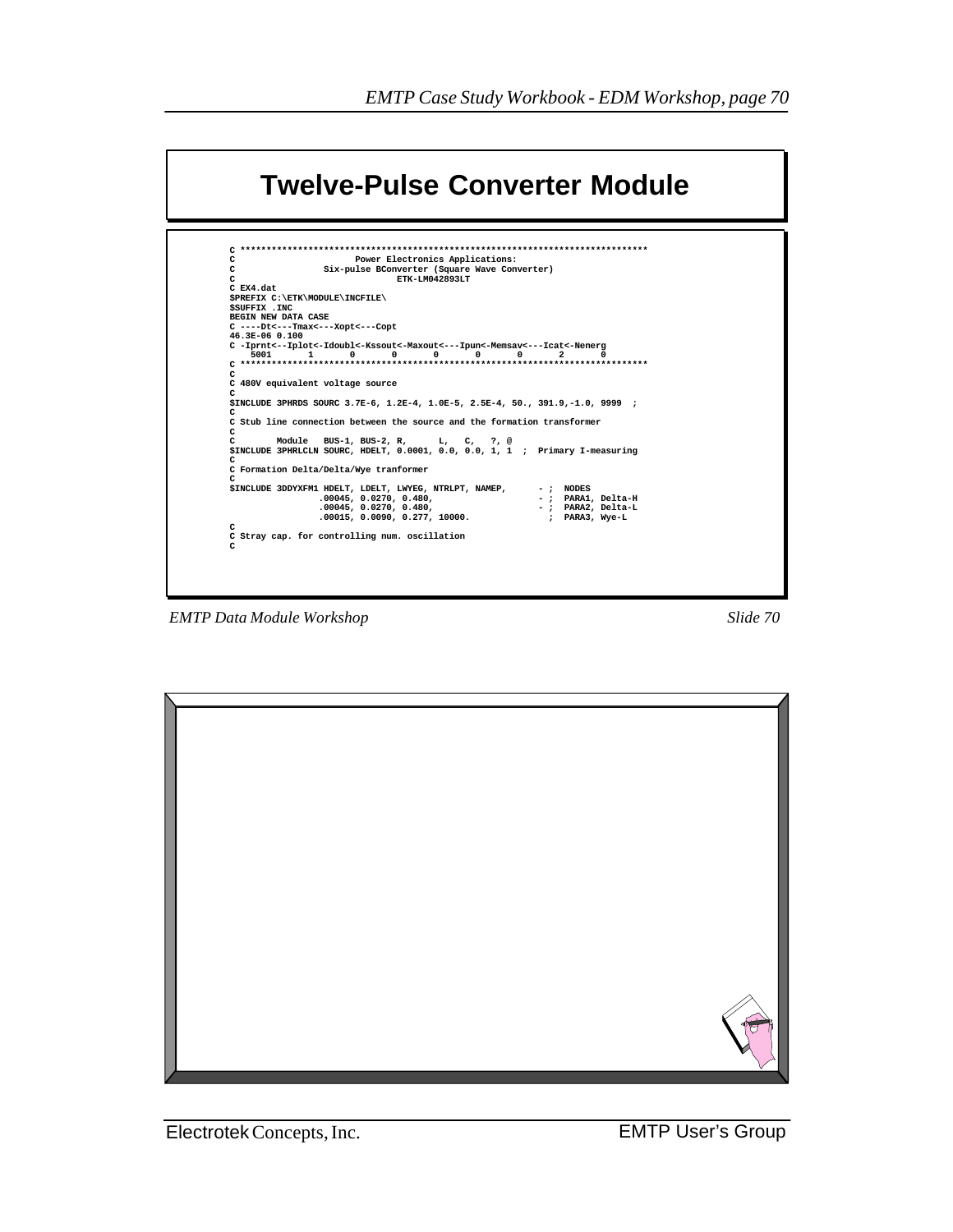| \$INCLUDE 3PHWYEG LDELT, 0.001, 0.001, 2.00, 0,<br>\$INCLUDE 3PHWYEG LWYEG, 0.001, 0.001, 2.00, 0, 0 ; STRAY<br>C<br>C Twelve-pulse converter |                                                                                             |        |  | $\mathbf 0$ | : STRAY                                                    |  |             |
|-----------------------------------------------------------------------------------------------------------------------------------------------|---------------------------------------------------------------------------------------------|--------|--|-------------|------------------------------------------------------------|--|-------------|
| C<br>$\mathbf{C}$                                                                                                                             |                                                                                             |        |  |             | MODULE LDELT, LWYEG, TRML1, TRML2, DCBUSP, DCBUSN, -; btwn |  |             |
| FRONT and                                                                                                                                     |                                                                                             |        |  |             |                                                            |  |             |
| $\mathbf{C}$<br>is an ac choke                                                                                                                |                                                                                             |        |  |             | CHOKEL, SNUBRR, SNUBRC, STARTR, TSHORT, DC CAP, ?, @;      |  | TRMNL       |
| \$INCLUDE 12PCNVT LDELT, LWYEG, TRML1, TRML2, DCPLUS, DCMNUS,                                                                                 |                                                                                             |        |  |             | $0.001, 5.00, 15.0, 0.10, 0.01, 37500., 0, 0;$ PARA.       |  | $-$ ; NODES |
| /BRANCH<br><b>DCPLUSDCMNUS</b><br>/OUTPUT<br>/PLOT<br><b>SINCLUDE ENDRUN</b>                                                                  | SOURCASOURCBSOURCC<br>HDELTAHDELTBHDELTC<br>LDELTALDELTBLDELTC<br><b>LWYEGALWYEGBLWYEGC</b> | 0.8398 |  |             |                                                            |  |             |
|                                                                                                                                               |                                                                                             |        |  |             |                                                            |  |             |

**EMTP** Data Module Workshop



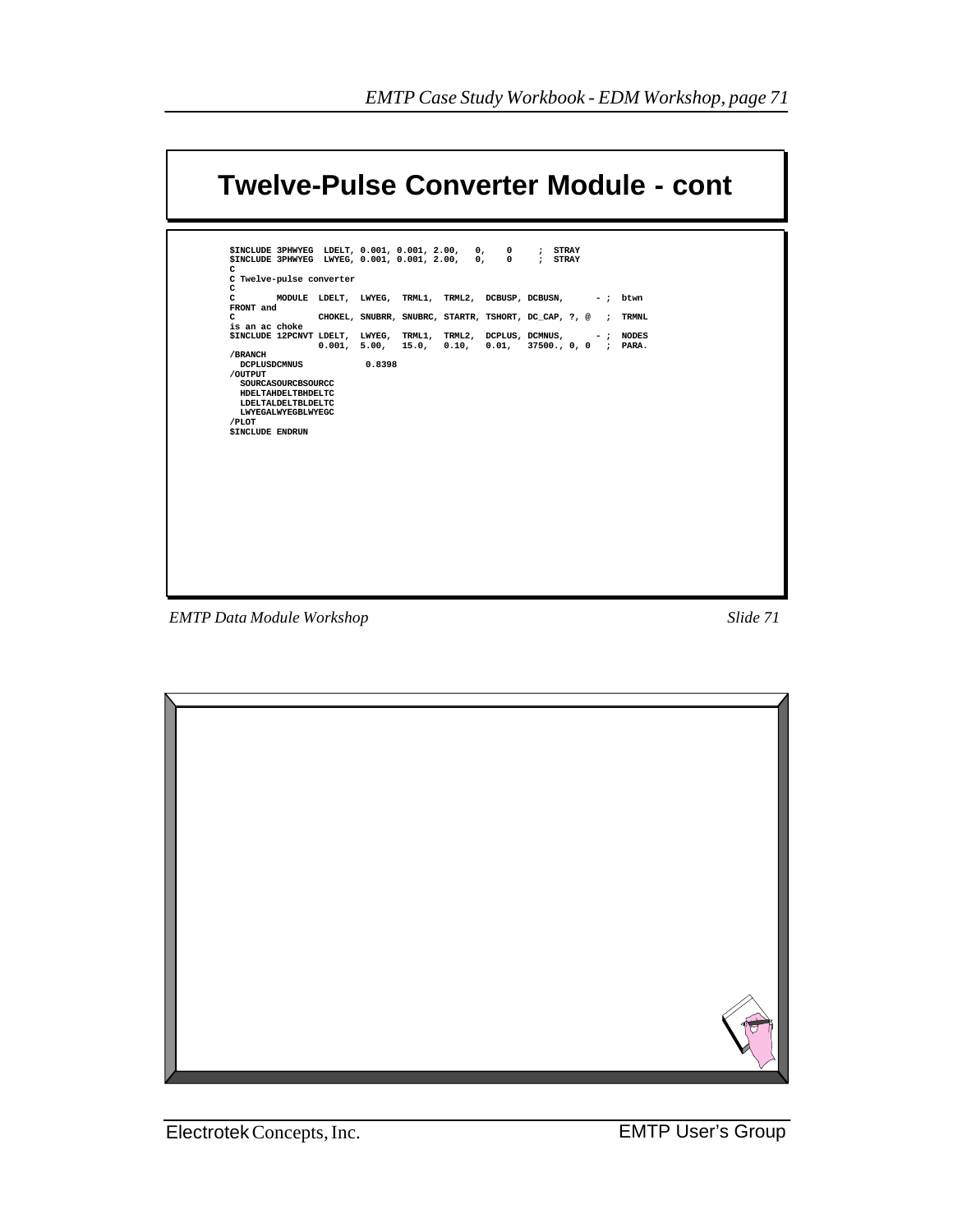

| $C$ *<br>General 12-pluse Diode Bridge Rectifier Module                                                     |                                                                               |
|-------------------------------------------------------------------------------------------------------------|-------------------------------------------------------------------------------|
| $C^*$                                                                                                       |                                                                               |
|                                                                                                             | C USAGE: INCLUED CONVERT FRNT1, FRNT2, TRML1, TRML2, DCPLUS, DCMINU, -; NODES |
| $C$ *                                                                                                       | CHOKEL, SNUBBR, SNUBBC, STARTR, RSHORTIME, DCBUSC<br>: PARA.                  |
| ARG                                                                                                         |                                                                               |
| <b>ARGUMENTS</b>                                                                                            | - :                                                                           |
| FRNT1, FRNT2, TRML1, TRML2, DCPLUS, DCMNUS,                                                                 | $-$ : CON.                                                                    |
| <b>NODES</b>                                                                                                |                                                                               |
| CHOKEL, SNUBBR, SNUBBC, STARTR, RSHORTTIME, DCBUSC,                                                         | - :                                                                           |
| <b>PARAMETERS</b>                                                                                           |                                                                               |
| $?$ , @                                                                                                     | : OUTPUT                                                                      |
| REQ.                                                                                                        |                                                                               |
| NUM                                                                                                         | - :                                                                           |
| <b>NUMERICAL</b>                                                                                            |                                                                               |
| CHOKEL, SNUBBR, SNUBBC, STARTR, RSHORTTIME, DCBUSC                                                          | :                                                                             |
| <b>PARAMETERS</b>                                                                                           |                                                                               |
| <b>DUM</b>                                                                                                  | $-$ ; DUM                                                                     |
| RECPOS, RECNEG, SHRTBK,                                                                                     | $-$ ; $DUM1$                                                                  |
| DIO01C, DIO02C, DIO03C, DIO04C, DIO05C, DIO06C,                                                             | $-$ : DUM2                                                                    |
| DIO07C, DIO08C, DIO09C, DIO10C, DIO11C, DIO12C,                                                             | $-$ : DUM2                                                                    |
| DIO01A, DIO02A, DIO03A, DIO04A, DIO05A, DIO06A,                                                             | $-$ : DUM2                                                                    |
| DIO07A, DIO08A, DIO09A, DIO10A, DIO11A, DIO12A                                                              | : DUM2                                                                        |
| /BRANCH<br>C AC Choke Inductance                                                                            |                                                                               |
|                                                                                                             |                                                                               |
| $C \leq -Bus1 \leq -Bus2 \leq -Bus3 \leq -Bus4 \leq - - -R \leq - - - - LC$<br>FRNT1ATRML1A<br>1.0E-4CHOKEL | v<br>1                                                                        |
| <b>FRNT2ATRML2A</b><br><b>1.0E-4CHOKEL</b>                                                                  | $\mathbf{1}$                                                                  |
| FRNT1BTRML1B<br>1.0E-4CHOKEL                                                                                | ė.                                                                            |
|                                                                                                             |                                                                               |

*EMTP Data Module Workshop Slide 72*

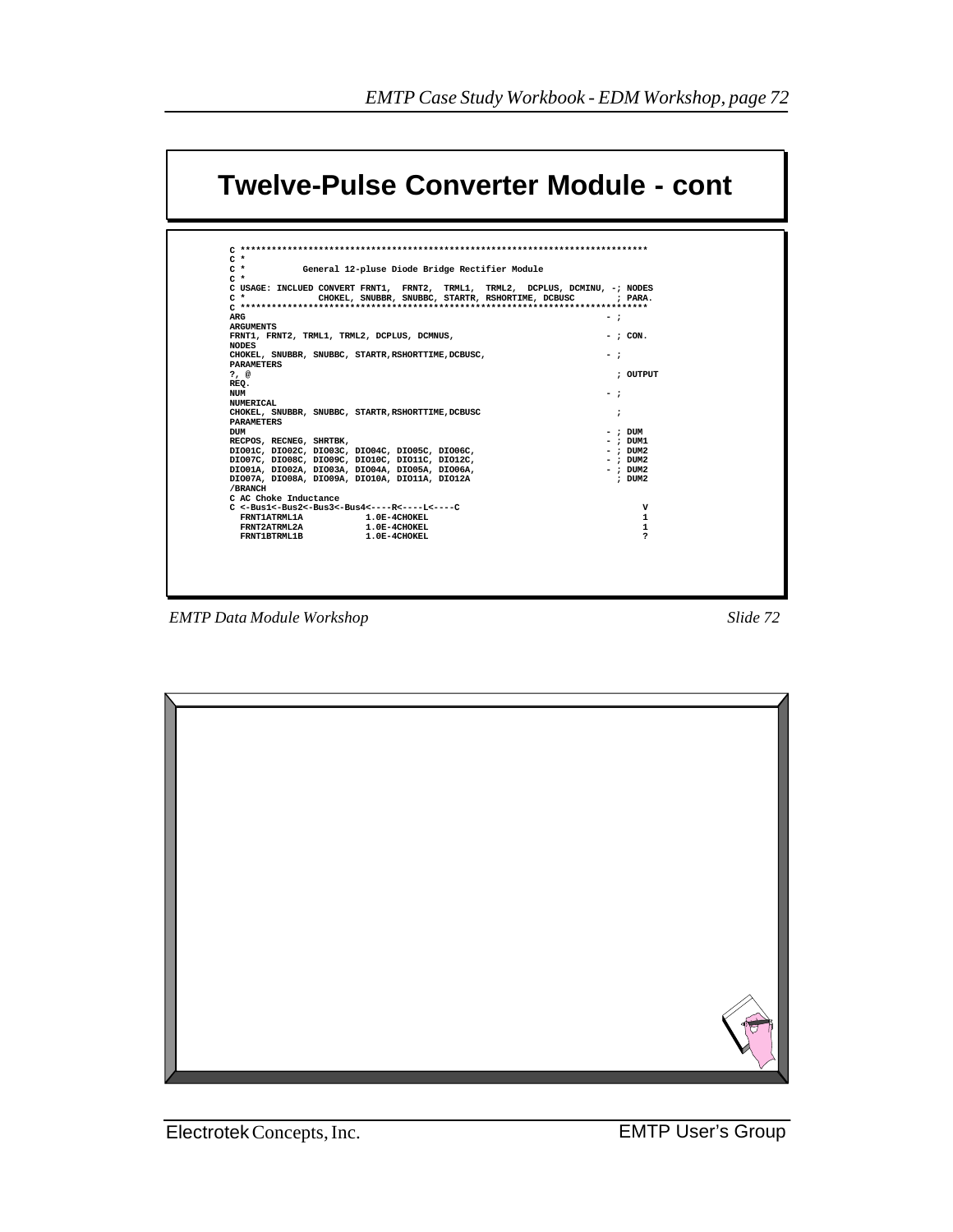

*EMTP Data Module Workshop Slide 73*

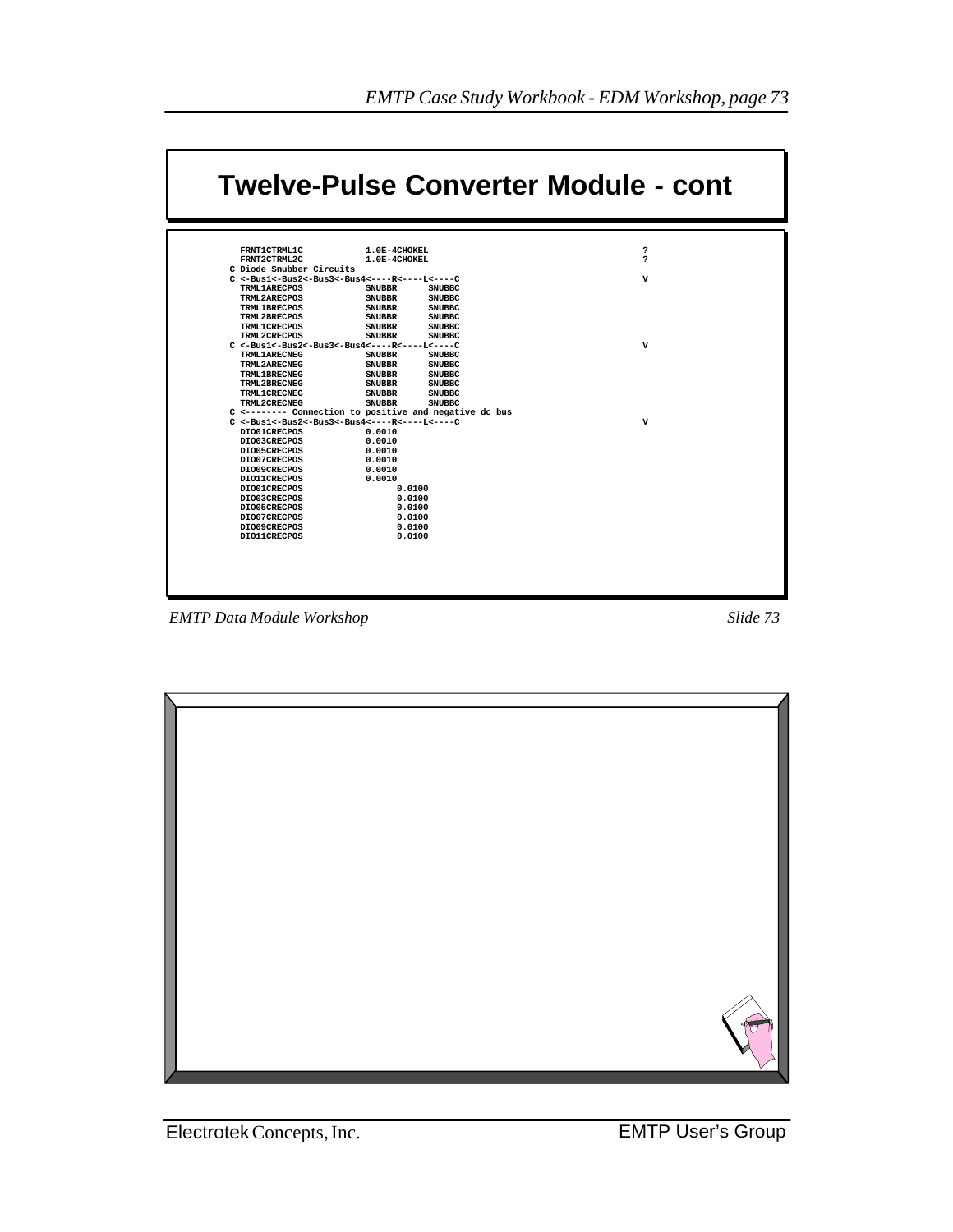

*EMTP Data Module Workshop Slide 74*

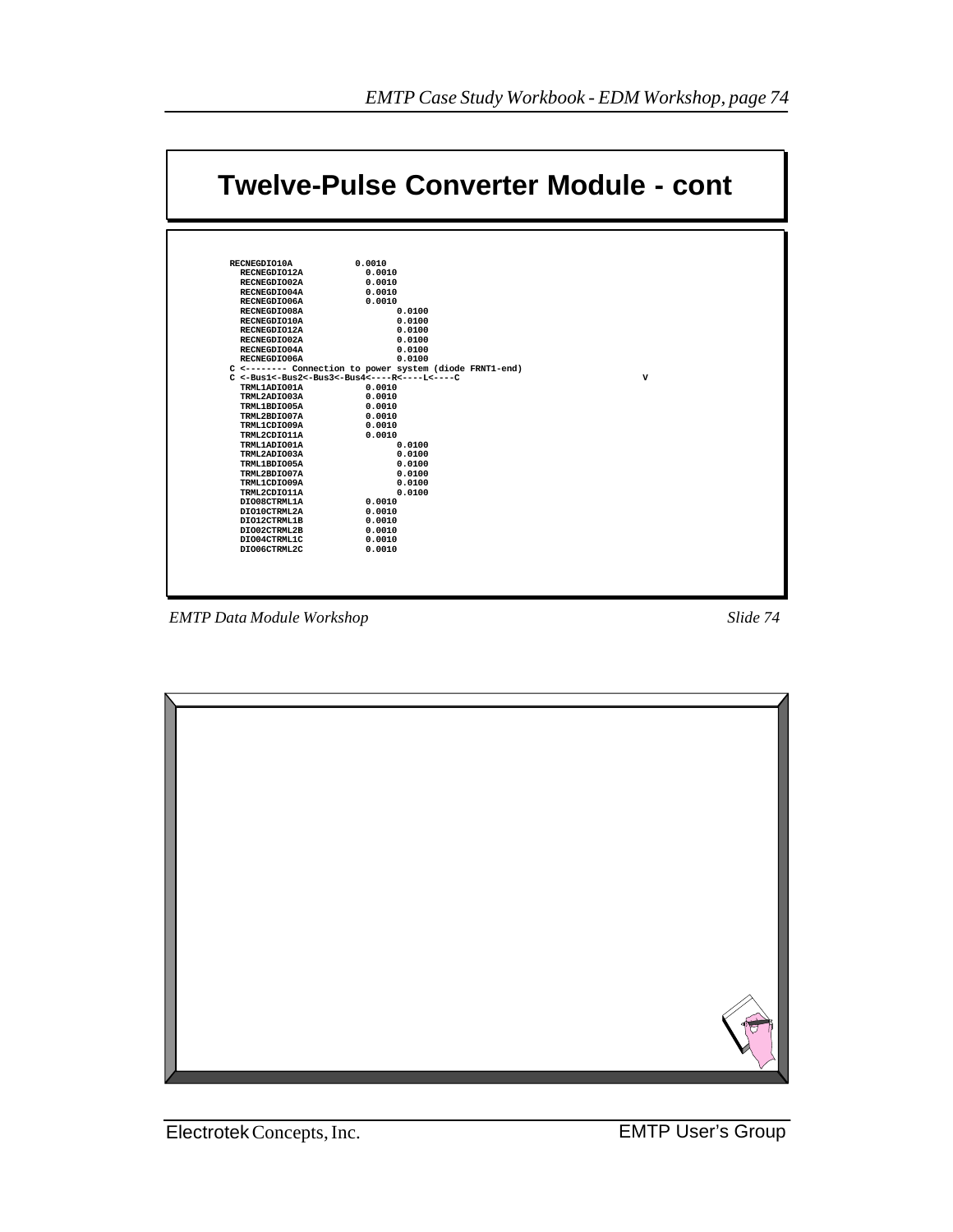| DIO10CTRML2A<br>0.0100<br>DIO12CTRML1B<br>0.0100<br>DIO02CTRML2B<br>0.0100<br>DIO04CTRML1C<br>0.0100<br>0.0100<br>DIO06CTRML2C<br>C <-------- Phase-to-Phase Voltage Sampling<br>$C \leq -Bus1 \leq -Bus2 \leq -Bus3 \leq -Bus4 \leq - - -R \leq - - - - LC$<br>v<br>TRML1ATRML1B<br>$\overline{a}$<br>1.0E08<br>TRML2ATRML2B<br>1.0E08<br>$\overline{a}$<br>TRML1BTRML1C<br>1.0E08<br>@<br>TRML2BTRML2C<br>1.0E08<br>@<br>TRML1CTRML1A<br>1.0E08<br>@<br>TRML2CTRML2A<br>1.0E08<br>@<br>C <-------- Starting Resistor<br>$C \leq -Bus1 \leq -Bus2 \leq -Bus3 \leq -Bus4 \leq - - -R \leq - - - - LC$<br>v<br><b>RECPOSSHRTBK</b><br>s.<br><b>STARTR</b><br>/SWITCH<br>C <-------- Starting Resistor Short Switch<br>C BUS-->BUS--><---TCLOSE<----TOPEN<-------IE<----FLASH<--REOUEST<----TARGET<--0<br>9999<br><b>RECPOSSHRTBKRSHORTTIME</b><br>s.<br>/BRANCH<br>$C \leftarrow \leftarrow \leftarrow \leftarrow \leftarrow \text{dc Bus}$<br>$C \leq -Bus1 \leq -Bus2 \leq -Bus3 \leq -Bus4 \leq - - -R \leq - - - - LC$<br>$\mathbf v$<br><b>SHRTBKDCPLUS</b><br>0.00100.0100<br>,<br><b>DCMNUSDCPLUS</b><br>10000.<br>$\overline{a}$<br><b>DCPLUSDCMNUS</b><br>DCBUSC |               |        |  |
|--------------------------------------------------------------------------------------------------------------------------------------------------------------------------------------------------------------------------------------------------------------------------------------------------------------------------------------------------------------------------------------------------------------------------------------------------------------------------------------------------------------------------------------------------------------------------------------------------------------------------------------------------------------------------------------------------------------------------------------------------------------------------------------------------------------------------------------------------------------------------------------------------------------------------------------------------------------------------------------------------------------------------------------------------------------------------------------------------------------------------------------------------------------------------|---------------|--------|--|
|                                                                                                                                                                                                                                                                                                                                                                                                                                                                                                                                                                                                                                                                                                                                                                                                                                                                                                                                                                                                                                                                                                                                                                          |               |        |  |
|                                                                                                                                                                                                                                                                                                                                                                                                                                                                                                                                                                                                                                                                                                                                                                                                                                                                                                                                                                                                                                                                                                                                                                          |               |        |  |
|                                                                                                                                                                                                                                                                                                                                                                                                                                                                                                                                                                                                                                                                                                                                                                                                                                                                                                                                                                                                                                                                                                                                                                          |               |        |  |
|                                                                                                                                                                                                                                                                                                                                                                                                                                                                                                                                                                                                                                                                                                                                                                                                                                                                                                                                                                                                                                                                                                                                                                          |               |        |  |
|                                                                                                                                                                                                                                                                                                                                                                                                                                                                                                                                                                                                                                                                                                                                                                                                                                                                                                                                                                                                                                                                                                                                                                          |               |        |  |
|                                                                                                                                                                                                                                                                                                                                                                                                                                                                                                                                                                                                                                                                                                                                                                                                                                                                                                                                                                                                                                                                                                                                                                          |               |        |  |
|                                                                                                                                                                                                                                                                                                                                                                                                                                                                                                                                                                                                                                                                                                                                                                                                                                                                                                                                                                                                                                                                                                                                                                          |               |        |  |
|                                                                                                                                                                                                                                                                                                                                                                                                                                                                                                                                                                                                                                                                                                                                                                                                                                                                                                                                                                                                                                                                                                                                                                          |               |        |  |
|                                                                                                                                                                                                                                                                                                                                                                                                                                                                                                                                                                                                                                                                                                                                                                                                                                                                                                                                                                                                                                                                                                                                                                          |               |        |  |
|                                                                                                                                                                                                                                                                                                                                                                                                                                                                                                                                                                                                                                                                                                                                                                                                                                                                                                                                                                                                                                                                                                                                                                          |               |        |  |
|                                                                                                                                                                                                                                                                                                                                                                                                                                                                                                                                                                                                                                                                                                                                                                                                                                                                                                                                                                                                                                                                                                                                                                          |               |        |  |
|                                                                                                                                                                                                                                                                                                                                                                                                                                                                                                                                                                                                                                                                                                                                                                                                                                                                                                                                                                                                                                                                                                                                                                          |               |        |  |
|                                                                                                                                                                                                                                                                                                                                                                                                                                                                                                                                                                                                                                                                                                                                                                                                                                                                                                                                                                                                                                                                                                                                                                          |               |        |  |
|                                                                                                                                                                                                                                                                                                                                                                                                                                                                                                                                                                                                                                                                                                                                                                                                                                                                                                                                                                                                                                                                                                                                                                          |               |        |  |
|                                                                                                                                                                                                                                                                                                                                                                                                                                                                                                                                                                                                                                                                                                                                                                                                                                                                                                                                                                                                                                                                                                                                                                          |               |        |  |
|                                                                                                                                                                                                                                                                                                                                                                                                                                                                                                                                                                                                                                                                                                                                                                                                                                                                                                                                                                                                                                                                                                                                                                          |               |        |  |
|                                                                                                                                                                                                                                                                                                                                                                                                                                                                                                                                                                                                                                                                                                                                                                                                                                                                                                                                                                                                                                                                                                                                                                          |               |        |  |
|                                                                                                                                                                                                                                                                                                                                                                                                                                                                                                                                                                                                                                                                                                                                                                                                                                                                                                                                                                                                                                                                                                                                                                          |               |        |  |
|                                                                                                                                                                                                                                                                                                                                                                                                                                                                                                                                                                                                                                                                                                                                                                                                                                                                                                                                                                                                                                                                                                                                                                          |               |        |  |
|                                                                                                                                                                                                                                                                                                                                                                                                                                                                                                                                                                                                                                                                                                                                                                                                                                                                                                                                                                                                                                                                                                                                                                          |               |        |  |
|                                                                                                                                                                                                                                                                                                                                                                                                                                                                                                                                                                                                                                                                                                                                                                                                                                                                                                                                                                                                                                                                                                                                                                          |               |        |  |
|                                                                                                                                                                                                                                                                                                                                                                                                                                                                                                                                                                                                                                                                                                                                                                                                                                                                                                                                                                                                                                                                                                                                                                          |               |        |  |
|                                                                                                                                                                                                                                                                                                                                                                                                                                                                                                                                                                                                                                                                                                                                                                                                                                                                                                                                                                                                                                                                                                                                                                          |               |        |  |
|                                                                                                                                                                                                                                                                                                                                                                                                                                                                                                                                                                                                                                                                                                                                                                                                                                                                                                                                                                                                                                                                                                                                                                          |               |        |  |
|                                                                                                                                                                                                                                                                                                                                                                                                                                                                                                                                                                                                                                                                                                                                                                                                                                                                                                                                                                                                                                                                                                                                                                          |               |        |  |
|                                                                                                                                                                                                                                                                                                                                                                                                                                                                                                                                                                                                                                                                                                                                                                                                                                                                                                                                                                                                                                                                                                                                                                          | <b>RECPOS</b> | 1,0000 |  |
| <b>RECNEG</b><br>1.0000                                                                                                                                                                                                                                                                                                                                                                                                                                                                                                                                                                                                                                                                                                                                                                                                                                                                                                                                                                                                                                                                                                                                                  |               |        |  |
| 0.00100.0100<br><b>RECNEGDCMNUS</b>                                                                                                                                                                                                                                                                                                                                                                                                                                                                                                                                                                                                                                                                                                                                                                                                                                                                                                                                                                                                                                                                                                                                      |               |        |  |
|                                                                                                                                                                                                                                                                                                                                                                                                                                                                                                                                                                                                                                                                                                                                                                                                                                                                                                                                                                                                                                                                                                                                                                          |               |        |  |

*EMTP Data Module Workshop Slide 75*

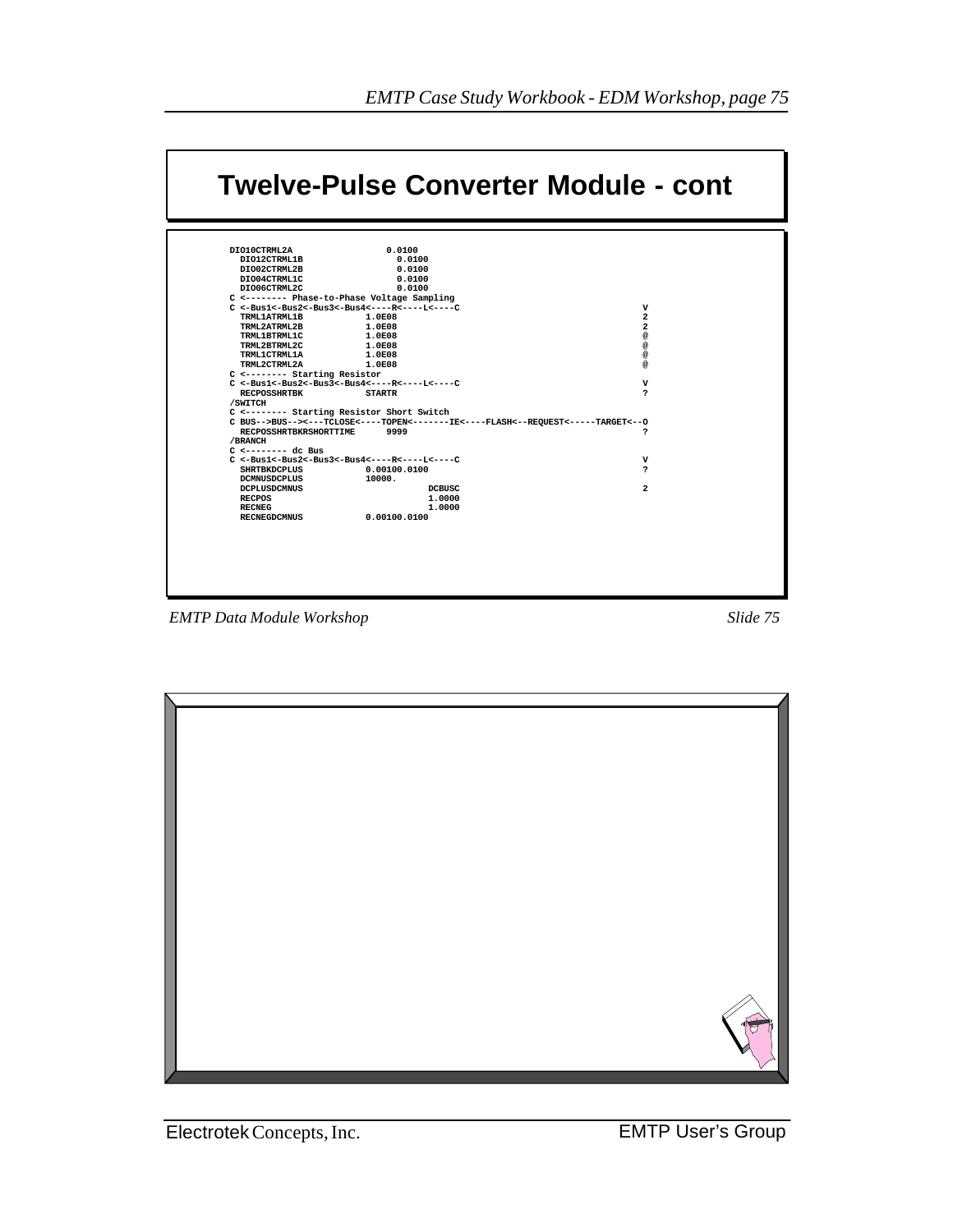| C BUS-->BUS--><------Vig<----Ihold<-------td<--------CLOSEDSame <grid<op cl<xxoo<br="">0.1<br/>11DIO01ADIO01C<br/>2<br/>0.1<br/>ė.<br/>11DIO03ADIO03C<br/>11DIO05ADIO05C<br/>0.1<br/>ė.<br/>11DI007ADI007C<br/>0.1<br/>ė.<br/>11DI009ADI009C<br/>0.1<br/>ė.<br/>0.1<br/>11DIO11ADIO11C<br/>S.<br/><math>C</math> --------------<br/>0.1<br/>11DIO08ADIO08C<br/>@<br/>11DIO10ADIO10C<br/>0.1<br/>@<br/>11DIO12ADIO12C<br/>0.1<br/>@<br/>11DI002ADI002C<br/>0.1<br/>@<br/>0.1<br/>11DIO04ADIO04C<br/>@<br/>11DI006ADI006C<br/>0.1<br/>@<br/><math>C - - - - - - - -</math><br/>/ENDMODULE<br/><b>\$EOF</b></grid<op> | /SWITCH |  |
|--------------------------------------------------------------------------------------------------------------------------------------------------------------------------------------------------------------------------------------------------------------------------------------------------------------------------------------------------------------------------------------------------------------------------------------------------------------------------------------------------------------------------------------------------------------------------------------------------------------------|---------|--|
|                                                                                                                                                                                                                                                                                                                                                                                                                                                                                                                                                                                                                    |         |  |
|                                                                                                                                                                                                                                                                                                                                                                                                                                                                                                                                                                                                                    |         |  |
|                                                                                                                                                                                                                                                                                                                                                                                                                                                                                                                                                                                                                    |         |  |
|                                                                                                                                                                                                                                                                                                                                                                                                                                                                                                                                                                                                                    |         |  |
|                                                                                                                                                                                                                                                                                                                                                                                                                                                                                                                                                                                                                    |         |  |
|                                                                                                                                                                                                                                                                                                                                                                                                                                                                                                                                                                                                                    |         |  |
|                                                                                                                                                                                                                                                                                                                                                                                                                                                                                                                                                                                                                    |         |  |
|                                                                                                                                                                                                                                                                                                                                                                                                                                                                                                                                                                                                                    |         |  |
|                                                                                                                                                                                                                                                                                                                                                                                                                                                                                                                                                                                                                    |         |  |
|                                                                                                                                                                                                                                                                                                                                                                                                                                                                                                                                                                                                                    |         |  |
|                                                                                                                                                                                                                                                                                                                                                                                                                                                                                                                                                                                                                    |         |  |
|                                                                                                                                                                                                                                                                                                                                                                                                                                                                                                                                                                                                                    |         |  |
|                                                                                                                                                                                                                                                                                                                                                                                                                                                                                                                                                                                                                    |         |  |
|                                                                                                                                                                                                                                                                                                                                                                                                                                                                                                                                                                                                                    |         |  |
|                                                                                                                                                                                                                                                                                                                                                                                                                                                                                                                                                                                                                    |         |  |
|                                                                                                                                                                                                                                                                                                                                                                                                                                                                                                                                                                                                                    |         |  |

*EMTP Data Module Workshop Slide 76*



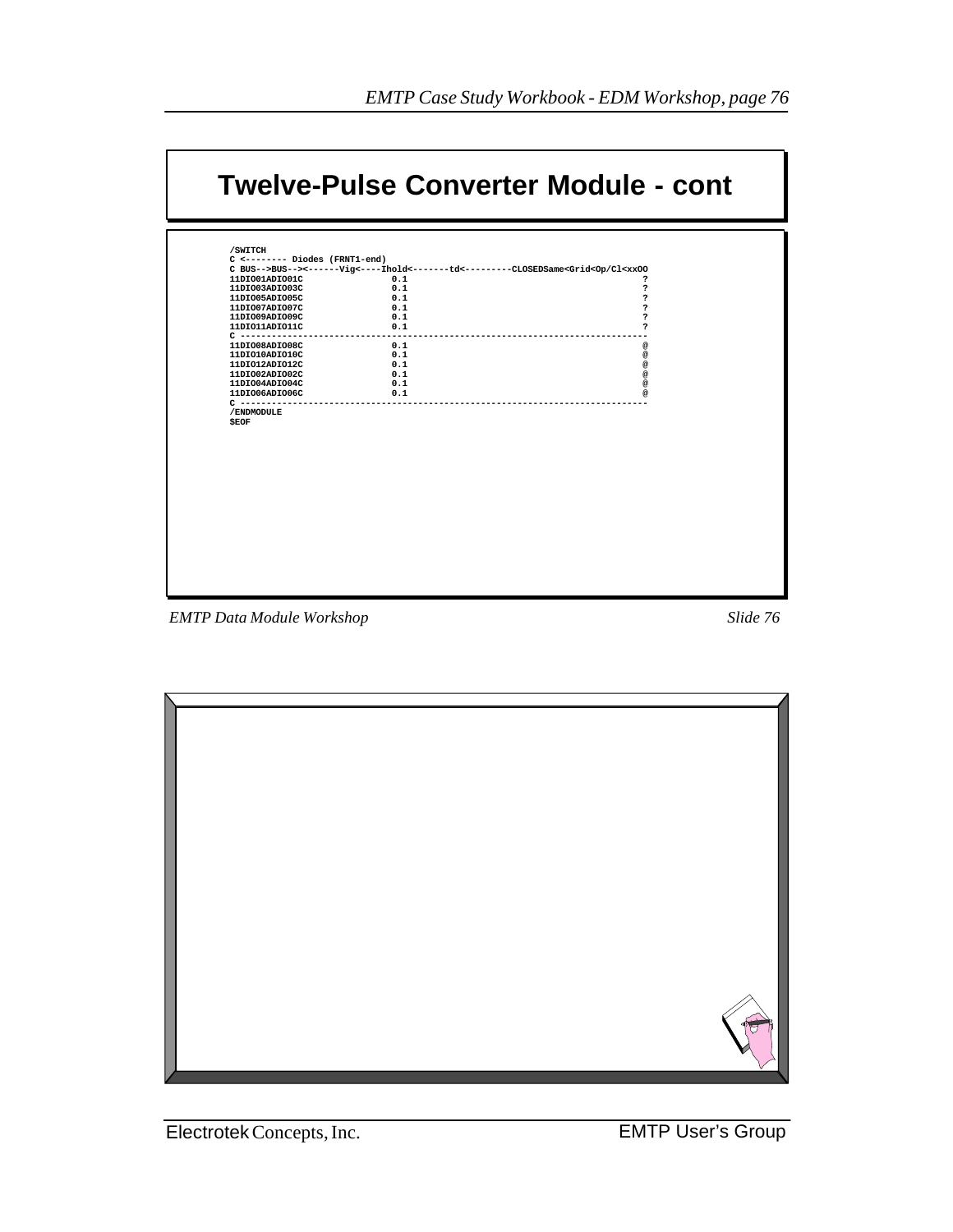

*EMTP Data Module Workshop Slide 77*



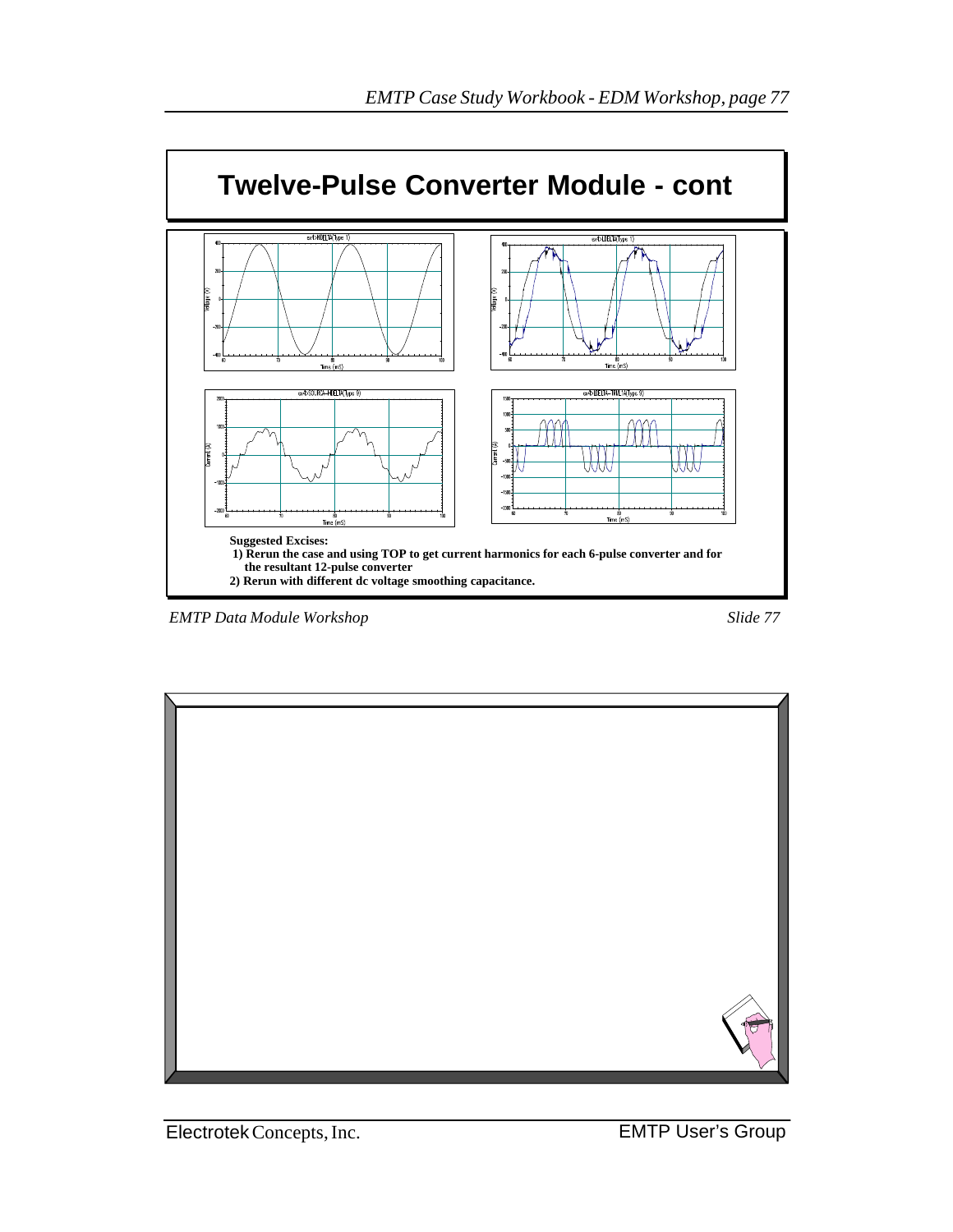

*EMTP Data Module Workshop Slide 78*



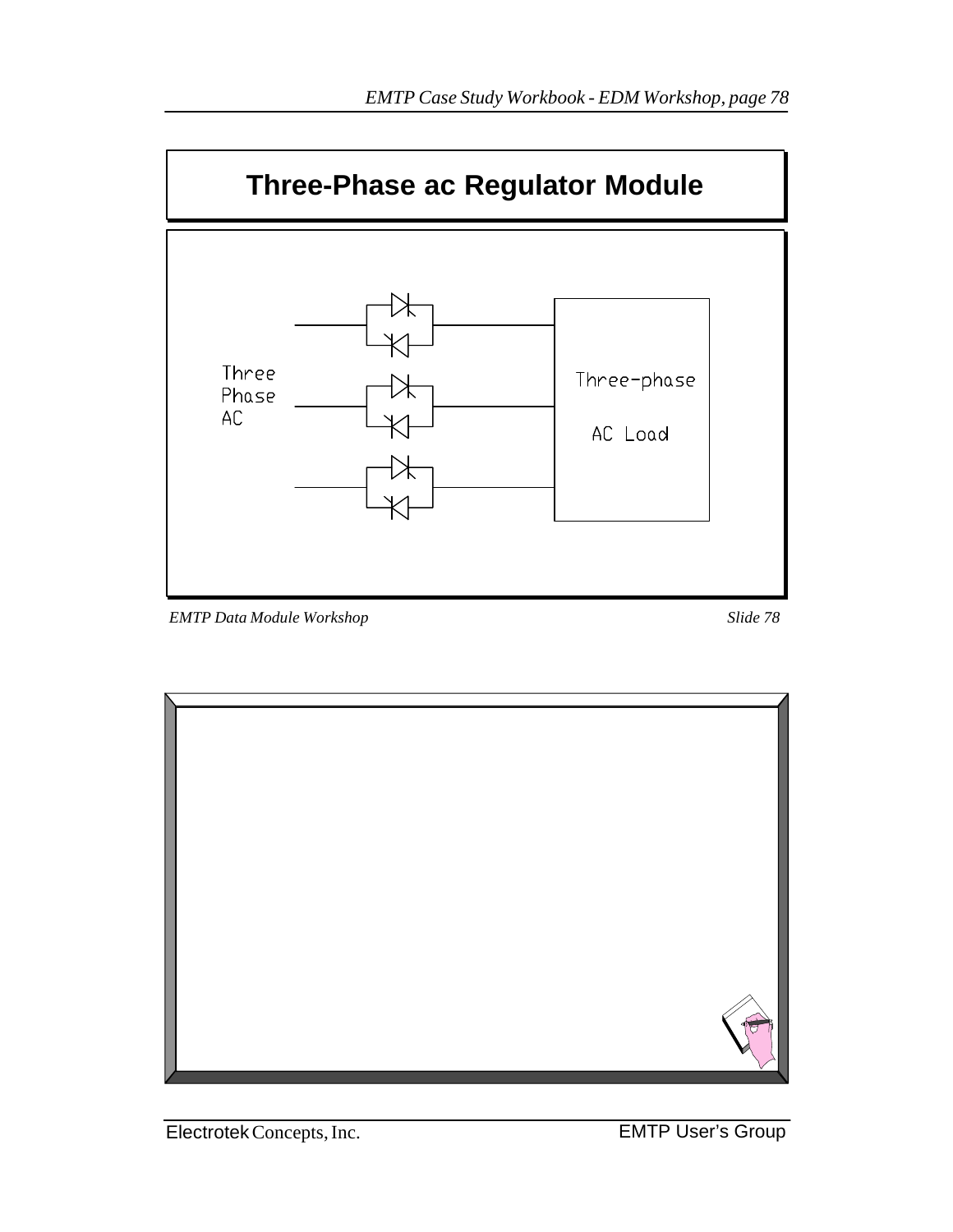| c<br>c<br>Power Electronics Applications:<br>c<br>Three-phase AC Regulator with Resistive Load<br>C<br>ETK-LM062994LT<br>$C$ EX5. dat.<br>\$PREFIX C:\ETK\MODULE\INCFILE\<br>SSUFFIX . INC<br>BEGIN NEW DATA CASE<br>C ----Dt<---Tmax<---Xopt<---Copt<br>46.3E-06 0.10000<br>C -Iprnt<--Iplot<-Idoubl<-Kssout<-Maxout<---Ipun<-Memsav<---Icat<-Nenerg<br>5001<br>$\mathbf{1}$<br>$\Omega$<br>$\Omega$<br>1<br>$\Omega$<br>$\Omega$<br>$\overline{a}$<br>0<br><b>TACS HYBRID</b><br>C<br>C 480V equivalent voltage source<br>C<br>C NCLUDE 3PHSOR VIBUS, ID, FREQ, AMPLA, AMPLB, AMPLC, ANGA, ANGB, ANGC, Tstt, Tstp; COM<br>\$INCLUDE 3PHSOR VS480,01,60.0,392., 392., 392., 0.0, -120., 120., -1., 9999; 480<br>V Source<br>C<br>C Source impedance<br>c<br>c<br>BUS-1, BUS-2, RO<br>L0<br>R1<br>L1 and the set of the set of the set of the set of the set of the set of the set of the set of the set of the set of the set of the set of the set of the set of the set of the set of the set of the set of the set of the se<br>: COM.<br>\$INCLUDE 3PHZ012 VS480, B480V, .0004, .0600, .0008, .0407 ; SOURCE IMPEDANCE<br>c<br>C Stray parameter for num. stable<br>c<br>C<br>BUS-1, R, L, C,<br>: COM.<br>?, @<br>B480V, 1.000, .0000, 2.000, 0, 0 ; SOURCE GROUNDING<br><b>SINCLUDE 3PHWYEG</b> | Three-Phase ac Regulator Module - cont |  |
|--------------------------------------------------------------------------------------------------------------------------------------------------------------------------------------------------------------------------------------------------------------------------------------------------------------------------------------------------------------------------------------------------------------------------------------------------------------------------------------------------------------------------------------------------------------------------------------------------------------------------------------------------------------------------------------------------------------------------------------------------------------------------------------------------------------------------------------------------------------------------------------------------------------------------------------------------------------------------------------------------------------------------------------------------------------------------------------------------------------------------------------------------------------------------------------------------------------------------------------------------------------------------------------------------------|----------------------------------------|--|
|                                                                                                                                                                                                                                                                                                                                                                                                                                                                                                                                                                                                                                                                                                                                                                                                                                                                                                                                                                                                                                                                                                                                                                                                                                                                                                        |                                        |  |
|                                                                                                                                                                                                                                                                                                                                                                                                                                                                                                                                                                                                                                                                                                                                                                                                                                                                                                                                                                                                                                                                                                                                                                                                                                                                                                        |                                        |  |
|                                                                                                                                                                                                                                                                                                                                                                                                                                                                                                                                                                                                                                                                                                                                                                                                                                                                                                                                                                                                                                                                                                                                                                                                                                                                                                        |                                        |  |
|                                                                                                                                                                                                                                                                                                                                                                                                                                                                                                                                                                                                                                                                                                                                                                                                                                                                                                                                                                                                                                                                                                                                                                                                                                                                                                        |                                        |  |
|                                                                                                                                                                                                                                                                                                                                                                                                                                                                                                                                                                                                                                                                                                                                                                                                                                                                                                                                                                                                                                                                                                                                                                                                                                                                                                        |                                        |  |
|                                                                                                                                                                                                                                                                                                                                                                                                                                                                                                                                                                                                                                                                                                                                                                                                                                                                                                                                                                                                                                                                                                                                                                                                                                                                                                        |                                        |  |
|                                                                                                                                                                                                                                                                                                                                                                                                                                                                                                                                                                                                                                                                                                                                                                                                                                                                                                                                                                                                                                                                                                                                                                                                                                                                                                        |                                        |  |
|                                                                                                                                                                                                                                                                                                                                                                                                                                                                                                                                                                                                                                                                                                                                                                                                                                                                                                                                                                                                                                                                                                                                                                                                                                                                                                        |                                        |  |
|                                                                                                                                                                                                                                                                                                                                                                                                                                                                                                                                                                                                                                                                                                                                                                                                                                                                                                                                                                                                                                                                                                                                                                                                                                                                                                        |                                        |  |
|                                                                                                                                                                                                                                                                                                                                                                                                                                                                                                                                                                                                                                                                                                                                                                                                                                                                                                                                                                                                                                                                                                                                                                                                                                                                                                        |                                        |  |
|                                                                                                                                                                                                                                                                                                                                                                                                                                                                                                                                                                                                                                                                                                                                                                                                                                                                                                                                                                                                                                                                                                                                                                                                                                                                                                        |                                        |  |
|                                                                                                                                                                                                                                                                                                                                                                                                                                                                                                                                                                                                                                                                                                                                                                                                                                                                                                                                                                                                                                                                                                                                                                                                                                                                                                        |                                        |  |
|                                                                                                                                                                                                                                                                                                                                                                                                                                                                                                                                                                                                                                                                                                                                                                                                                                                                                                                                                                                                                                                                                                                                                                                                                                                                                                        |                                        |  |
|                                                                                                                                                                                                                                                                                                                                                                                                                                                                                                                                                                                                                                                                                                                                                                                                                                                                                                                                                                                                                                                                                                                                                                                                                                                                                                        |                                        |  |
|                                                                                                                                                                                                                                                                                                                                                                                                                                                                                                                                                                                                                                                                                                                                                                                                                                                                                                                                                                                                                                                                                                                                                                                                                                                                                                        |                                        |  |
|                                                                                                                                                                                                                                                                                                                                                                                                                                                                                                                                                                                                                                                                                                                                                                                                                                                                                                                                                                                                                                                                                                                                                                                                                                                                                                        |                                        |  |
|                                                                                                                                                                                                                                                                                                                                                                                                                                                                                                                                                                                                                                                                                                                                                                                                                                                                                                                                                                                                                                                                                                                                                                                                                                                                                                        |                                        |  |
|                                                                                                                                                                                                                                                                                                                                                                                                                                                                                                                                                                                                                                                                                                                                                                                                                                                                                                                                                                                                                                                                                                                                                                                                                                                                                                        |                                        |  |
|                                                                                                                                                                                                                                                                                                                                                                                                                                                                                                                                                                                                                                                                                                                                                                                                                                                                                                                                                                                                                                                                                                                                                                                                                                                                                                        |                                        |  |
|                                                                                                                                                                                                                                                                                                                                                                                                                                                                                                                                                                                                                                                                                                                                                                                                                                                                                                                                                                                                                                                                                                                                                                                                                                                                                                        |                                        |  |
|                                                                                                                                                                                                                                                                                                                                                                                                                                                                                                                                                                                                                                                                                                                                                                                                                                                                                                                                                                                                                                                                                                                                                                                                                                                                                                        |                                        |  |
|                                                                                                                                                                                                                                                                                                                                                                                                                                                                                                                                                                                                                                                                                                                                                                                                                                                                                                                                                                                                                                                                                                                                                                                                                                                                                                        |                                        |  |
|                                                                                                                                                                                                                                                                                                                                                                                                                                                                                                                                                                                                                                                                                                                                                                                                                                                                                                                                                                                                                                                                                                                                                                                                                                                                                                        |                                        |  |
|                                                                                                                                                                                                                                                                                                                                                                                                                                                                                                                                                                                                                                                                                                                                                                                                                                                                                                                                                                                                                                                                                                                                                                                                                                                                                                        |                                        |  |
|                                                                                                                                                                                                                                                                                                                                                                                                                                                                                                                                                                                                                                                                                                                                                                                                                                                                                                                                                                                                                                                                                                                                                                                                                                                                                                        |                                        |  |
|                                                                                                                                                                                                                                                                                                                                                                                                                                                                                                                                                                                                                                                                                                                                                                                                                                                                                                                                                                                                                                                                                                                                                                                                                                                                                                        |                                        |  |
|                                                                                                                                                                                                                                                                                                                                                                                                                                                                                                                                                                                                                                                                                                                                                                                                                                                                                                                                                                                                                                                                                                                                                                                                                                                                                                        |                                        |  |
|                                                                                                                                                                                                                                                                                                                                                                                                                                                                                                                                                                                                                                                                                                                                                                                                                                                                                                                                                                                                                                                                                                                                                                                                                                                                                                        |                                        |  |
|                                                                                                                                                                                                                                                                                                                                                                                                                                                                                                                                                                                                                                                                                                                                                                                                                                                                                                                                                                                                                                                                                                                                                                                                                                                                                                        |                                        |  |
|                                                                                                                                                                                                                                                                                                                                                                                                                                                                                                                                                                                                                                                                                                                                                                                                                                                                                                                                                                                                                                                                                                                                                                                                                                                                                                        |                                        |  |
|                                                                                                                                                                                                                                                                                                                                                                                                                                                                                                                                                                                                                                                                                                                                                                                                                                                                                                                                                                                                                                                                                                                                                                                                                                                                                                        |                                        |  |
|                                                                                                                                                                                                                                                                                                                                                                                                                                                                                                                                                                                                                                                                                                                                                                                                                                                                                                                                                                                                                                                                                                                                                                                                                                                                                                        |                                        |  |

**EMTP** Data Module Workshop

Slide 79

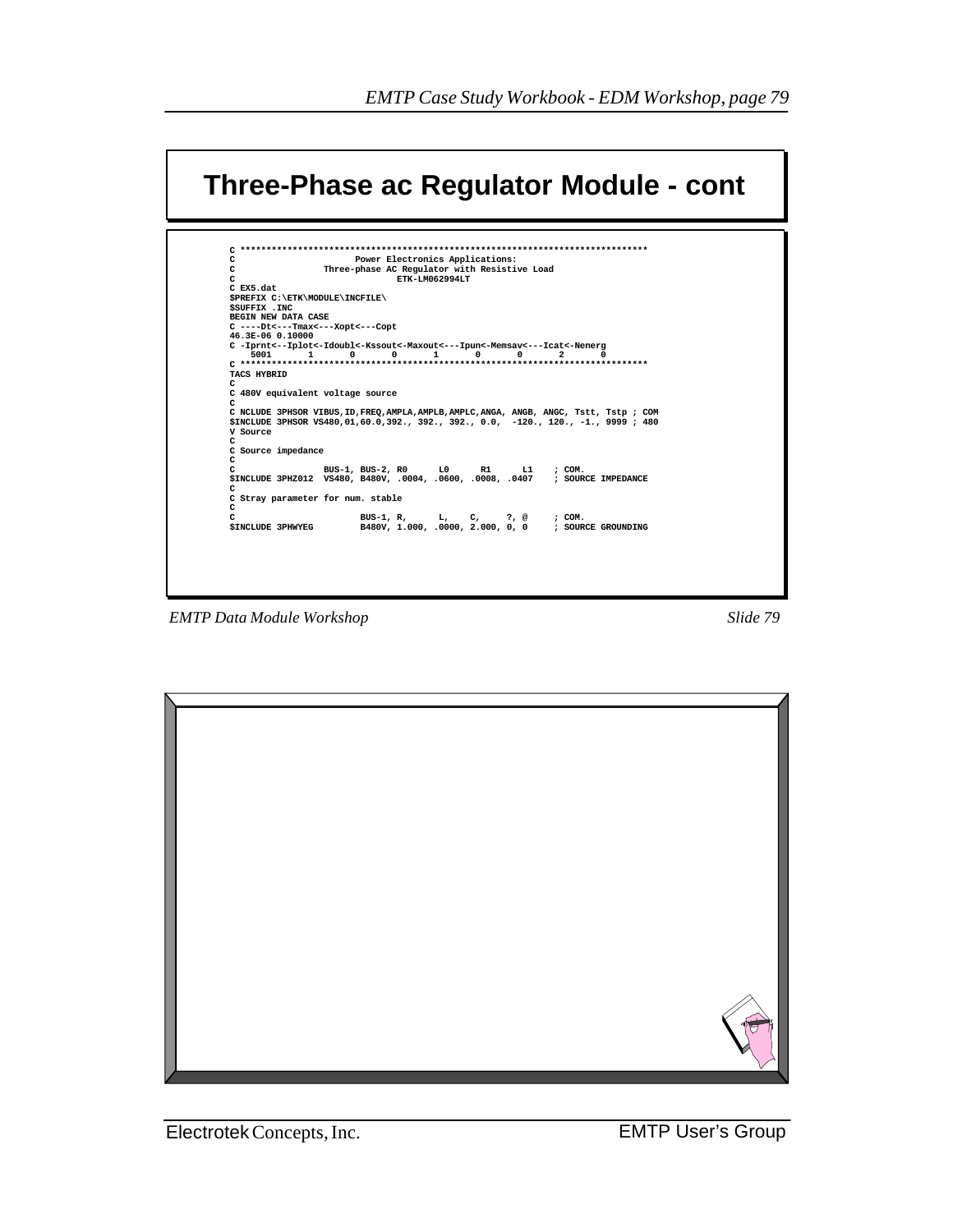| <b>Three-Phase ac Regulator Module - cont</b>                                  |            |                              |                                                                   |                        |                             |  |
|--------------------------------------------------------------------------------|------------|------------------------------|-------------------------------------------------------------------|------------------------|-----------------------------|--|
|                                                                                |            |                              |                                                                   |                        |                             |  |
| C<br>C Connection switch                                                       |            |                              |                                                                   |                        |                             |  |
| c                                                                              |            |                              |                                                                   |                        |                             |  |
| c                                                                              |            |                              | BUS-1, BUS-2, Tclose, Topen, Imarg ?, @ ; COM                     |                        |                             |  |
| \$INCLUDE 3PHBRK B480V, TX480, -1.000, 9999, 0.0, 1, 1 ; Current measuring     |            |                              |                                                                   |                        |                             |  |
| c                                                                              |            |                              |                                                                   |                        |                             |  |
| C Supplying Transformer<br>c                                                   |            |                              |                                                                   |                        |                             |  |
| c                                                                              |            | BUS-1, BUS-2, NUETRL, XFMID, |                                                                   |                        |                             |  |
| c                                                                              | Rp,<br>Lp, | Vp,                          |                                                                   |                        |                             |  |
| c                                                                              | Rs.<br>Ls. | Vs.                          | Rg,                                                               |                        |                             |  |
| \$INCLUDE 3DYXFM1S TX480, ACREG, TXMRNT, CNVTX,                                |            |                              |                                                                   |                        | $-$ ; 1000 kVA 4% DELTA/WYE |  |
| Iso. Tx                                                                        |            |                              |                                                                   |                        |                             |  |
|                                                                                |            | 0.0028, 0.0367, 480.         |                                                                   | $-$ : 480 V DELTA SIDE |                             |  |
|                                                                                |            |                              | $0.0009, 0.0122, 277.00, 10.E-6$                                  | ; 480 V WYE-G SIDE     |                             |  |
| с<br>C REFREQ - detected frequency                                             |            |                              |                                                                   |                        |                             |  |
| C                                                                              |            |                              |                                                                   |                        |                             |  |
| C NCLUDE FDMNT ID, REFVN, FDMNT, REFREQ ;                                      |            |                              |                                                                   |                        |                             |  |
| : ARGO. NODES                                                                  |            |                              |                                                                   |                        |                             |  |
| \$INCLUDE FDMNT 90, TX480, FDMNT, REFREQ ; find fundamental of the signal      |            |                              |                                                                   |                        |                             |  |
| : ARGO. NODES                                                                  |            |                              |                                                                   |                        |                             |  |
| c                                                                              |            |                              |                                                                   |                        |                             |  |
| /TACS<br>c                                                                     |            |                              |                                                                   |                        |                             |  |
| C ALPHAD - Voltage control firing delay angle in DEG. (working range 0-150deg) |            |                              |                                                                   |                        |                             |  |
| C                                                                              |            |                              | ATT. Vref. is taken from the primary which is 30 degree leading.  |                        |                             |  |
| c                                                                              |            |                              | Therefore, the alpha=90 degrees actually gives a delay of 60 deg. |                        |                             |  |
| C                                                                              |            |                              |                                                                   |                        |                             |  |
| $98ALPHAD = 90.$                                                               |            |                              |                                                                   |                        |                             |  |
|                                                                                |            |                              |                                                                   |                        |                             |  |

*EMTP Data Module Workshop Slide 80*

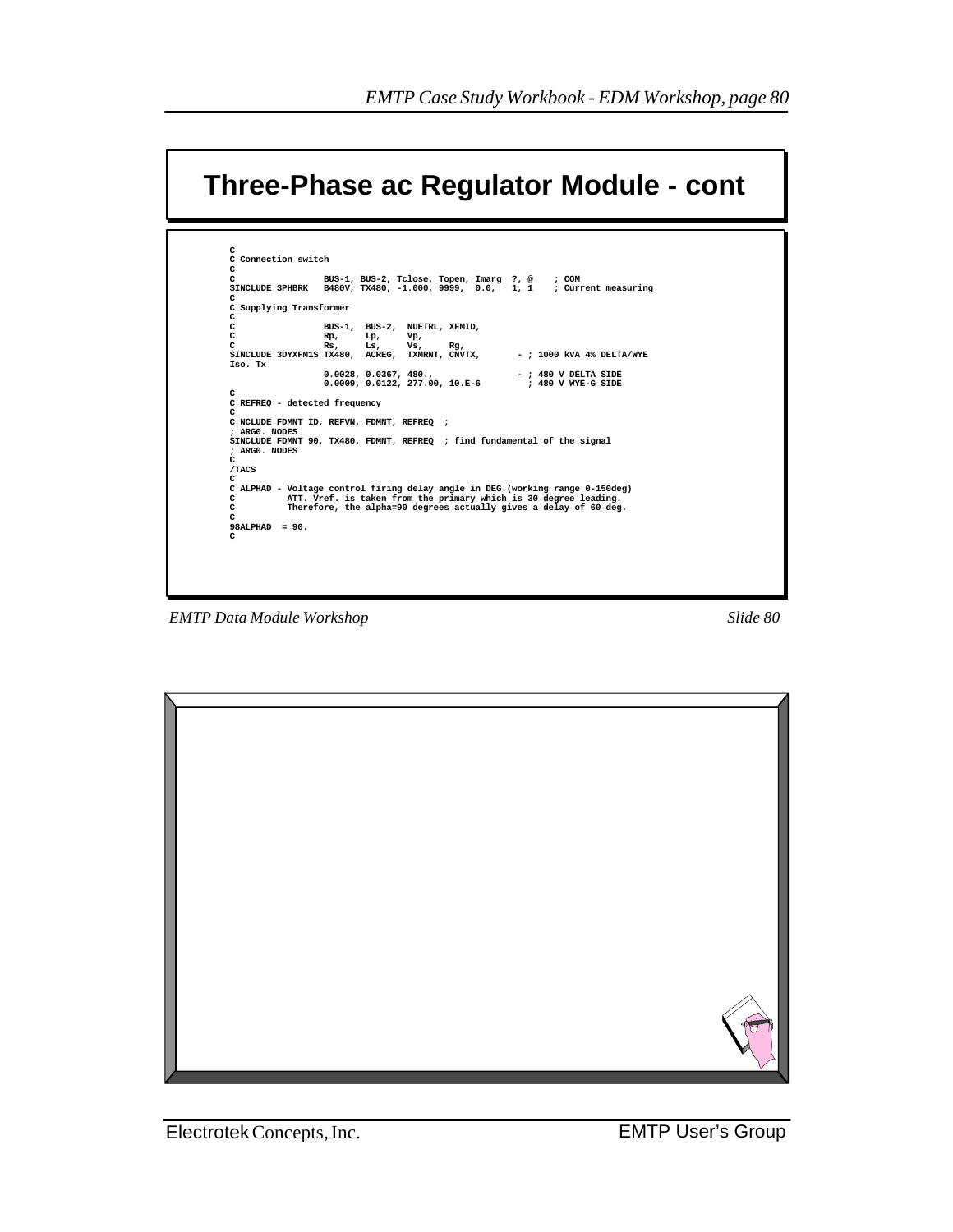

**EMTP** Data Module Workshop



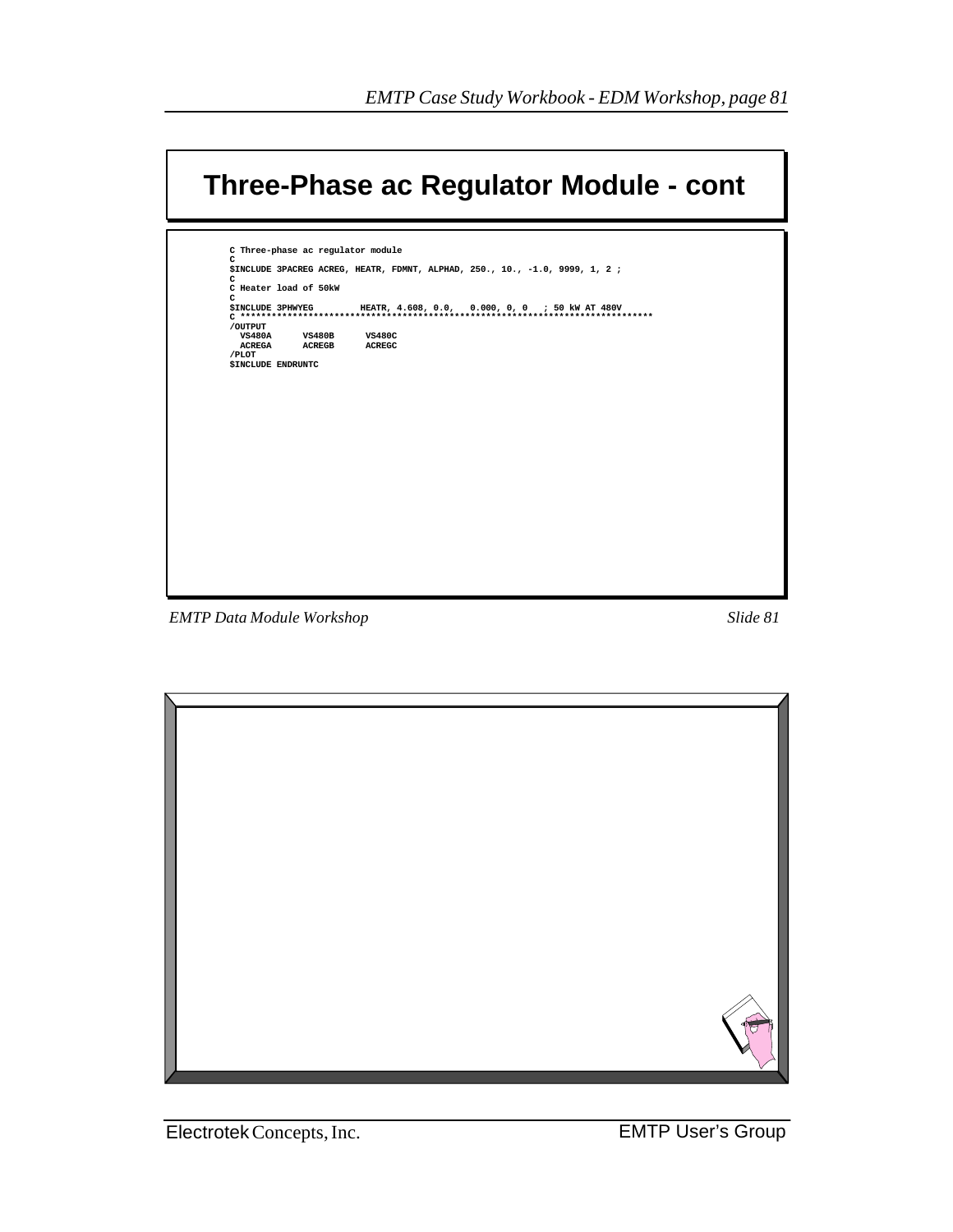| C<br>A THREE-PHASE FULL-WAVE AC REGULATOR (CONTROLLER) MODULE                                                     |                                  |
|-------------------------------------------------------------------------------------------------------------------|----------------------------------|
| C.<br>(LM0706941t)                                                                                                |                                  |
| C Usage:                                                                                                          |                                  |
| c<br>3PACREG---module name                                                                                        |                                  |
| c<br>INPUT---ac source connection node                                                                            |                                  |
| c<br>OUTPT---ac load connection nodee                                                                             |                                  |
| C<br>FDMNT---reference voltage obtained by calling                                                                |                                  |
| FDMNT module                                                                                                      |                                  |
| ALPHAD---firing delay angle in deg.<br>c                                                                          |                                  |
| ACOUT---drive ac output terminal                                                                                  |                                  |
| C NCLUDE 3PHACREG INPUT, OUTPT, FDMNT, ALPHAD,<br>RSNUBR, CSNUBR, TCLOSETIME, TOPENTIMES, ?, @ ; DECLARED as<br>C |                                  |
| <b>NODES NAMES</b>                                                                                                |                                  |
| RSNUBR---snubber R<br>C                                                                                           |                                  |
| C<br>CSNUBR---snubber C                                                                                           |                                  |
| c<br>TCLOSETIME---regulator switching closing time                                                                |                                  |
| C                                                                                                                 | TOPENTIMES---regulator switching |
| opening time                                                                                                      |                                  |
| C                                                                                                                 | ?, @---output request            |
| C                                                                                                                 | :---commends line                |
|                                                                                                                   |                                  |
| <b>ARG</b>                                                                                                        | -; ARGUMENTS                     |
| INPUT, OUTPT, FDMNT, ALPHAD,                                                                                      | $-$ ; $ARG1$                     |
| RSNUBR, CSNUBR, TCLOSETIME, TOPENTIMES, ?, @                                                                      | : ARG2                           |
| NUM                                                                                                               | - : NUMERICAL                    |
| RSNUBR, CSNUBR, TCLOSETIME, TOPENTIMES                                                                            | : NUM1                           |
| <b>DUM</b>                                                                                                        | $-$ : DUM                        |
| TERMNA, TERMNB, TERMNC, INIDLY, TDELAY,                                                                           | - : DUM1                         |
| CNTRL1, CNTRL3, CNTRL5, CNTRL4, CNTRL6, CNTRL2,                                                                   | $-$ : DUM2                       |
| PULSE1, PULSE3, PULSE5, PULSE4, PULSE6, PULSE2,                                                                   | - : DUM3                         |
| TRNON1, TRNON3, TRNON5, TRNON4, TRNON6, TRNON2,                                                                   | $-$ ; $DUM4$                     |
| THYT1A, THYT2A, THYT3A, THYT4A, THYT5A, THYT6A,<br>THYTIC, THYT2C, THYT3C, THYT4C, THYT5C, THYT6C                 | $-$ : DUM5<br>: DUM6             |

**EMTP** Data Module Workshop

Slide 82

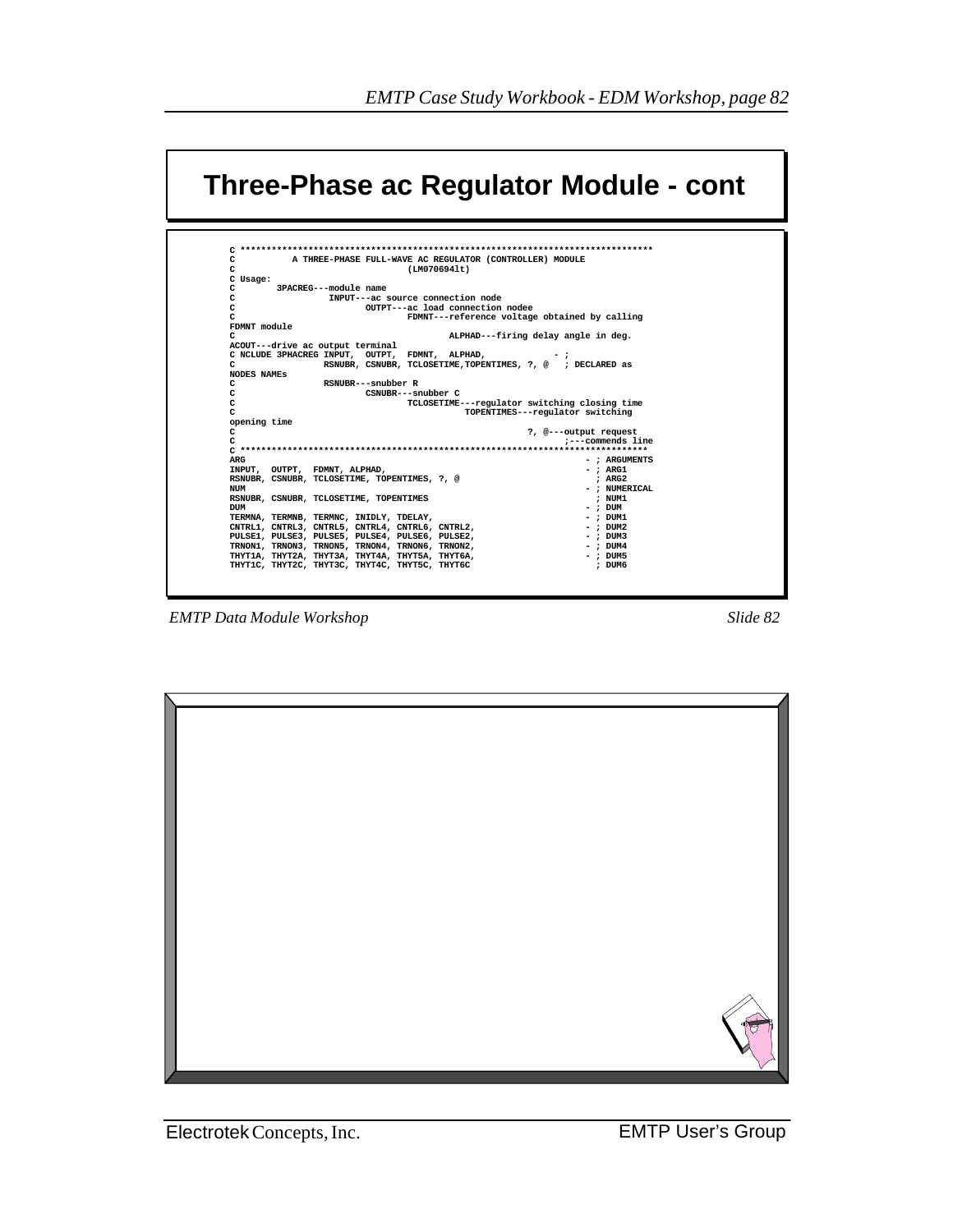

*EMTP Data Module Workshop Slide 83*

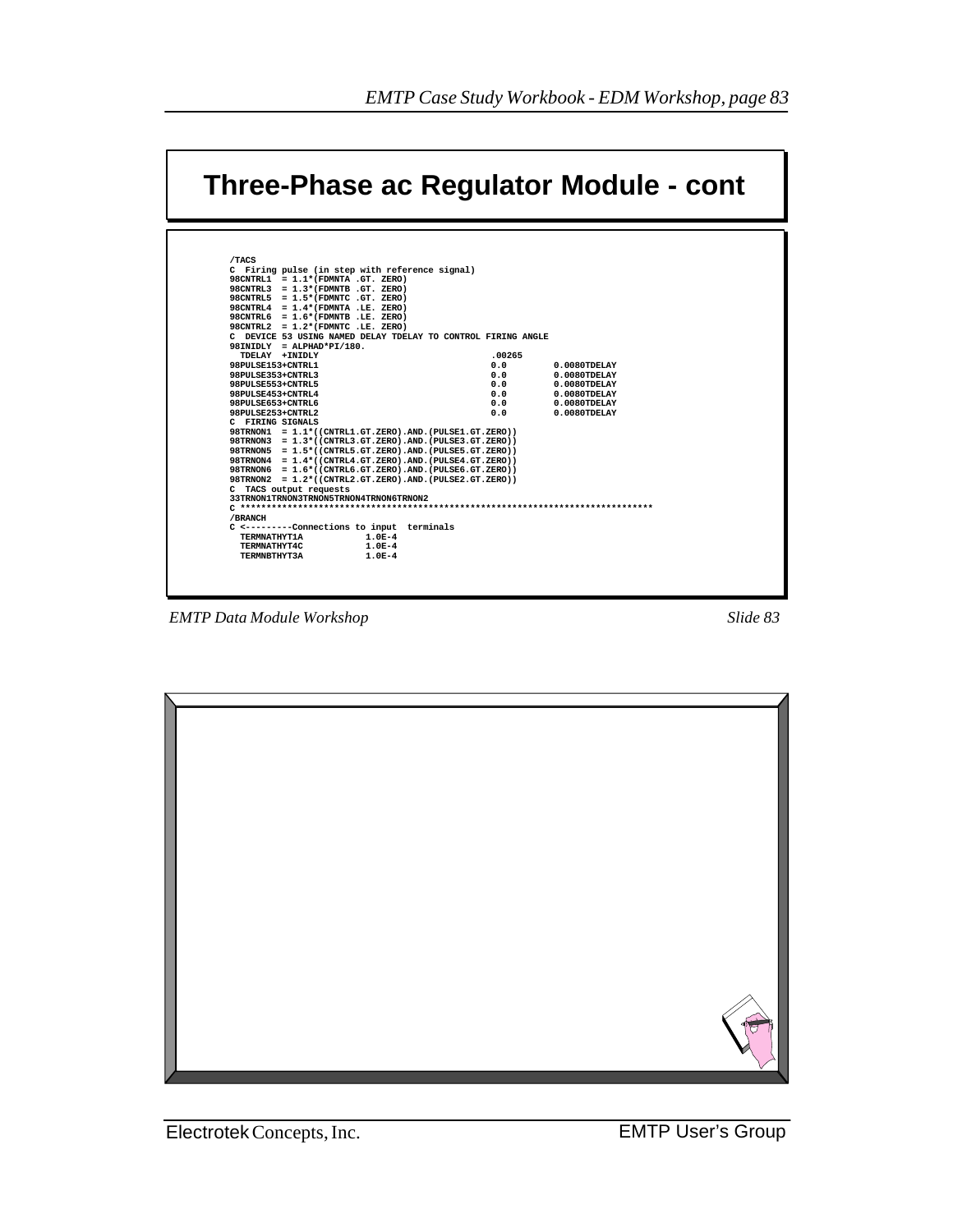

*EMTP Data Module Workshop Slide 84*

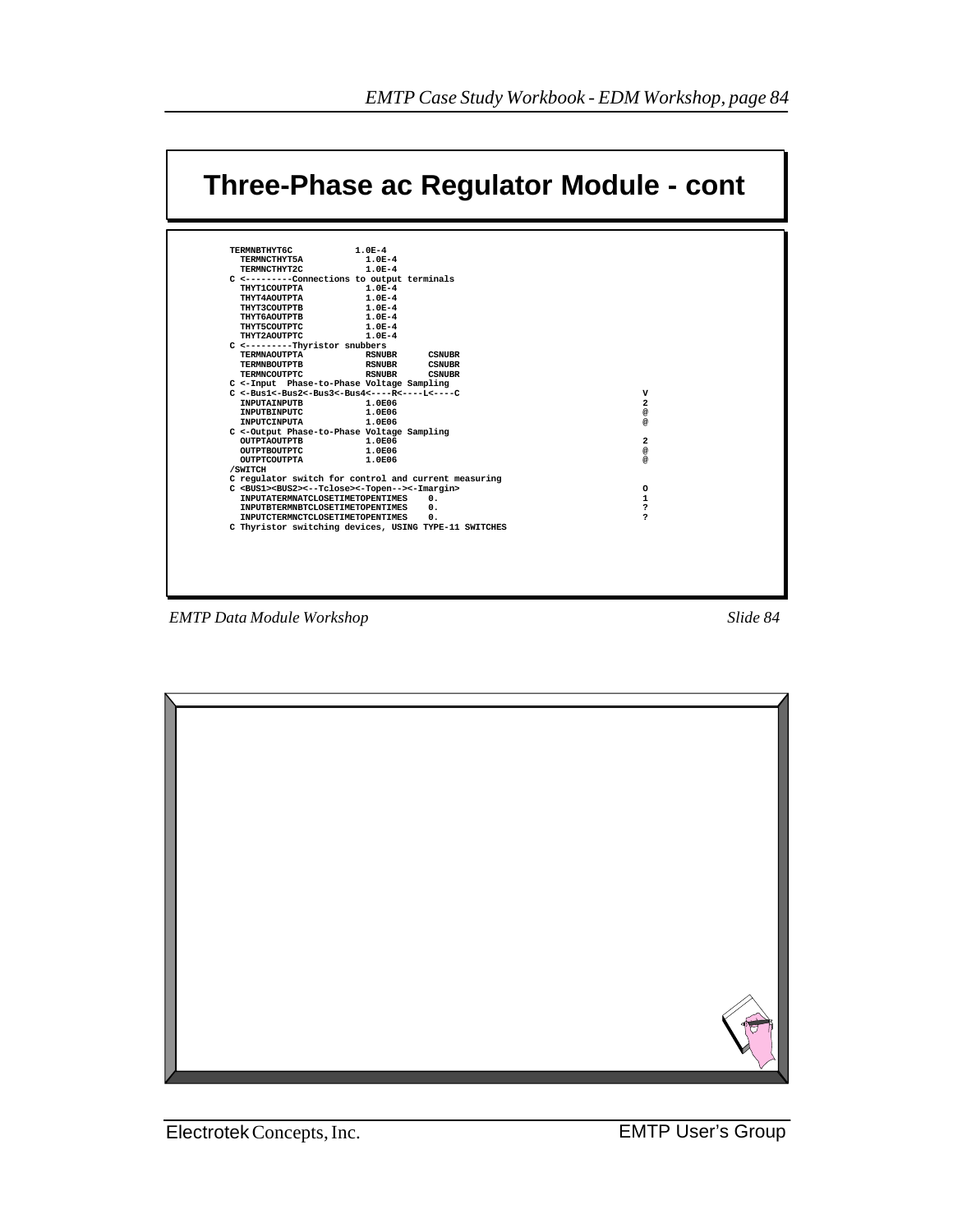| Three-Phase ac Regulator Module - cont                                                                                               |                        |
|--------------------------------------------------------------------------------------------------------------------------------------|------------------------|
|                                                                                                                                      |                        |
| C <bus1><bus2>&lt;--Vig---&gt;&lt;--Ihold-&gt;&lt;--Tdion-&gt;xxxxxxxxxx<clsd>same<grid>&lt;0/C?&gt;xx00</grid></clsd></bus2></bus1> |                        |
| 11THYT1ATHYT1C                                                                                                                       | TRNON1<br>1            |
| 11THYT3ATHYT3C                                                                                                                       | ċ.<br>TRNON3           |
| 11THYT5ATHYT5C                                                                                                                       | TRNON5<br>ċ.           |
| 11THYT4ATHYT4C                                                                                                                       | $\mathbf{1}$<br>TRNON4 |
| 11ТНУТ6АТНУТ6С                                                                                                                       | TRNON6<br>ċ.           |
| 11THYT2ATHYT2C                                                                                                                       | ċ.<br>TRNON2           |
| /ENDMODULE                                                                                                                           |                        |
| <b>SEOF</b>                                                                                                                          |                        |
|                                                                                                                                      |                        |
|                                                                                                                                      |                        |
|                                                                                                                                      |                        |
|                                                                                                                                      |                        |
|                                                                                                                                      |                        |
|                                                                                                                                      |                        |
|                                                                                                                                      |                        |
|                                                                                                                                      |                        |
|                                                                                                                                      |                        |
|                                                                                                                                      |                        |
|                                                                                                                                      |                        |
|                                                                                                                                      |                        |
|                                                                                                                                      |                        |
|                                                                                                                                      |                        |
|                                                                                                                                      |                        |
|                                                                                                                                      |                        |
|                                                                                                                                      |                        |
|                                                                                                                                      |                        |
|                                                                                                                                      |                        |
|                                                                                                                                      |                        |
|                                                                                                                                      |                        |
|                                                                                                                                      |                        |
|                                                                                                                                      |                        |
|                                                                                                                                      |                        |

**EMTP** Data Module Workshop

Slide 85

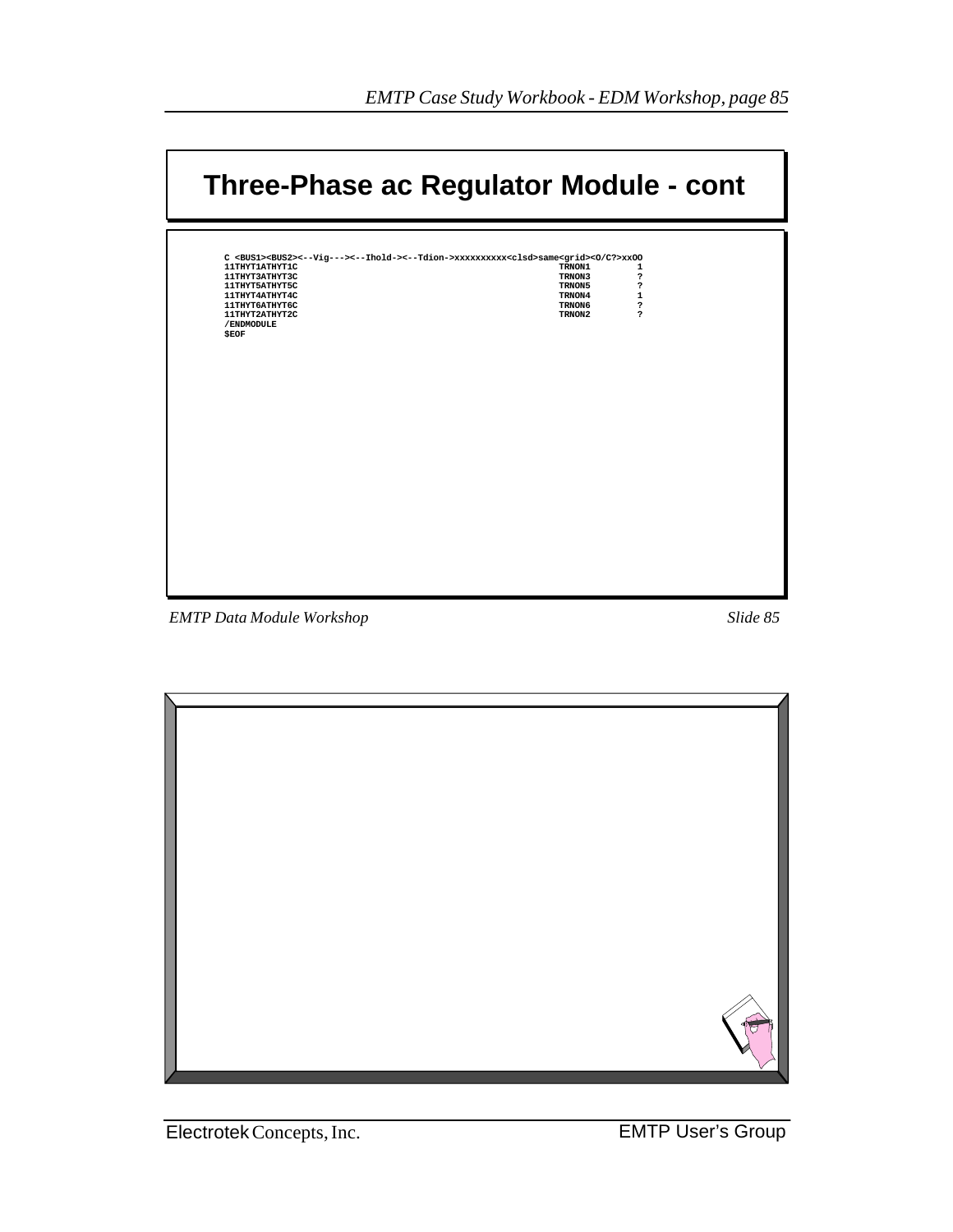

*EMTP Data Module Workshop Slide 86*

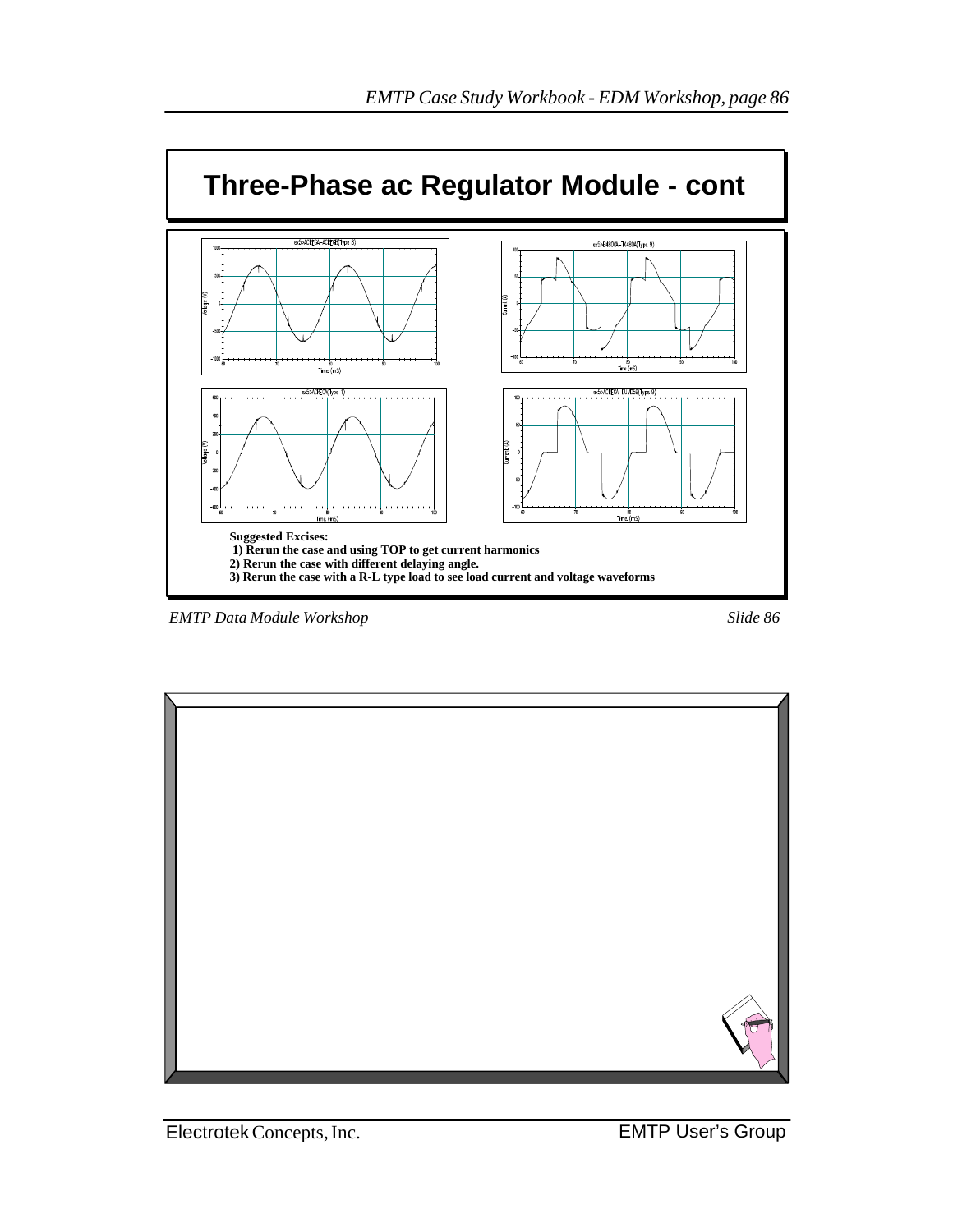

*EMTP Data Module Workshop Slide 87*



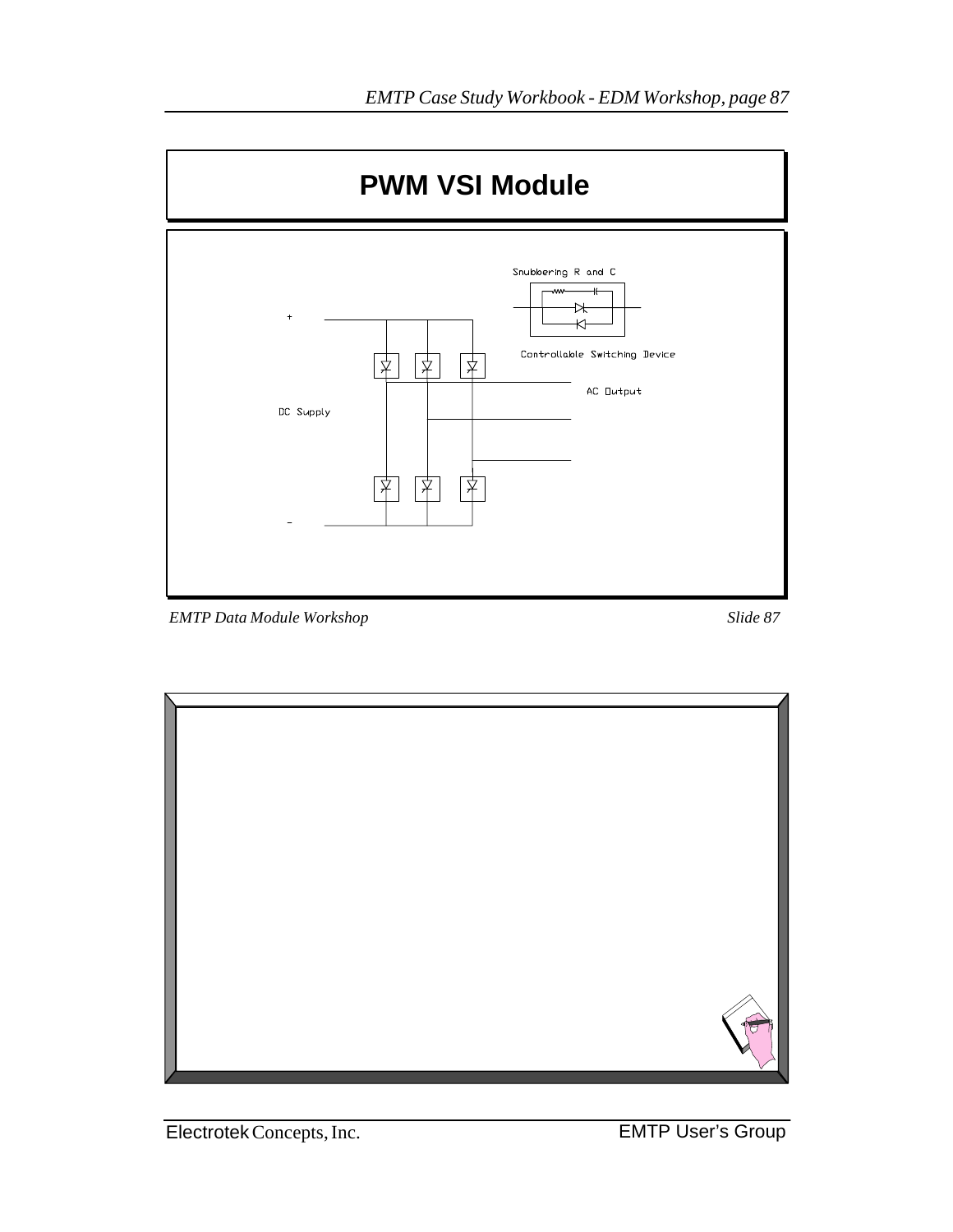|                         |                                                     | <b>PWM VSI Module - cont</b>                                 |                                                                                      |       |                 |
|-------------------------|-----------------------------------------------------|--------------------------------------------------------------|--------------------------------------------------------------------------------------|-------|-----------------|
| GVSI.MOD file listing:  |                                                     |                                                              |                                                                                      |       |                 |
|                         |                                                     |                                                              |                                                                                      |       |                 |
| C                       |                                                     | General pwm vsi module (#LT070493)                           |                                                                                      |       |                 |
|                         |                                                     |                                                              | C NCLUDE GVSI INVRT, ACBUS, DCPLUS, DCMNUS, INVRTN, REFVN, DELTAD, FRATIO, - ; NODES |       |                 |
| C.                      |                                                     | FDLDEG. CHOKEL. Rs. Cs. HLFRCH. Tshrt.                       |                                                                                      | $-$ : |                 |
| $\Gamma$                | HLFDCL.TWODCC.KFACTR.Tblock.?.                      | @                                                            |                                                                                      |       |                 |
|                         |                                                     |                                                              |                                                                                      |       |                 |
| <b>ARG</b>              |                                                     |                                                              |                                                                                      |       | $-$ ; ARGUMENTS |
|                         |                                                     | INVRT. ACBUS. DCPLUS. DCMNUS. INVRTN. REFVN. DELTAD. FRATIO. |                                                                                      |       | $-$ ; NODES     |
|                         | FDLDEG. CHOKEL. SNBRES. SNBCAP. HLFRCH. TRCSHORTED. |                                                              |                                                                                      |       | $-$ ; NUMERICAL |
| PARA.                   |                                                     |                                                              |                                                                                      |       |                 |
|                         | HLFDCL. TWODCC. KFACTR. TBLOCK. ?.                  | $\omega$                                                     |                                                                                      |       | ; CONT1.        |
| <b>NTTM</b><br>VARTABLE |                                                     |                                                              |                                                                                      |       | $-$ ; NUMERICAL |
|                         | FDLDEG, CHOKEL, SNBRES, SNBCAP, HLFRCH, TRCSHORTED, |                                                              |                                                                                      |       | $-$ ; $COMT1$ . |
|                         | HLFDCL, TWODCC, KFACTR, TBLOCK                      |                                                              |                                                                                      |       | ; CONT2.        |
| <b>DIM</b>              |                                                     |                                                              |                                                                                      |       | $-$ ; $\Box$    |
| VARTABLE                |                                                     |                                                              |                                                                                      |       |                 |
|                         |                                                     | SYSFRA, SYSFRB, SYSFRC, SYSFRO, RFRMSA, RFRMSB, RFRMSC,      |                                                                                      |       | $-$ ; $DTIM1$   |
|                         |                                                     | SINSIG, PULSES, SAWSIG, SAWSCL, INTSAW, CARRYT, DLYINT,      |                                                                                      |       | $-$ ; $DTIM2$   |
|                         |                                                     | DCCOMP, CRYSIG, INDEXA, INDEXB, INDEXC, DDLDEG, TDLSEC,      |                                                                                      |       | $-$ ; $DTIM3$   |
|                         | PULSEA, PULSEB, PULSEC, CONTR1, CONTR3, CONTR5,     |                                                              |                                                                                      |       | $-$ ; $DTIMA$   |
|                         | GTO1ON, GTO2ON, GTO3ON, GTO4ON, GTO5ON, GTO6ON,     |                                                              |                                                                                      |       | $-$ ; $DTIM5$   |
|                         | DGTO1A, DGTO2A, DGTO3A, DGTO4A, DGTO5A, DGTO6A,     |                                                              |                                                                                      |       | $-$ ; $DTIM6$   |
|                         | DGTO1C, DGTO2C, DGTO3C, DGTO4C, DGTO5C, DGTO6C,     |                                                              |                                                                                      |       | $-$ ; DUM7      |
|                         | DIOPlA, DIOP2A, DIOP3A, DIOP4A, DIOP5A, DIOP6A,     |                                                              |                                                                                      |       | $-$ ; DUM8      |
|                         | DIOP1C, DIOP2C, DIOP3C, DIOP4C, DIOP5C, DIOP6C,     |                                                              |                                                                                      |       | $-$ ; DUM9      |
|                         | INVPLS, INVMNS, SHRTBP, SHRTBN                      |                                                              |                                                                                      |       | $:$ DIM12       |
|                         |                                                     |                                                              |                                                                                      |       |                 |

*EMTP Data Module Workshop Slide 88*

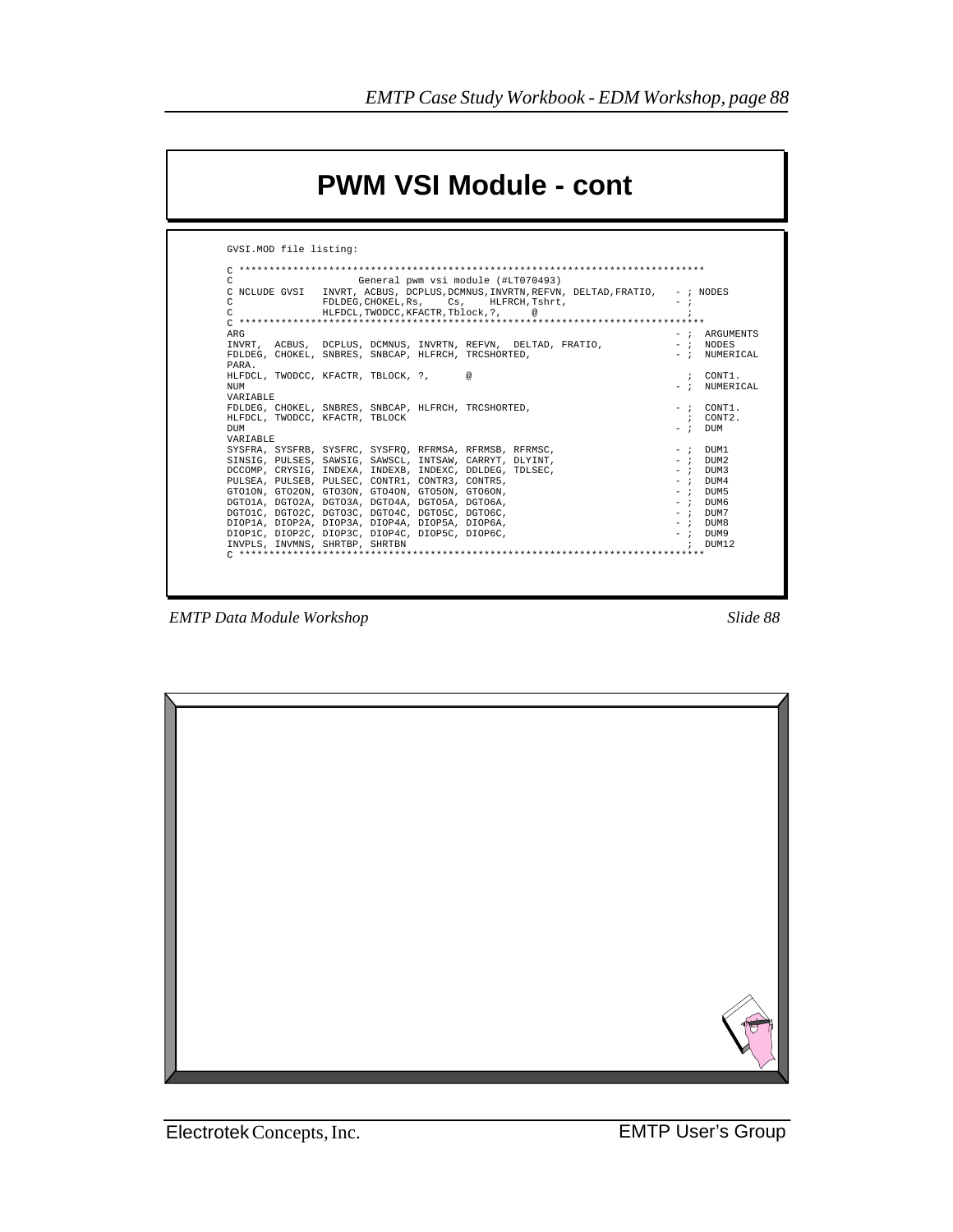

*EMTP Data Module Workshop Slide 89*

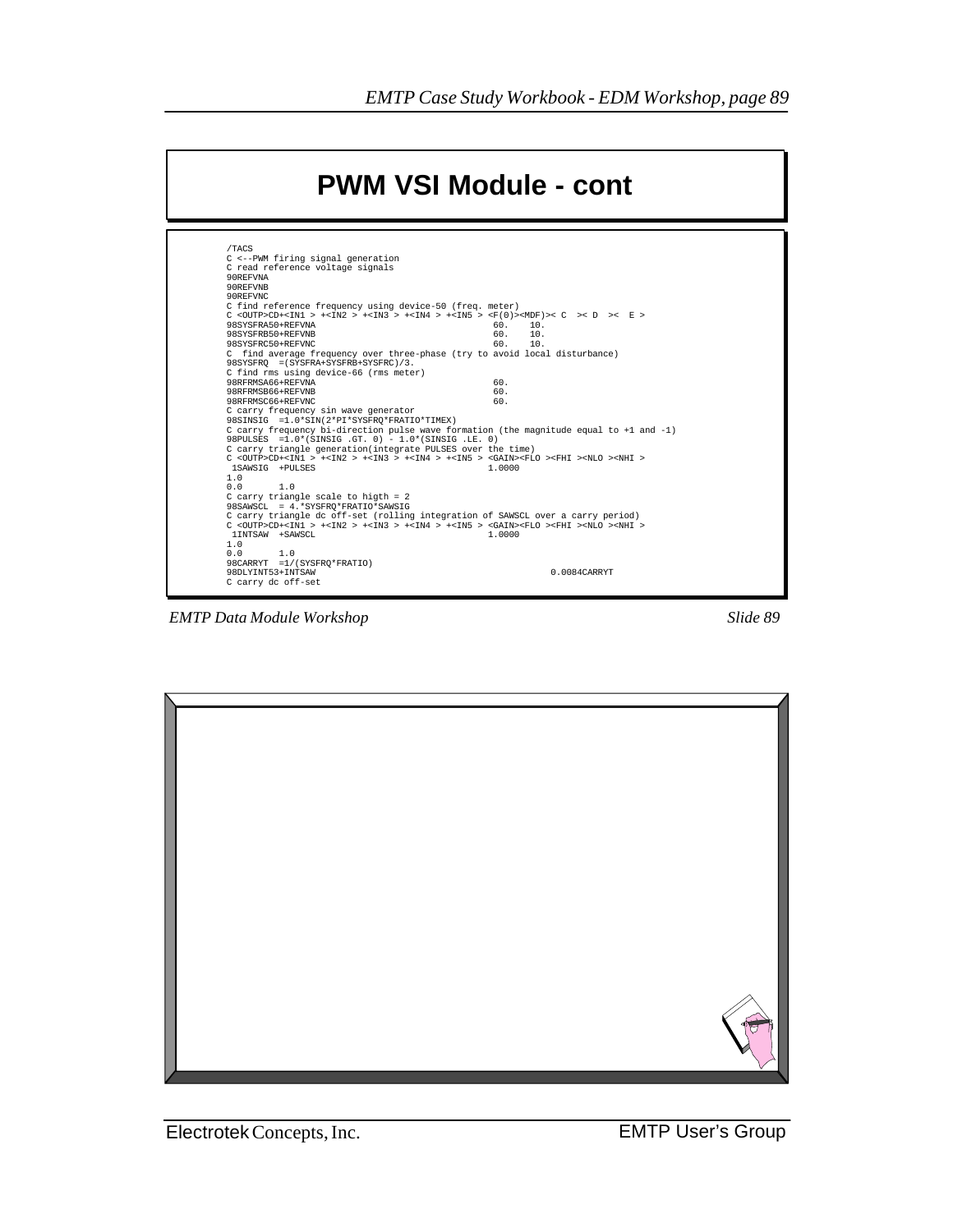

*EMTP Data Module Workshop Slide 90*

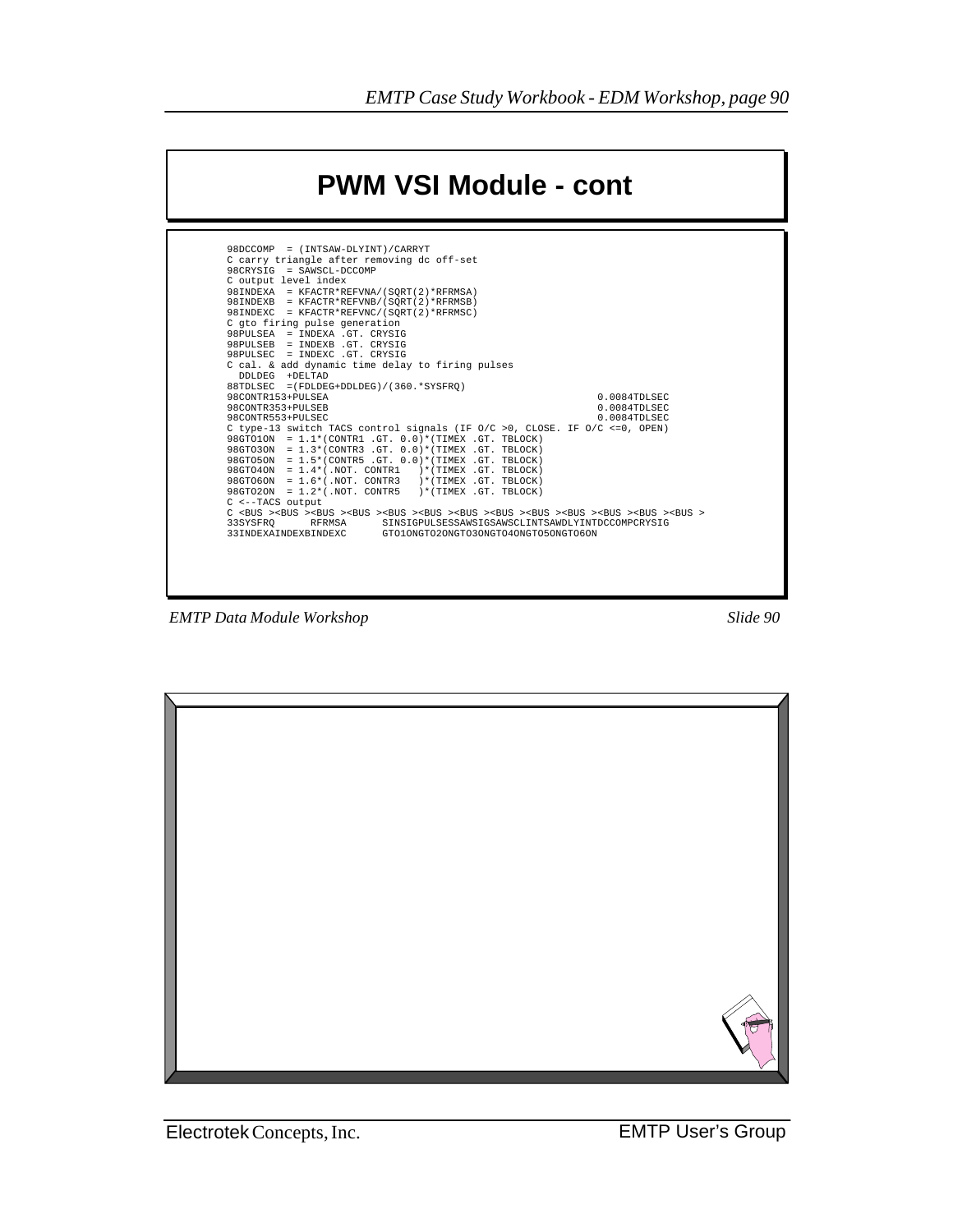

*EMTP Data Module Workshop Slide 91*



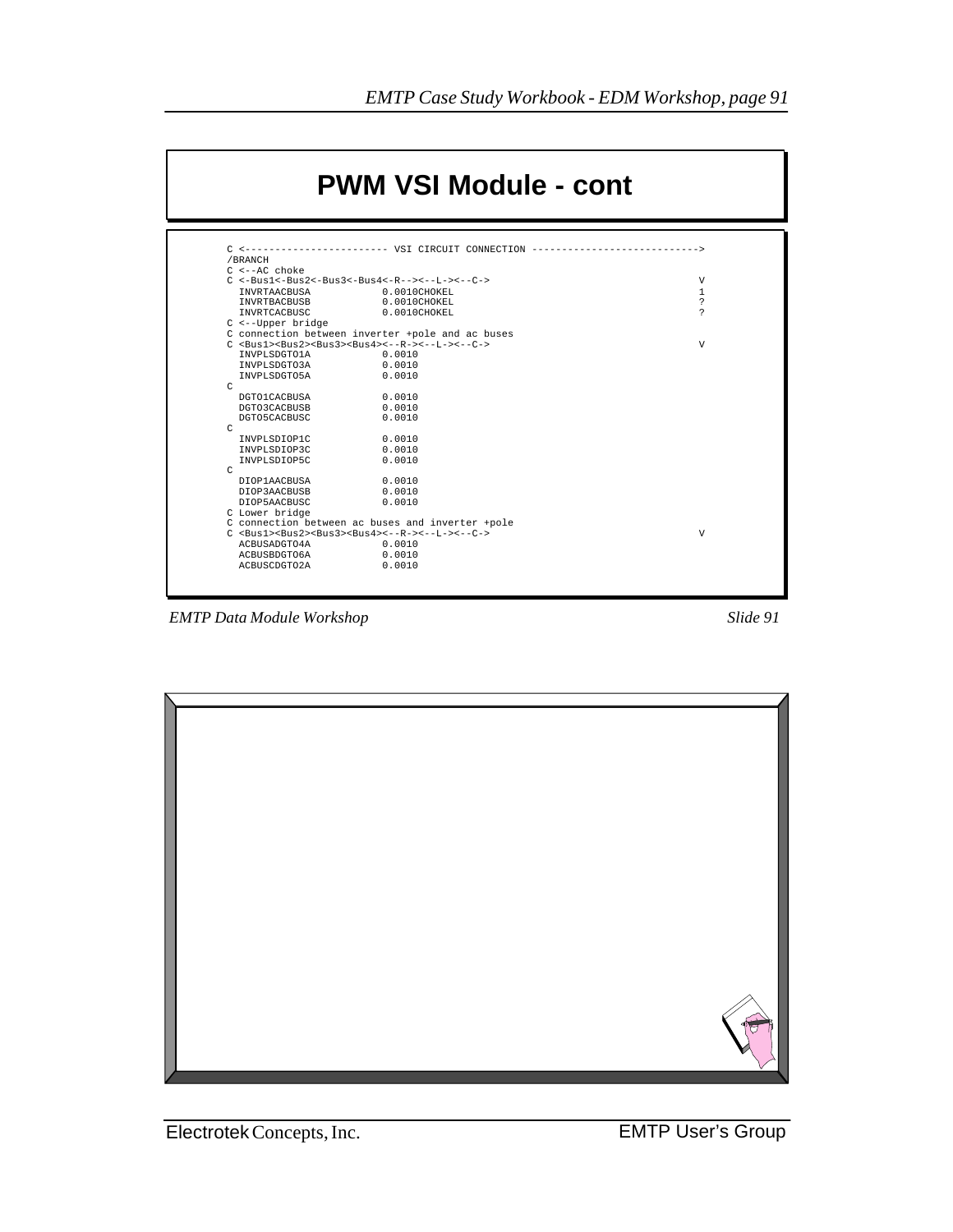

*EMTP Data Module Workshop Slide 92*

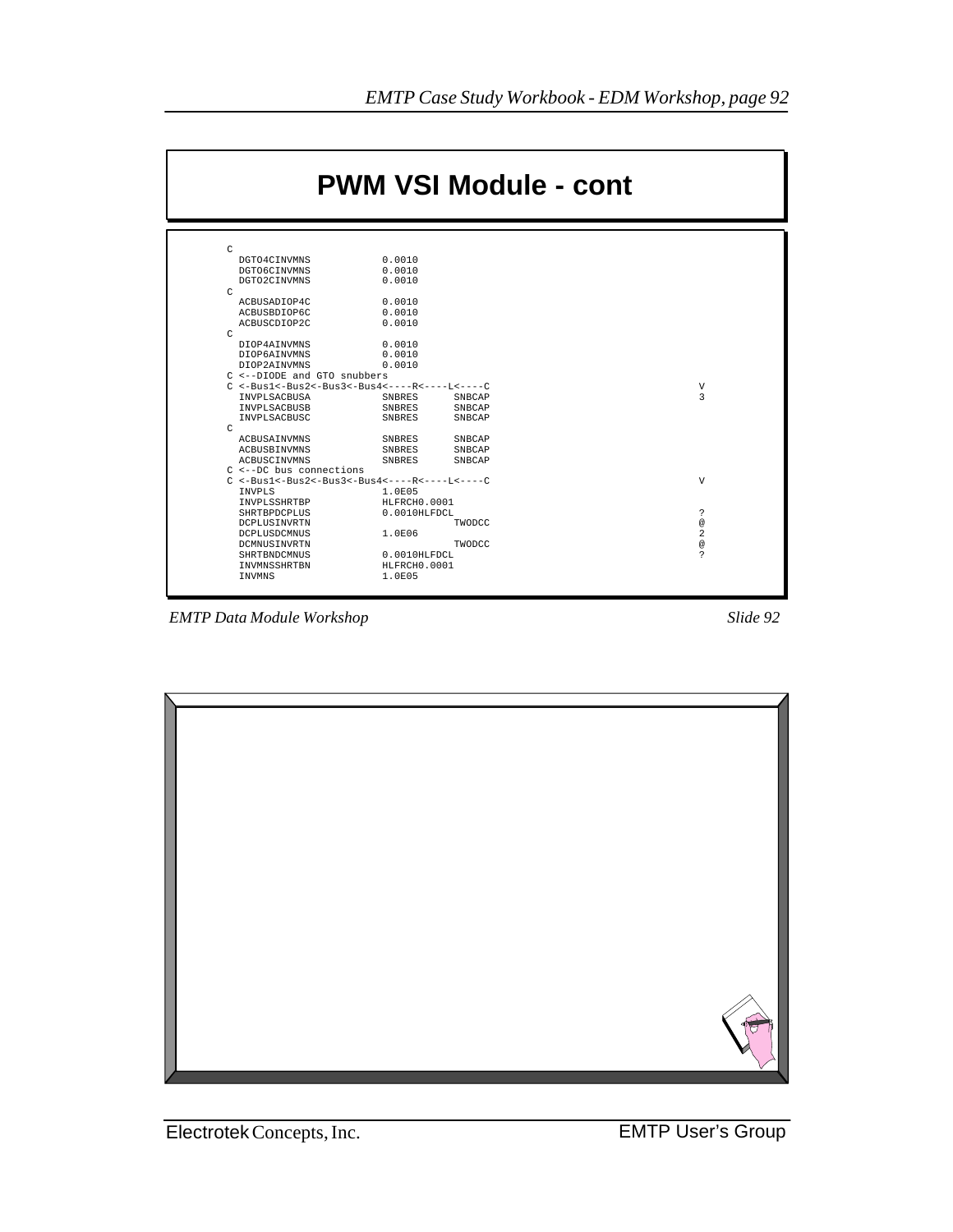

*EMTP Data Module Workshop Slide 93*